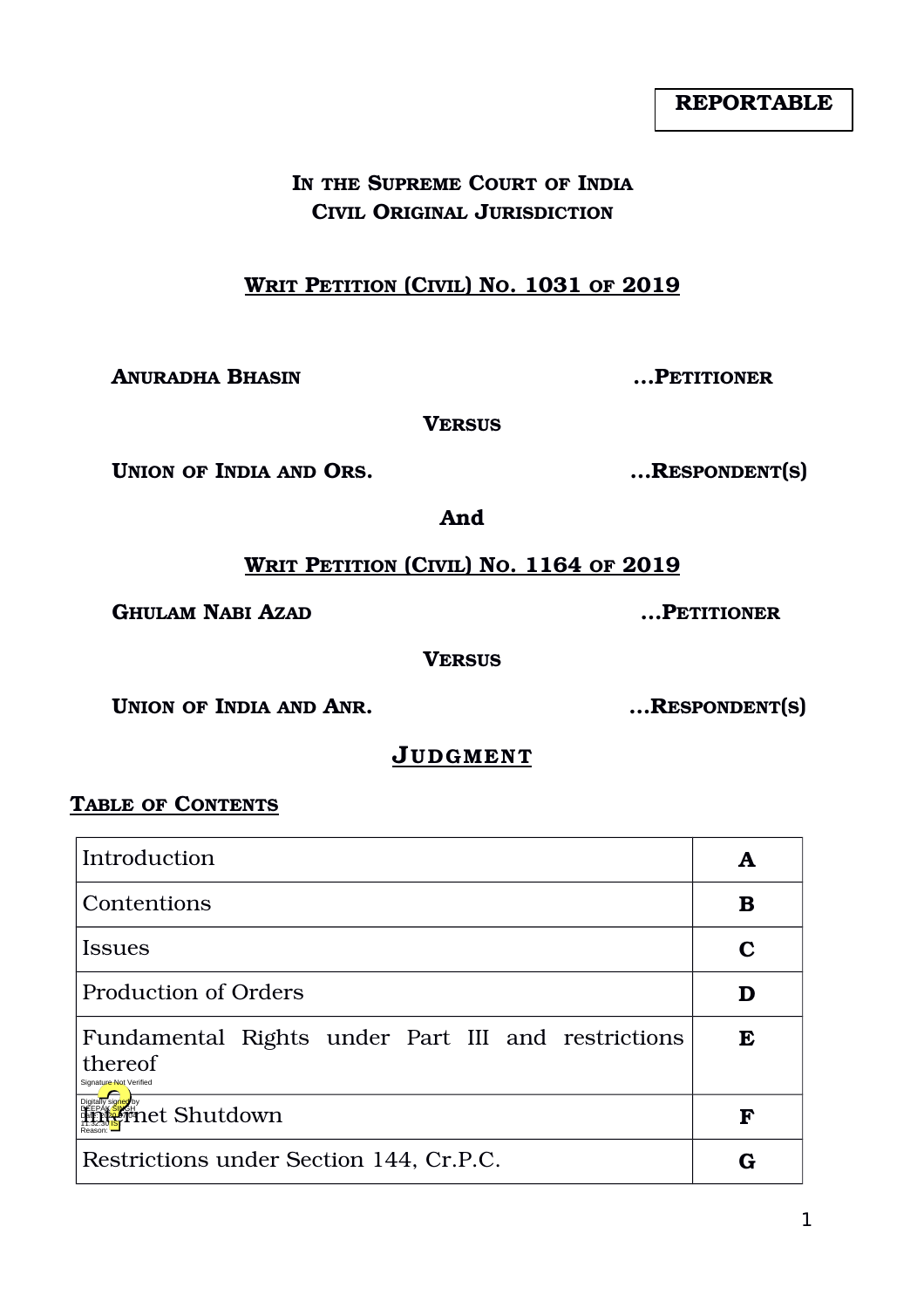| Freedom of the Press |  |
|----------------------|--|
| Conclusion           |  |

#### **N. V. RAMANA, J.**

#### **A. INTRODUCTION**

 *"It was the best of times, it was the worst of times,* 

*it was the age of wisdom, it was the age of foolishness,* 

*it was the epoch of belief, it was the epoch of incredulity,* 

*it was the season of Light, it was the season of Darkness,* 

*it was the spring of hope, it was the winter of despair,* 

*we had everything before us, we had nothing before us,*

*we were all going direct to Heaven, we were all going direct the other way* 

*in short, the period was so far like the present period, that some of its noisiest authorities insisted on its being received, for good or for evil, in the superlative degree of comparison only."*

**Charles Dickens in A Tale of Two Cities**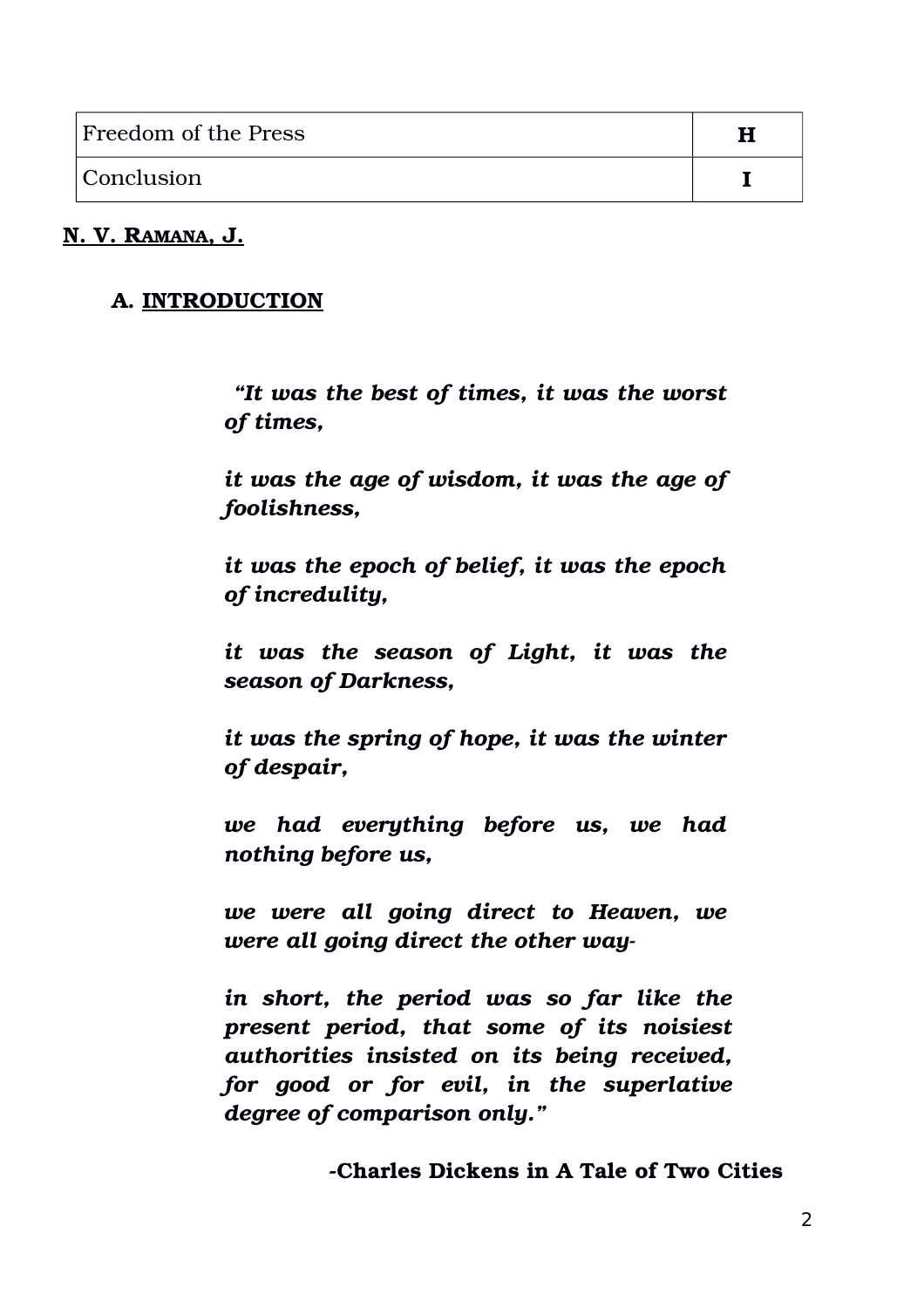- **1.** Although cherished in our heart as a "Paradise on Earth", the history of this beautiful land is etched with violence and militancy. While the mountains of Himalayas spell tranquillity, yet blood is shed every day. In this land of inherent contradictions, these petitions add to the list, wherein two sides have shown two different pictures which are diametrically opposite and factually irreconcilable. In this context, this Court's job is compounded by the magnitude of the task before it. It goes without saying that this Court will not delve into the political propriety of the decision taken herein, which is best left for democratic forces to act on. Our limited scope is to strike a balance between the liberty and security concerns so that the right to life is secured and enjoyed in the best possible manner.
- **2.** Liberty and security have always been at loggerheads. The question before us, simply put, is what do we need more, liberty or security? Although the choice is seemingly challenging, we need to clear ourselves from the platitude of rhetoric and provide a meaningful answer so that every citizen has adequate security and sufficient liberty. The pendulum of preference should not swing in either extreme direction so that one preference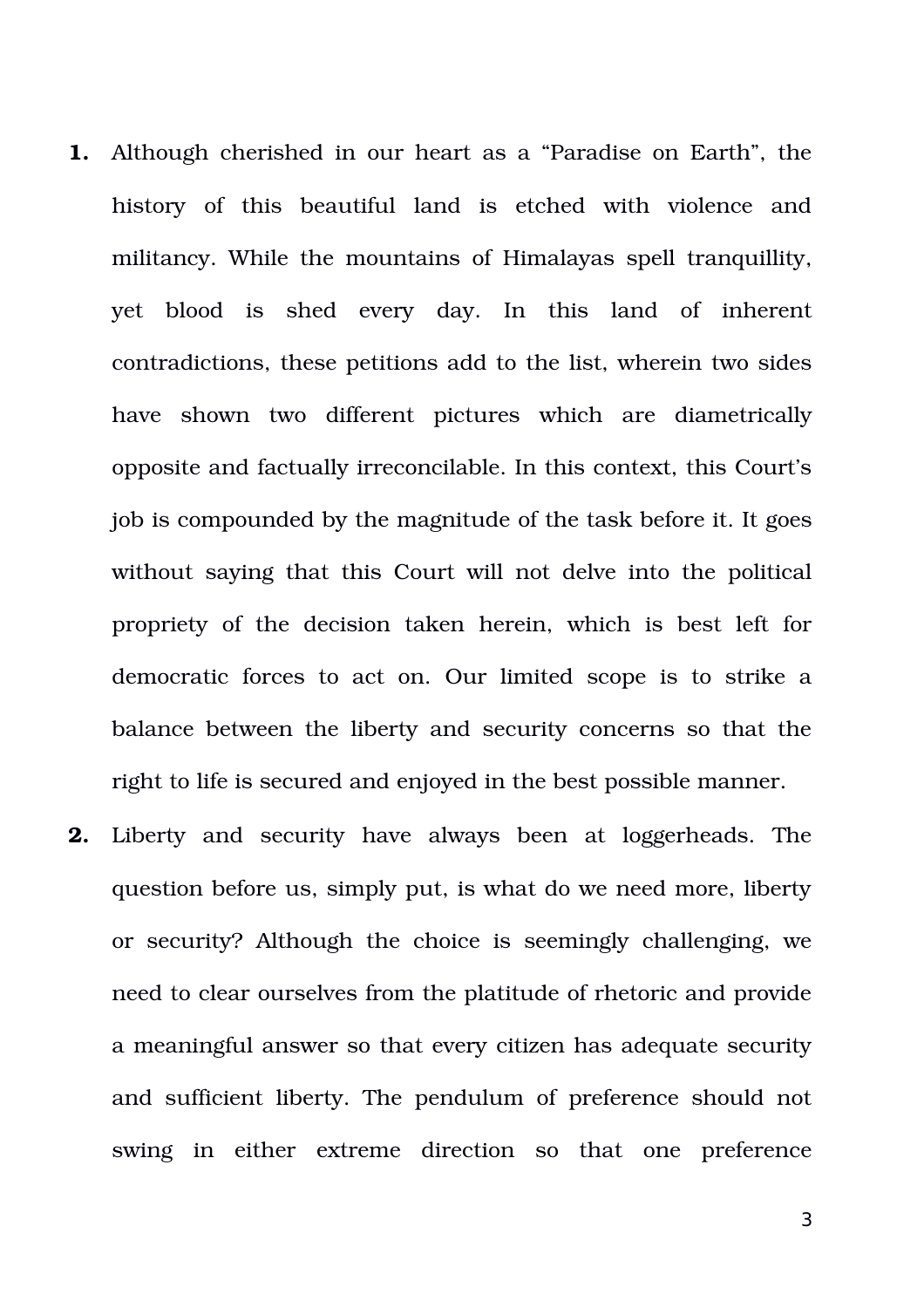compromises the other. It is not our forte to answer whether it is better to be free than secure or be secure rather than free. However, we are here only to ensure that citizens are provided all the rights and liberty to the highest extent in a given situation while ensuring security at the same time.

- **3.** The genesis of the issue starts with the Security Advisory issued by the Civil Secretariat, Home Department, Government of Jammu and Kashmir, advising the tourists and the Amarnath Yatris to curtail their stay and make arrangements for their return in the interest of safety and security. Subsequently, educational institutions and offices were ordered to remain shut until further orders. On 04.08.2019, mobile phone networks, internet services, landline connectivity were all discontinued in the valley, with restrictions on movement also being imposed in some areas.
- **4.** On 05.08.2019, Constitutional Order 272 was issued by the President, applying all provisions of the Constitution of India to the State of Jammu and Kashmir, and modifying Article 367 (Interpretation) in its application to the State of Jammu and Kashmir. In light of the prevailing circumstances, on the same day, the District Magistrates, apprehending breach of peace and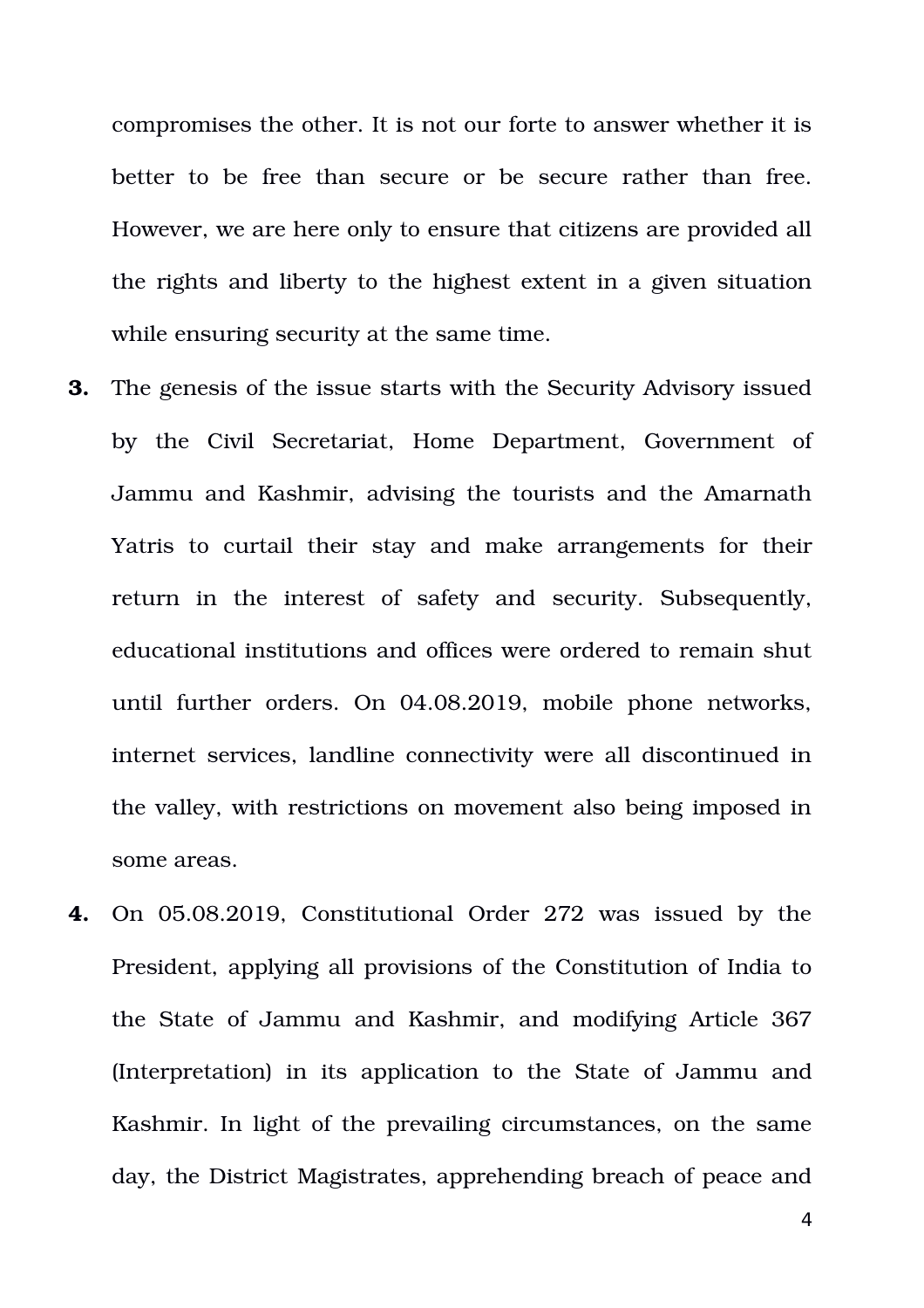tranquillity, imposed restrictions on movement and public gatherings by virtue of powers vested under Section 144, Cr.P.C. Due to the aforesaid restrictions, the Petitioner in W.P. (C) No. 1031 of 2019 claims that the movement of iournalists was severely restricted and on 05.08.2019, the Kashmir Times Srinagar Edition could not be distributed. The Petitioner has submitted that since 06.08.2019, she has been unable to publish the Srinagar edition of Kashmir Times pursuant to the aforesaid restrictions.

**5.** Aggrieved by the same, the Petitioners (Ms. Anuradha Bhasin and Mr. Ghulam Nabi Azad) approached this Court under Article 32 of the Constitution seeking issuance of an appropriate writ for setting aside or quashing any and all order(s), notification(s), direction(s) and/or circular(s) issued by the Respondents under which any/all modes of communication including internet, mobile and fixed line telecommunication services have been shut down or suspended or in any way made inaccessible or unavailable in any locality. Further, the Petitioners sought the issuance of an appropriate writ or direction directing Respondents to immediately restore all modes of communication including mobile, internet and landline services throughout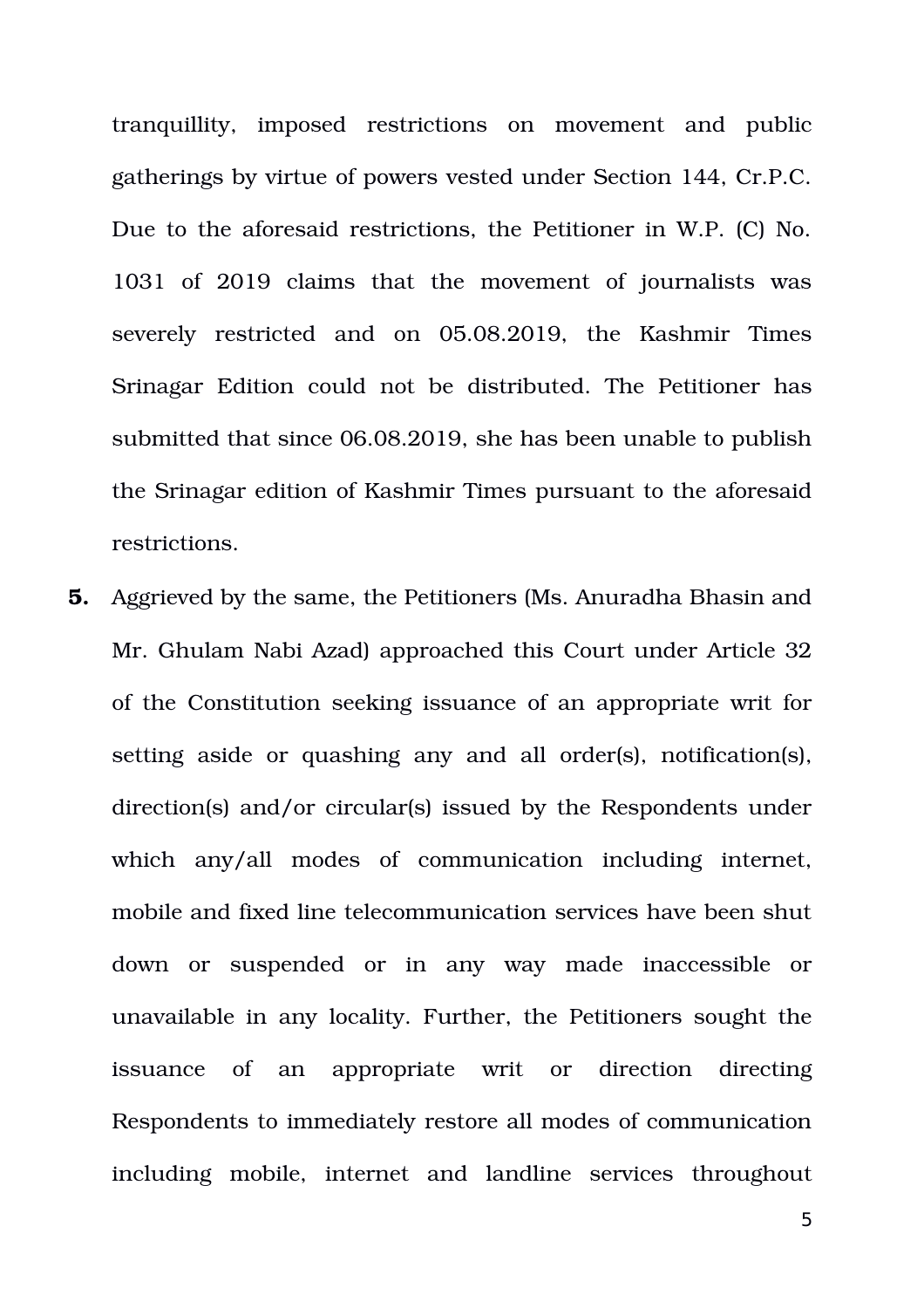Jammu and Kashmir in order to provide an enabling environment for the media to practice its profession. Moreover, the Petitioner in W.P. (C) No. 1031 of 2019 also pleaded to pass any appropriate writ or direction directing the Respondents to take necessary steps for ensuring free and safe movement of reporters and journalists and other media personnel. Lastly, she also pleaded for the framing of guidelines ensuring that the rights and means of media personnel to report and publish news is not unreasonably curtailed.

- **6.** Moreover, Mr. Ghulam Nabi Azad (Petitioner in W.P. (C) No. 1164 of 2019), alleges that he was stopped from travelling to his constituency in Jammu and Kashmir. In this context, he alleges that due to the aforesaid restrictions, he is not able to communicate with the people of his constituency.
- **7.** When W.P. (C) No. 1164 of 2019 (by Mr. Ghulam Nabi Azad), was listed before a Co-ordinate Bench of this Court on 16.09.2019, the following order was passed:

"Issue notice. We permit the petitioner to go to Srinagar and visit the following districts, subject to restrictions, if any: (i) Srinagar, (ii) Anantnag, (iii) Baramulla and (iv) Jammu.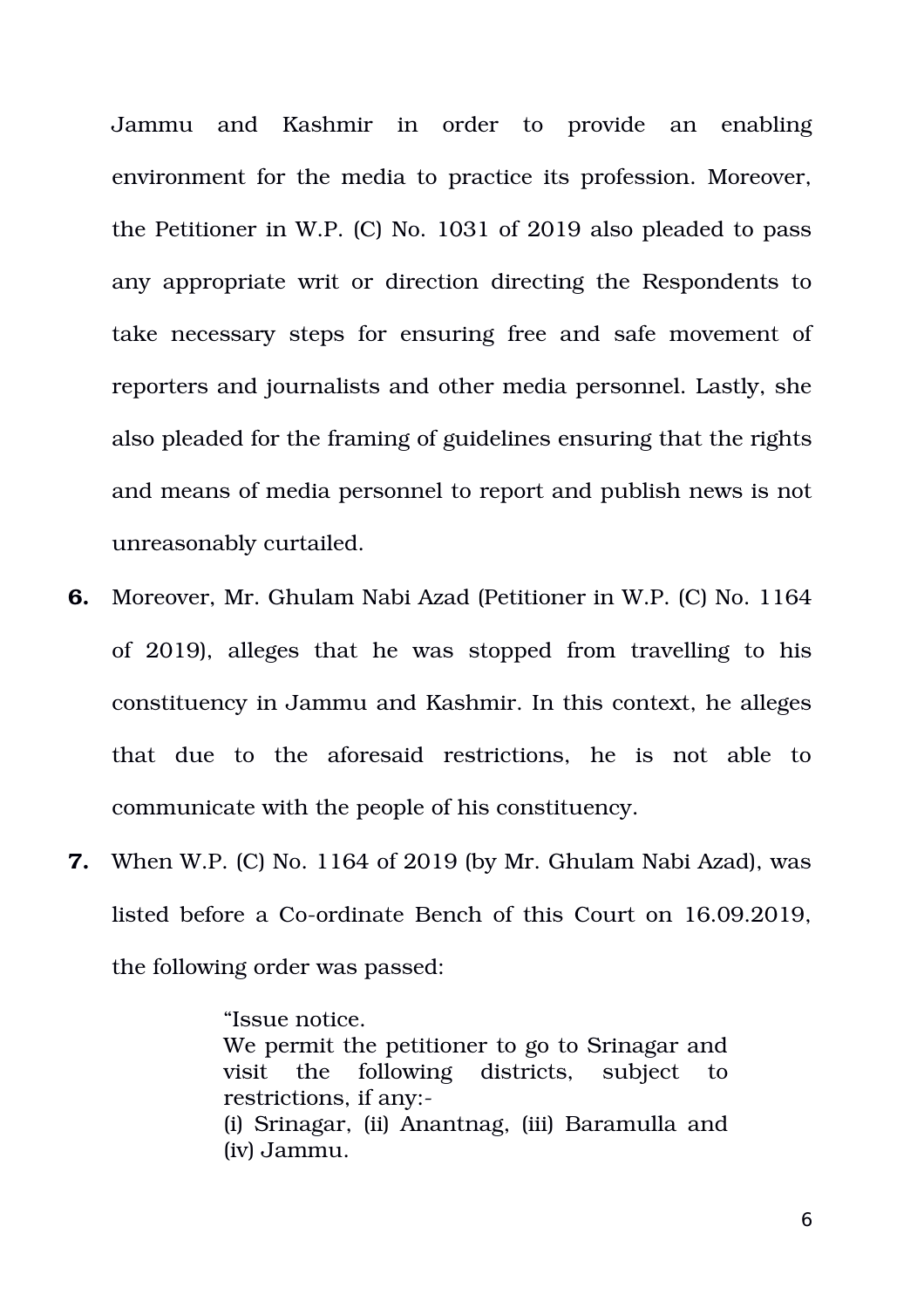The petitioner has undertaken before the Court on his own volition that he will not indulge in any political rally or political activity during his visit. The visit will solely be concerned with making an assessment of the impact of the present situation on the life of the daily wage earners, if any. So far as prayers (2) and (3) of the writ petition are concerned, the State as well as, the Union of India will respond within two weeks hence."

**8.** When W.P. (C) No. 1031 of 2019, was listed on 16.08.2019, the

matter was ordered to be tagged along with W.P. (C) No. 1013 of

2019 (five-Judge Bench) and was later de-tagged. On 16.09.2019,

a Co-ordinate Bench of this Court ordered the following:

"The State of Jammu & Kashmir, keeping in mind the national interest and internal security, shall make all endeavours to ensure that normal life is restored in Kashmir; people have access to healthcare facilities and schools, colleges and other educational institutions and public transport functions and operates normally. All forms of communication, subject to overriding consideration of national security, shall be normalized, if required on a selective basis, particularly for healthcare facilities**."** 

When the said writ petition was listed before this Bench on 01.10.2019, in light of expediency, this Bench directed that no further intervention applications shall be entertained. However, liberty was granted to file additional documents in support of applications for intervention. When the matter came up for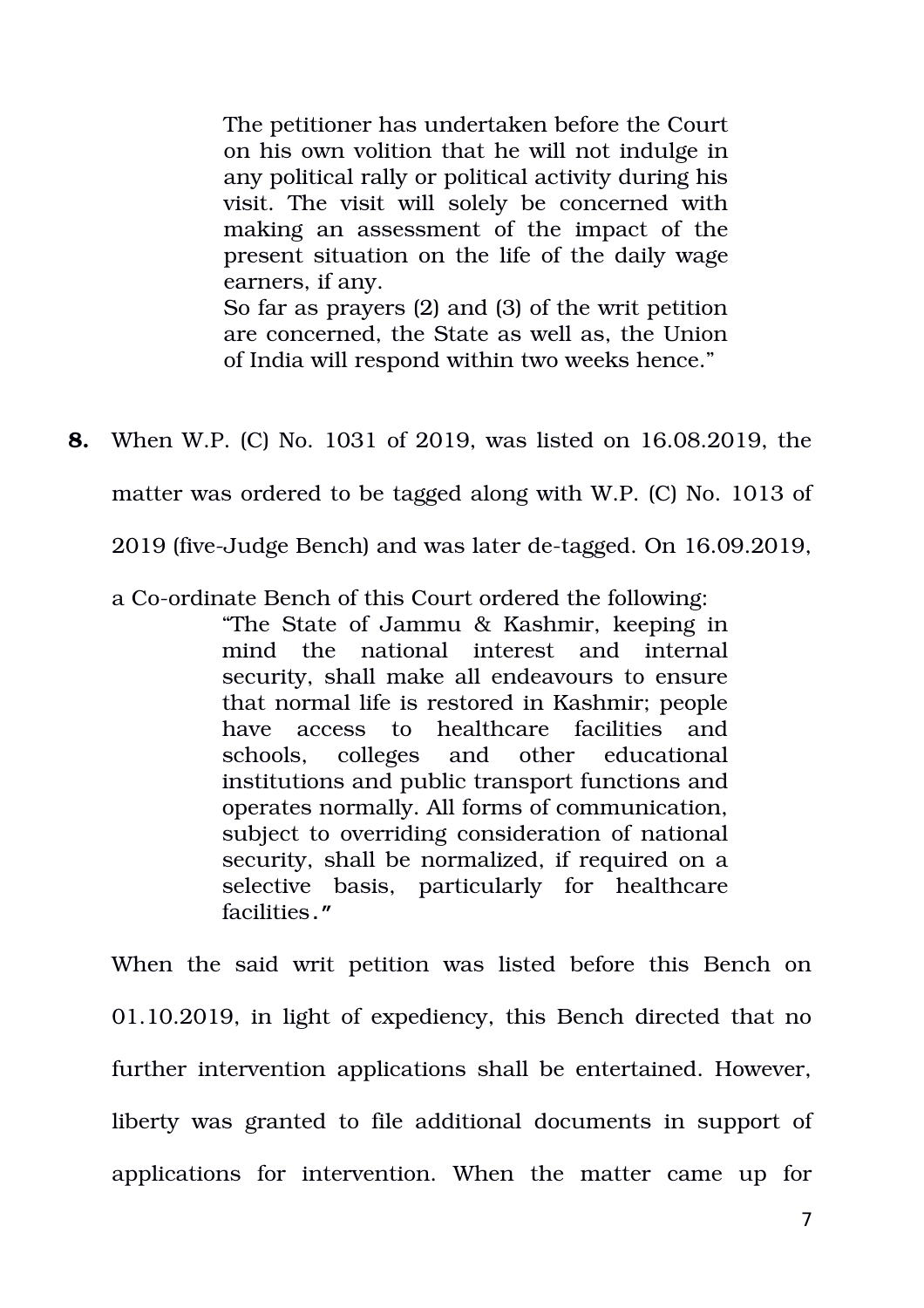hearing on the next date on 16.10.2019, the following order was

passed:

"When these matters came up for hearing" today, learned Solicitor General appearing for the Union of India made a submission that after filing the counter affidavit in these matters, certain further developments have taken place and some of the restrictions imposed have been relaxed, particularly with reference to mobile connectivity as well as the landlines services etc. and, therefore, he wants to file another additional affidavit indicating the steps taken by the Government about relaxation of some restrictions. He also made a request to accommodate him for a week only. During the course of hearing, we are informed by the learned

Senior counsel appearing for the petitioners that the orders which are issued by the authorities relating to the restrictions imposed have not been provided to them so far.

When we asked the learned Solicitor General about the non- supply of orders issued by the authorities relating to the restrictions imposed, particularly with respect to the cell phone services as well as Section 144 proceedings, he claims privilege over those orders. He, however, states that those orders can be produced before this Court.

However, if for any reason, learned Solicitor General does not want to give a copy of those orders to the petitioners, we request him to file an affidavit indicating the reasons for claiming such privilege."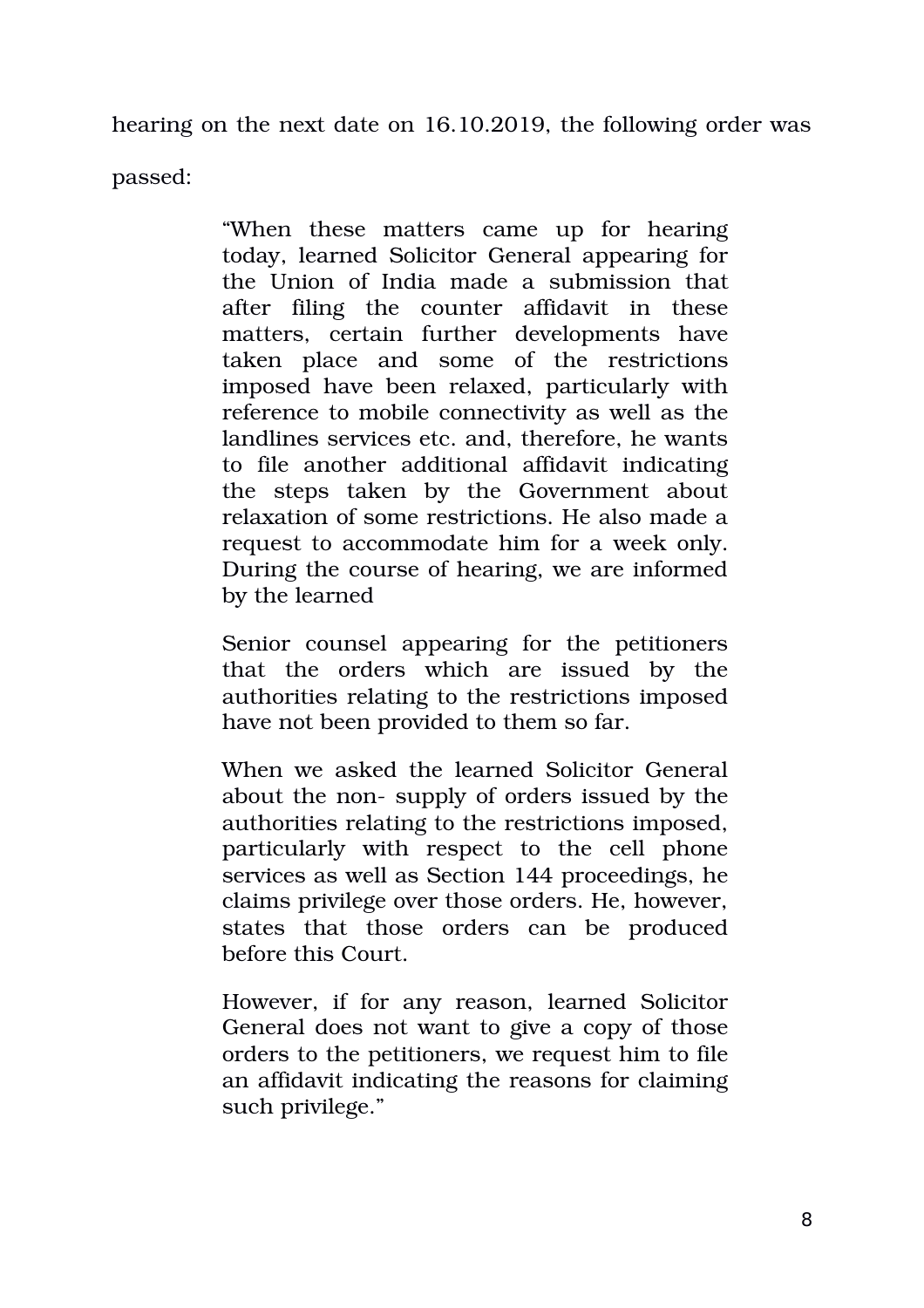On 24.10.2019, after the aforesaid orders were placed on record and pleadings were complete, the matter was listed for final disposal on 05.11.2019. Taking into account the concerns expressed by the parties, we extensively heard the counsel for both sides, as well as all the Intervenors on 05.11.2019, 06.11.2019, 07.11.2019, 14.11.2019, 19.11.2019, 21.11.2019, 26.11.2019 and 27.11.2019, and considered all the submissions made and documents placed before us.

## **B. CONTENTIONS**

#### **Ms. Vrinda Grover, Counsel for the Petitioner in W.P. (C) No.**

#### **1031 of 2019**

- It was contended that the petitioner, being executive editor of one of the major newspapers, was not able to function post 05.08.2019, due to various restrictions imposed on the press.
- Print media came to a grinding halt due to non-availability of internet services, which in her view, is absolutely essential for the modern press.
- Curtailment of the internet, is a restriction on the right to free speech, should be tested on the basis of reasonableness and proportionality.
- The procedure that is to be followed for restricting Internet services is provided under the Temporary Suspension of Telecom Services (Public Emergency or Public Service) Rules, 2017 [hereinafter "**Suspension Rules**"], which were notified under the Telegraph Act. The Suspension Rules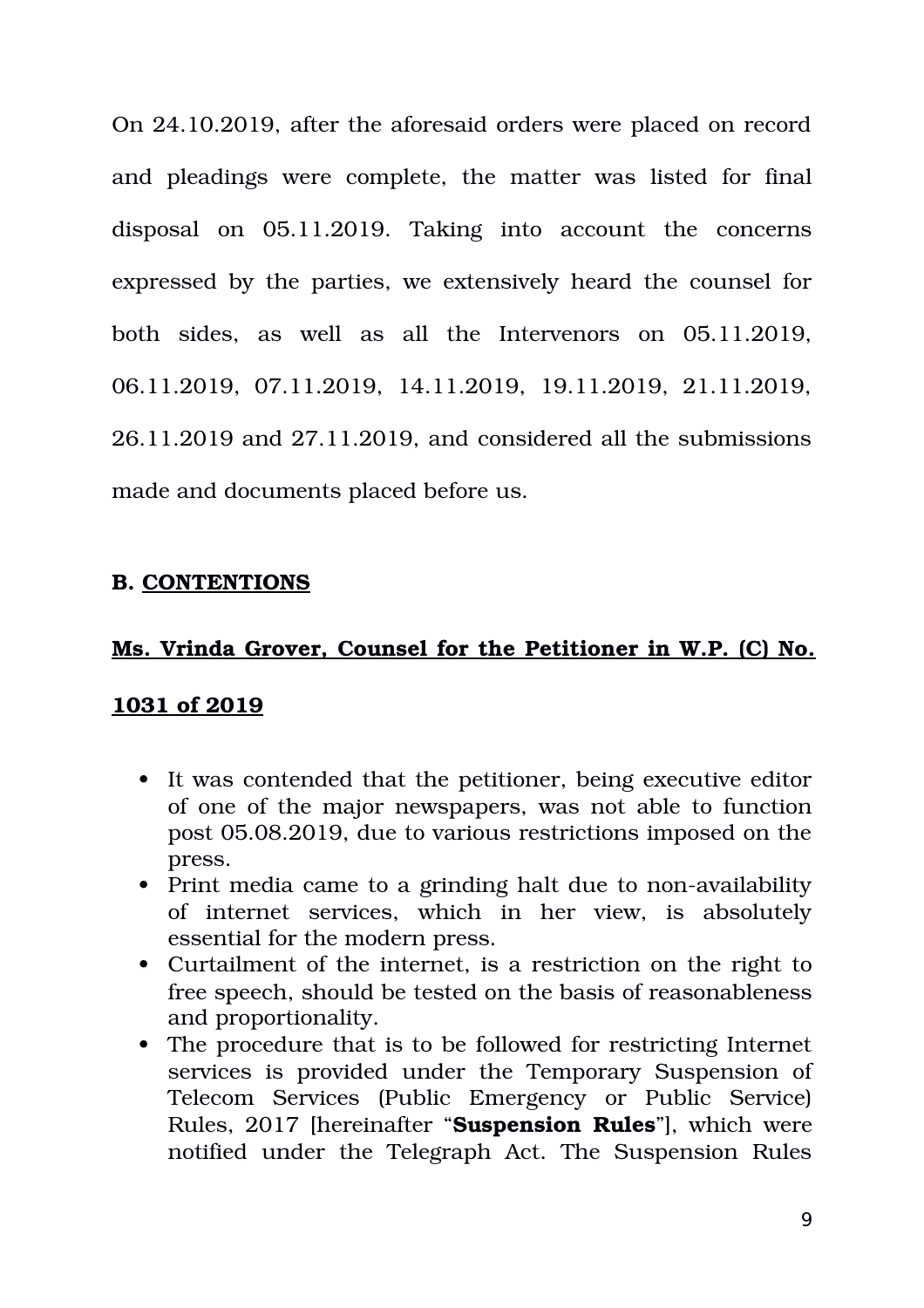indicate that the restriction imposed was contemplated to be of a temporary nature.

- The orders passed under the Suspension Rules placed on record by the State of Jammu and Kashmir, regarding the restrictions pertaining to the Internet and phones (either mobile or telephone were *ex facie* perverse and suffered from non-application of mind.
- Learned counsel submitted that the orders were not in compliance with the procedure prescribed under the Suspension Rules. Further, the orders did not provide any reasoning as to the necessity of the restrictions, as is required under the Suspension Rules.
- Lastly, the learned counsel contended that the orders are based on an apprehension of likelihood that there would be danger to a law and order situation. Public order is not the same as law and order, and the situation at the time when the orders were passed did not warrant the passing of the orders resulting in restrictions.

## **Mr. Kapil Sibal, Senior Counsel for the Petitioner in W.P. (C)**

#### **No. 1164 of 2019**

- Learned senior counsel submitted that the orders of the authorities had to be produced before the Court, and cannot be the subject of privilege, as claimed by the State.
- It was submitted that the conduct of the State, in producing documents and status reports during argumentation, was improper, as it did not allow the Petitioners with sufficient opportunity to rebut the same.
- Learned senior counsel submitted that the Union of India can declare an emergency only in certain limited situations. Neither any 'internal disturbance' nor any 'external aggression' has been shown in the present case for the imposition of restrictions which are akin to the declaration of Emergency.
- With respect to the orders restricting movement passed under Section 144, Cr.P.C., the learned senior counsel contended that such an order is made to deal with a 'law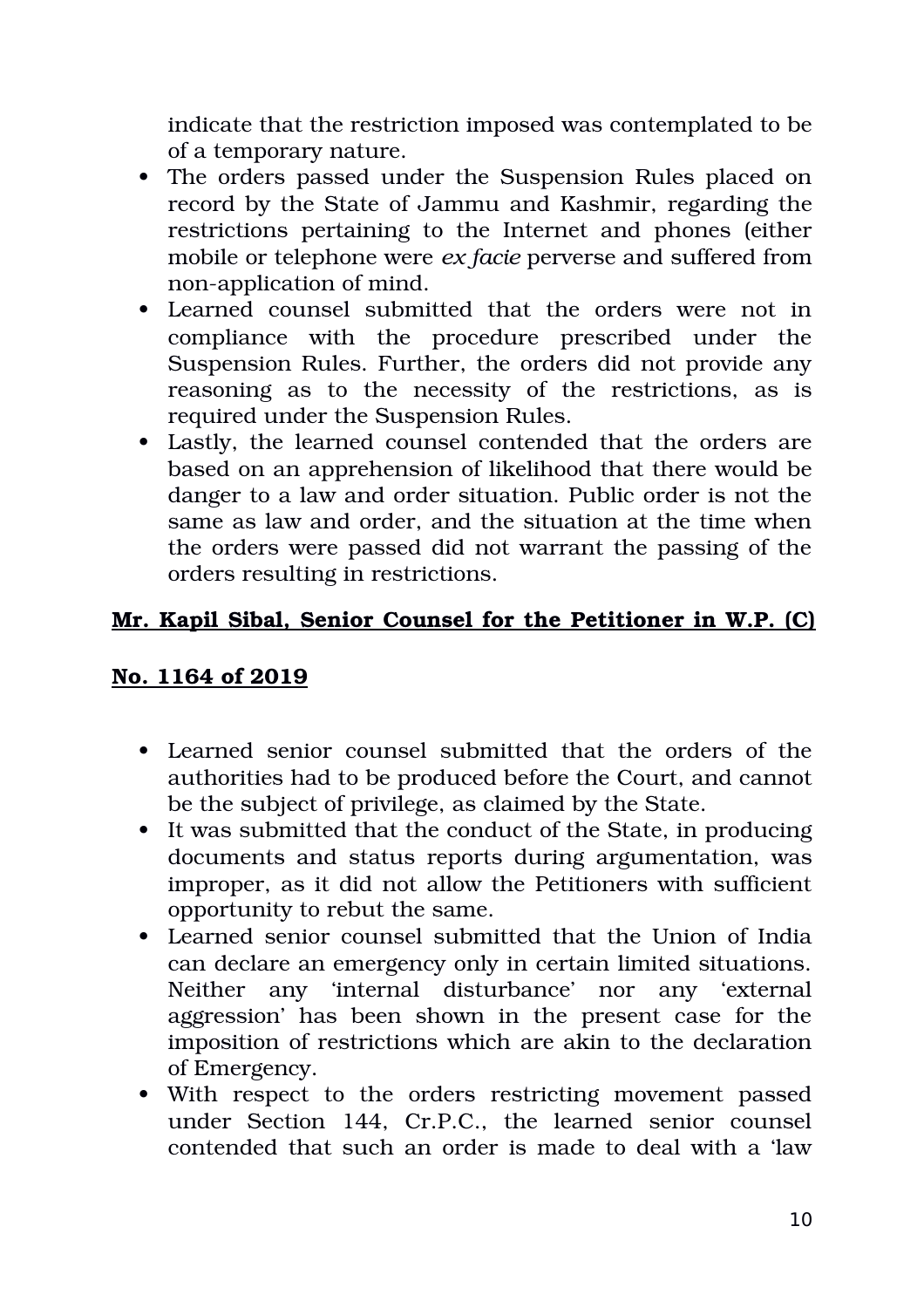and order' situation, but the orders do not indicate any existing law and order issue, or apprehension thereof.

- Learned senior counsel pointed out that the order of the Magistrate under Section 144, Cr.P.C. cannot be passed to the public generally, and must be specifically against the people or the group which is apprehended to disturb the peace. It is necessary for the State to identify the persons causing the problem, and an entire State cannot be brought to a halt. Moreover, he has contended that there was no application of mind before passing those orders.
- While submitting that it could be assumed that there was some material available for the purpose of passing the orders under Section 144, Cr.P.C., the question which then arises is how the State balances the rights of individuals.
- The learned senior counsel, with respect to the communications' restrictions, submitted that the State had not indicated as to the necessity to block landline services. He further submitted that the communications/Internet restrictions which were imposed under the Indian Telegraph Act, 1885 [hereinafter "**Telegraph Act**"] needs to follow the provisions of Section 5 of the Telegraph Act, in line with Article 19 of the Constitution. While there can be some restrictions, there can be no blanket orders, as it would amount to a complete ban. Instead, a distinction should be drawn while imposing restrictions on social media/mass communication and the general internet. The least restrictive option must be put in place, and the State should have taken preventive or protective measures. Ultimately, the State needs to balance the safety of the people with their lawful exercise of their fundamental rights.
- On internet restrictions, the learned senior counsel submitted that such restrictions not only impact the right to free speech of individuals but also impinges on their right to trade. Therefore, a less restrictive measure, such as restricting only social media websites like Facebook and Whatsapp, should and could have been passed, as has been done in India while prohibiting human trafficking and child pornography websites. The learned senior counsel pointed to orders passed in Bihar, and in Jammu and Kashmir in 2017, restricting only social media websites, and submitted that the same could have been followed in this case as well.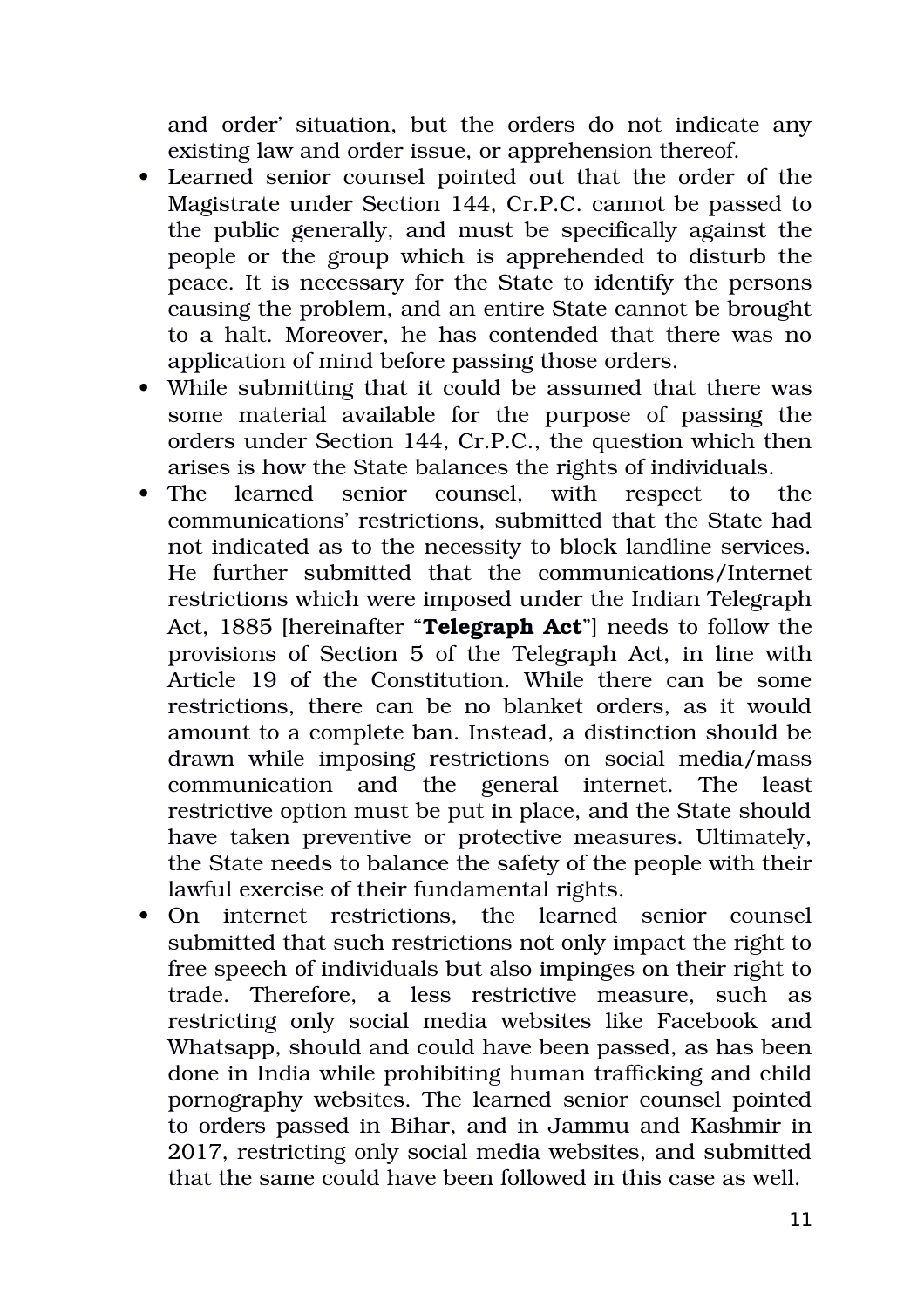• Indicating that the State can impose restrictions, the learned senior counsel focussed on the question of the "least restrictive measure" that can be passed. The learned senior counsel submitted that while imposing restrictions, the rights of individuals need to be balanced against the duty of the State to ensure security. The State must ensure that measures are in place that allows people to continue with their life, such as public transportation for work and schools, to facilitate business, etc.

# **Mr. Huzefa Ahmadi, Senior Counsel for Intervenor in I.A. No.**

## **139141 of 2019 in W.P. (C) No. 1031 of 2019**

- The learned senior counsel emphasized on the term "reasonable", as used in Article 19(2) of the Constitution, and submitted that the restrictions on the freedom of speech should be reasonable as mandated under Article 19 of the Constitution. These restrictions need to be tested on the anvil of the test of proportionality.
- Learned senior counsel submitted that Section 144, Cr.P.C. orders should be based on some objective material and not merely on conjectures.

#### **Mr. Dushyant Dave, Senior Counsel for the Intervenor in I.A.**

#### **No. 139555 in W.P. (C) No. 1031 of 2019**

 Learned senior counsel attempted to highlight that the issue of balancing the measures necessary for ensuring national security or curbing terrorism, with the rights of the citizens, is an endeavour that is not unique, and has been undertaken by Courts in various jurisdictions. Learned senior counsel relied on the judgment of the Supreme Court of Israel concerning the *Legality of the General Security Service's Interrogation Methods* in *Public Committee Against Torture in Israel v. Israel***, 38 I.L.M. 1471 (1999)** relating to the question of whether torture during interrogation of an alleged terrorist was permissible. In that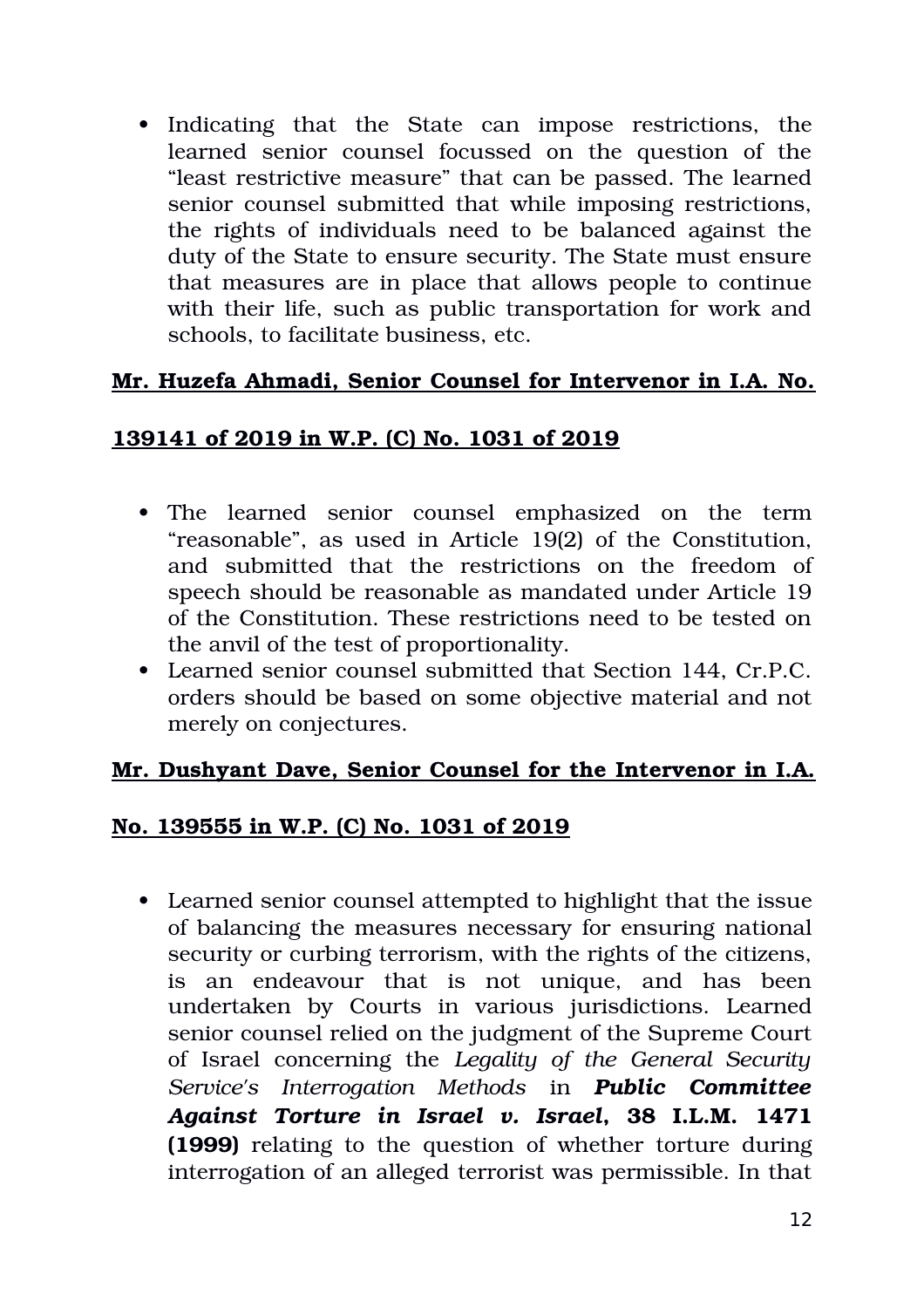case, the Israeli Supreme Court held that such acts were unconstitutional, and could not be justified in light of the freedoms and liberties afforded to the citizens of Israel.

- Learned senior counsel drew parallels between the situation faced by the Israeli Supreme Court in the abovementioned case, and that before this Court, wherein, according to the learned senior counsel, the State is attempting to justify the restrictions due to the circumstances prevailing in the State of Jammu and Kashmir. The learned senior counsel submitted that such a justification merits rejection as it would amount to granting too much power to the State to impose broad restrictions on fundamental rights in varied situations. It would amount to individual liberty being subsumed by social control.
- The learned senior counsel emphasized on the seriousness of the present matter, stating that such restrictions on the fundamental rights is the reason for the placement of Article 32 of the Constitution in Part III, as a fundamental right which allows for the enforcement of the other fundamental rights. He referred to the Constituent Assembly debates to highlight the import of Article 32, as contemplated by the Members of the Constituent Assembly.
- The learned senior counsel also placed before this Court the Government of India National Telecom Policy, 2012, and submitted that the wide restrictions imposed by the State are in contravention of the aforementioned policy. He submitted that the freedom of speech and expression is meant to allow people to discuss the burning topic of the day, including the abrogation of Article 370 of the Constitution.
- Lastly, the learned senior counsel emphasized that the restrictions that were imposed are meant to be temporary in nature, have lasted for more than 100 days, which fact should be taken into account by this Court while deciding the matter.

# **Ms. Meenakshi Arora, Senior Counsel for the Intervenor in**

#### **I.A. No. 140276 inW.P. (C) No. 1031 of 2019**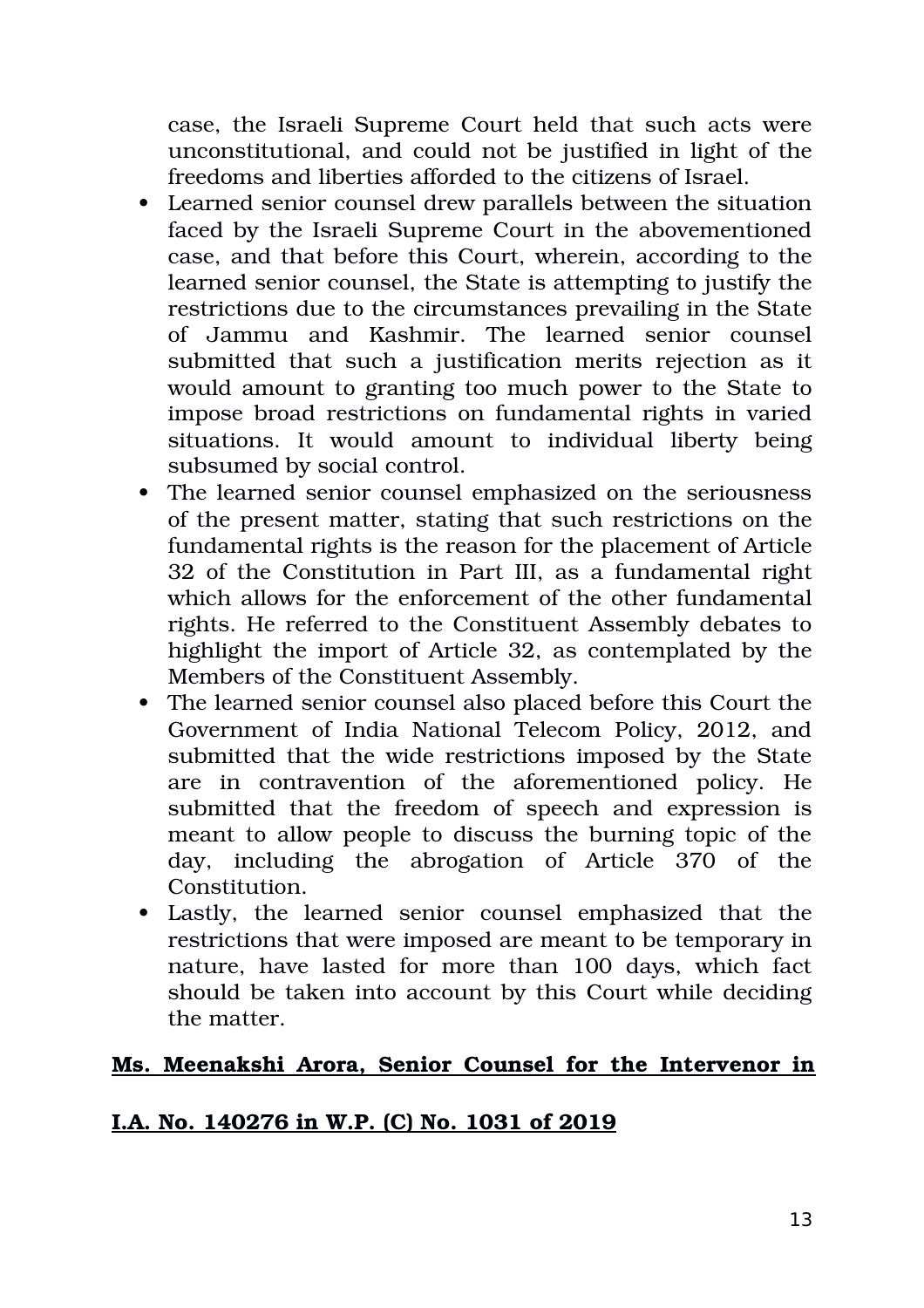- Learned senior counsel submitted that Articles 19 and 21 of the Constitution require that any action of the State must demonstrate five essential features: (a) backing of a 'law', (b) legitimacy of purpose, (c) rational connection of the act and object, (d) necessity of the action, and (e) when the above four are established, then the test of proportionality.
- At the outset, learned senior counsel submitted that it is necessary to test the validity of the orders by reference to the facts and circumstances prevailing on the date of passing of the said orders, *i.e.*, 04.08.2019.
- Learned senior counsel submitted that the orders that have not been published cannot be accorded the force of law. The necessity of publication of law is a part of the rule of natural justice. Not only must the orders be published, it is also necessary that these orders be made available and accessible to the public. The State cannot refuse to produce the orders before the Court or claim any privilege.
- The learned senior counsel further submitted that. notwithstanding the expediency of the situation, the necessity of a measure must be shown by the State. The people have a right to speak their view, whether good, bad or ugly, and the State must prove that it was necessary to restrict the same.
- On the point of proportionality, the learned senior counsel submitted that the test of proportionality was upheld by this Court in the case of *K. S. Puttaswamy v. Union of India***,** (2017) 10 SCC 1 (hereinafter "**K. S. Puttaswamy (Privacy-9J.**)" and therefore the proportionality of a measure must be determined while looking at the restrictions being imposed by the State on the fundamental rights of citizens. The learned senior counsel pointed out that it is not just the legal and physical restrictions that must be looked at, but also the fear that these sorts of restrictions engender in the minds of the populace, while looking at the proportionality of measures.

#### **Mr. Sanjay Hegde, Senior Counsel for the Petitioner in W.P.**

#### **(Crl.) No. 225 of 2019**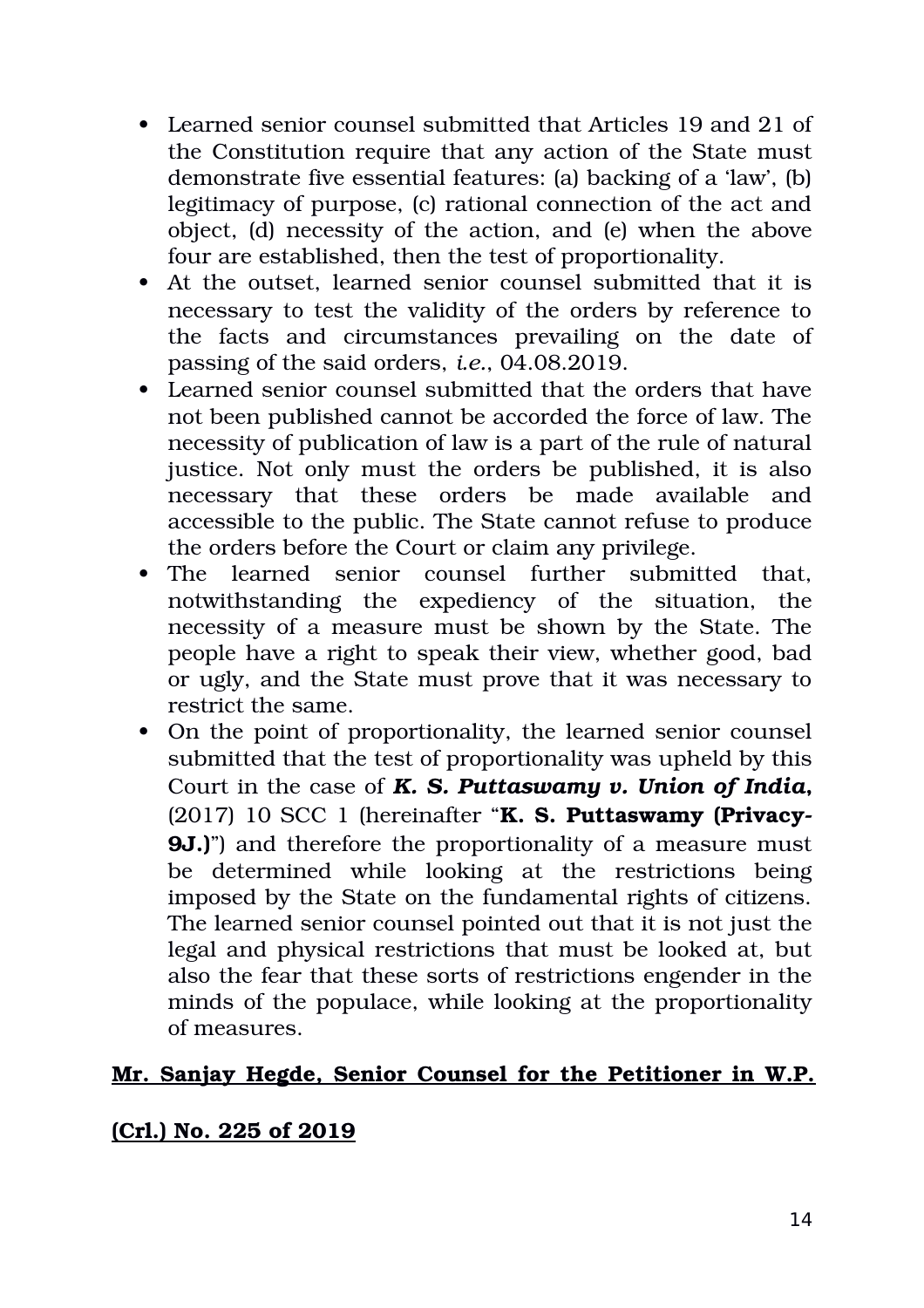• Although this Writ Petition was withdrawn during arguments, the learned senior counsel wished to make certain submissions regarding the issue at hand. The learned senior counsel submitted on behalf of the Petitioner that although he and his family were law abiding citizens, yet they are suffering the effects of the restrictions. Citing the House of Lords judgment of *Liversidge v. Anderson***, (1941) 3 All ER 338** the learned senior counsel submitted that it was the dissent by Lord Atkin, upholding the fundamental rights of the citizens of the United Kingdom, which is now the law of the land.

## **Mr. K. K. Venugopal, Learned Attorney General for the Union**

#### **of India**

- The learned Attorney General supported the submissions made by the Solicitor General. He submitted that the background of terrorism in the State of Jammu and Kashmir needs to be taken into account. Relying on *National Investigation Agency v. Zahoor Ahmad Shah* Watali.  **2019 (5) SCC 1**, the learned Attorney General submitted that this Court while deciding the aforementioned case, has taken cognizance of the problem of terrorism in the State before.
- According to the learned Attorney General, keeping in mind the facts regarding cross border terrorism and internal militancy, it would have been foolish to have not taken any preventive measures in the circumstances. The necessity of the orders under Section 144, Cr.P.C. are apparent from the background facts and circumstances, when there can be huge violence if the Government did not take these kinds of measures. In fact, similar steps were taken earlier by the Government in 2016 when a terrorist was killed in the State.

#### **Mr. Tushar Mehta, Solicitor General for the State of Jammu**

#### **and Kashmir**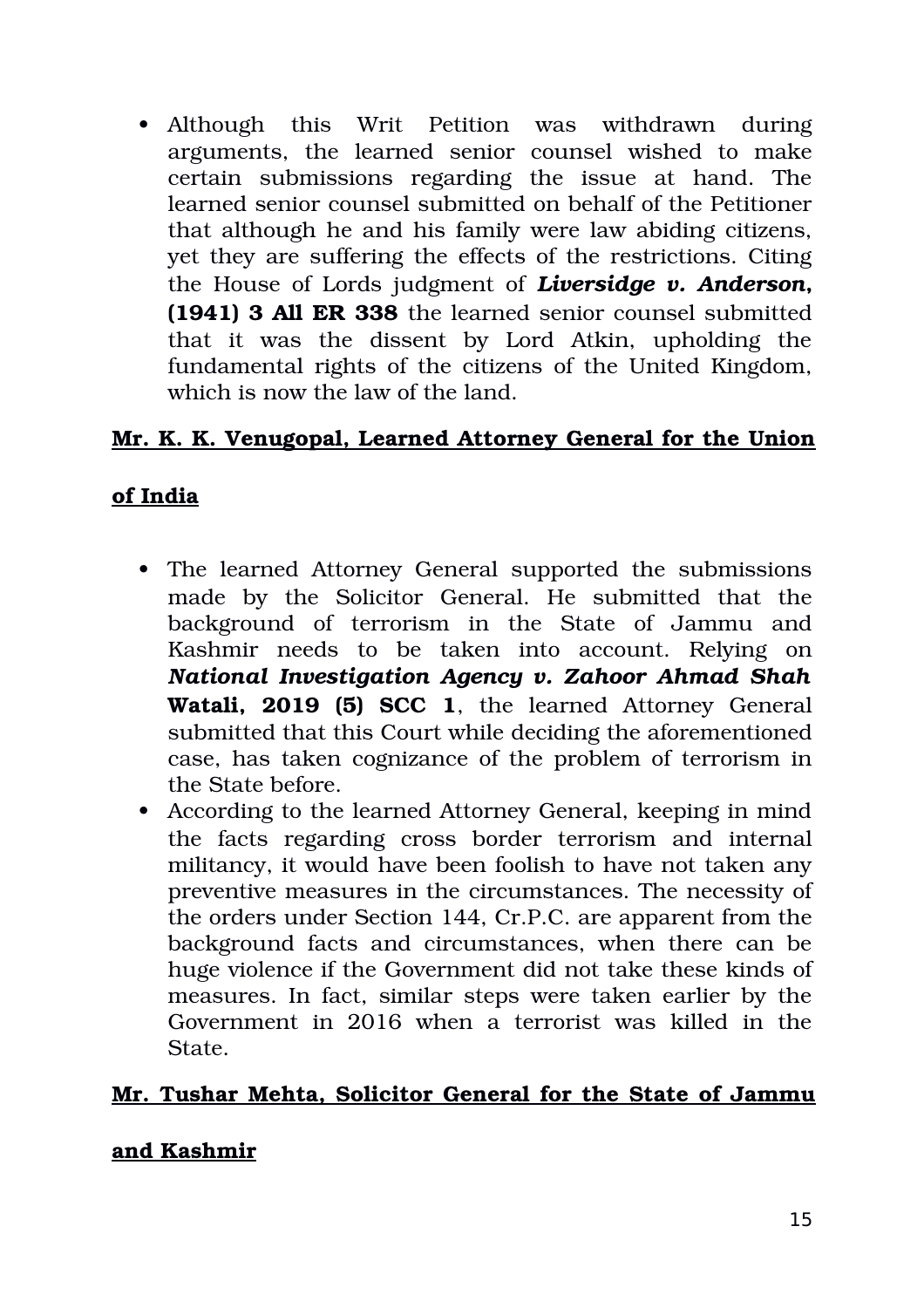- The learned Solicitor General submitted that the first and foremost duty of the State is to ensure security and protect the citizens- their lives, limbs and property. He further submitted that the facts relied on by the Petitioners and the Intervenors were incorrect, as they did not have the correct information about the factual position on the ground in the State of Jammu and Kashmir.
- The learned Solicitor General submitted that the historical background of the State of Jammu and Kashmir is necessary to be looked at to understand the measures taken by the State. The State has been a victim of both physical and digital cross border terrorism.
- The abrogation of Article 370 of the Constitution on 05.08.2019 was a historic step, which resulted not in the taking away of the rights of the citizens of Jammu and Kashmir, but conferment of rights upon them which they never had. Now, with the abrogation, 106 people friendly laws have become applicable to the State of Jammu and Kashmir.
- The learned Solicitor General submitted that the Petitioners were incorrect to state that public movement was restricted. In fact, individual movement had never been restricted. Additionally, while schools were closed initially, they have now been reopened. Depending on the facts, circumstances and requirements of an area, restrictions were put in place which are now being relaxed gradually.
- On the orders passed by the Magistrates under Section 144, Cr.P.C., in their respective jurisdictional areas, the learned Solicitor General submitted that they were best placed to know the situation on the ground, and then took their respective decisions accordingly. Currently, there is nearly hundred percent relaxation of restrictions. Restrictions were being relaxed on the basis of the threat perception. Restrictions were never imposed in the Ladakh region. This fact shows that there was application of mind while passing the orders by the officers on the ground, and that there was no general clampdown, as is being suggested by the Petitioners.
- Further, the learned Solicitor General pointed to various figures to indicate that people were leading their ordinary lives in the State. He submitted that all newspapers,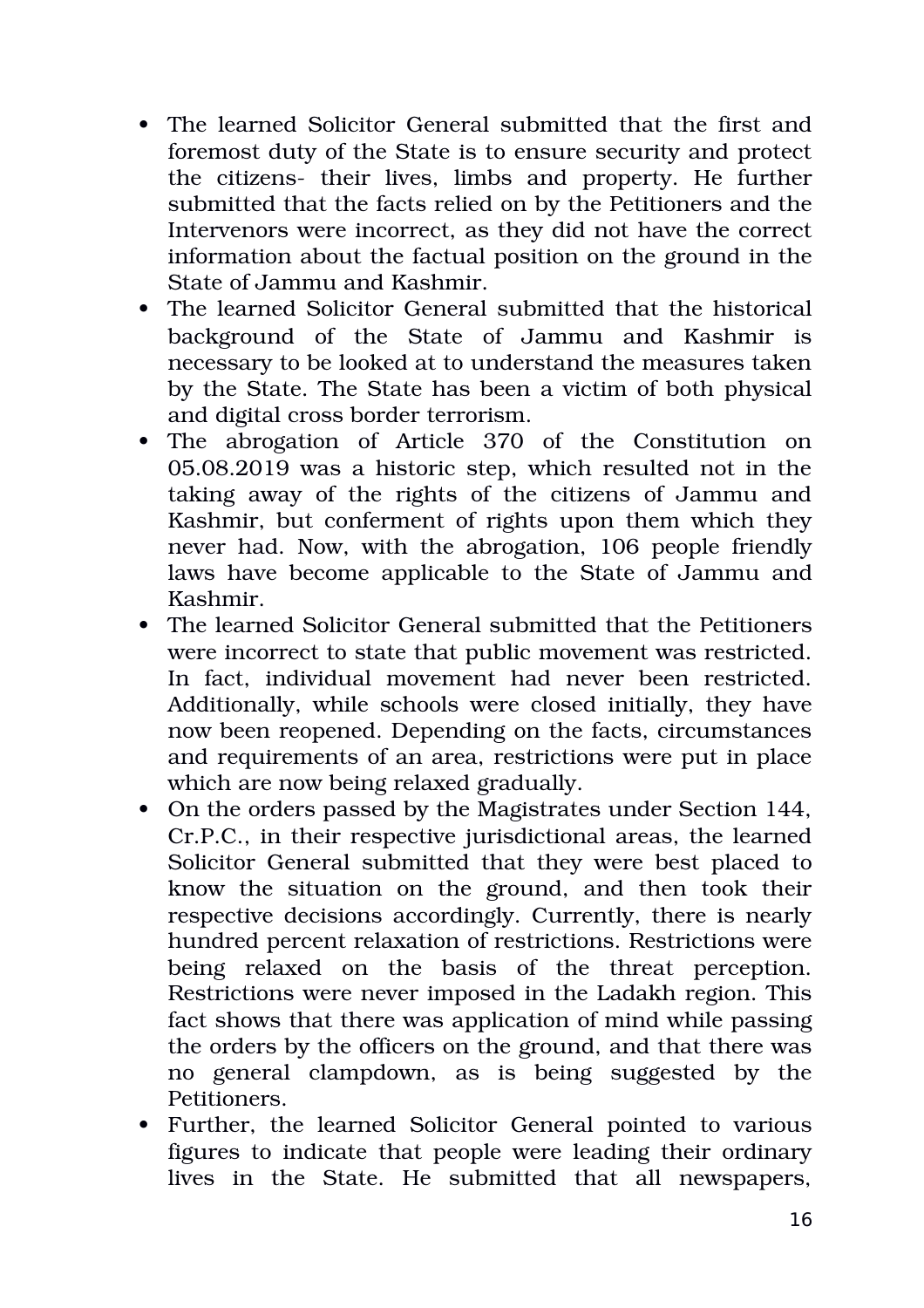television and radio channels are functioning, including from Srinagar, where the Petitioner in W.P. (C) No. 1031 of 2019 is situated. The learned Solicitor General further indicated that the Government had taken certain measures to ensure that essential facilities would be available to the populace.

- The learned Solicitor General submitted that orders passed under Section 144, Cr.P.C. can be preventive in nature, in order to prevent danger to public safety. The Magistrate can pass the order even on the basis of personal knowledge, and the same is supposed to be a speedy mechanism. The orders passed must be considered keeping in mind the history and the background of the State.
- Relying on *Babulal Parate v. State of* **Bombay, AIR 1960 SC 51, and** *Madhu Limaye v. Sub-Divisional Magistrate*, **Monghgyr, (1970) 3 SCC 746**, the learned Solicitor General submitted that the situation in the State of Jammu and Kashmir was such that the orders could be justified in view of maintenance of the "security of the State". Regarding the Petitioners' submission that the restrictions could have been imposed on specific individuals, the learned Solicitor General submitted that it was impossible to segregate, and control, the troublemakers from the ordinary citizens.
- The learned Solicitor General submitted that there were enough facts in the knowledge of the Magistrate to pass the orders under Section 144, Cr.P.C. There was sufficient speculation on the ground to suggest that there might be a move to abrogate Article 370 of the Constitution, and they were aware of the situation on the ground. Provocative speeches and messages were being transmitted. This information is all available in the public domain.
- It was further submitted that the Court does not sit in appeal of the decision to impose restrictions under Section 144, Cr.P.C. and has limited jurisdiction to interfere, particularly when there are no allegations of *mala fide* made against the officers and when the question involved is of national security. The level of restriction required is best left to the officers who are on the ground with the requisite information and knowledge, and the same is not to be replaced by the opinion of the Courts.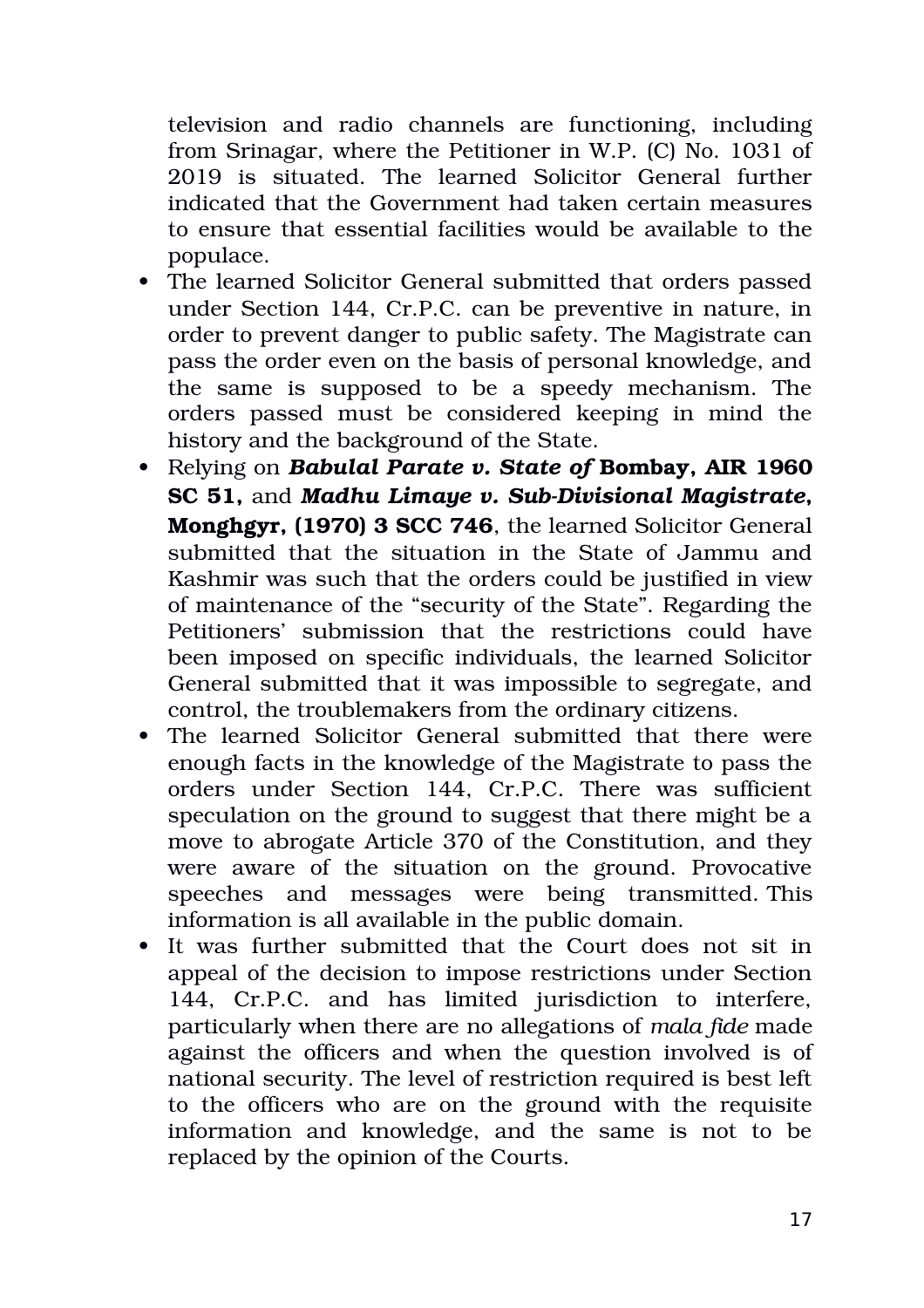- With respect to the communications and internet shutdown, the learned Solicitor General submitted that internet was never restricted in the Jammu and Ladakh regions. Further, he submitted that social media, which allowed people to send messages and communicate with a number of people at the same time, could be used as a means to incite violence. The purpose of the limited and restricted use of internet is to ensure that the situation on the ground would not be aggravated by targeted messages from outside the country. Further, the internet allows for the transmission of false news or fake images, which are then used to spread violence. The dark web allows individuals to purchase weapons and illegal substances easily.
- The learned Solicitor General submitted that the jurisprudence on free speech relating to newspapers cannot be applied to the internet, as both the media are different. While newspapers only allowed one-way communication, the internet makes two-way communication by which spreading of messages are very easy. The different context should be kept in mind by the Court while dealing with the restrictions with respect to the two media.
- While referring to various photographs, tweets and messages of political leaders of Kashmir, he stated that these statements are highly misleading, abrasive and detrimental to the integrity and sovereignty of India.
- Further, it is not possible to ban only certain websites/parts of the Internet while allowing access to other parts. Such a measure was earlier attempted in 2017, but it was not successful.
- Lastly, the learned Solicitor General submitted that the orders passed under the Suspension Rules were passed in compliance with the procedure in the Suspension Rules, and are being reviewed strictly in terms of the same.
- **9.** Some of the intervenors have supported the submissions made by the learned Attorney General and the Solicitor General, and indicated that the restrictions were necessary and in compliance with the law. They have also submitted that normalcy is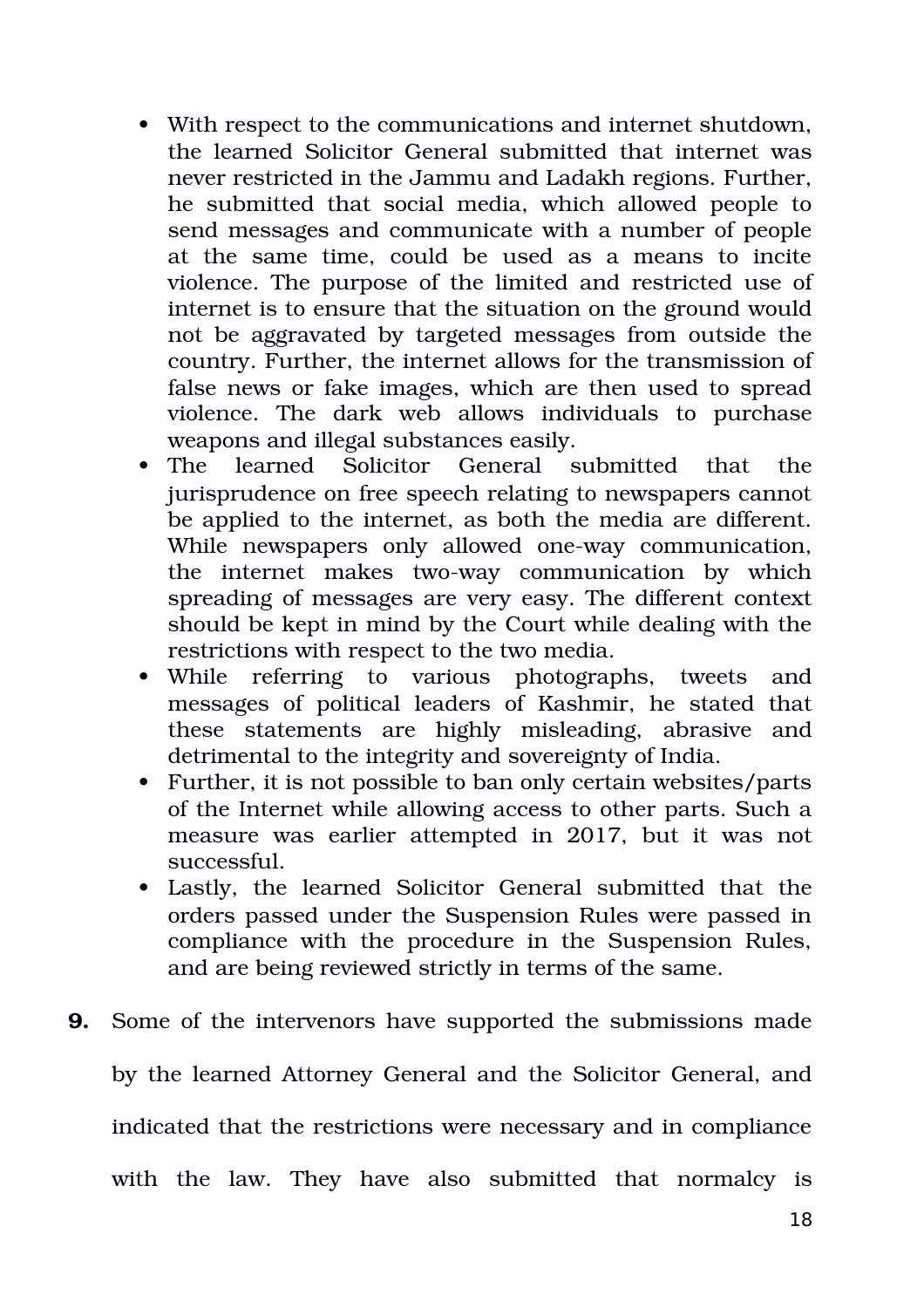returning in the State of Jammu and Kashmir, and that the present petitions are not maintainable.

#### **C. ISSUES**

- **10.** In line with aforesaid facts and arguments, the following questions of law arise for our consideration:
	- **I.** Whether the Government can claim exemption from producing all the orders passed under Section 144, Cr.P.C. and other orders under the Suspension Rules?
	- II. Whether the freedom of speech and expression and freedom to practise any profession, or to carry on any occupation, trade or business over the Internet is a part of the fundamental rights under Part III of the Constitution?
	- **III.** Whether the Government's action of prohibiting internet

access is valid?

- **IV.** Whether the imposition of restrictions under Section 144,
- Cr.P.C. were valid? **V.** Whether the freedom of press of the Petitioner in W.P. (C)

No. 1031 of 2019 was violated due to the restrictions?

#### **D. PRODUCTION OF ORDERS**

**11.** The present petitions, their context and conduct of the parties, have placed this Court in a peculiar situation. We have been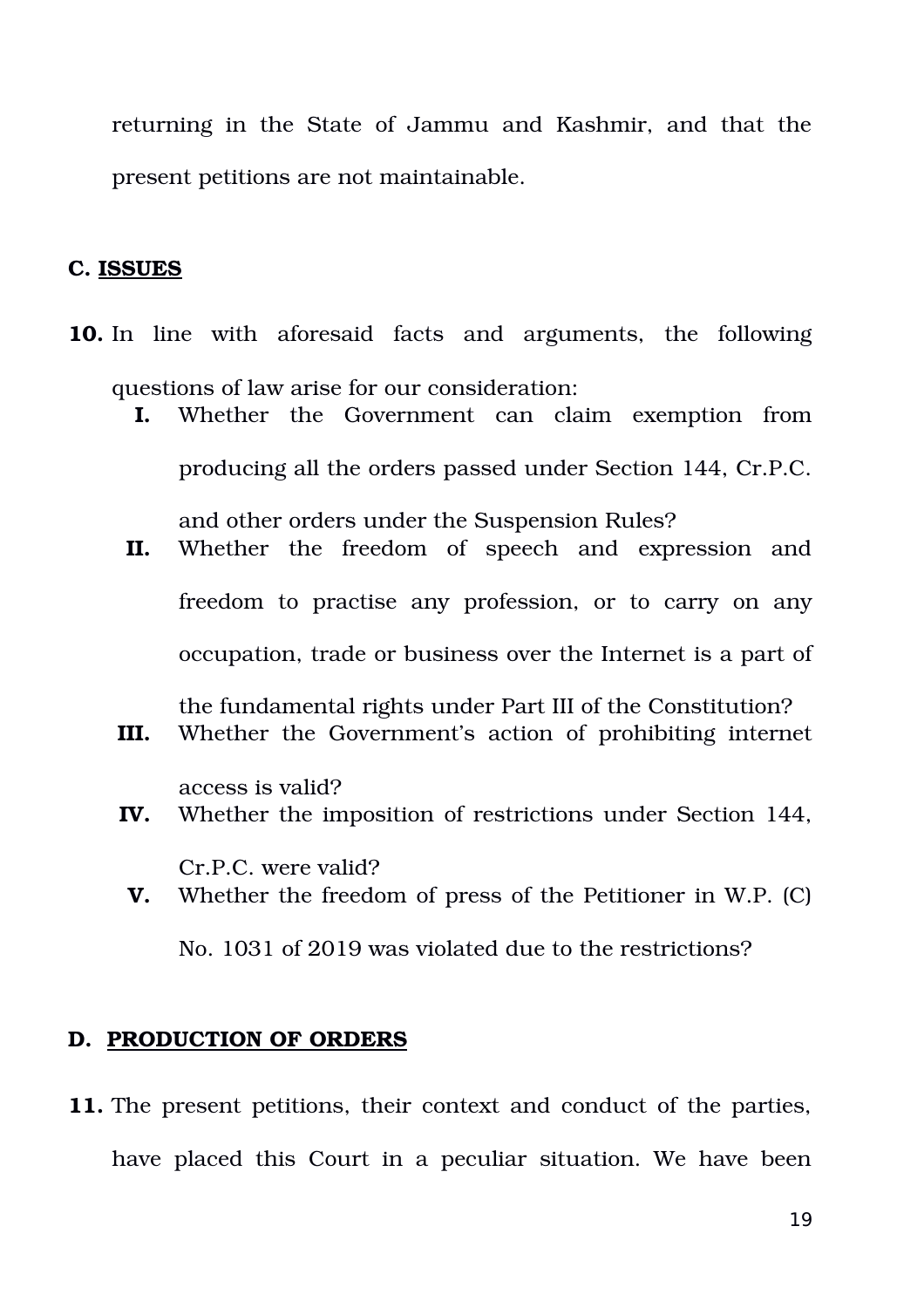asked to go into the question of the validity of orders, restricting movement and communication, passed in the State of Jammu and Kashmir by various authorities, however, the orders are not before us. The Petitioners and Intervenors claim that the orders were not available, which is why they could not place them on record.

- **12.** At the same time, while the non-availability of orders was not denied by the Respondent-State, they did not produce the said orders. In fact, when this Court by order dated 16.10.2019 asked them to produce the orders, the Respondent-State placed on record only sample orders, citing difficulty in producing the numerous orders which were being withdrawn and modified on a day-to-day basis. The Respondent-State also claimed that the plea to produce orders by the Petitioners was an expansion of the scope of the present petitions.
- **13.** At the outset, a perusal of the prayers in the Writ Petitions before us should be sufficient to reject the aforementioned contention of the Respondent-State. In W.P.  $(C)$  No. 1164 of 2019 and I.A no. 157139 in I.A. no. 139555 of 2019 in W.P. (C) No. 1031 of 2019, a prayer has been made to issue a writ of mandamus or any other writ directing Respondent Nos. 1 and 2 to produce all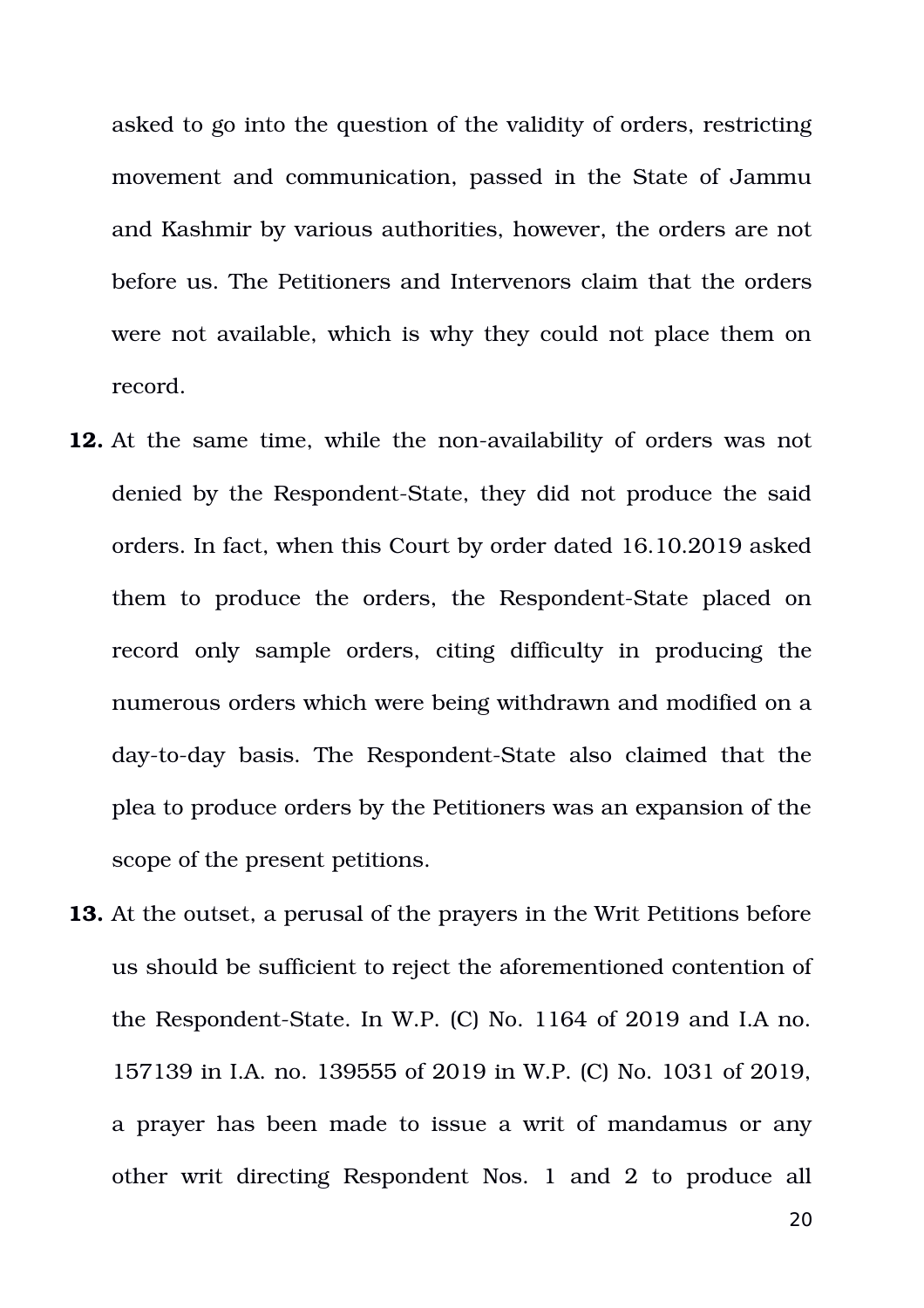orders by which movement of all persons has been restricted since 04.08.2019. Further, production of all orders by way of which communication has been blocked in State of Jammu and Kashmir has also been sought.

**14.** On the obligation of the State to disclose information, particularly in a writ proceeding, this Court in *Ram Jethmalani v. Union of India*, (2011) 8 SCC 1, observed as follows:

> "**75.** In order that the right guaranteed by clause (1) of Article 32 be meaningful, and particularly because such **petitions seek the protection of fundamental rights, it is imperative that in such proceedings the petitioners are not denied the information necessary for them to properly articulate the case and be heard, especially where such information is in the possession of the State.**"

#### *(emphasis supplied)*

**15.** We may note that there are two separate types of reasoning that mandates us to order production of the orders passed by the authorities in this case. *First*, Article 19 of the Constitution has been interpreted to mandate right to information as an important facet of the right to freedom of speech and expression. A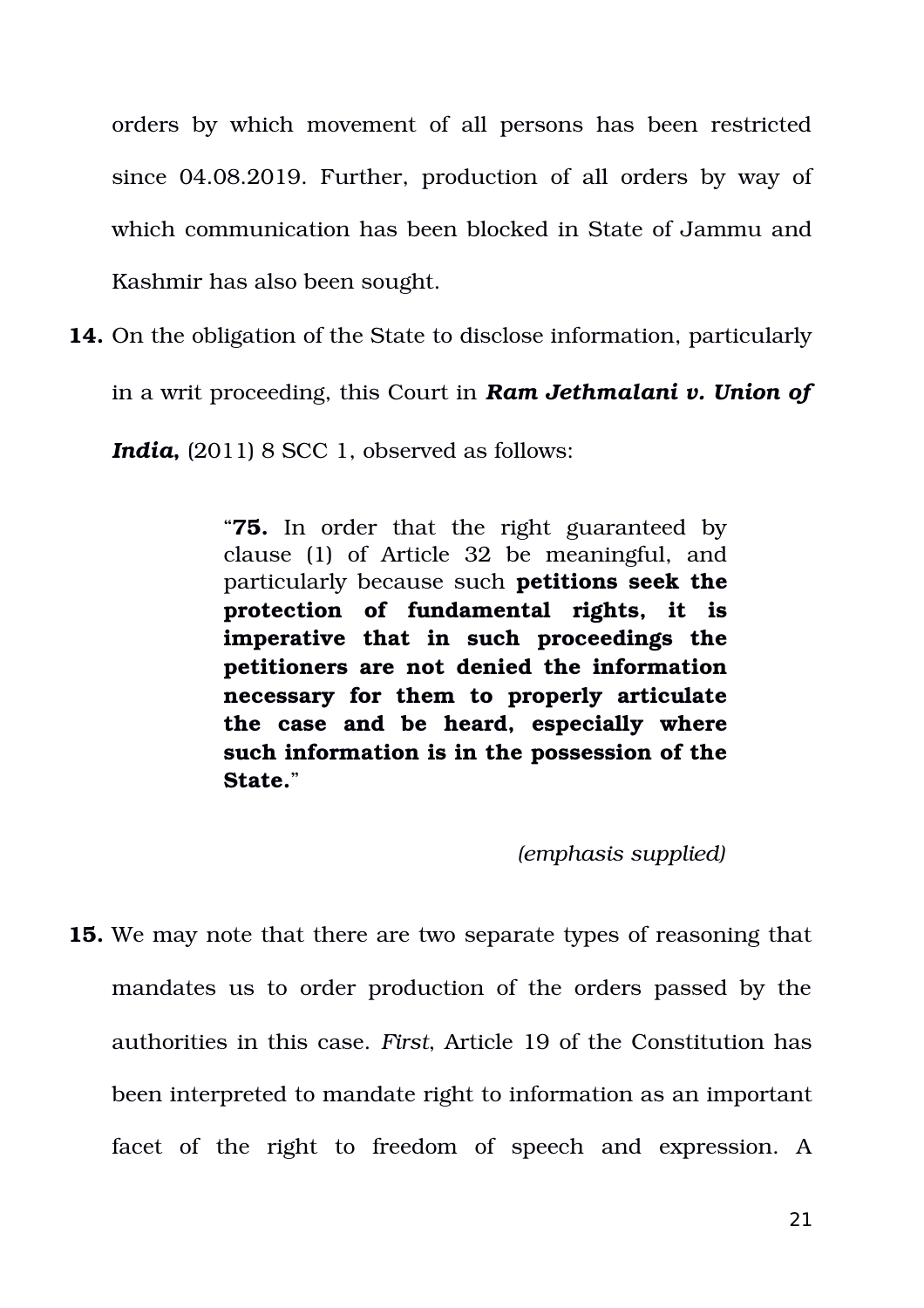democracy, which is sworn to transparency and accountability, necessarily mandates the production of orders as it is the right of an individual to know. Moreover, fundamental rights itself connote a qualitative requirement wherein the State has to act in a responsible manner to uphold Part III of the Constitution and not to take away these rights in an implied fashion or in casual and cavalier manner.

**16.** *Second*, there is no dispute that democracy entails free flow of information. There is not only a normative expectation under the Constitution, but also a requirement under natural law, that no law should be passed in a clandestine manner. As Lon L. Fuller suggests in his celebrated article "*there can be no greater legal* monstrosity than a secret statute".<sup>[1](#page-21-0)</sup> In this regard, Jeremy Bentham spoke about open justice as the "*keenest spur to exertion*". In the same context, James Madison stated "*a popular government, without popular information, or the means of acquiring it, is but a prologue to a farce or a tragedy; or perhaps both. Knowledge will forever govern the ignorance and a people*

<span id="page-21-0"></span><sup>1</sup>Lon L. Fuller, *Positivism and Fidelity to Law: A Reply to Professor Hart*, The Harvard Law Review, 71(4), 630, 651 [February, 1958].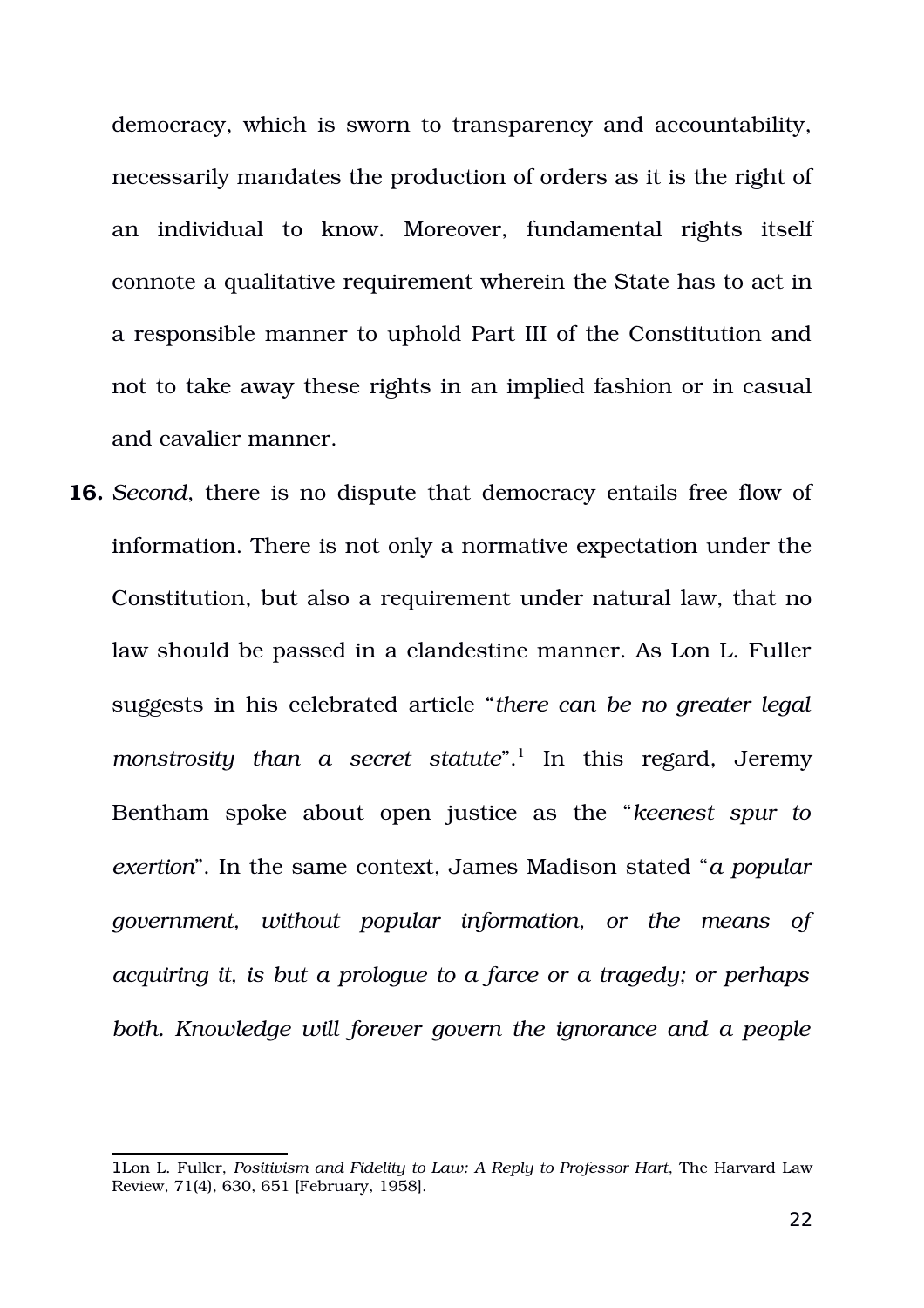*who mean to be their own Governors must arm themselves with the power which knowledge gives*".

- **17.** As a general principle, on a challenge being made regarding the curtailment of fundamental rights as a result of any order passed or action taken by the State which is not easily available, the State should take a proactive approach in ensuring that all the relevant orders are placed before the Court, unless there is some specific ground of privilege or countervailing public interest to be balanced, which must be specifically claimed by the State on affidavit. In such cases, the Court could determine whether, in the facts and circumstances, the privilege or public interest claim of the State overrides the interests of the Petitioner. Such portion of the order can be redacted or such material can be claimed as privileged, if the State justifies such redaction on the grounds, as allowed under the law.
- **18.** In the present case, while the State initially claimed privilege, it subsequently dropped the claim and produced certain sample orders, citing difficulty in producing all the orders before this Court. In our opinion, this is not a valid ground to refuse production of orders before the Court.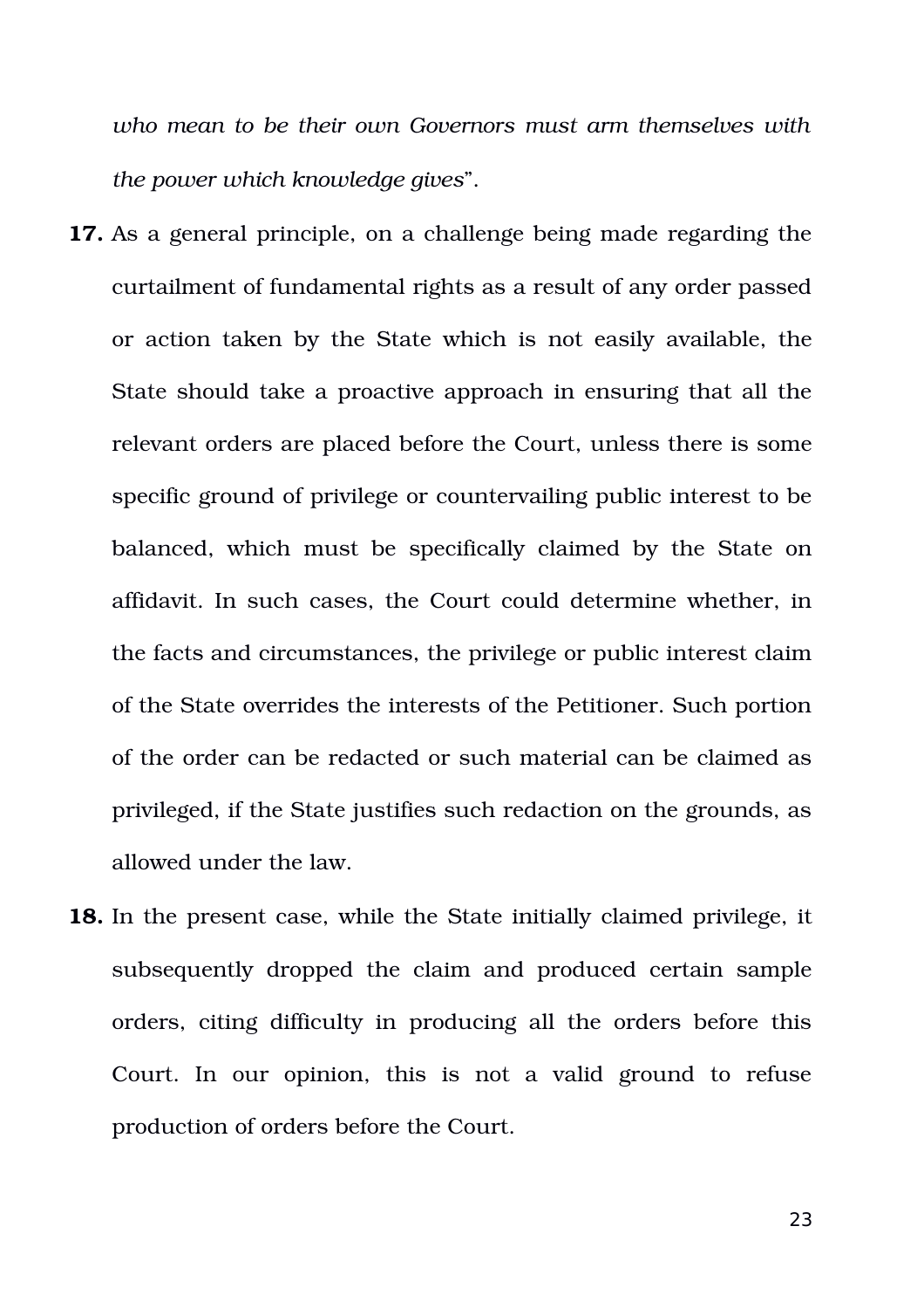# **E. FUNDAMENTAL RIGHTS UNDER PART III AND RESTRICTIONS**

#### **THEREOF**

- **19.** The petitioners have contended that the impugned restrictions have affected the freedom of movement, freedom of speech and expression and right to free trade and avocation. In this context, we have to first examine the nature of the fundamental rights provided under the Constitution.
- **20.** The nature of fundamental rights under Part III of the Constitution is well settled. The fundamental rights are prescribed as a negative list, so that "no person could be denied such right until the Constitution itself prescribes such limitations". The only exception to the aforesaid formulation is Article 21A of the Constitution, which is a positive right that requires an active effort by the concerned government to ensure that the right to education is provided to all children up to the age of 16 years.
- **21.** The positive prescription of freedom of expression will result in different consequences which our own Constitution has not entered into. Having different social and economic backgrounds and existing on a different scale of development, the human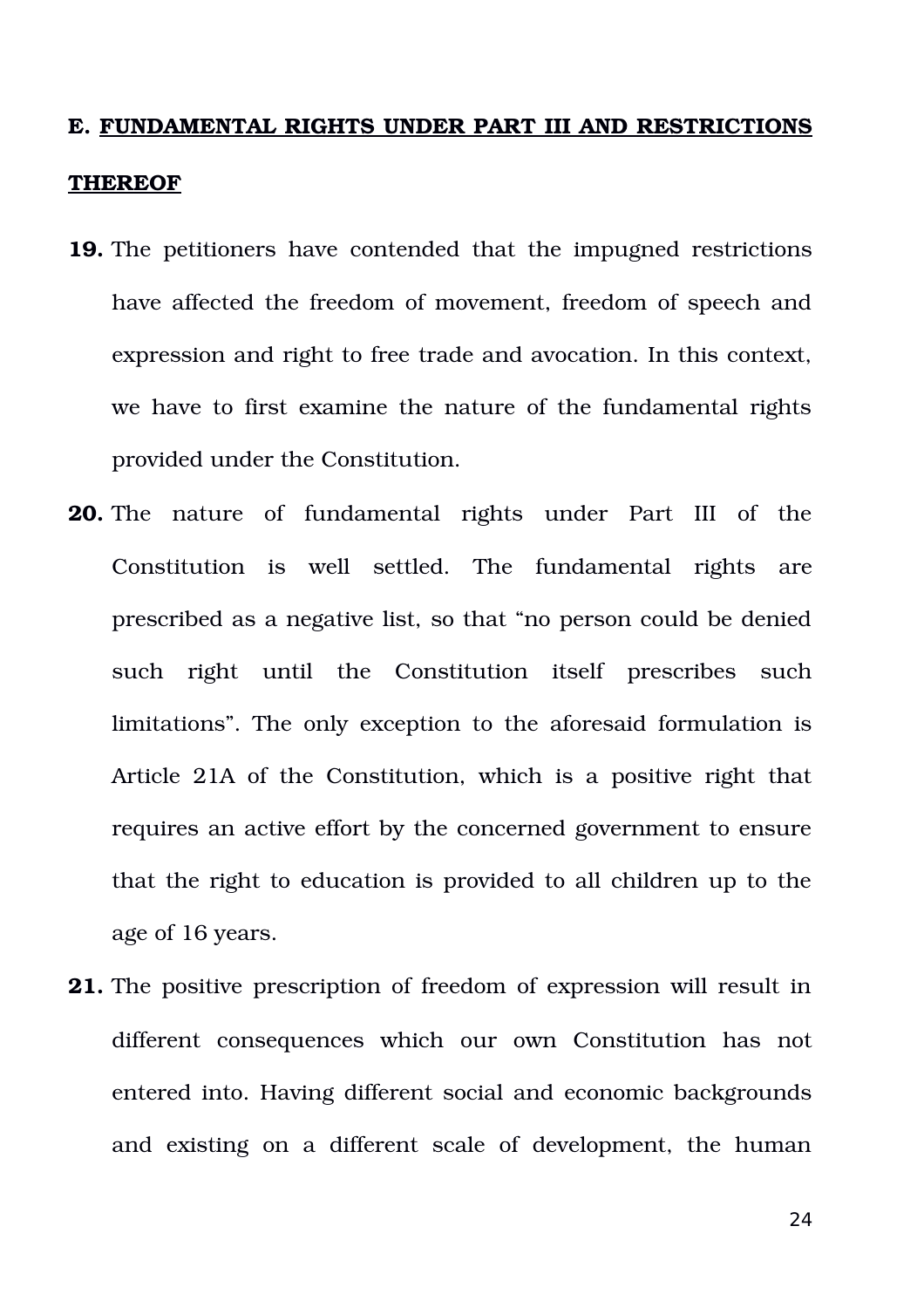rights enshrined therein have taken a different role and purpose. The framers of the Indian Constitution were aware of the situation of India, including the socio-economic costs of such proactive duty, and thereafter took an informed decision to restrict the application of fundamental rights in a negative manner. This crucial formulation is required to be respected by this Court, which has to uphold the constitutional morality behind utilization of such negative prescriptions.

- **22.** Now, we need to concern ourselves about the freedom of expression over the medium of internet. There is no gainsaying that in today's world the internet stands as the most utilized and accessible medium for exchange of information. The revolution within the cyberspace has been phenomenal in the past decade, wherein the limitation of storage space and accessibility of print medium has been remedied by the usage of internet.
- **23.** At this point it is important to note the argument of Mr. Vinton G. Cerf, one of the 'fathers of the internet'. He argued that while the internet is very important, however, it cannot be elevated to the status of a human right. $^2$  $^2$  Technology, in his view, is an enabler of rights and not a right in and of itself. He distinguishes

<span id="page-24-0"></span><sup>2</sup> Vinton G. Cerf, *Internet Access is not a Human Right*, The New York Times (January 04, 2012).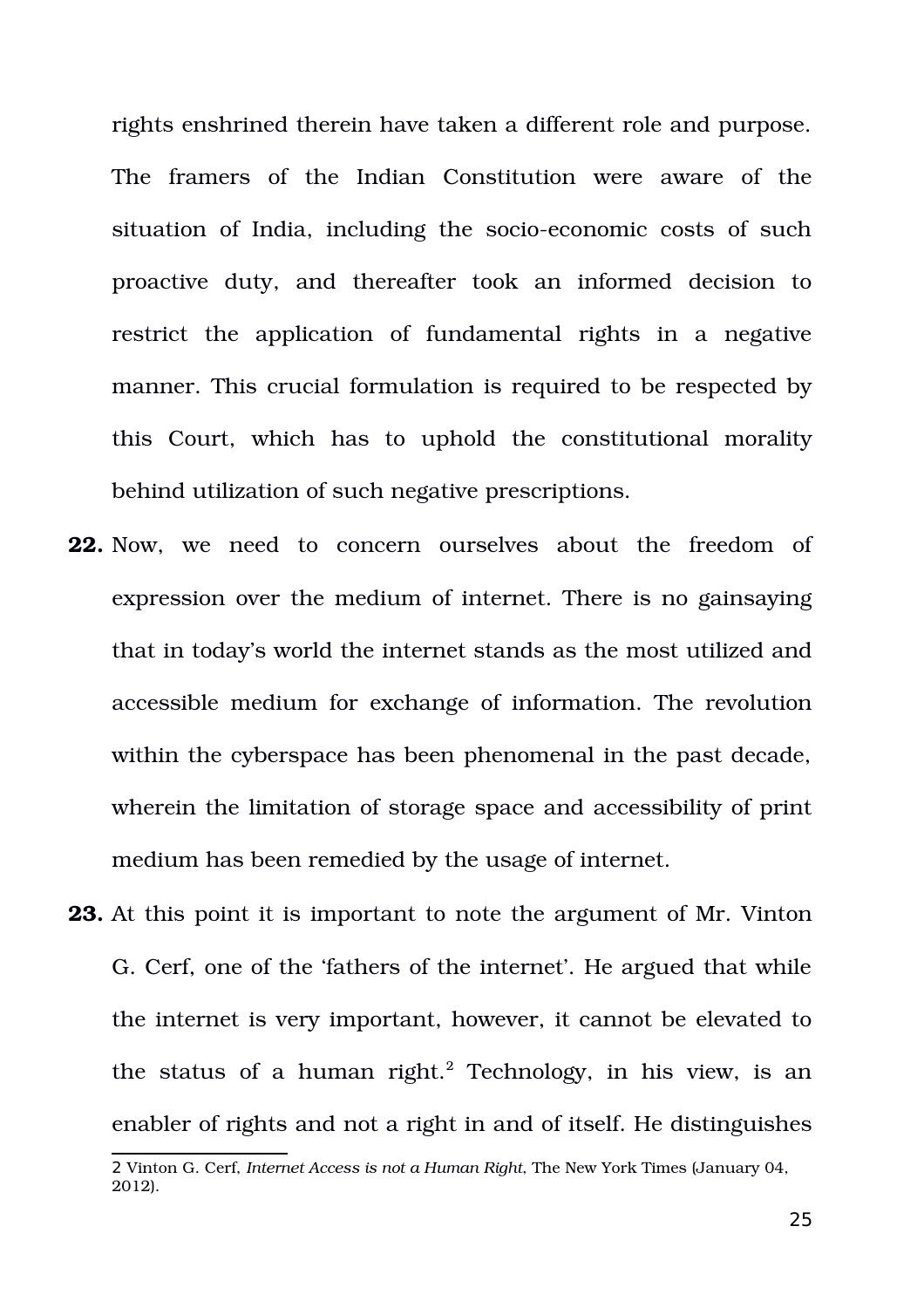between placing technology among the exalted category of other human rights, such as the freedom of conscience, equality etc. With great respect to his opinion, the prevalence and extent of internet proliferation cannot be undermined in one's life.

- **24.** Law and technology seldom mix like oil and water. There is a consistent criticism that the development of technology is not met by equivalent movement in the law. In this context, we need to note that the law should imbibe the technological development and accordingly mould its rules so as to cater to the needs of society. Non recognition of technology within the sphere of law is only a disservice to the inevitable. In this light, the importance of internet cannot be underestimated, as from morning to night we are encapsulated within the cyberspace and our most basic activities are enabled by the use of internet.
- **25.** We need to distinguish between the internet as a tool and the freedom of expression through the internet. There is no dispute that freedom of speech and expression includes the right to disseminate information to as wide a section of the population as is possible. The wider range of circulation of information or its greater impact cannot restrict the content of the right nor can it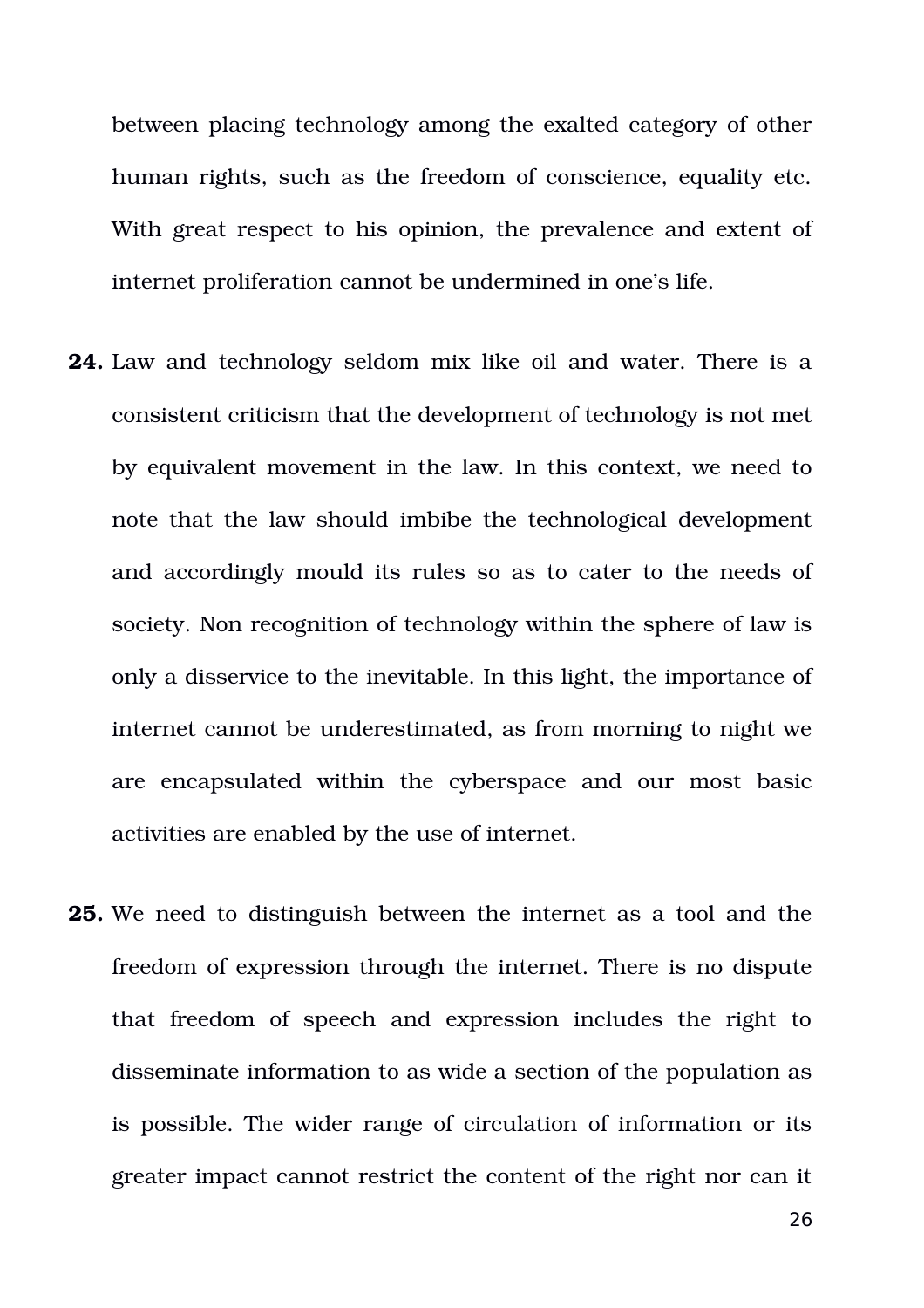justify its denial. [*refer to Secretary, Ministry of Information & Broadcasting Government of India v. Cricket Association of Bengal,* (1995) 2 SCC 161*; Shreya Singhal v. Union of India,* (2015) 5 SCC 1].

**26.** The development of the jurisprudence in protecting the medium for expression can be traced to the case of *Indian Express v. Union of India*, (1985) 1 SCC 641, wherein this Court had declared that the freedom of print medium is covered under the freedom of speech and expression. In *Odyssey Communications*

*Pvt. Ltd. v. Lokvidayan Sanghatana,* (1988) 3 SCC 410, it was held that the right of citizens to exhibit films on Doordarshan, subject to the terms and conditions to be imposed by the Doordarshan, is a part of the fundamental right of freedom of expression guaranteed under Article 19(1)(a), which can be curtailed only under circumstances set out under Article 19(2). Further, this Court expanded this protection to the use of airwaves in the case of *Secretary, Ministry of Information & Broadcasting, Government of India* (*supra*). In this context, we may note that this Court, in a catena of judgments, has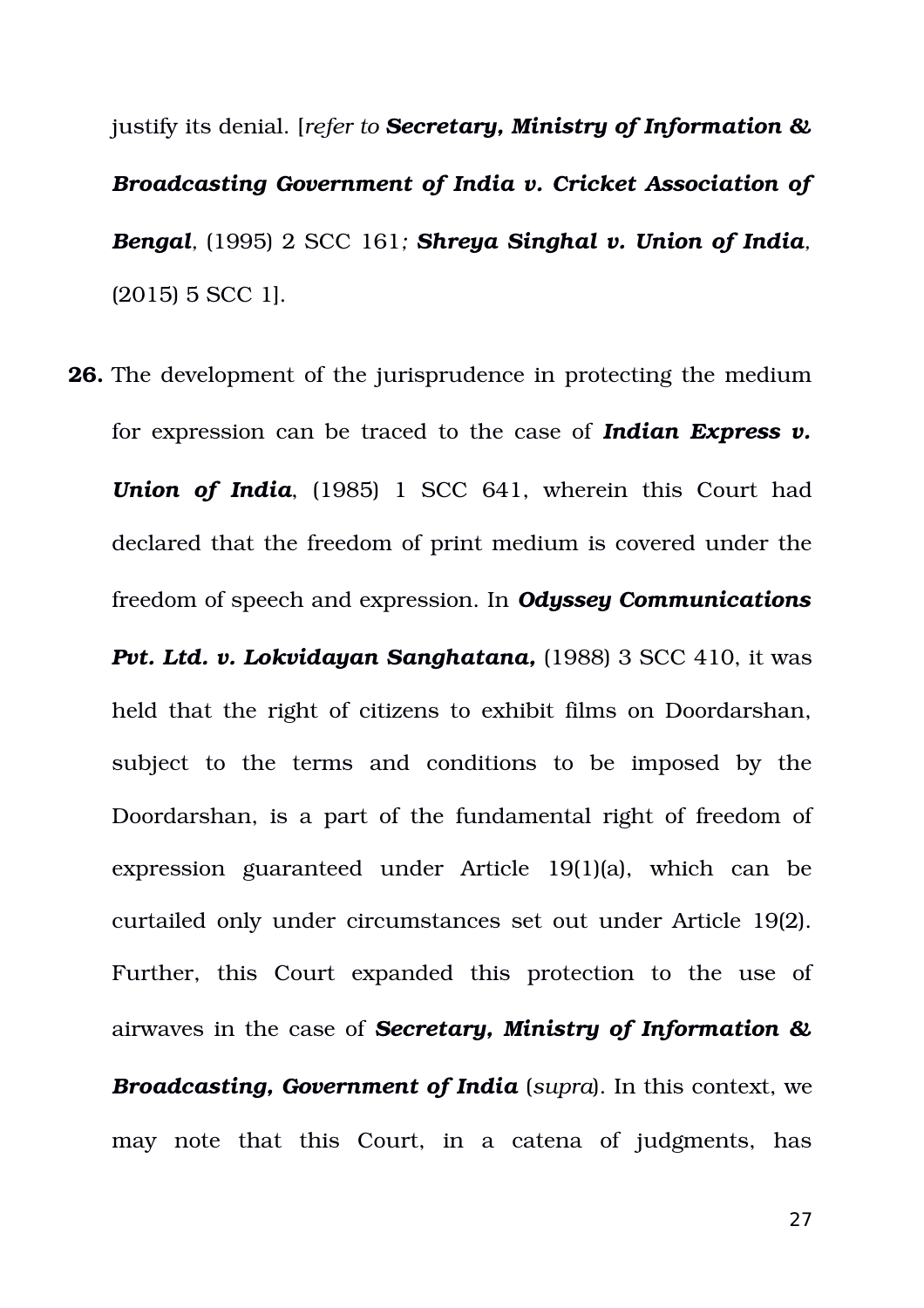recognized free speech as a fundamental right, and, as technology has evolved, has recognized the freedom of speech and expression over different media of expression. Expression through the internet has gained contemporary relevance and is one of the major means of information diffusion. Therefore, the freedom of speech and expression through the medium of internet is an integral part of Article 19(1)(a) and accordingly, any restriction on the same must be in accordance with Article 19(2) of the Constitution.

**27.** In this context, we need to note that the internet is also a very important tool for trade and commerce. The globalization of the Indian economy and the rapid advances in information and technology have opened up vast business avenues and transformed India as a global IT hub. There is no doubt that there are certain trades which are completely dependent on the internet. Such a right of trade through internet also fosters consumerism and availability of choice. Therefore, the freedom of trade and commerce through the medium of the internet is also constitutionally protected under Article 19(1)(g), subject to the restrictions provided under Article 19(6).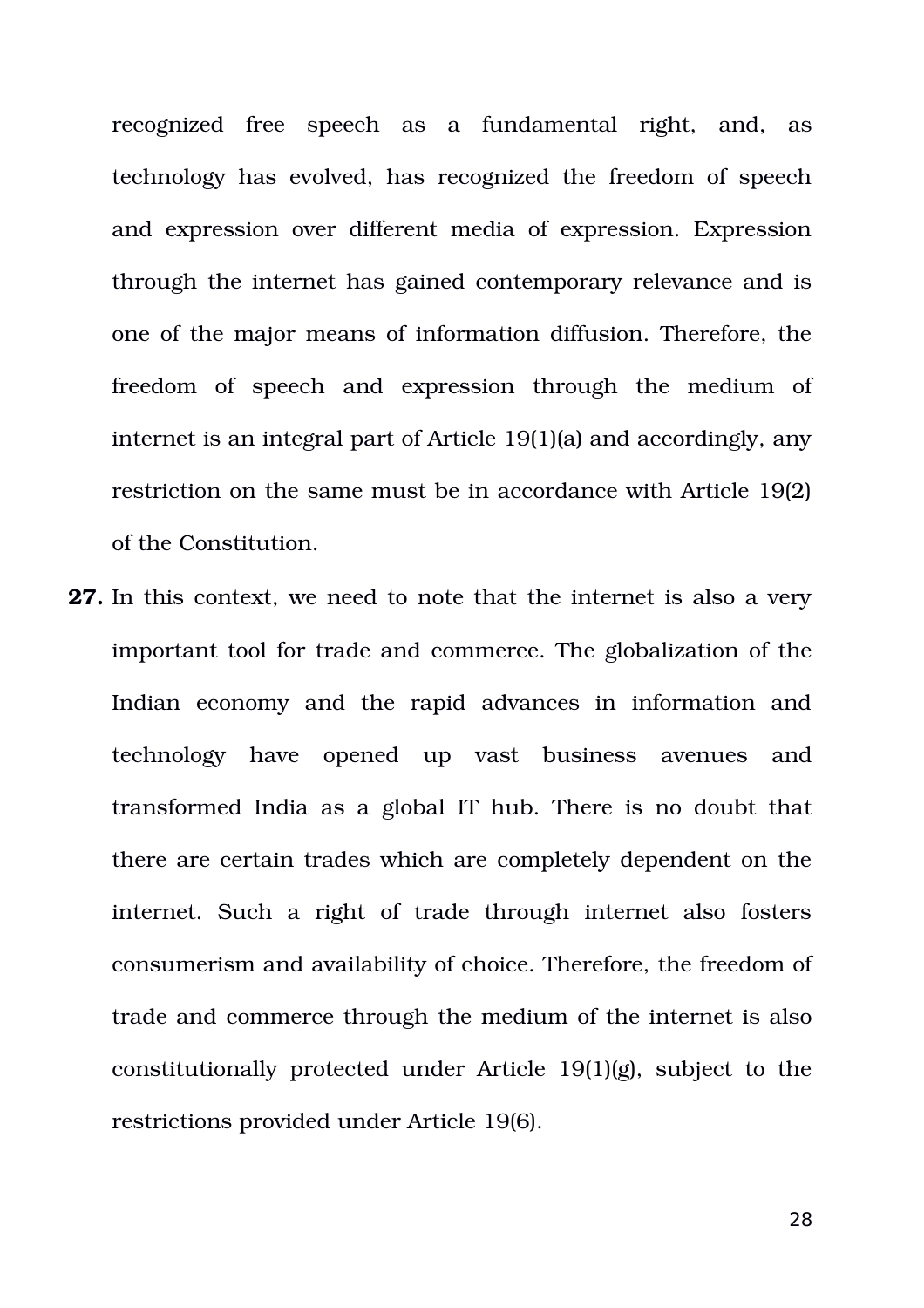- **28.** None of the counsels have argued for declaring the right to access the internet as a fundamental right and therefore we are not expressing any view on the same. We are confining ourselves to declaring that the right to freedom of speech and expression under Article 19(1)(a), and the right to carry on any trade or business under  $19(1)(g)$ , using the medium of internet is constitutionally protected.
- **29.** Having explained the nature of fundamental rights and the utility of internet under Article 19 of the Constitution, we need to concern ourselves with respect to limitations provided under the Constitution on these rights. With respect to the freedom of speech and expression, restrictions are provided under Article 19(2) of the Constitution, which reads as under:

"(2) Nothing in sub clause (a) of clause (1) shall affect the operation of any existing law, or prevent the State from making any law, in so far as such law imposes reasonable restrictions on the exercise of the right conferred by the said sub-clause in the interests of the sovereignty and integrity of India, the security of the State, friendly relations with foreign States, public order, decency or morality or in relation to contempt of court, defamation or incitement to an offence."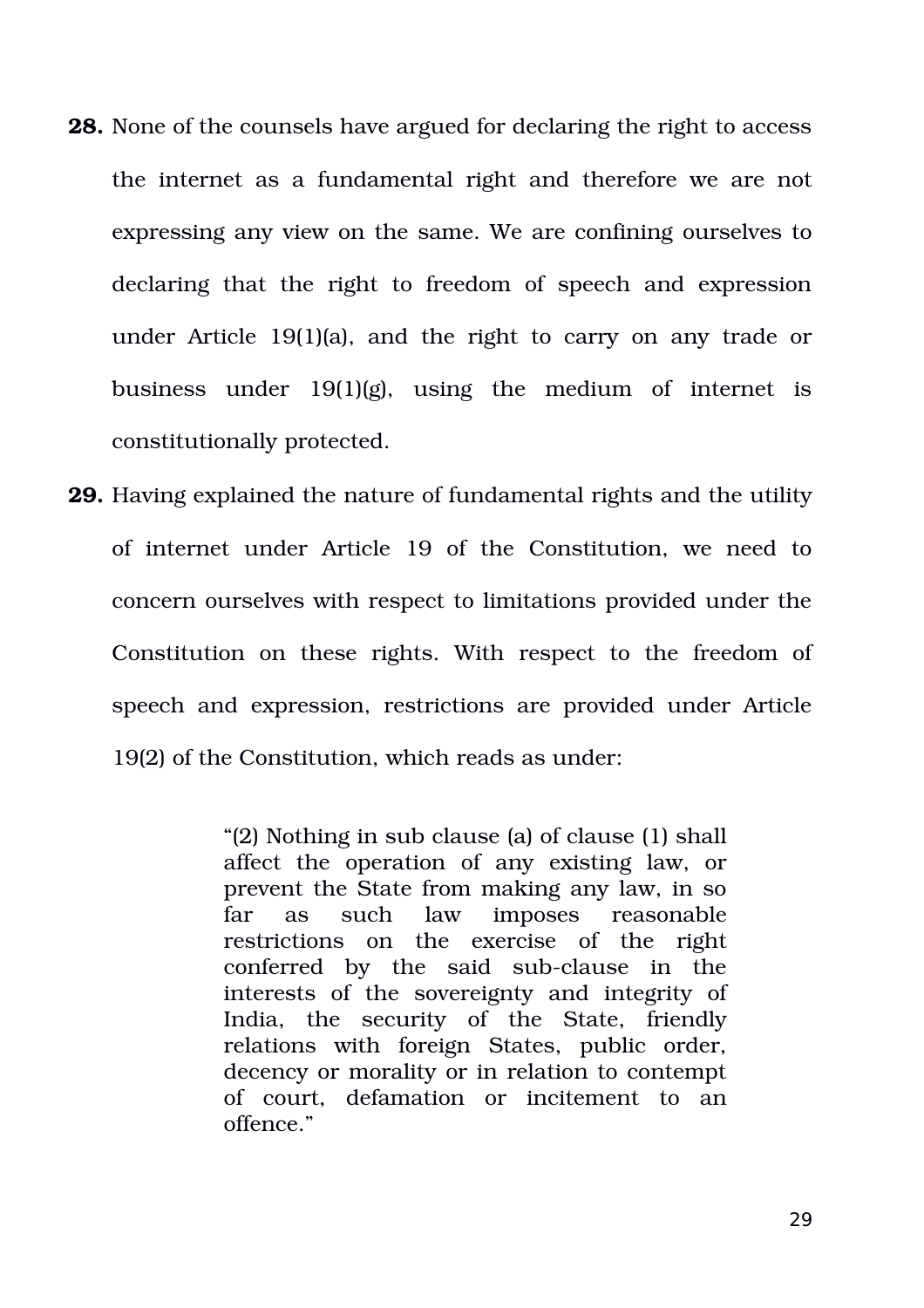- **30.** The right provided under Article 19(1) has certain exceptions, which empowers the State to impose reasonable restrictions in appropriate cases. The ingredients of Article 19(2) of the Constitution are that:
	- a. The action must be sanctioned by law;
	- b. The proposed action must be a reasonable restriction;
	- c. Such restriction must be in furtherance of interests of the sovereignty and integrity of India, the security of the State, friendly relations with foreign States, public order, decency or morality or in relation to contempt of court, defamation or incitement to an offence.
- **31.** At the outset, the imposition of restriction is qualified by the term 'reasonable' and is limited to situations such as interests of the sovereignty, integrity, security, friendly relations with the foreign States, public order, decency or morality or contempt of Court, defamation or incitement to an offence. Reasonability of a restriction is used in a qualitative, quantitative and relative sense.
- **32.** It has been argued by the counsel for the Petitioners that the restrictions under Article 19 of the Constitution cannot mean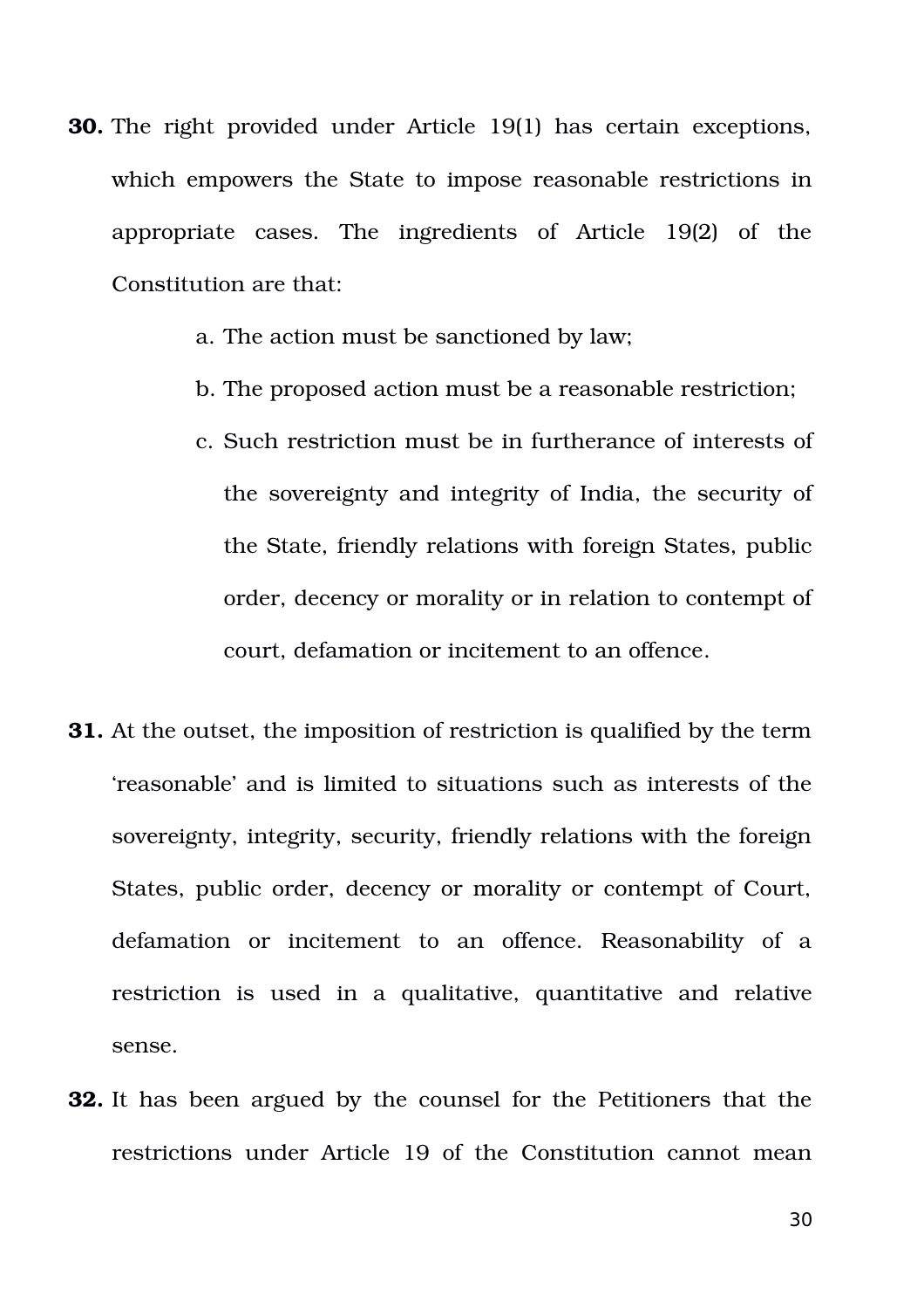complete prohibition. In this context we may note that the aforesaid contention cannot be sustained in light of a number of judgments of this Court wherein the restriction has also been held to include complete prohibition in appropriate cases. [*Madhya Bharat Cotton Association Ltd. v. Union of India*, AIR 1954 SC 634, *Narendra Kumar v. Union of India*, (1960) 2 SCR 375, *State of Maharashtra v. Himmatbhai Narbheram Rao*, (1969) 2 SCR 392, *Sushila Saw Mill v. State of Orissa*, (1995) 5 SCC 615, *Pratap Pharma (Pvt.) Ltd. v. Union of India*, (1997) 5 SCC 87 and *Dharam Dutt v. Union of India*, (2004) 1 SCC 712]

**33.** The study of aforesaid case law points to three propositions which emerge with respect to Article 19(2) of the Constitution. (i) Restriction on free speech and expression may include cases of prohibition. (ii) There should not be excessive burden on free speech even if a complete prohibition is imposed, and the government has to justify imposition of such prohibition and explain as to why lesser alternatives would be inadequate. (iii) Whether a restriction amounts to a complete prohibition is a question of fact, which is required to be determined by the Court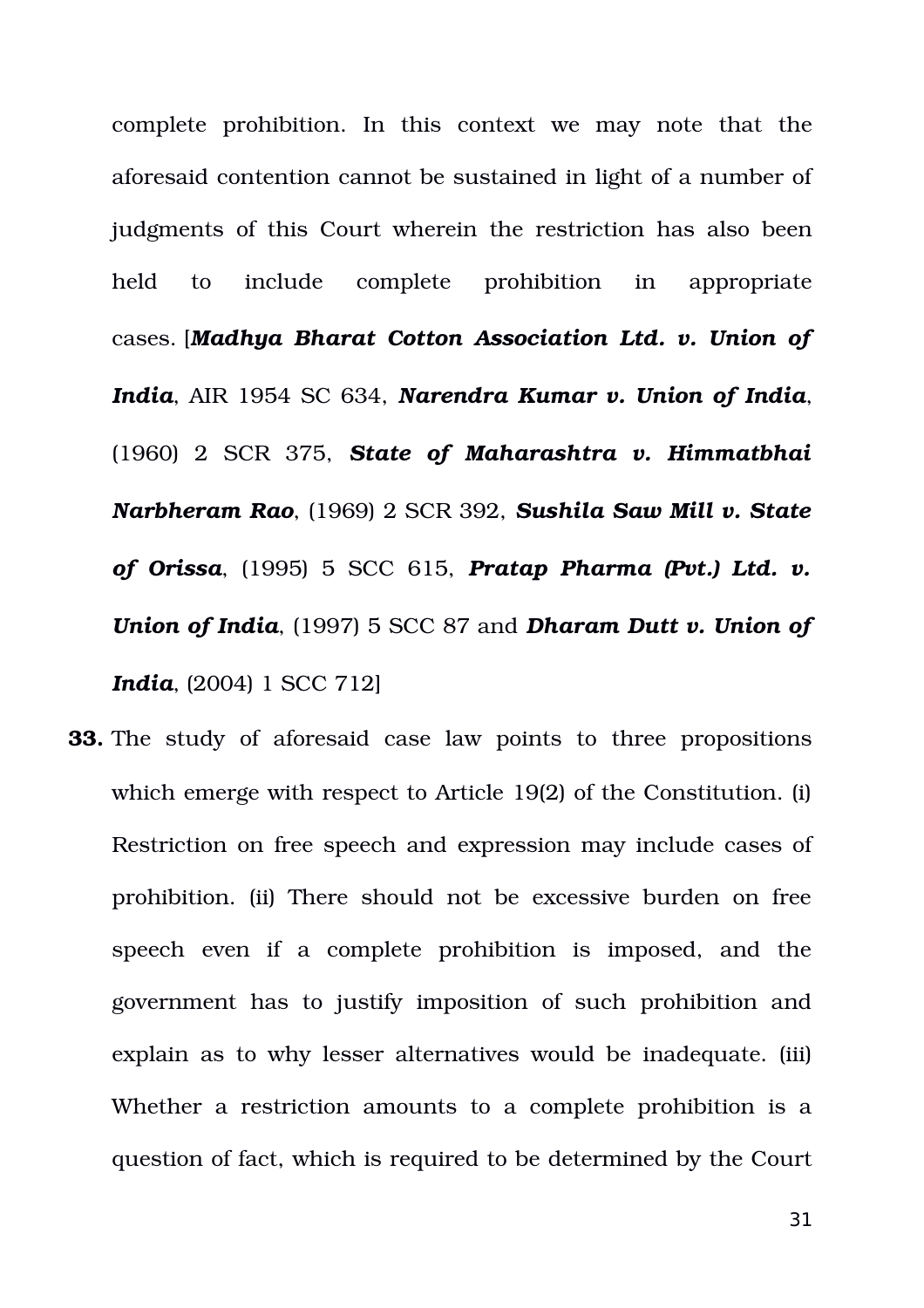with regard to the facts and circumstances of each case. [*refer to State of Gujarat v. Mirzapur Moti Kureshi Kassab Jamat,* (2005) 8 SCC 534].

**34.** The second prong of the test, wherein this Court is required to find whether the imposed restriction/prohibition was least intrusive, brings us to the question of balancing and proportionality. These concepts are not a new formulation under the Constitution. In various parts of the Constitution, this Court has taken a balancing approach to harmonize two competing rights. In the case of *Minerva Mills Ltd. v. Union of India*, (1980) 2 SCC 591 and *Sanjeev Coke Manufacturing Company*

*v. M/s Bharat Coking Coal Ltd., (1983) 1 SCC 147, this Court* has already applied the balancing approach with respect to fundamental rights and the directive principles of State Policy.

**35.** Before, we delve into the nuances of 'restriction' as occurring under Article 19(2) of the Constitution, we need to observe certain facts and circumstances in this case. There is no doubt that Jammu and Kashmir has been a hot bed of terrorist insurgencies for many years. In this light, we may note the State's submission that since 1990 to 2019 there have been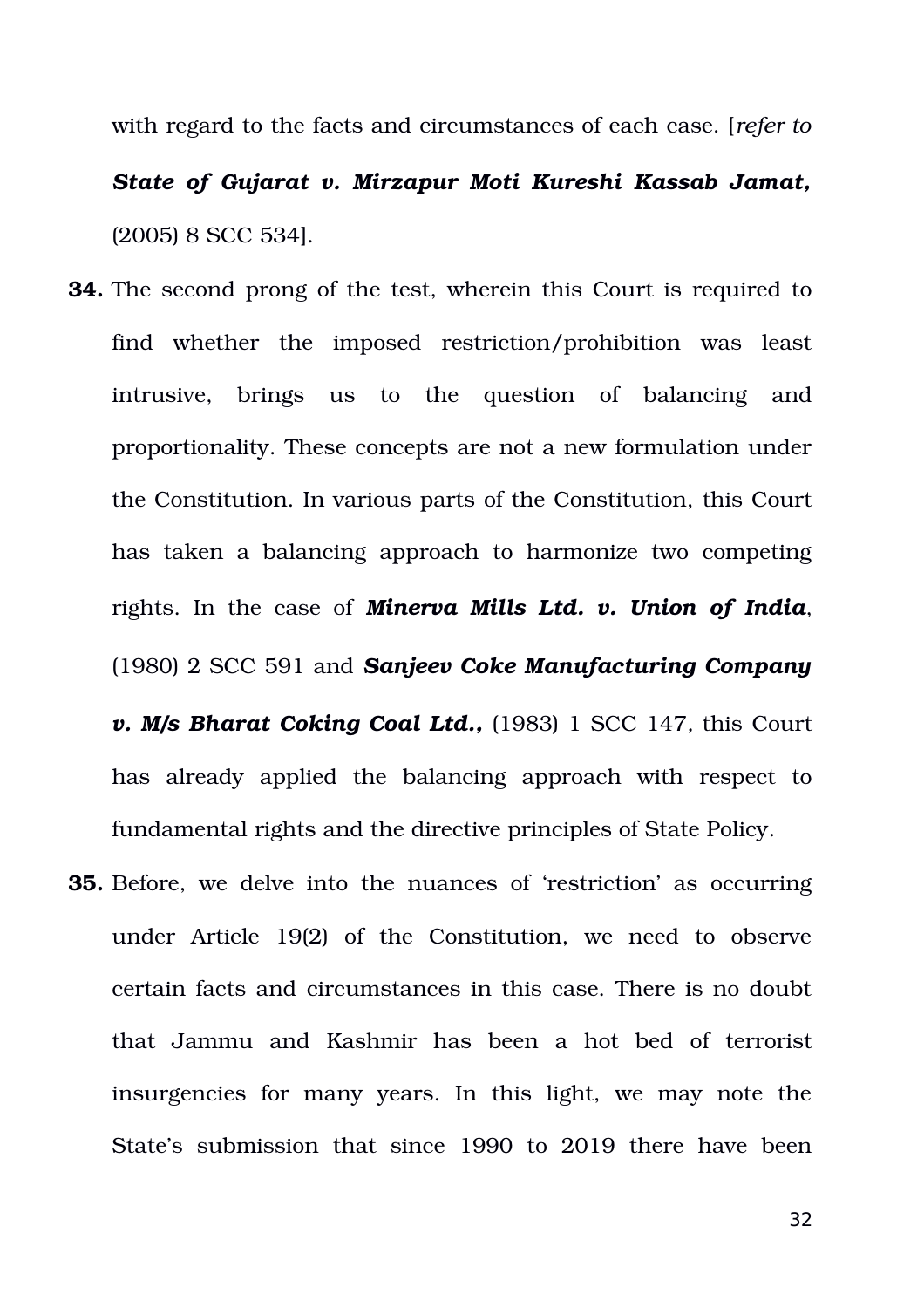71,038 recorded incidents of terrorist violence, 14,038 civilians have died, 5292 security personnel were martyred, 22,536 terrorists were killed. The geopolitical struggle cannot be played down or ignored. In line with the aforesaid requirement, we may note that even the broadest guarantee of free speech would not protect the entire gamut of speech. The question which begs to be answered is whether there exists a clear and present danger in restricting such expression.

**36.** Modern terrorism heavily relies on the internet. Operations on the internet do not require substantial expenditure and are not traceable easily. The internet is being used to support fallacious proxy wars by raising money, recruiting and spreading propaganda/ideologies. The prevalence of the internet provides an easy inroad to young impressionable minds. In this regard, Gregory S. McNeal,<sup>[3](#page-32-0)</sup> Professor of Law and Public Policy, Pepperdine University, states in his article about propaganda and the use of internet in the following manner:

> "Terrorist organisations have also begun to employ websites as a form of information warfare. Their websites can disperse inaccurate information that has far-reaching

<span id="page-32-0"></span><sup>3</sup> Gregory S. McNeal, *Cyber Embargo: Countering the Internet Jihad*, 39 Case W. Res. J. Int'l L. 789 (2007).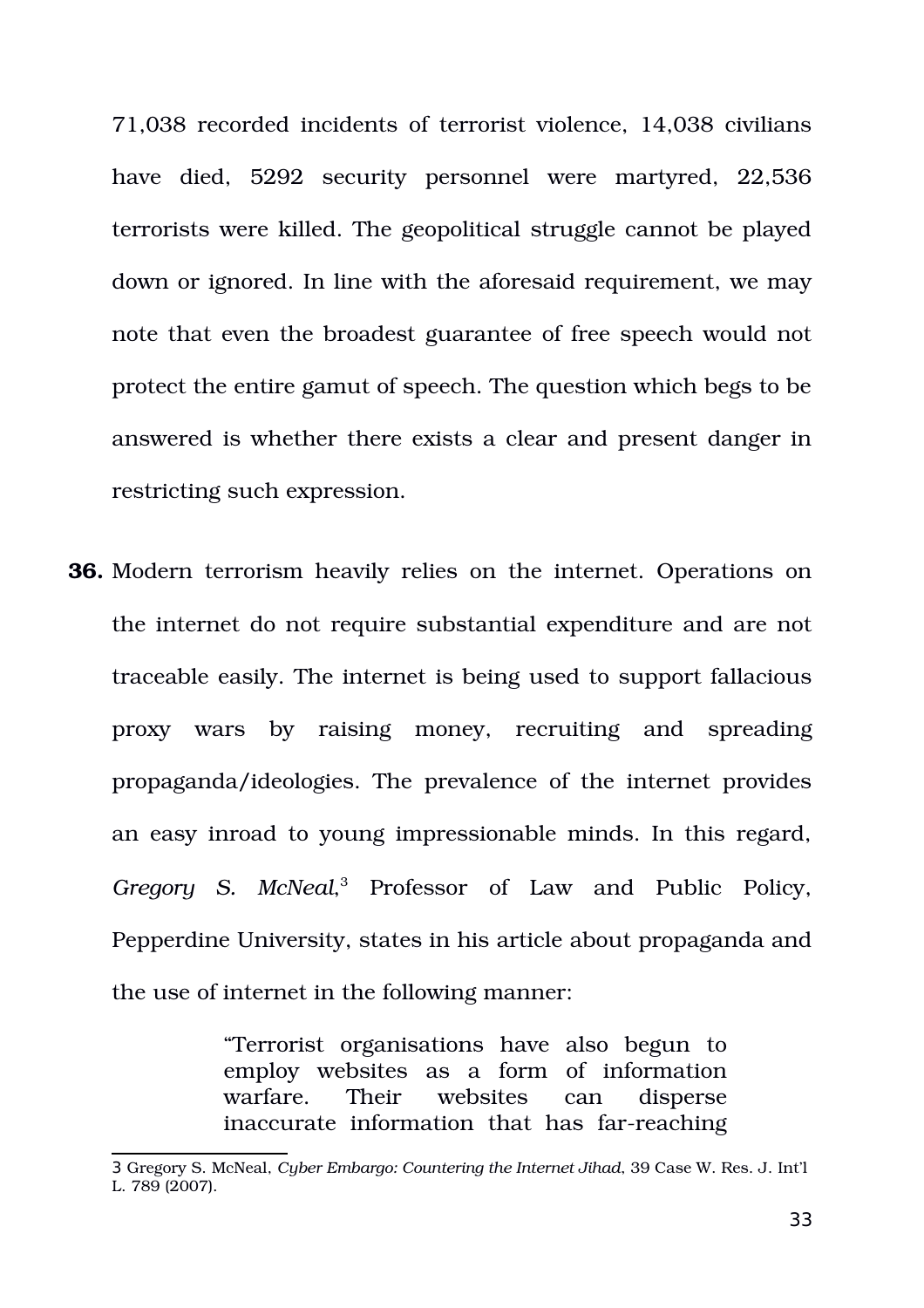consequences. Because internet postings are not regulated sources of news, they can reflect any viewpoint, truthful or not. Thus, readers tend to consider internet items to be fact, and stories can go unchecked for some time. Furthermore, streaming video and pictures of frightening scenes can support and magnify these news stories. As a result, the internet is a powerful and effective tool for spreading propaganda."

**37.** *Susan W. Brenner*,<sup>[4](#page-33-0)</sup> NCR Distinguished Professor of Law and Technology, University of Dayton School of Law, also notes that the traditional approach has not worked satisfactorily on terrorism due to the proliferation of the internet. It is the contention of the respondents that the restriction on the freedom of speech was imposed due to the fact that there were national security issues over and above a law and order situation, wherein there were problems of infiltration and support from the other side of the border to instigate violence and terrorism. The learned Solicitor General pointed out that the 'war on terrorism' requires imposition of such restriction so as to nip the problem of terrorism in the bud. He submitted that in earlier times, sovereignty and integrity of a State was challenged only on occurrence of war. In some cases, there have been instances

<span id="page-33-0"></span><sup>4</sup> Susan W. Brenner, *Why the Law Enforcement Model is a Problematic Strategy for Dealing with Terrorist Activity Online*, 99 Am. Soc'y Int'l. L. Proc. 108 (2005).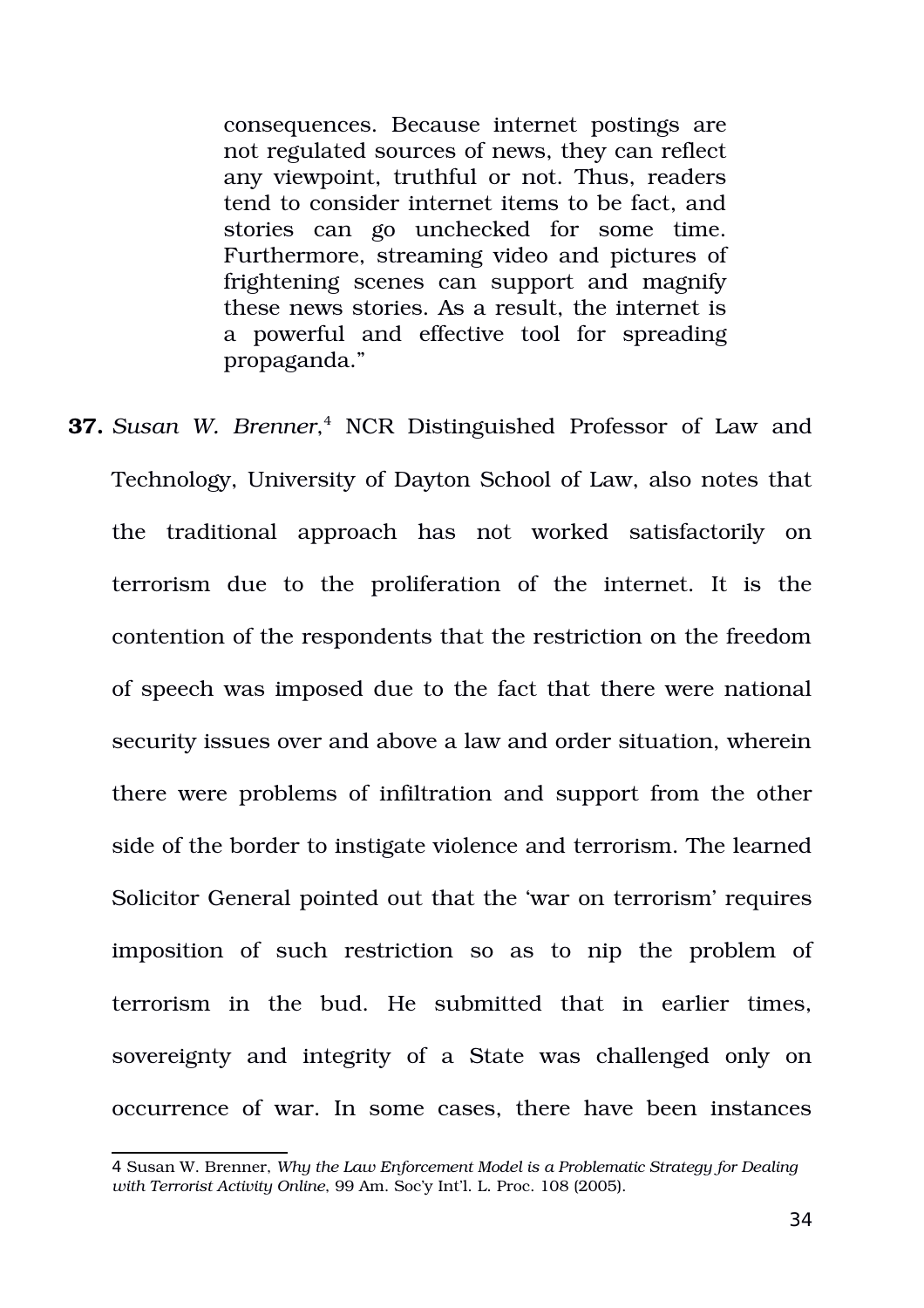where the integrity of the State has been challenged by secessionists. However, the traditional conceptions of warfare have undergone an immense change and now it has been replaced by a new term called 'war on terror'. This war, unlike the earlier ones, is not limited to territorial fights, rather, it transgresses into other forms affecting normal life. The fight against terror cannot be equated to a law and order situation as well. In this light, we observe that this confusion of characterising terrorism as a war *stricto sensu* or a normal law and order situation has plagued the submission of the respondent Government and we need to carefully consider such submissions.

**38.** Before analysing the restrictions imposed on the freedom of speech and expression in the Indian context, we need to have a broad analysis of the state of affairs in the United States of America (hereinafter '**US**') where freedom of expression under the First Amendment is treated to be very significant with the US being perceived to be one of the liberal constituencies with respect to free speech jurisprudence. However, we need to refer to the context and state of law in the US, before we can understand such an assertion.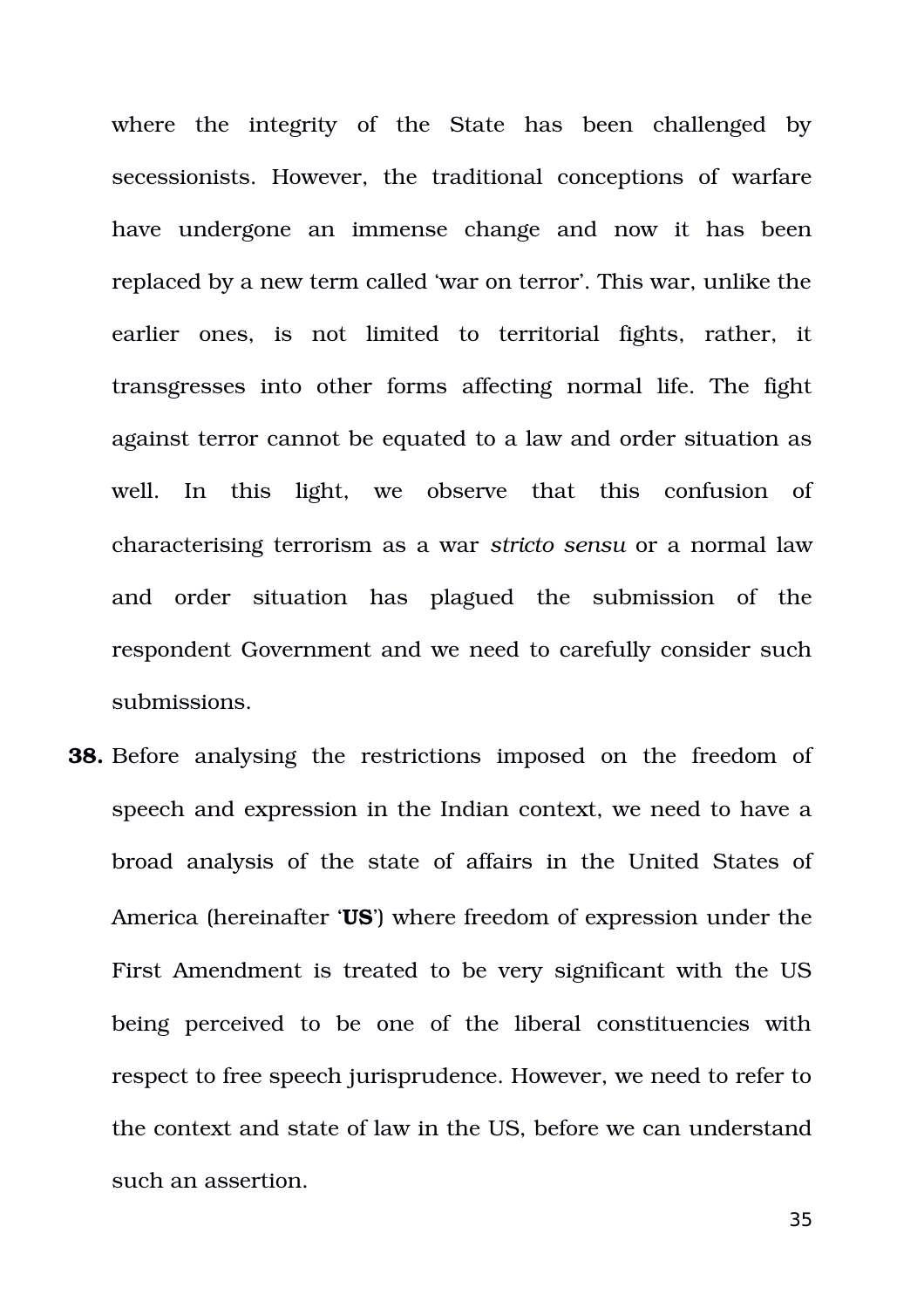**39.** During the US civil war, a dramatic confrontation over free speech arose with respect to the speech of Clement L. Vallandigham, who gave a speech calling the civil war 'wicked, cruel and unnecessary'. He urged the citizens to use ballot boxes to hurl 'President Lincoln' from his throne. As a reaction, Union soldiers arrested Mr. Vallandigham and he had to face a fivemember military commission which charged him with '*declaring disloyal sentiments and opinions with the object and purpose of weakening the power of the government in its efforts to suppress an unlawful rebellion'*. [*Ex parte Vallandigham, 28 F. Cas. 874 (1863)*] The commission found Mr. Vallandigham guilty and imposed imprisonment during the war. The aforesaid imprisonment was met with demonstrations and publications calling such imprisonment as a crime against the US Constitution. President Lincoln, having regard to the US Constitution, commuted the imprisonment and converted the same to banishment. He justified the aforesaid act by stating that banishment was more humane and a less disagreeable means of securing least restrictive measures.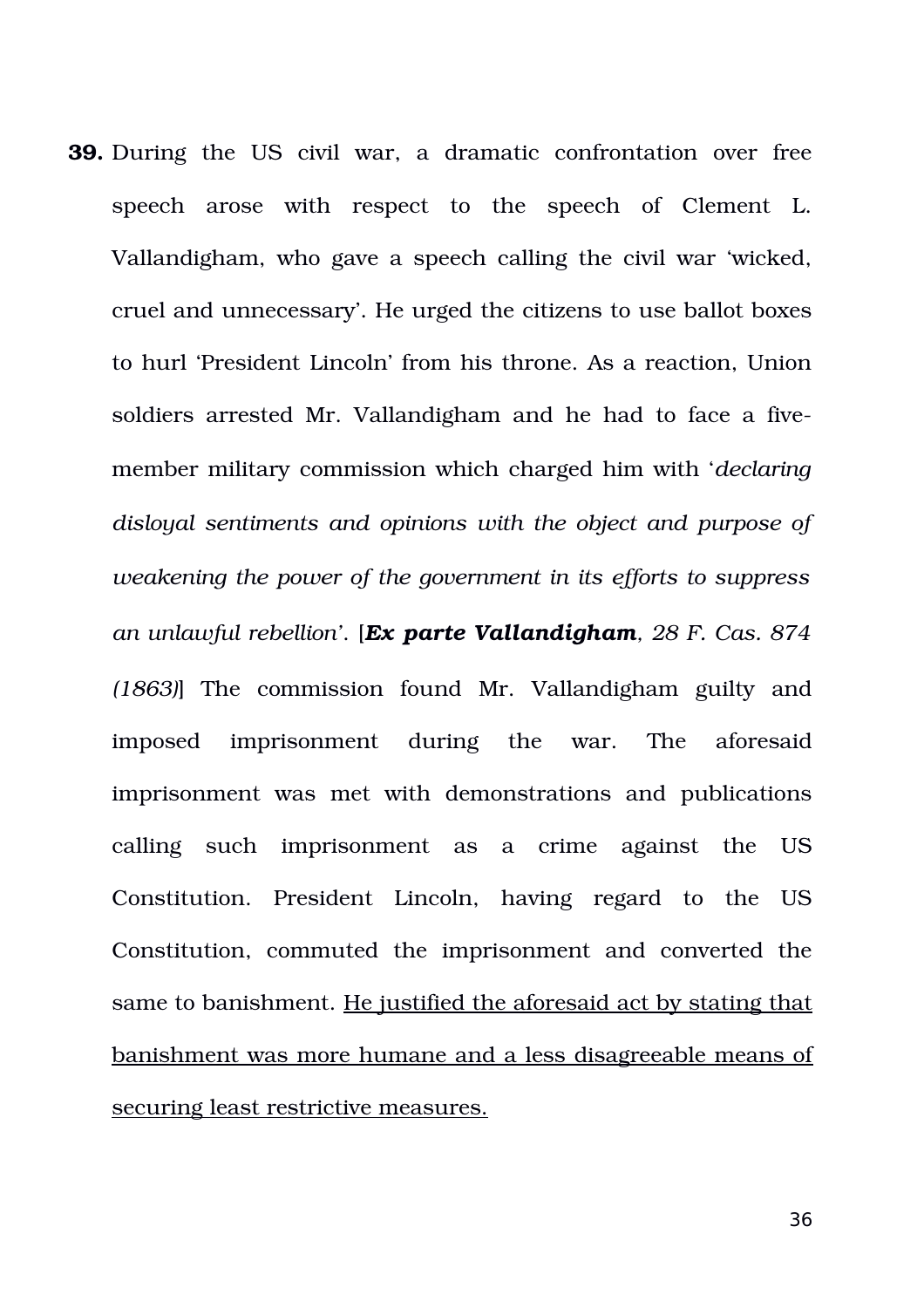**40.** During World War I, many within the US had strong feelings against the war and the draft imposed by the administration of President Woodrow Wilson. During this period, the US enacted the Espionage Act, 1917 which penalised any person who wilfully caused or attempted to cause insubordination, disloyalty, mutiny by refusal from duty or naval services. In any case, in *Abraham v. United States*, 250 U.S. 616 (1919), Justice Holmes even in his dissent observed as under:

> "I do not doubt for a moment that, by the same reasoning that would justify punishing persuasion to murder, the United States constitutionally may punish speech that produces or is intended to produce a clear and imminent danger that it will bring about forthwith certain substantive evils that the United States constitutionally may seek to prevent. **The power undoubtedly is greater in time of war than in time of peace, because war opens dangers that do not exist at other times."**

> > *(emphasis supplied)*

**41.** The Second World War was also riddled with instances of tussle between the First Amendment and national security issues. An instance of the same was the conviction of William Dudley Pelley,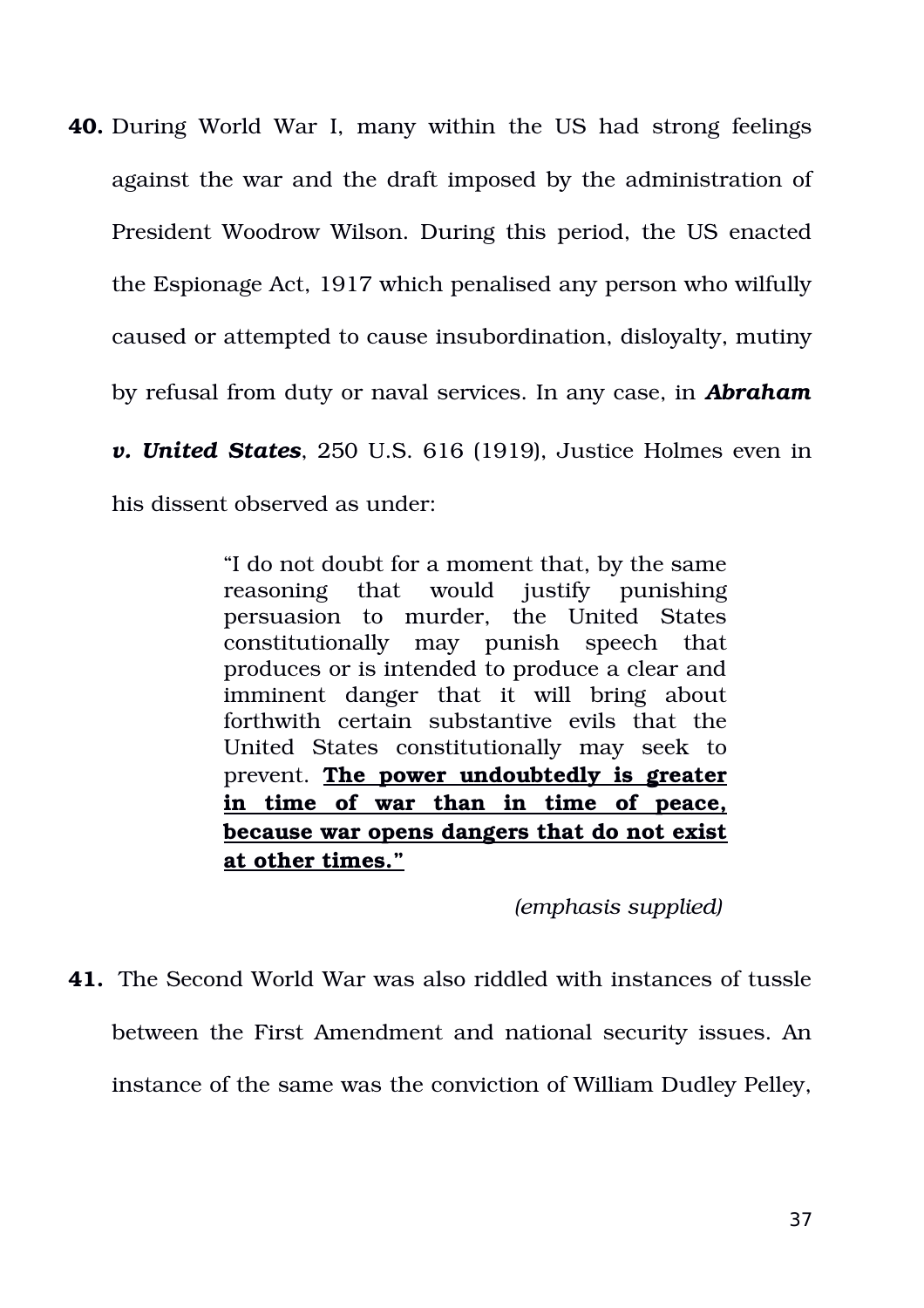under the Espionage Act, 1917, which the Supreme Court of United States refused to review.

**42.** During the Cold War, the attention of the American Congress was on the increase of communism. In 1954, Congress even enacted the Communist Control Act, which stripped the Communist party of all rights, privileges and immunities. During this time, *Dennis v. United States*, 341 US 494 (1951), is an important precedent. Sections 2(a)(1), 2(a)(3) and 3 of the Alien Registration Act, 1940 made it unlawful for any person to knowingly or wilfully advocate with the intent of the overthrowing or destroying the Government of the United States by force or violence, to organize or help to organize any group which does so, or to conspire to do so. The Petitioner in the aforementioned case challenged the aforesaid provision on the ground that these provisions violated the First Amendment. The US Supreme Court held:

> "An analysis of the leading cases in this Court which have involved direct limitations on speech, however, will demonstrate that both the majority of the Court and the dissenters in particular cases have recognized that this is not an unlimited, unqualified right, but that the societal value of speech must, on occasion, be subordinated to other values and considerations."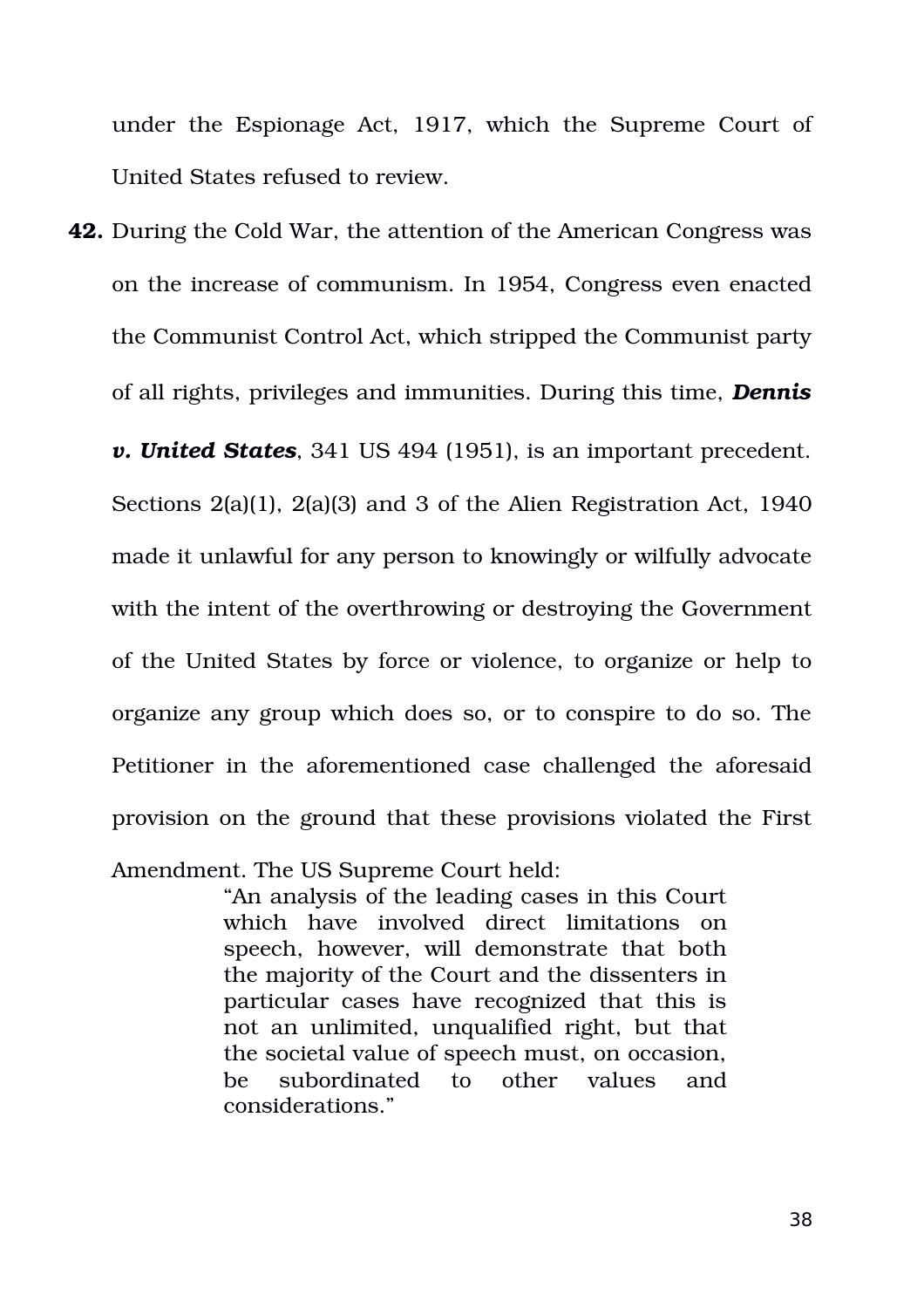- **43.** During the Vietnam war, the US Supreme Court had to deal with the case of *Brandenburg v. Ohio*, 395 US 444 (1969), wherein the Court over-ruled **Dennis** (*supra*) and held that the State cannot punish advocacy of unlawful conduct, unless it is intended to incite and is likely to incite 'imminent lawless action'.
- **44.** There is no doubt that the events of September 2001 brought new challenges to the US in the name of 'war on terror'. In this context, Attorney General John Ashcroft stated that "*To those…* who scare peace-loving people with phantoms of lost liberty, my *message is this: Your tactics only aid terrorists, for they erode our national unity and diminish our resolve. They give ammunition to* A*merica's enemies...*'.<sup>[5](#page-38-0)</sup> However, Bruce Ackerman, in his article,<sup>[6](#page-38-1)</sup> states that:

"The "war on terrorism" has paid enormous political dividends .... but that does not make it a compelling legal concept. War is traditionally defined as a state of belligerency between sovereigns .... The selective adaptation of doctrines dealing with war predictably leads to sweeping incursions on fundamental liberties."

<span id="page-38-0"></span><sup>5</sup> Senate Judiciary Committee Hearing on AntiTerrorism Policy, 106th Cong. (Dec. 6, 2001) (testimony of Attorney General John Ashcroft)

<span id="page-38-1"></span><sup>6</sup> Ackerman, Bruce, "The Emergency Constitution", Faculty Scholarship Series, 113 (2004).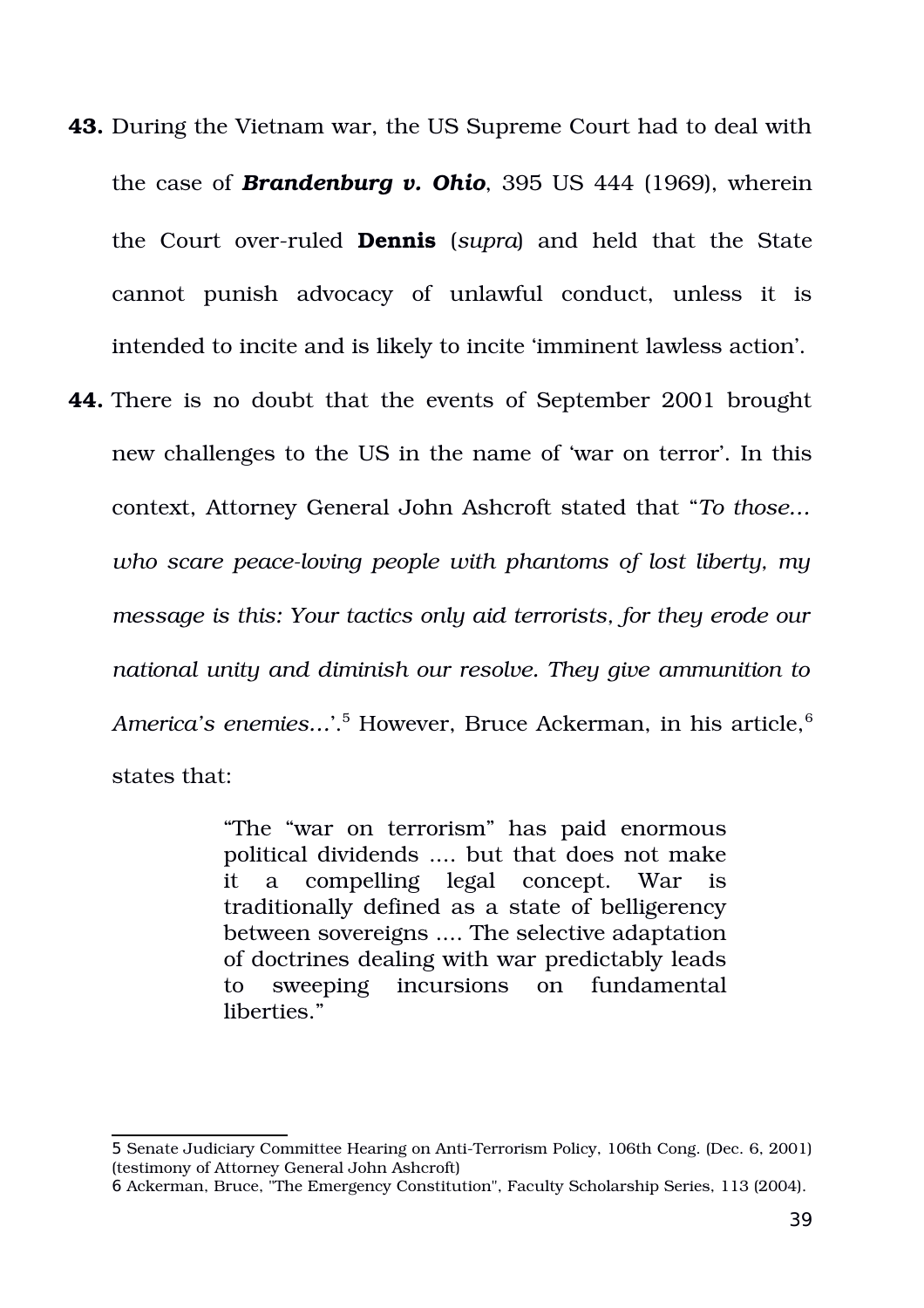- **45.** From the aforesaid study of the precedents and facts, we may note that the law in the US has undergone lot of changes concerning dissent during war. The position that emerges is that any speech which incites imminent violence does not enjoy constitutional protection.
- **46.** It goes without saying that the Government is entitled to restrict the freedom of speech and expression guaranteed under Article 19(1)(a) if the need be so, in compliance with the requirements under Article 19(2). It is in this context, while the nation is facing such adversity, an abrasive statement with imminent threat may be restricted, if the same impinges upon sovereignty and integrity of India. The question is one of extent rather than the existence of the power to restrict.
- **47.** The requirement of balancing various considerations brings us to the principle of proportionality. In the case of *K. S. Puttaswamy*

*(Privacy9J.)* (*supra*)*,* this Court observed:

"**310…**Proportionality is an essential facet of the guarantee against arbitrary State action because it ensures that the nature and quality of the encroachment on the right is not disproportionate to the purpose of the law..."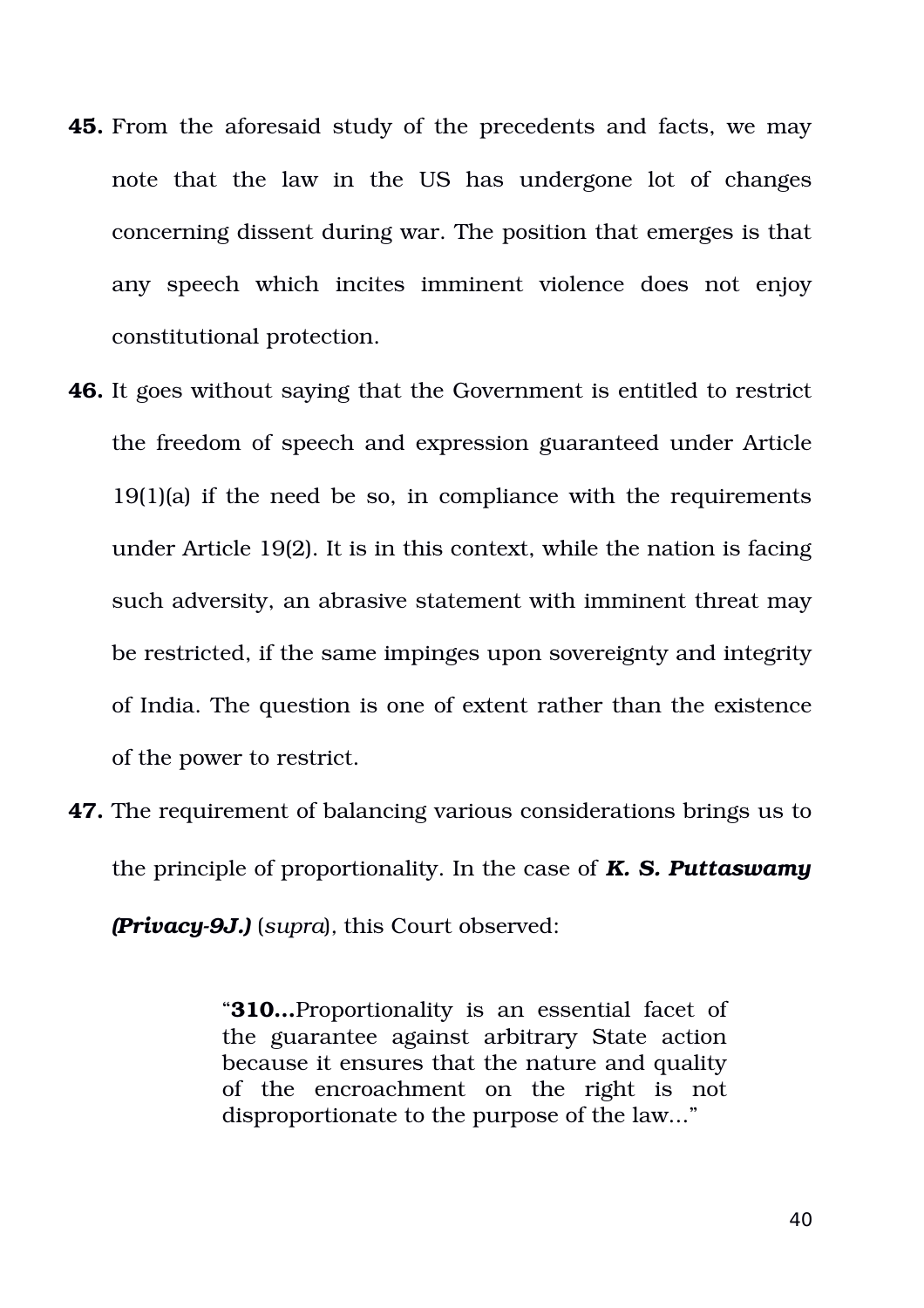**48.** Further, in the case of *CPIO v Subhash Chandra Aggarwal,* (2019) SCC OnLine SC 1459, the meaning of proportionality was explained as:

> "225...It is also crucial for the standard of proportionality to be applied to ensure that neither right is restricted to a greater extent than necessary to fulfil the legitimate interest of the countervailing interest in question…"

**49.** At the same time, we need to note that when it comes to

balancing national security with liberty, we need to be cautious.

In the words of Lucia Zedner<sup>[7](#page-40-0)</sup>:

"Typically, conflicting interests are said to be 'balanced' as if there were a self-evident weighting of or priority among them. Yet rarely are the particular interests spelt out, priorities made explicitly, or the process by which a weight is achieved made clear. Balancing is presented as a zero-sum game in which more of one necessarily means less of the other … Although beloved of constitutional lawyers and political theorists, the experience of criminal justice is that balancing is a politically dangerous metaphor unless careful regard is given to what is at stake."

**50.** The proportionality principle, can be easily summarized by Lord Diplock's aphorism '*you must not use a steam hammer to crack a nut, if a nutcracker would do?*' [*refer to R v. Goldsmith,* [1983] 1

<span id="page-40-0"></span><sup>7</sup>Lucia Zedner, *Securing Liberty in the Face of Terror: Reflections from Criminal Justice,* (2005) 32 Journal of Law and Society 510.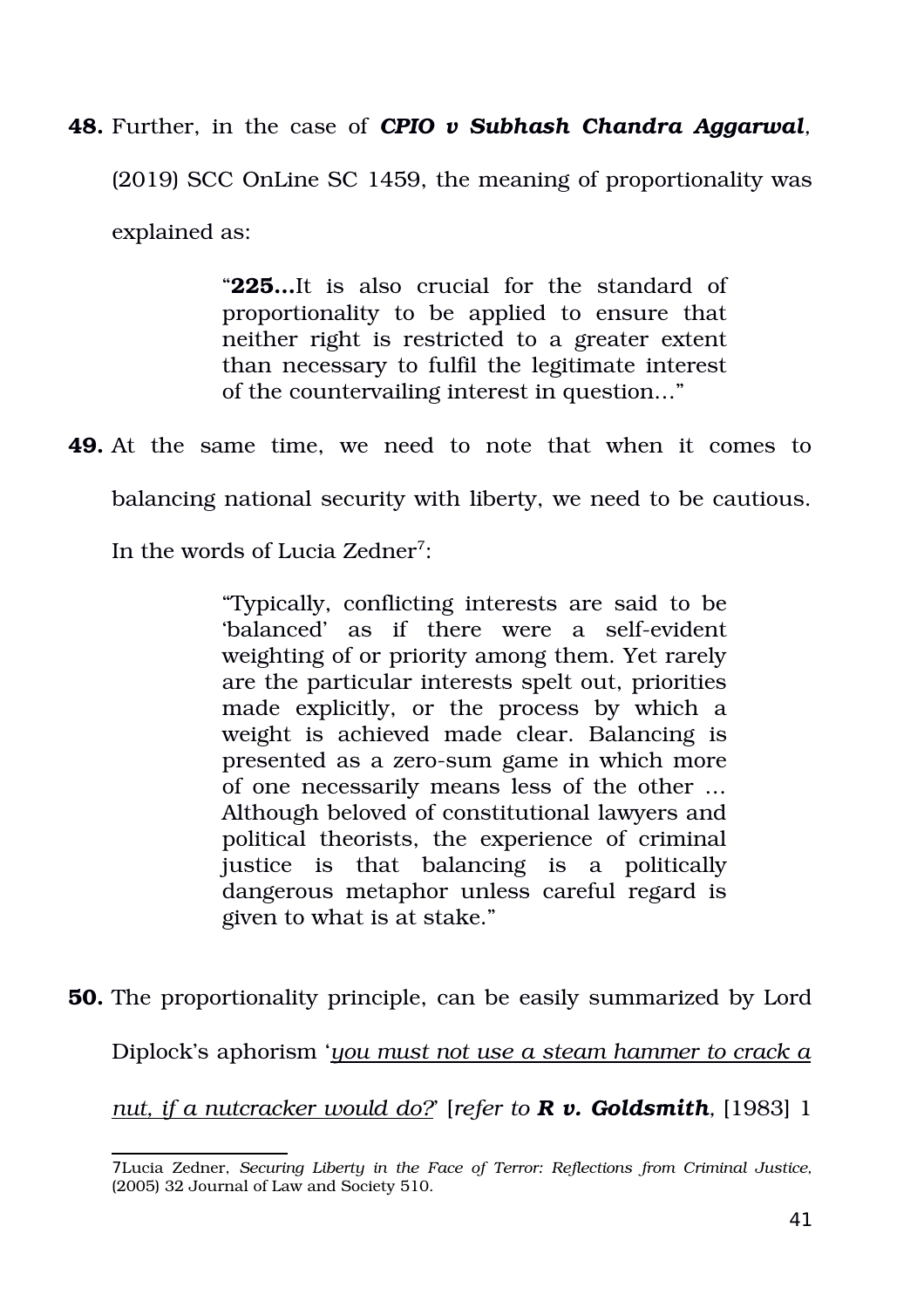WLR 151, 155 (Diplock J)]*.* In other words, proportionality is all about means and ends.

**51.** The suitability of proportionality analysis under Part III, needs to be observed herein. The nature of fundamental rights has been extensively commented upon. One view is that the fundamental rights apply as 'rules', wherein they apply in an 'all-or-nothing fashion'. This view is furthered by Ronald Dworkin, who argued in his theory that concept of a right implies its ability to trump over a public good.<sup>[8](#page-41-0)</sup> Dworkin's view necessarily means that the rights themselves are the end, which cannot be derogated as they represent the highest norm under the Constitution. This would imply that if the legislature or executive act in a particular manner, in derogation of the right, with an object of achieving public good, they shall be prohibited from doing so if the aforesaid action requires restriction of a right. However, while such an approach is often taken by American Courts, the same may not be completely suitable in the Indian context, having regard to the structure of Part III which comes with inbuilt restrictions.

<span id="page-41-0"></span><sup>8</sup>Ronald Dworkin, "Rights as Trumps" in Jeremy Waldron (ed.), *Theories of Rights* (1984) 153 (hereinafter Dworkin, "Rights as is trumps").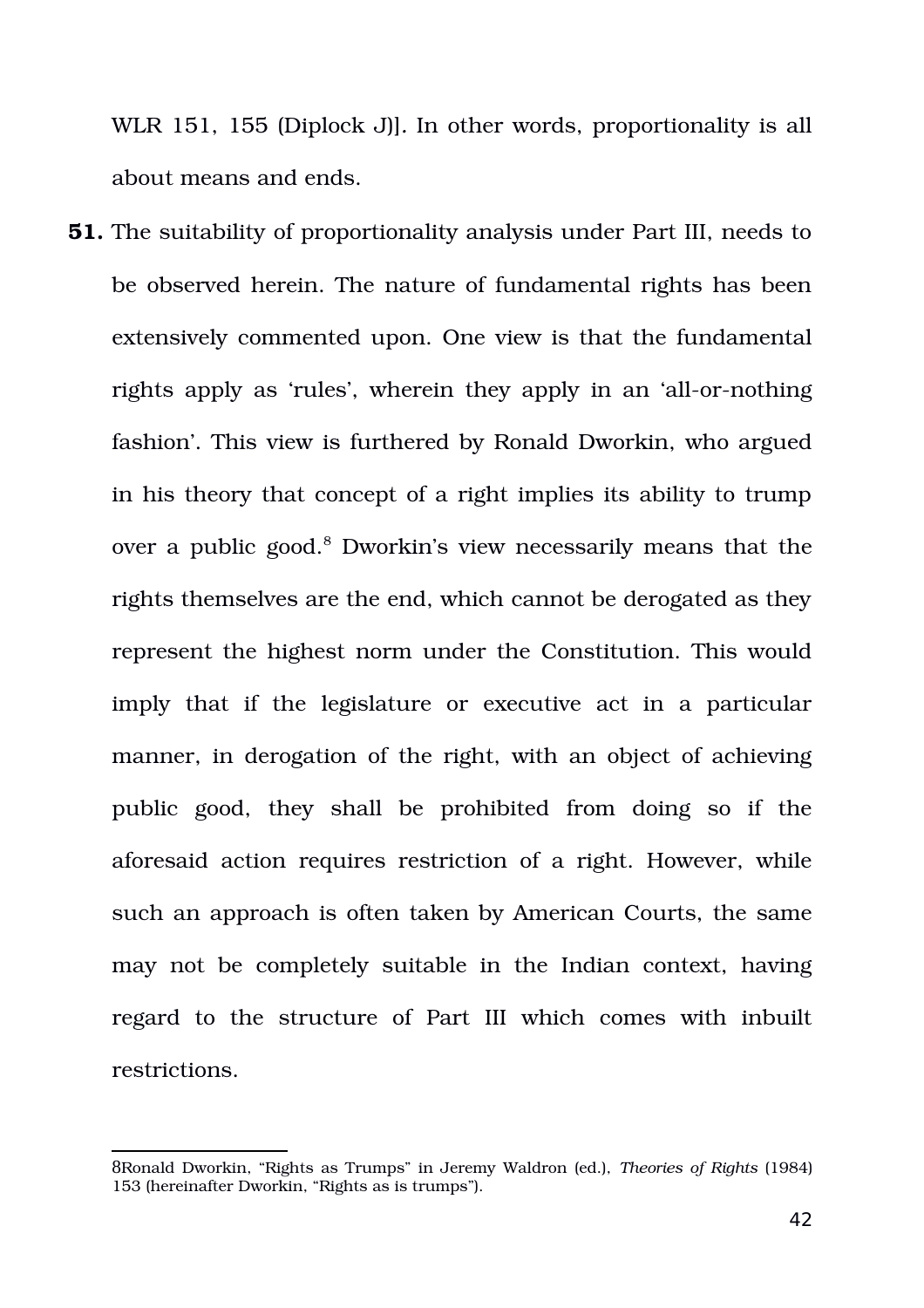- **52.** However, there is an alternative view, held by Robert Alexy, wherein the 'fundamental rights' are viewed as 'principles', <sup>[9](#page-42-0)</sup> wherein the rights are portrayed in a normative manner. Rules are norms that are always either fulfilled or not; whereas principles are norms which require that something be realized to the greatest extent possible given the legal and factual possibilities.[10](#page-42-1) This characterisation of principles has implications for how to deal with conflicts between them: it means that where they conflict, one principle has to be weighed against the other and a determination has to be made as to which has greater weight in this context.<sup>[11](#page-42-2)</sup> Therefore, he argues that nature of principles implies the principle of proportionality.<sup>[12](#page-42-3)</sup>
- **53.** The doctrine of proportionality is not foreign to the Indian Constitution, considering the use of the word 'reasonable' under Article 19 of the Constitution. In a catena of judgments, this Court has held "reasonable restrictions" are indispensable for the realisation of freedoms enshrined under Article 19, as they are what ensure that enjoyment of rights is not arbitrary or excessive, so as to affect public interest. This Court, while sitting

<span id="page-42-1"></span>10Ibid at page 47.

<span id="page-42-0"></span><sup>9</sup>R. Alexy, *A Theory of Constitutional Rights* (Oxford, Oxford University Press, 2002).

<span id="page-42-2"></span><sup>11</sup>Ibid, page 50.

<span id="page-42-3"></span><sup>12</sup>Ibid, page 66.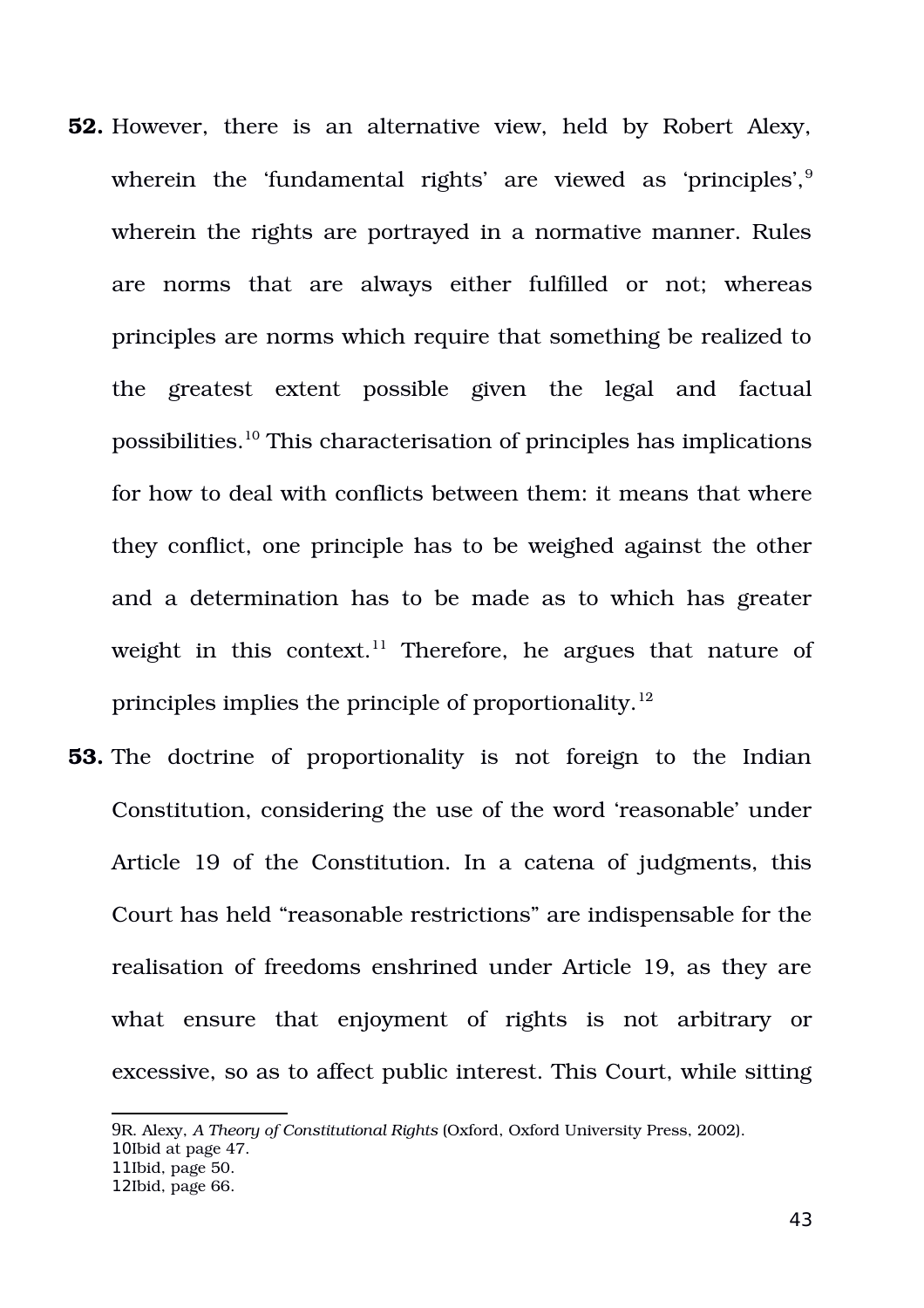in a Constitution Bench in one of its earliest judgments in

*Chintaman Rao* **v.** *State of Madhya Pradesh*, AIR 1951 SC

118 interpreted limitations on personal liberty, and the balancing thereof, as follows:

> "7. **The phrase "reasonable restriction" connotes that** *the limitation imposed* **on a person in enjoyment of the right** *should not be* **arbitrary or** *of an excessive nature, beyond what is required in the interests of the public***.** The word "reasonable" implies intelligent care and deliberation, that is, the choice of a course which reason dictates. *Legislation which arbitrarily or excessively invades the right cannot be said to contain the quality of reasonableness* and unless it strikes a proper balance between the freedom guaranteed in Article 19(1)(*g*) and the social control permitted by clause (6) of Article 19, it must be held to be wanting in that quality."

> > *(emphasis supplied)*

This Court, in **State of Madras v. V.G. Row**, AIR 1952 SC 196,

while laying down the test of reasonableness, held that:

**15.** … It is important in this context to bear in mind that the test of reasonableness, wherever prescribed, should be applied to each individual statute impugned, and no abstract standard or general pattern, of reasonableness can be laid down as applicable to all cases. **The nature of the right alleged to have been infringed, the underlying purpose of the**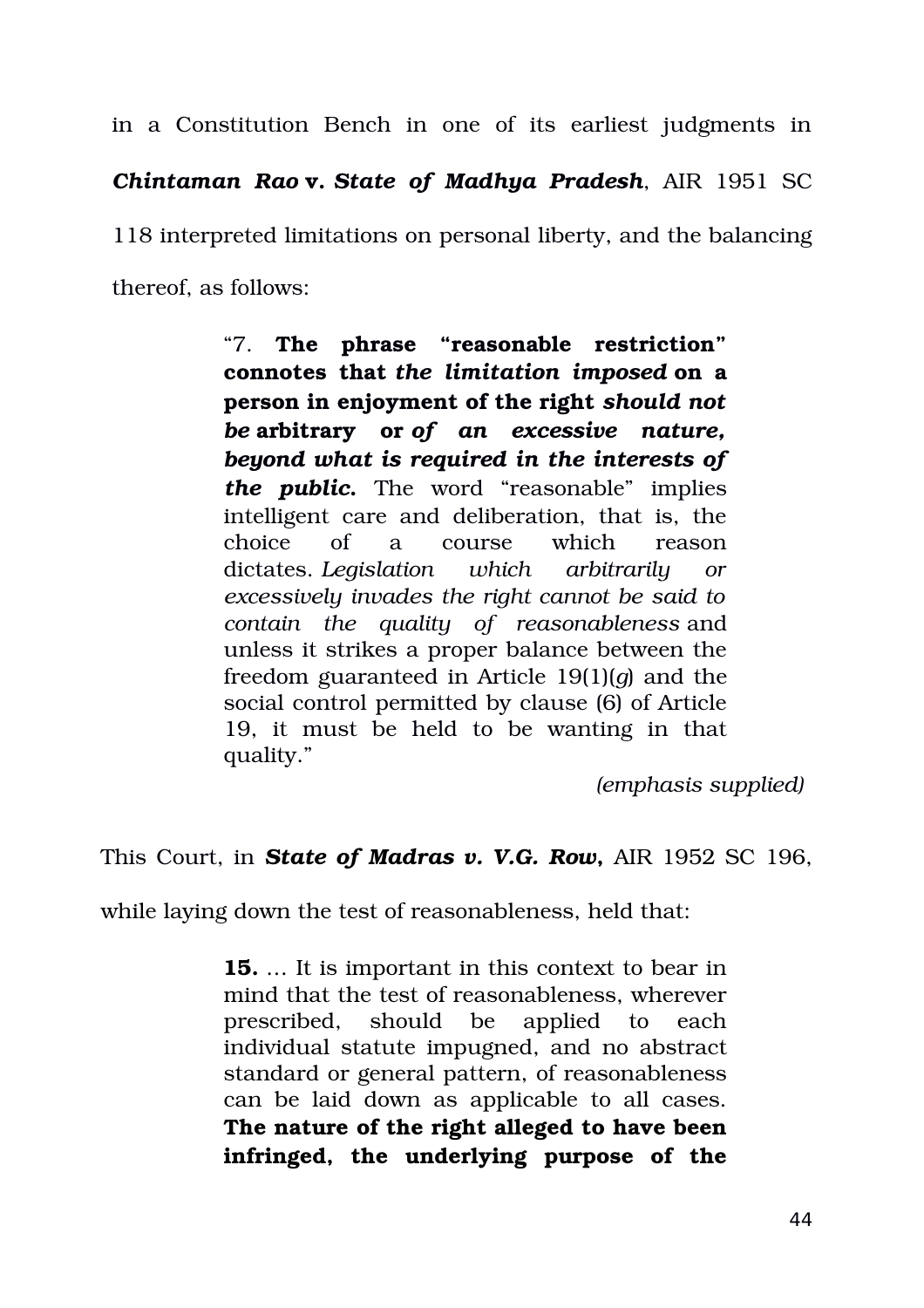**restrictions imposed, the extent and urgency of the evil sought to be remedied thereby, the disproportion of the imposition, the prevailing conditions at the time, should all enter into the judicial verdict….**

*(emphasis supplied)*

A Constitution Bench of this Court in *Mohammed Faruk* **v.** *State of Madhya Pradesh*, (1969) 1 SCC 853 while determining rights under Article 19(1)(*q*) of the Constitution, discussed the doctrine of proportionality in the aforesaid terms:

> "*10*. … The Court must in considering the validity of the impugned law imposing a prohibition on the carrying on of a business or profession, **attempt an evaluation of its direct and immediate impact upon the fundamental rights of the citizens affected thereby and the larger public interest sought to be ensured in the light of the object sought to be achieved, the necessity to restrict the citizen's freedom … the possibility of achieving the object by imposing a less drastic restraint … or that a less drastic restriction may ensure the object intended to be achieved.**"

> > *(emphasis supplied)*

In the case of **Om Kumar v. Union of India**,  $(2001)$  2 SCC 386 the principle of proportionality, in light of administrative orders, was explained as follows: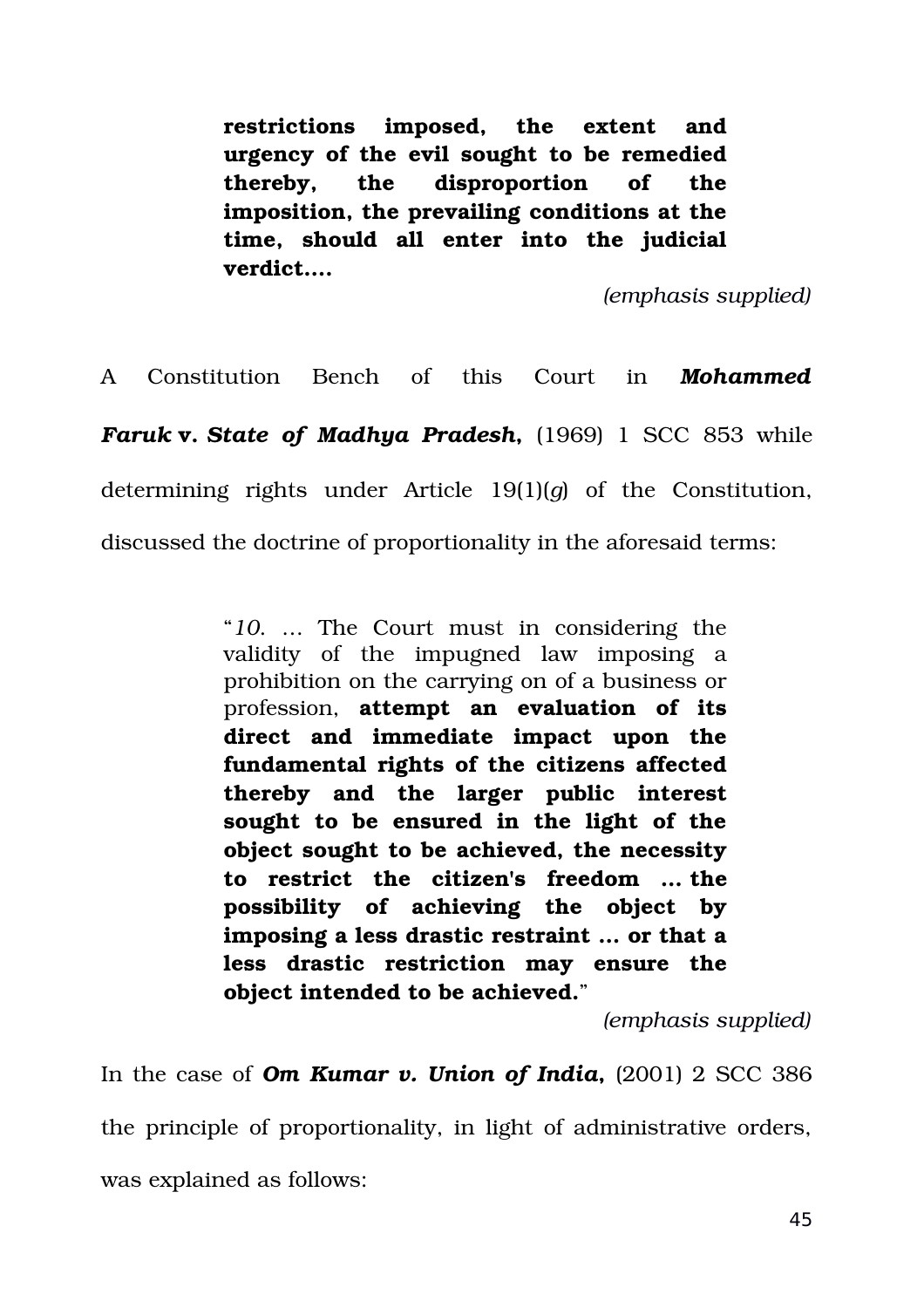**28. By "proportionality", we mean the question whether, while regulating exercise of fundamental rights, the appropriate or least-restrictive choice of measures has been made by the legislature or the administrator so as to achieve the object of the legislation or the purpose of the administrative order, as the case maybe**. Under the principle, the court will see that the *legislature* and the *administrative authority* "**maintain a** *proper balance* **between the adverse effects which the legislation or the administrative order may have on the rights, liberties or interests of persons keeping in mind the purpose which they were intended to serve**". The legislature and the administrative authority are, however, given an area of discretion or a range of choices but as to whether the choice made infringes the rights excessively or not is for the court. That is what is meant by proportionality.

*(emphasis supplied)*

[See also *State of Bihar* **v.** *Kamla Kant Misra*, (1969) 3 SCC

337; *Bishambhar Dayal Chandra Mohan* **v.** *State of Uttar*

*Pradesh*, (1982) 1 SCC 39]

**54.** Recently, this Court in *Modern Dental College & Research*

*Centre v. State of Madhya Pradesh, (2016) 7 SCC 353 has held* 

that no constitutional right can be claimed to be absolute in a

realm where rights are interconnected to each other, and limiting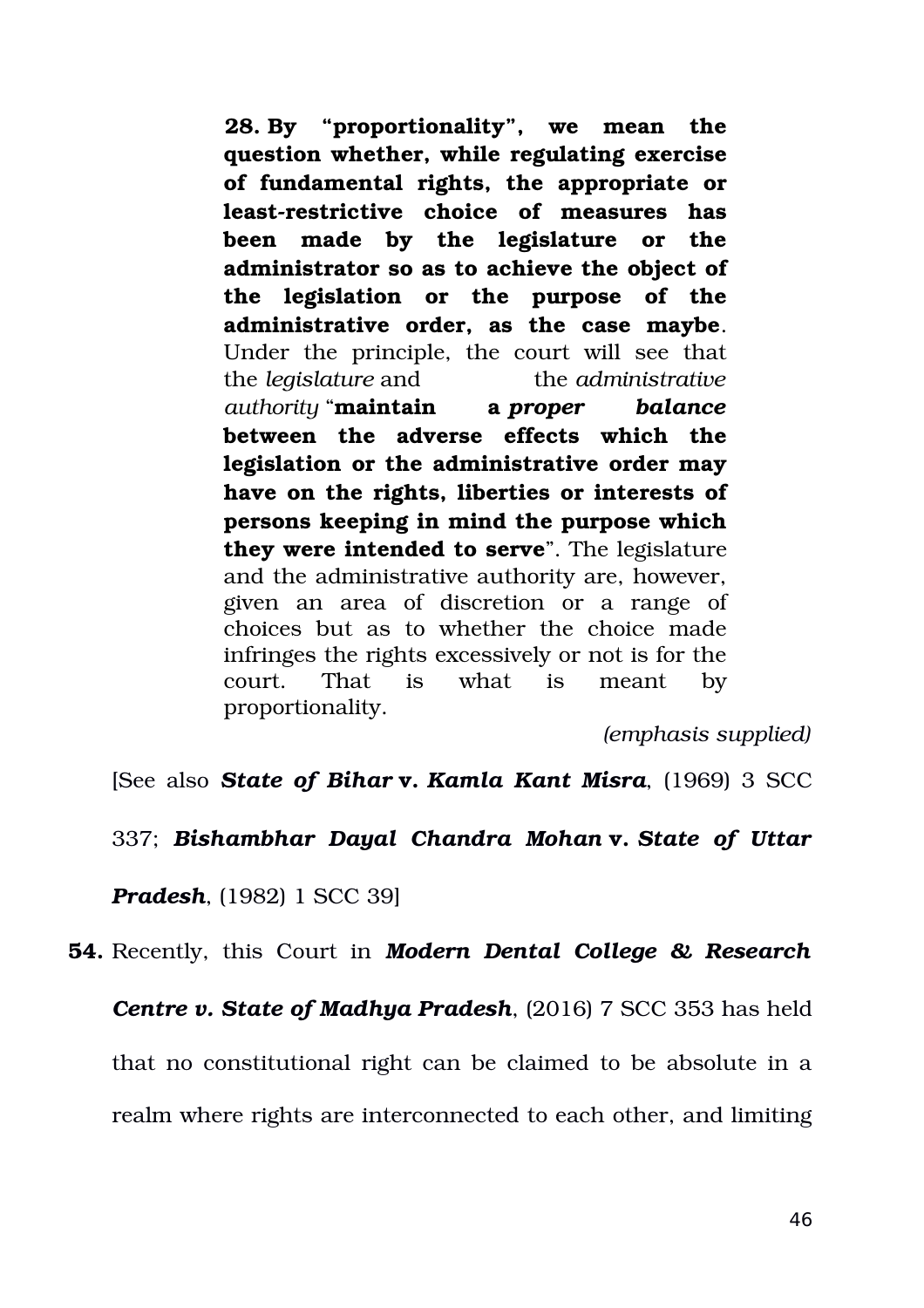some rights in public interest might therefore be justified. The Court held as follows:

> **"62. It is now almost accepted that there are no absolute constitutional rights.** [Though, debate on this vexed issue still continues and some constitutional experts claim that there are certain rights, albeit very few, which can still be treated as "absolute". Examples given are:(*a*) Right to human dignity which is inviolable, (b) Right not to be subjected to torture or to inhuman or degrading treatment or punishment. **Even in respect of such rights, there is a thinking that in larger public interest, the extent of their protection can be diminished**. However, so far such attempts of the States have been thwarted by the judiciary.  $\lfloor$  ... In fact, such a provision in Article 19 itself on the one hand guarantees some certain freedoms in clause (1) of Article 19 and at the same time empowers the State to impose reasonable restrictions on those freedoms in public interest. **This notion accepts the modern constitutional theory that the constitutional rights are related. This relativity means that a constitutional licence to limit those rights is granted where such a limitation will be justified to protect public interest or the rights of others**. **This phenomenon—of both the right and its limitation in the Constitution exemplifies the inherent tension between democracy's two fundamental elements...**"

> > *(emphasis supplied)*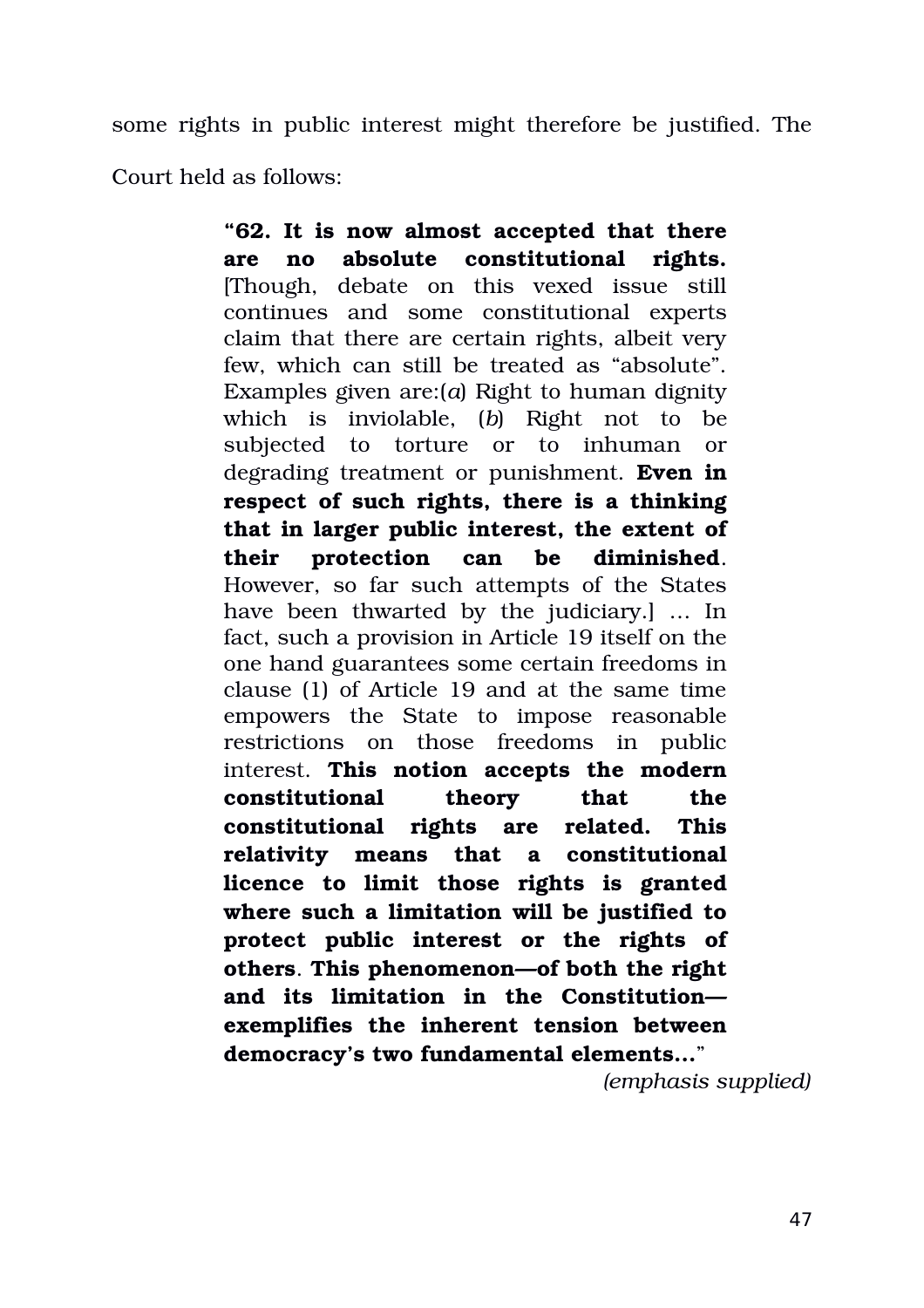**55.** In the aforesaid case, this Court was posed with a dilemma as to how to treat competing rights. The Court attempted to resolve the conflict by holding that rights and limitations must be interpreted harmoniously so as to facilitate coexistence. This Court observed therein:

> "62… On the one hand is the right's element, which constitutes a fundamental component of substantive democracy; on the other hand is the people element, limiting those very rights through their representatives. These two constitute a fundamental component of the notion of democracy, though this time in its formal aspect. **How can this tension be resolved? The answer is that this tension is not resolved by eliminating the "losing" facet from the Constitution. Rather, the tension is resolved by way of a proper balancing of the competing principles.** This is one of the expressions of the multi-faceted nature of democracy. Indeed, the inherent **tension between democracy's different facets is a "constructive tension". It enables each facet to develop while harmoniously coexisting with the others. The best way to achieve this peaceful coexistence is through balancing between the competing interests. Such balancing enables each facet to develop alongside the other facets, not in their place.** This tension between the two fundamental aspects—rights on the one hand and its limitation on the other hand—is to be resolved by balancing the two so that they harmoniously coexist with each other. **This balancing is to be done keeping**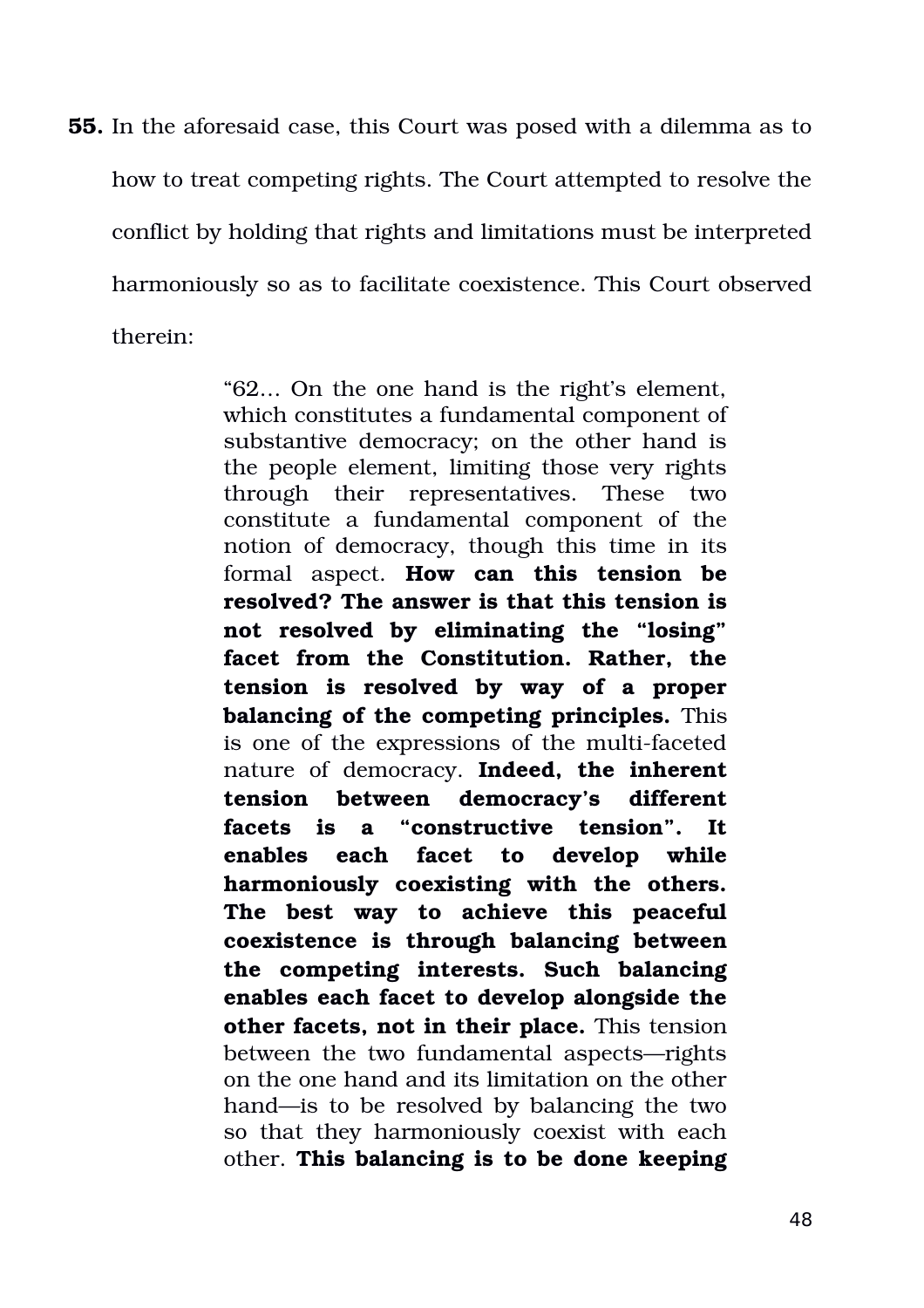# **in mind the relative social values of each competitive aspects when considered in proper context."**

### *(emphasis supplied)*

**56.** The next conundrum faced by the Court was in achieving the requisite balance, the solution for which was derived from the principle of proportionality. The eminent constitutional jurist, Kai Möller states that the proportionality principle is the doctrinal tool which guides Judges through the process of resolving these conflicts. [13](#page-48-0) One of the theories of proportionality widely relied upon by most theorists is the version developed by the German Federal Constitutional Court. The aforesaid doctrine lays down a four pronged test wherein, first, it has to be analysed as to whether the measure restricting the rights serves a legitimate goal (also called as legitimate goal test), then it has to be analysed whether the measure is a suitable means of furthering this goal (the rational connection stage), next it has to be assessed whether there existed an equally effective but lesser restrictive alternative remedy (the necessity test) and at last, it should be analysed if such a measure had a disproportionate impact on the right-holder (balancing stage). One important

<span id="page-48-0"></span><sup>13</sup>Kai Möller, *The Global Model of Constitutional Rights* (Oxford, Oxford University Press, 2012).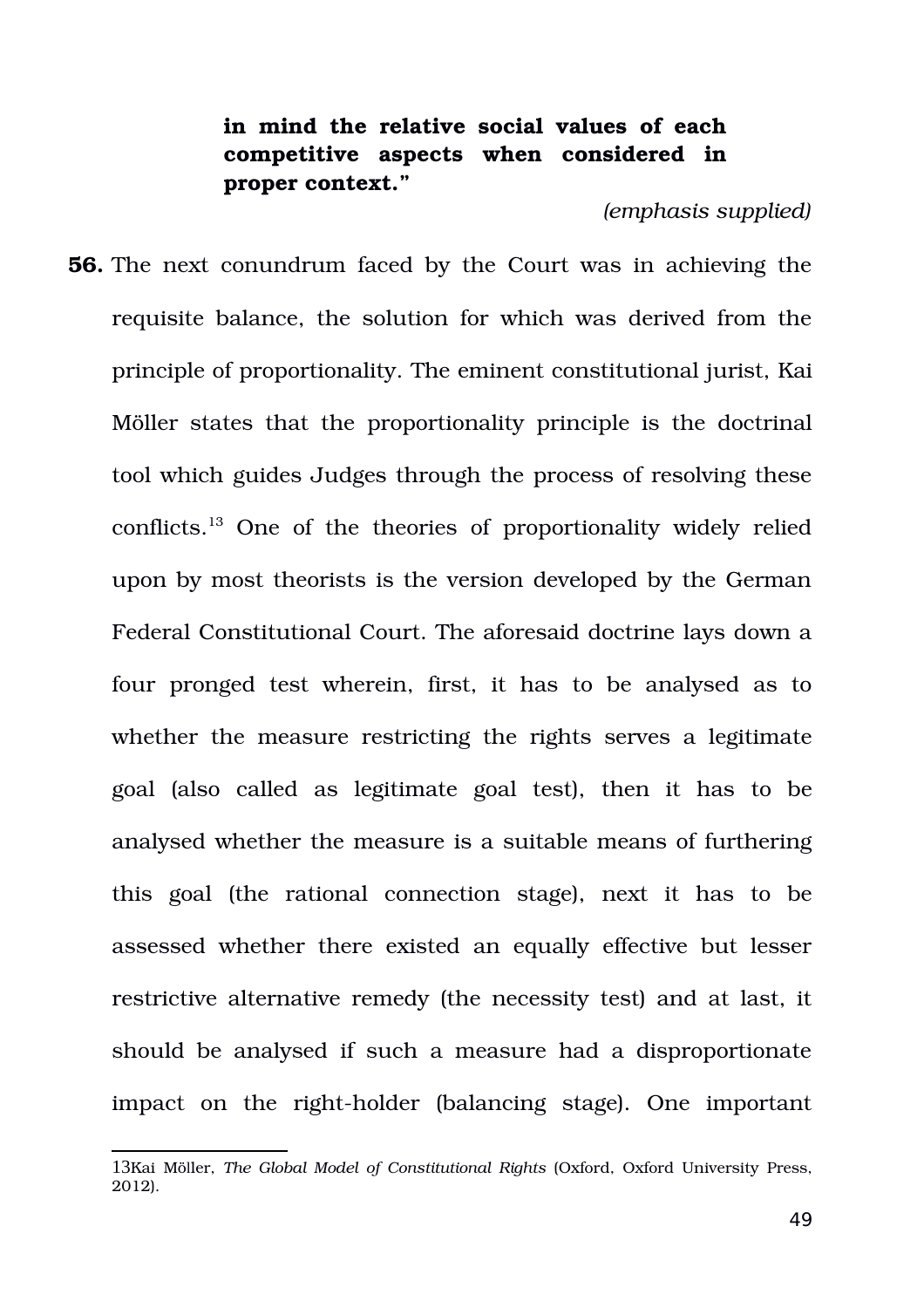feature of German test is the last stage of balancing, which determines the outcome as most of the important issues are pushed to the balancing stage and the same thereby dominates the legal analysis. Under this approach, any goal which is legitimate will be accepted; as usually a lesser restrictive measure might have the disadvantage of being less effective and even marginal contribution to the goal will suffice the rational connection test. $14$ 

**57.** The aforesaid test needs to be contrasted with its Canadian counterpart also known as the *Oakes* test. According to the said doctrine, the object of the measure must be compelling enough to warrant overriding of the constitutionally guaranteed freedom; a rational nexus must exist between such a measure and the object sought to be achieved; the means must be least restrictive; and lastly, there must be proportionality between the effects of such measure and the object sought to be achieved. This doctrine of proportionality is elaborately propounded by Dickson, C.J., of the Supreme Court of Canada in *R. v. Oakes*, (1986) 1 SCR 103 (Can) SC, in the following words (at p. 138):

<span id="page-49-0"></span><sup>14</sup>Kai Möller, *Constructing the Proportionality Test: An Emerging Global Conversation, Reasoning Rights Comparative Judicial Engagement* (Hart Publishing, 2014).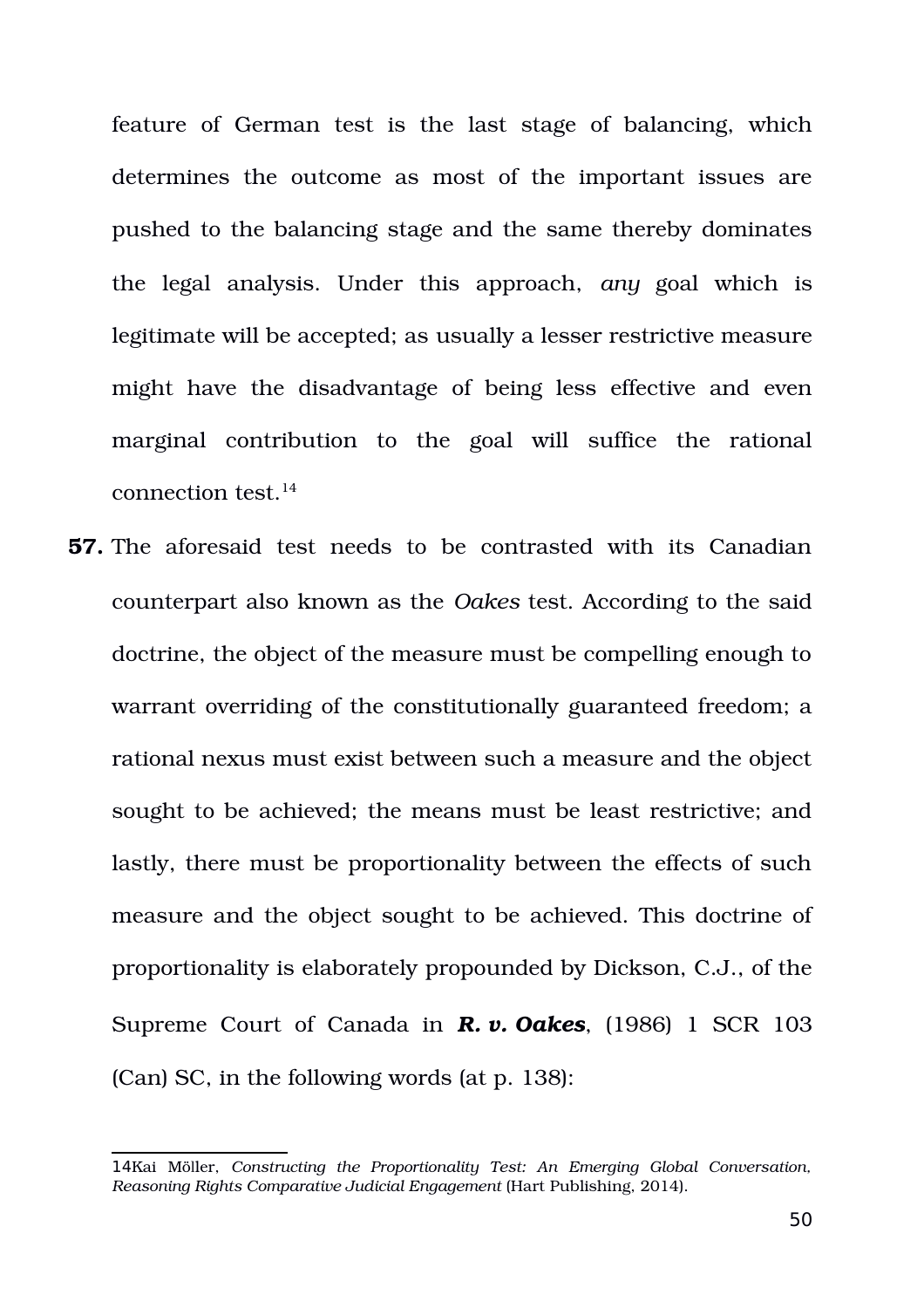"To establish that a limit is reasonable and demonstrably justified in a free and democratic society, two central criteria must be satisfied. First, the objective, which the measures, responsible for a limit on a Charter right or freedom are designed to serve, must be "of sufficient importance to warrant overriding a constitutionally protected right or freedom" … Second … the party invoking Section 1 must show that the means chosen are reasonable and demonstrably justified. This involves "a form of proportionality test"... Although the nature of the proportionality test will vary depending on the circumstances, in each case courts will be required to balance the interests of society with those of individuals and groups. **There are, in my view, three important components of a proportionality test. First, the measures adopted must be … rationally connected to the objective. Second, the means … should impair "as little as possible" the right or freedom in question … Third, there must be a proportionality between the effects of the measures which are responsible for limiting the Charter right or freedom, and the objective which has been identified as of "sufficient importance"...** The more severe the deleterious effects of a measure, the more important the objective must be if the measure is to be reasonable and demonstrably justified in a free and democratic society."

*(emphasis supplied)*

**58.** As can be seen, there exists substantial difference in both approaches, as the *Oakes* test, instead of requiring "any"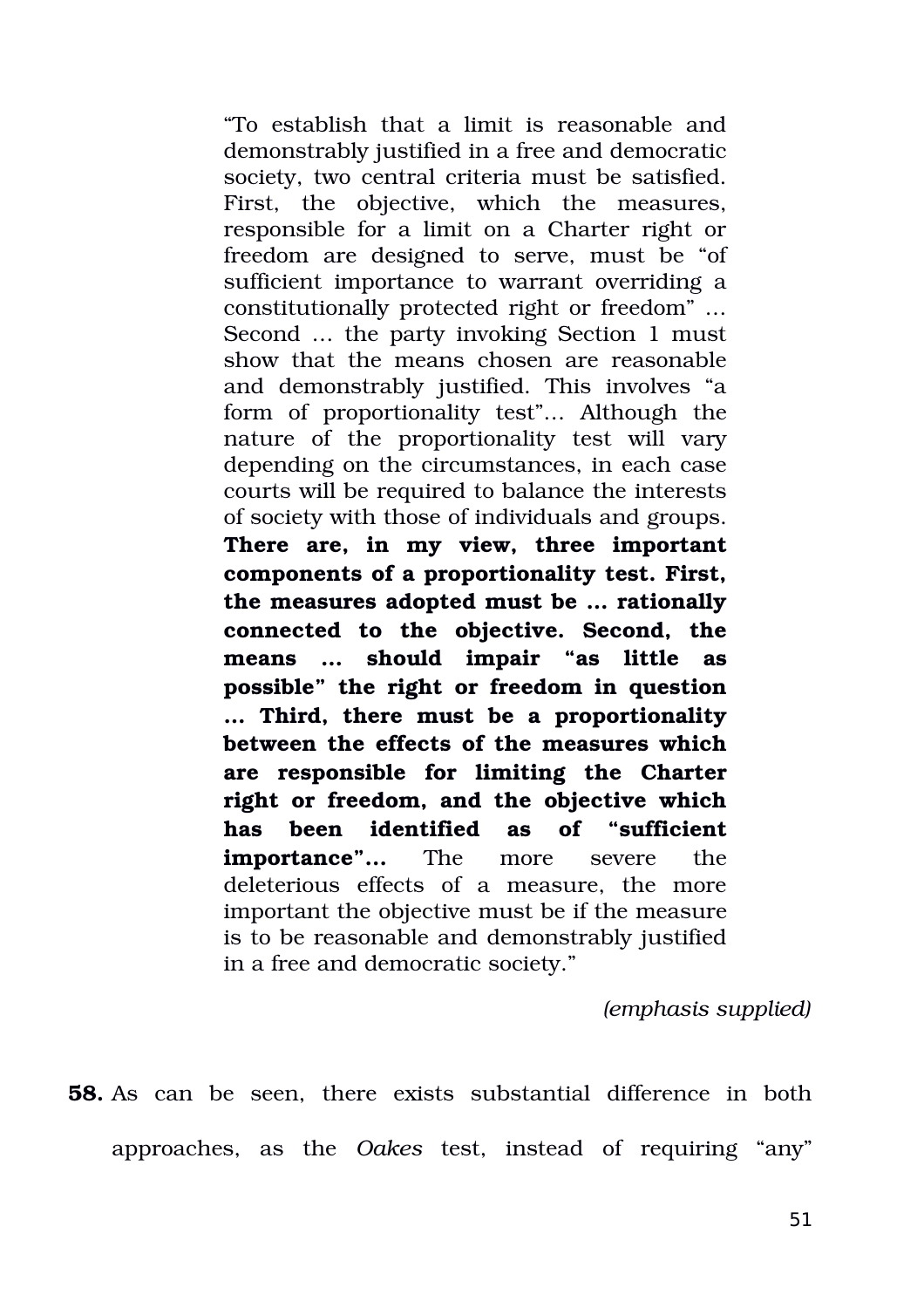legitimate goal, demands the same to be compelling enough to warrant the limitation of constitutional rights. Additionally, while the German necessity test calls for a lesser restrictive measure which is equivalently effective, the need for effectiveness has been done away with in the *Oakes* test wherein the requirement of least infringing measure has been stipulated.

**59.** It is also imperative for us to place reliance on Aharon Barak's seminal book<sup>[15](#page-51-0)</sup> on proportionality upon which Dr A.K. Sikri, J. placed reliance while expounding the doctrine of proportionality

## in *Modern Dental College* case (*supra)* as follows:

"*60*. … a limitation of a constitutional right will be constitutionally permissible if:

(*i*) it is designated for a **proper purpose**;

(*ii*) the measures undertaken to effectuate such a limitation are **rationally connected** to the fulfilment of that purpose;

(*iii*) the measures undertaken are **necessary** in that there are **no alternative measures that may similarly achieve that same purpose with a lesser degree of limitation**; and finally (*iv*) there needs to be a proper relation **("***proportionality stricto sensu***" or "***balancing***")** between the importance of achieving the proper purpose and the social importance of preventing the limitation on the constitutional right."

*(emphasis supplied)*

<span id="page-51-0"></span><sup>15</sup>Aharon Barak, Proportionality: Constitutional Rights and Their Limitation (Cambridge University Press, 2012)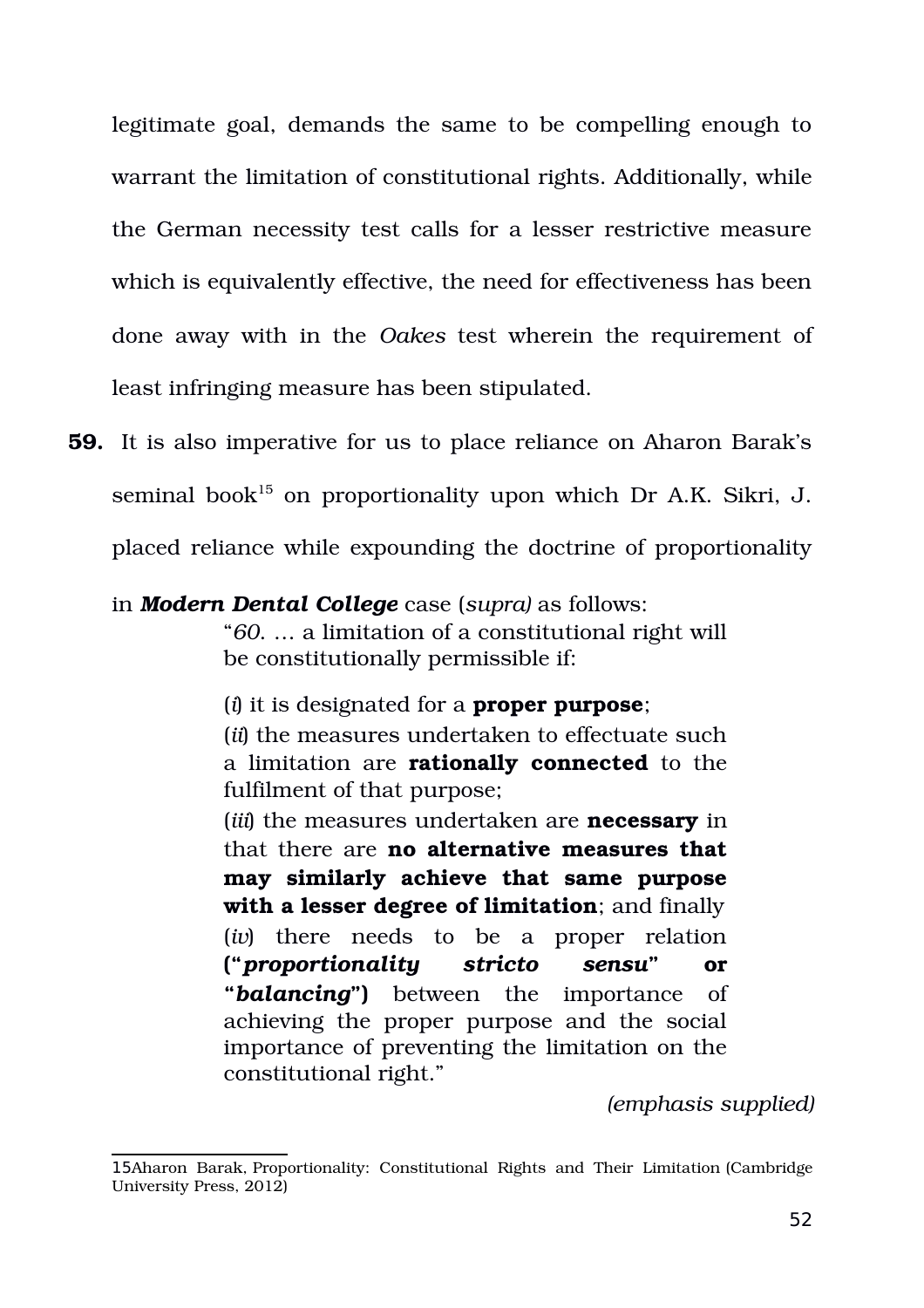**60.** In *Modern Dental College* case (*supra*), this Court also went on to analyse that the principle of proportionality is inherently embedded in Indian Constitution under the realm of the doctrine of reasonable restrictions and that the same can be traced under Article 19. The relevant extracts are placed below:

> **"65. We may unhesitatingly remark that this doctrine of proportionality, explained hereinabove in brief, is enshrined in Article 19 itself when we read clause (1) along with clause (6) thereof.** While defining as to what constitutes a reasonable restriction, this Court in a plethora of judgments has held that the expression "*reasonable restriction*" seeks to strike a balance between the freedom guaranteed by any of the sub-clauses of clause (1) of Article 19 and the social control permitted by any of the clauses (2) to (6). **It is held that the expression "***reasonable***" connotes that the limitation imposed on a person in the enjoyment of the right should not be arbitrary or of an excessive nature beyond what is required in the interests of public.** Further, in order to be reasonable, the restriction must have a reasonable relation to the object which the legislation seeks to achieve, and must not go in excess of that object (see *P.P. Enterprises* v. *Union of India*, (1982) 2 SCC 33). **At the same time, reasonableness of a restriction has to be determined in an objective manner and from the standpoint of the interests of the general public and not from the point of view of the persons upon whom the**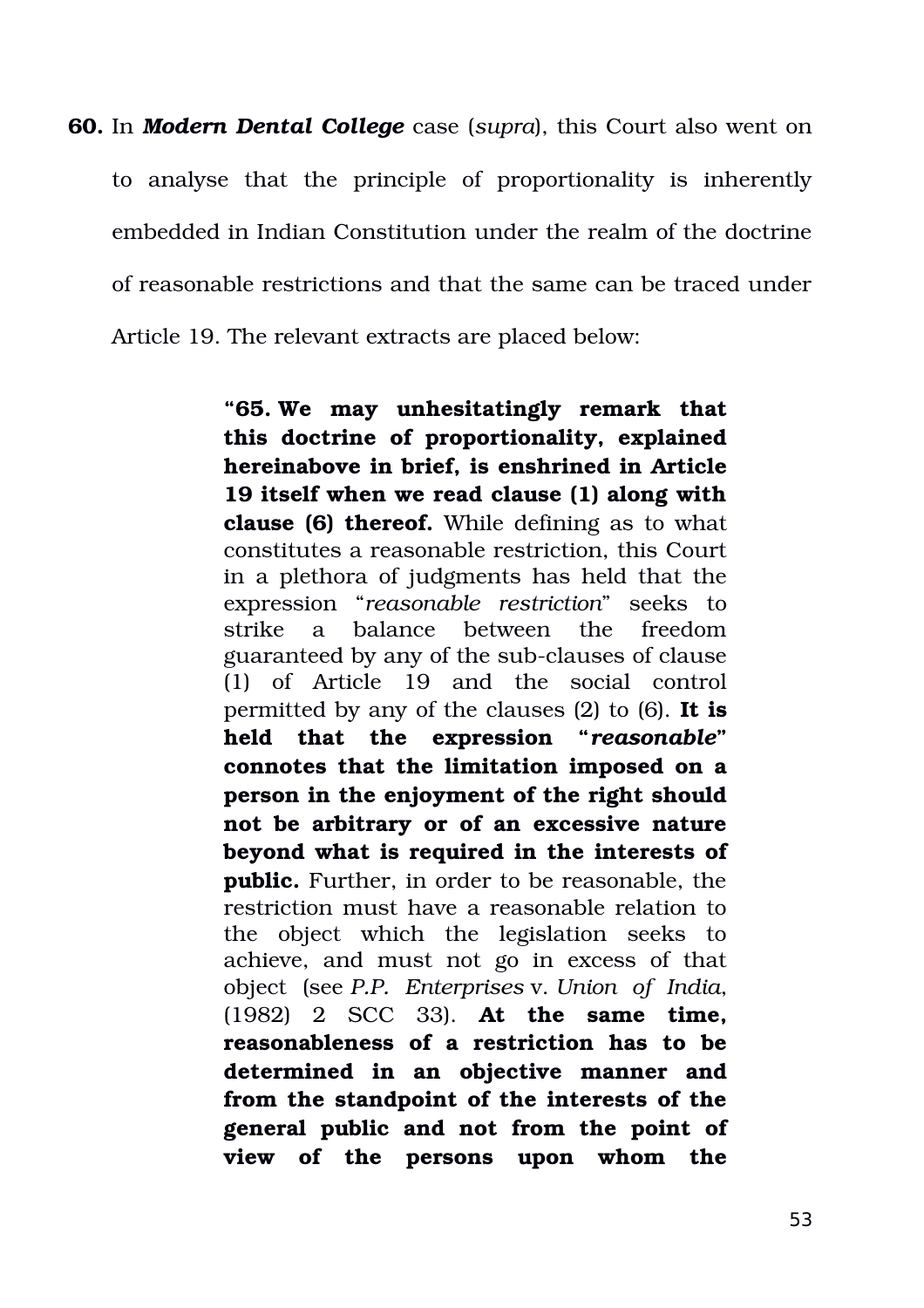# **restrictions are imposed or upon abstract**

**considerations** (see *Mohd. Hanif*

*Quareshi* v. *State of Bihar*, AIR 1958 SC 731)."

*(emphasis supplied)*

**61.** Thereafter, a comprehensive doctrine of proportionality in line

with the German approach was propounded by this Court in the

*Modern Dental College* case (*supra*) wherein the Court held

that:

**"63.** In this direction, the next question that arises is as to what criteria is to be adopted for a proper balance between the two facets viz. the rights and limitations imposed upon it by a statute. **Here comes the concept of "***proportionality***", which is a proper criterion. To put it pithily, when a law limits a constitutional right, such a limitation is constitutional if it is proportional**. The law imposing restrictions will be treated as proportional if it is meant to achieve a proper purpose, and if the measures taken to achieve such a purpose are rationally connected to the purpose, and such measures are necessary...

**64.** The exercise which, therefore, is to be taken is to find out as to whether the limitation of constitutional rights is for a purpose that is reasonable and necessary in a democratic society and such an exercise involves the weighing up of competitive values, and ultimately an assessment based on proportionality i.e. balancing of different interests."

*(emphasis supplied)*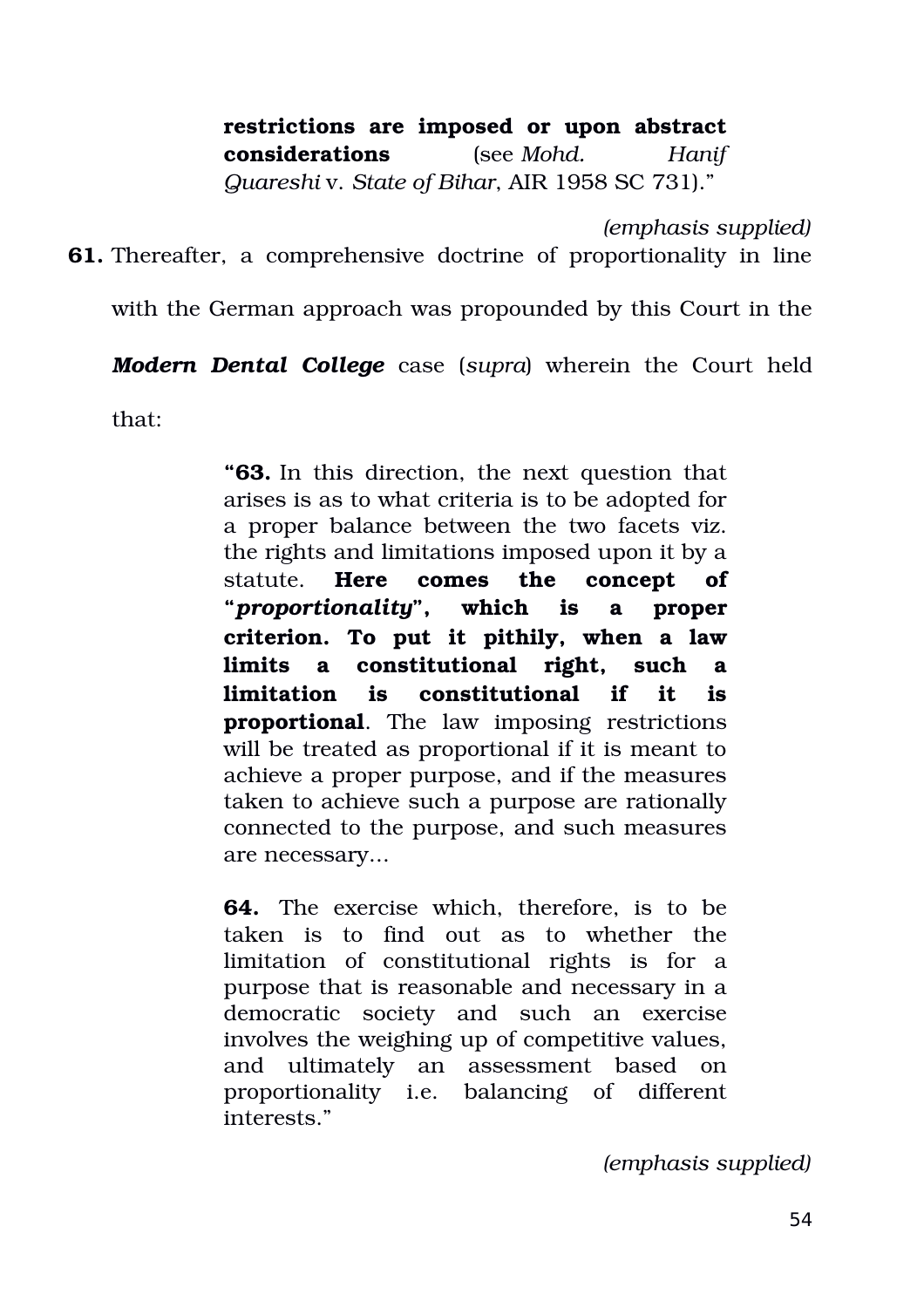- **62.** While some scholars such as Robert Alexy<sup>[16](#page-54-0)</sup> call for a strong interpretation of the necessity stage as it has direct impact upon the realisation and optimisation of constitutional rights while others such as David Bilchitz<sup>[17](#page-54-1)</sup> found significant problems with this approach.
- **63.** *First*, Bilchitz focuses on the issues arising out of both the German test and the *Oakes* test, wherein the former treats all policies to be necessary by justifying that the available alternatives may not be equally effective, while the latter applies the "minimal impairment test" narrowing the constitutionally permissible policies and places a strong burden on the Government to justify its policies. Therefore, Bilchitz argues that if the necessity stage is interpreted strictly, legislations and policies no matter how well intended will fail to pass the proportionality inquiry if any other slightly less drastic measure exists. Bilchitz, therefore, indicates that Alexy's conclusion may be too quick.

<span id="page-54-0"></span><sup>16</sup>Robert Alexy, *A Theory of Constitutional Rights* (Oxford, Oxford University Press, 2002) 47.

<span id="page-54-1"></span><sup>17</sup>David Bilchitz, *Necessity and Proportionality: Towards A Balanced Approach?* in L. Lazarus, C. McCrudden and N. Bowles (eds.), Reasoning Rights, 41 (2014).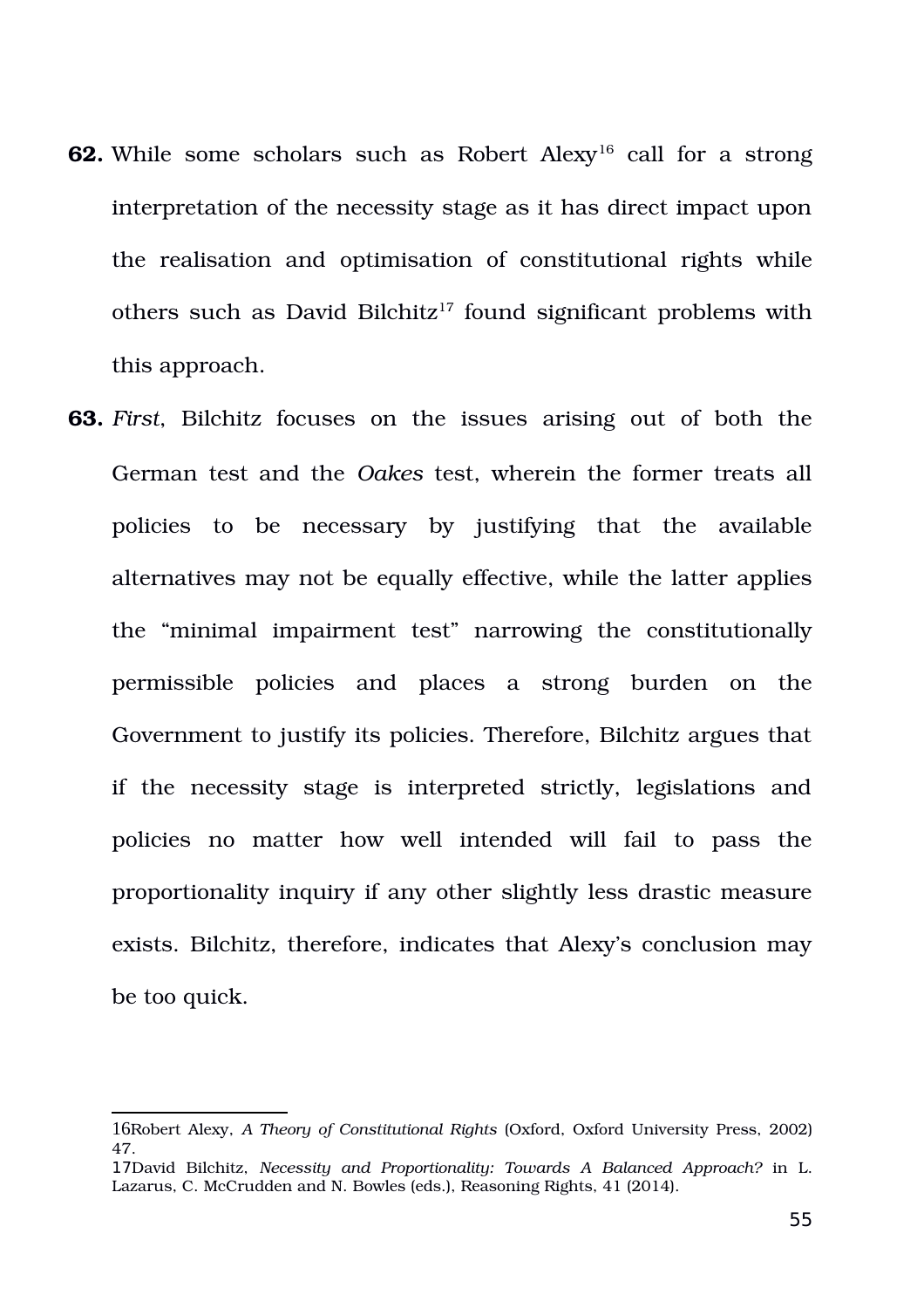**64.** Moreover, this also leads to the issue regarding the doctrine of separation of power, as Courts would often substitute the views of the legislature in deciding what is the "least restrictive measure". Taking the aforesaid issues into consideration, Bilchitz proposed a moderate interpretation of the necessity test wherein Courts may no longer be required to assess policies and measures against impractical and unreasonable standards. He states that "*[n]ecessity involves a process of reasoning designed to ensure that only measures with a strong relationship to the objective they seek to achieve can justify an invasion of fundamental rights. That process thus requires courts to reason through the various stages of the moderate interpretation of* necessity."<sup>[18](#page-55-0)</sup> He therefore recommends a four-step inquiry which is listed below:[19](#page-55-1)

> (MN1) All feasible alternatives need to be identified, with courts being explicit as to criteria of feasibility;

> (MN2) The relationship between the government measure under consideration, the alternatives identified in MN1 and the objective sought to be achieved must be determined. An attempt must be made to retain only those alternatives to the measure that realise the objective in a real and substantial manner;

<span id="page-55-1"></span><span id="page-55-0"></span>18 Ibid, page 61. 19Ibid, page 61.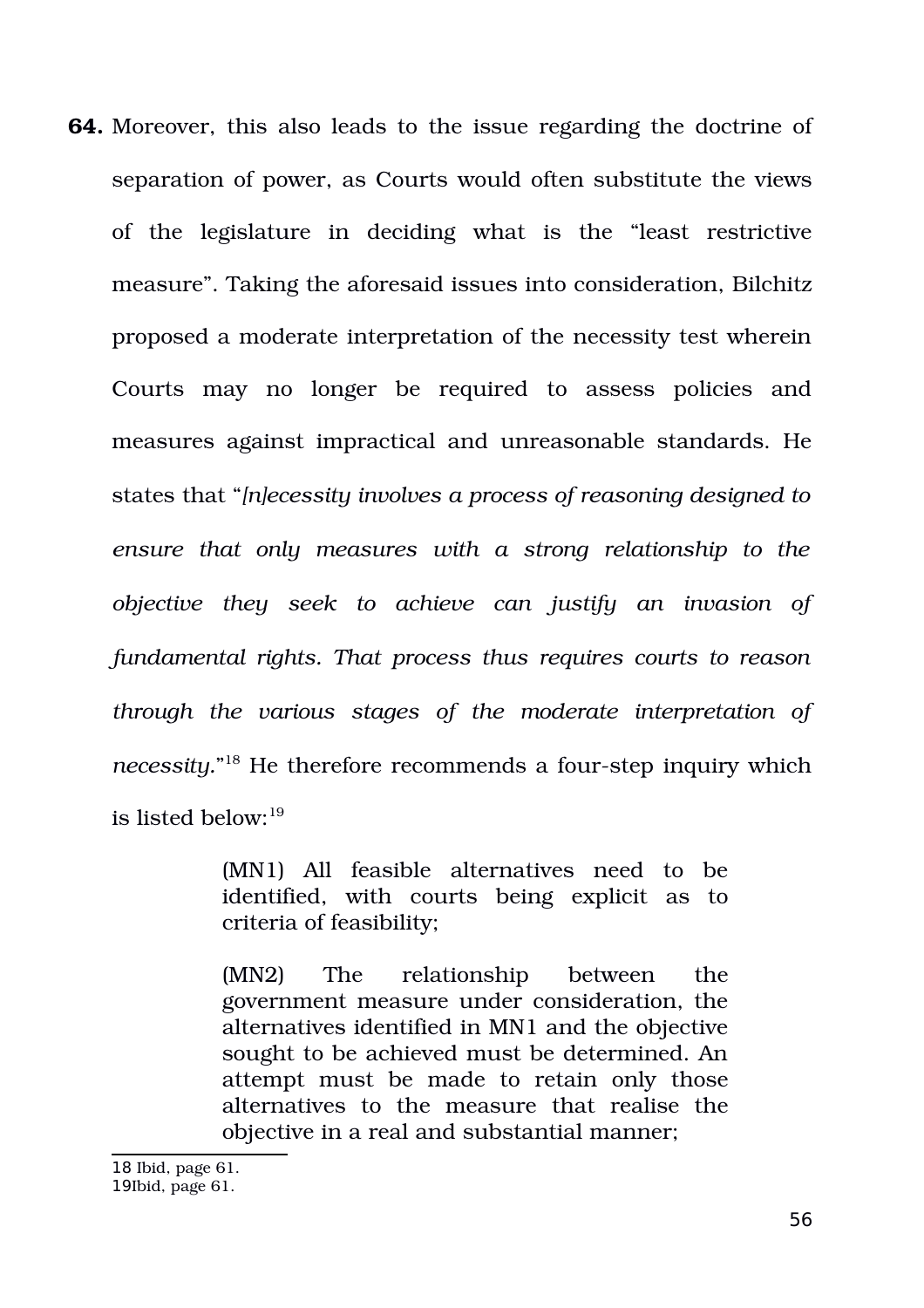(MN3) The differing impact of the measure and the alternatives (identified in MN2) upon fundamental rights must be determined, with it being recognised that this requires a recognition of approximate impact; and

(MN4) Given the findings in MN2 and MN3, an overall comparison (and balancing exercise) must be undertaken between the measure and the alternatives. A judgement must be made whether the government measure is the best of all feasible alternatives, considering both the degree to which it realises the government objective and the degree of impact upon fundamental rights ('the comparative component').

**65.** Admittedly, fundamental rights may not be absolute, however, they require strong protection, thereby mandating a sensible necessity test as the same will prevent the fundamental right from becoming either absolute or to be diminished. Bilchitz, describes the aforesaid test to be neither factual nor mechanical, but rather normative and qualitative. He states that "*[t]he key purpose of the necessity enquiry is to offer an explicit consideration of the relationship between means, objectives and rights… Failure to conduct the necessity enquiry with diligence, however, means that a government measure can escape close*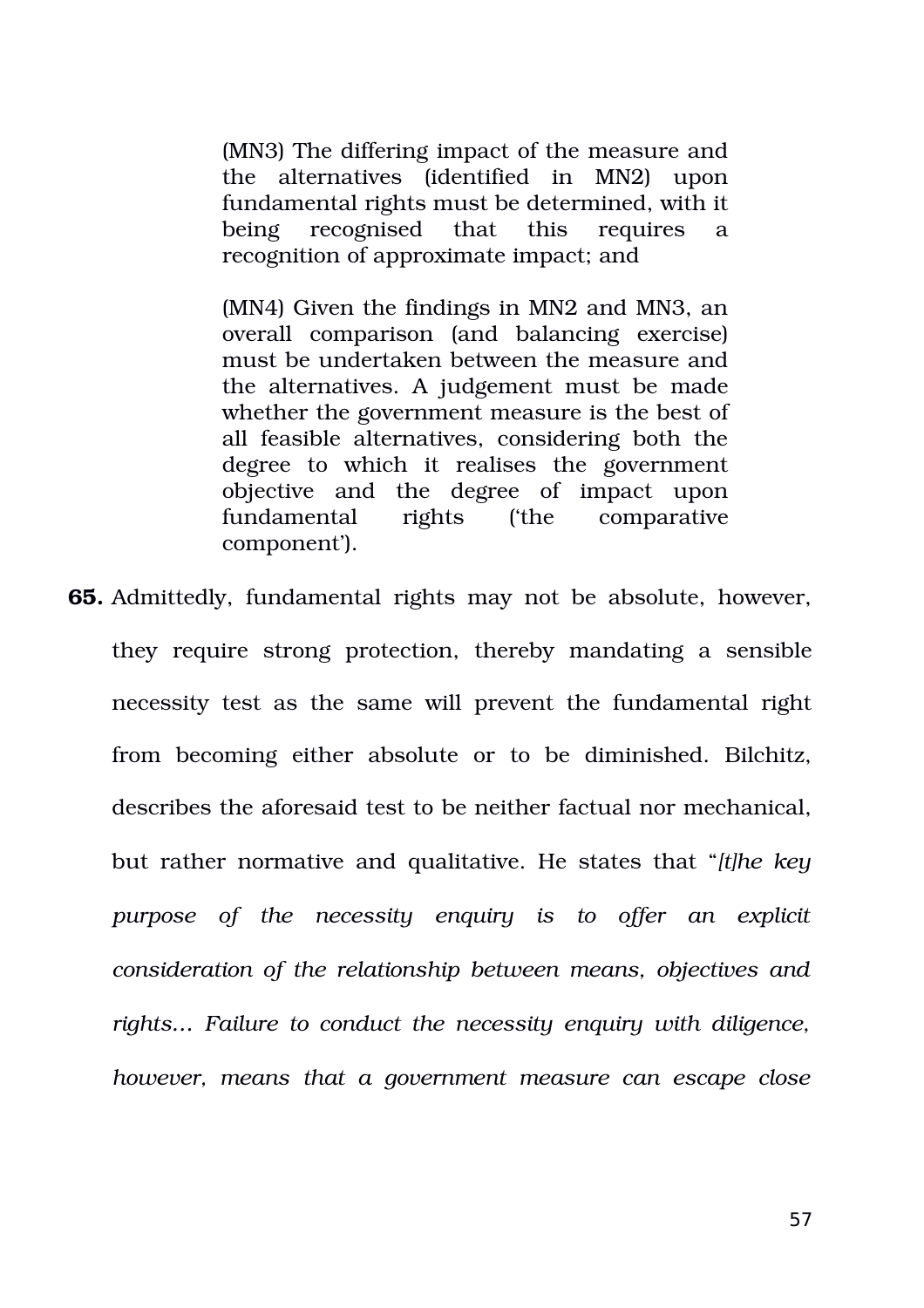*scrutiny in relation to both the realisation of the objective and its impact upon fundamental rights.*" [20](#page-57-0)

**66.** Taking into consideration the aforesaid analysis, Dr. Sikri, J., in

*K.S. Puttaswamy (Retired) v. Union of India*, (2019) 1 SCC 1

(hereinafter "*K.S. Puttaswamy (Aadhaar 5J.)*") reassessed the

test laid down in *Modern Dental College* Case (*supra*) which was

based on the German Test and modulated the same as against

the tests laid down by Bilchitz. Therein this Court held that:

**"157.** In *Modern Dental College & Research Centre* [*Modern Dental College & Research Centre* v. *State of M.P.*, (2016) 7 SCC 353], four sub-components of proportionality which need to be satisfied were taken note of. These are:

(*a*) A measure restricting a right must have a legitimate goal (legitimate goal stage).

(*b*) It must be a suitable means of furthering this goal (suitability or rational connection stage).

(*c*) There must not be any less restrictive but equally effective alternative (necessity stage).

(*d*) The measure must not have a disproportionate impact on the right-holder (balancing stage).

<span id="page-57-0"></span>**158.**This has been approved in *K.S. Puttaswamy* [*K.S. Puttaswamy* v. *Union of India*, (2017) 10 SCC 1] as well. Therefore, the aforesaid stages of proportionality can be looked into and discussed. **Of course, while undertaking this exercise it has also to be**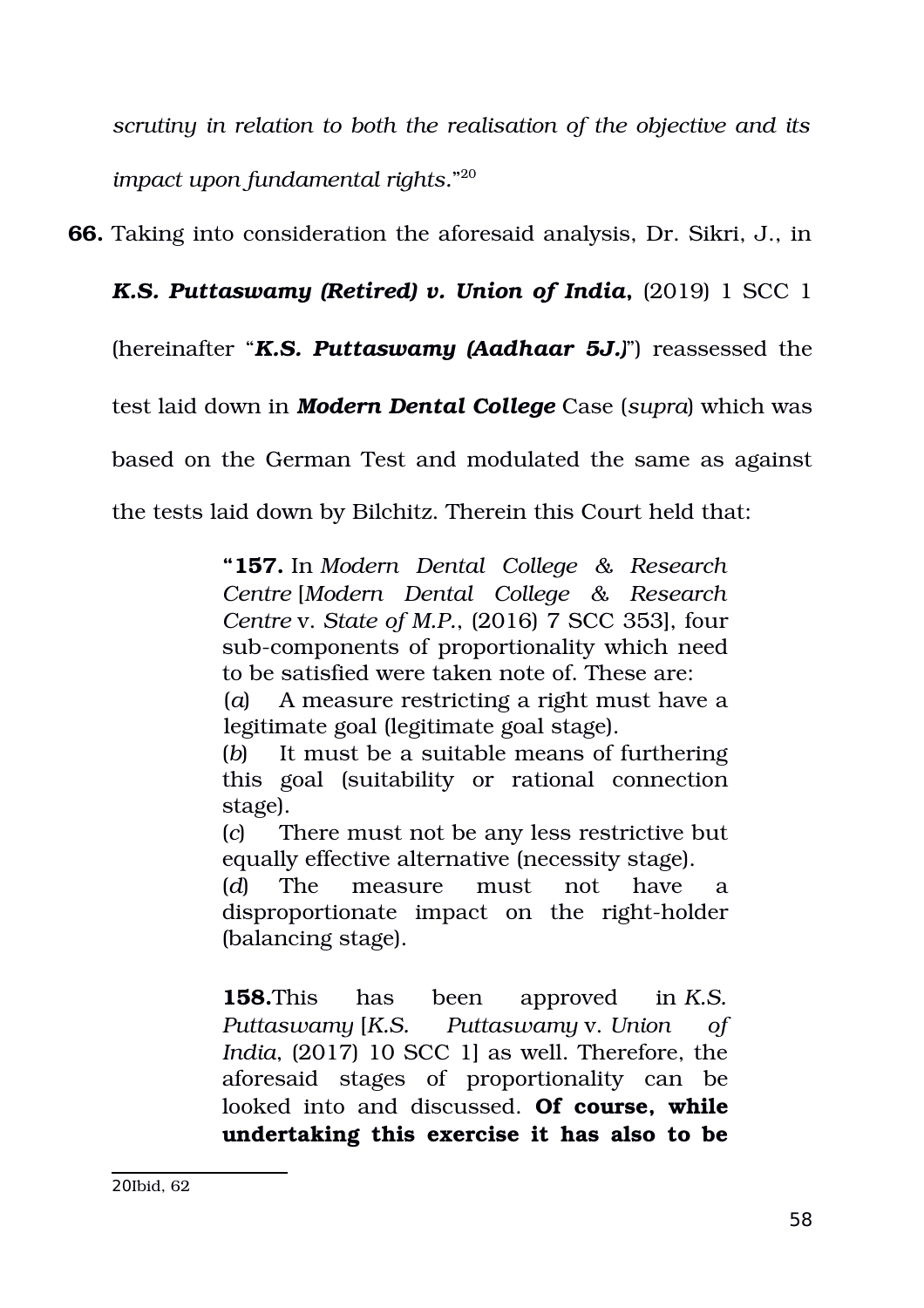**seen that the legitimate goal must be of sufficient importance to warrant overriding a constitutionally protected right or freedom and also that such a right impairs freedom as little as possible**. This Court, in its earlier judgments, applied German approach while applying proportionality test to the case at hand. We would like to proceed on that very basis which, however, is tempered with more nuanced approach as suggested by Bilchitz. This, in fact, is the amalgam of German and Canadian approach. **We feel that the stages, as mentioned in** *Modern Dental College & Research Centre* **[***Modern Dental College & Research Centre* **v.** *State of M.P.***, (2016) 7 SCC 353] and recapitulated above, would be the safe method in undertaking this exercise, with focus on the parameters as suggested by Bilchitz, as this projects an ideal approach that need to be adopted**."

*(emphasis supplied)*

**67.** Dr. Chandrachud, J., in *K.S. Puttaswamy (Aadhaar-5J.)* (*supra*), made observations on the test of proportionality that needs to be satisfied under our Constitution for a violation of the right to privacy to be justified, in the following words:

> **"1288.** In *K.S. Puttaswamy* v. *Union of India* [*K.S. Puttaswamy* v. *Union of India*, (2017) 10 SCC 1], one of us (Chandrachud, J.), speaking for four Judges, laid down the tests that would need to be satisfied under our Constitution for violations of privacy to be justified. This included the test of proportionality: (SCC p. 509, para 325)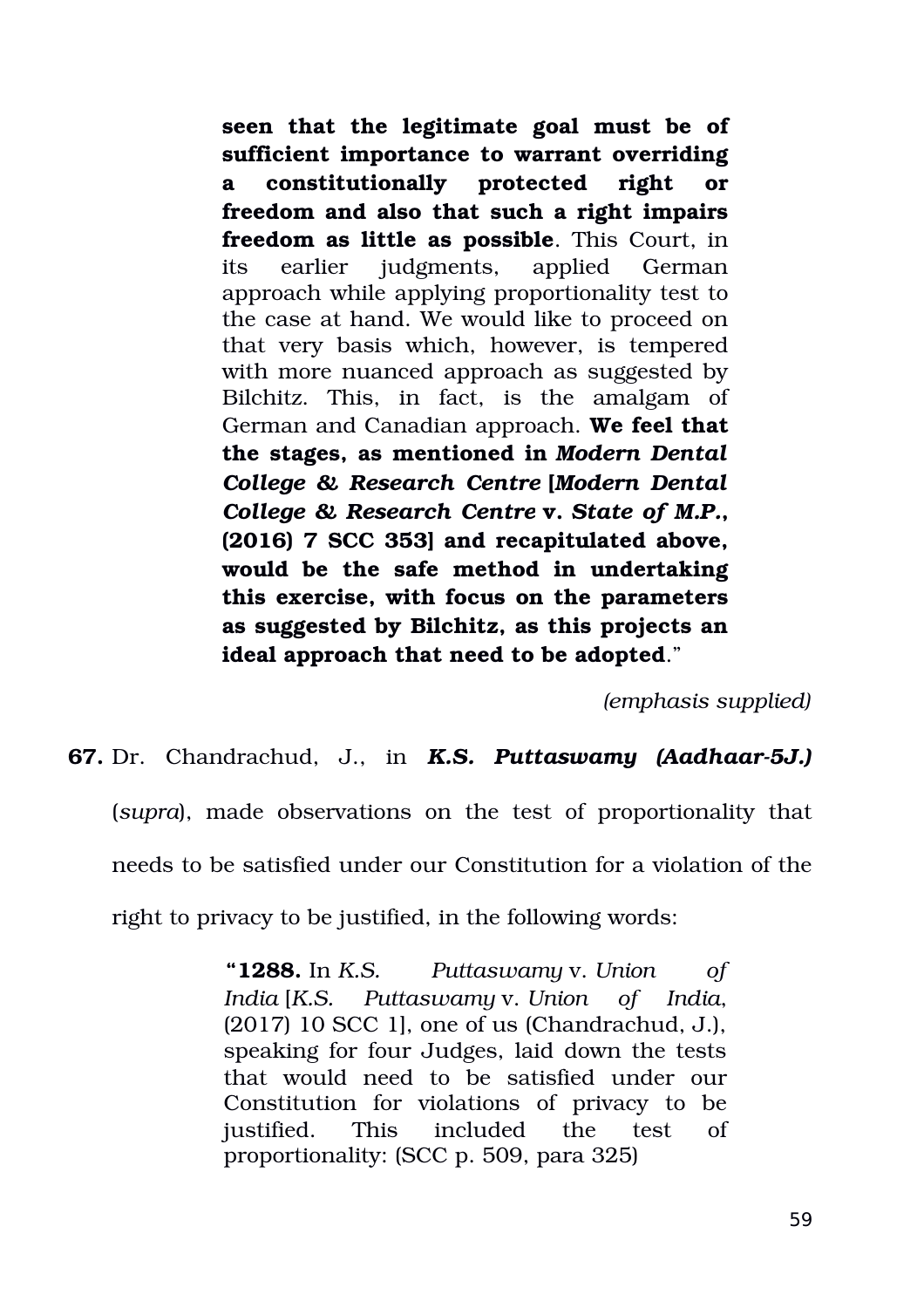"325. … A law which encroaches upon privacy will have to withstand the touchstone of permissible restrictions on fundamental rights. In the context of Article 21 an invasion of privacy must be justified on the basis of a law which stipulates a procedure which is fair, just and reasonable. The law must also be valid with reference to the encroachment on life and personal liberty under Article 21**. An invasion of life or personal liberty must meet the threefold requirement of (i) legality, which postulates the existence of law; (ii) need, defined in terms of a legitimate State aim; and (iii) proportionality which ensures a rational nexus between the objects and the means adopted to achieve them**."

The third principle [(iii) above] adopts the **test of proportionality to ensure a rational nexus between the objects and the means adopted to achieve them.** The essential role of the test of proportionality is to enable the court to determine whether a legislative measure is disproportionate in its interference with the fundamental right. In determining this, the court will have regard to whether a less intrusive measure could have been adopted consistent with the object of the law and whether the impact of the encroachment on a fundamental right is disproportionate to the benefit which is likely to ensue. The proportionality standard must be met by the procedural and substantive aspects of the law. **Sanjay Kishan Kaul, J., in his concurring**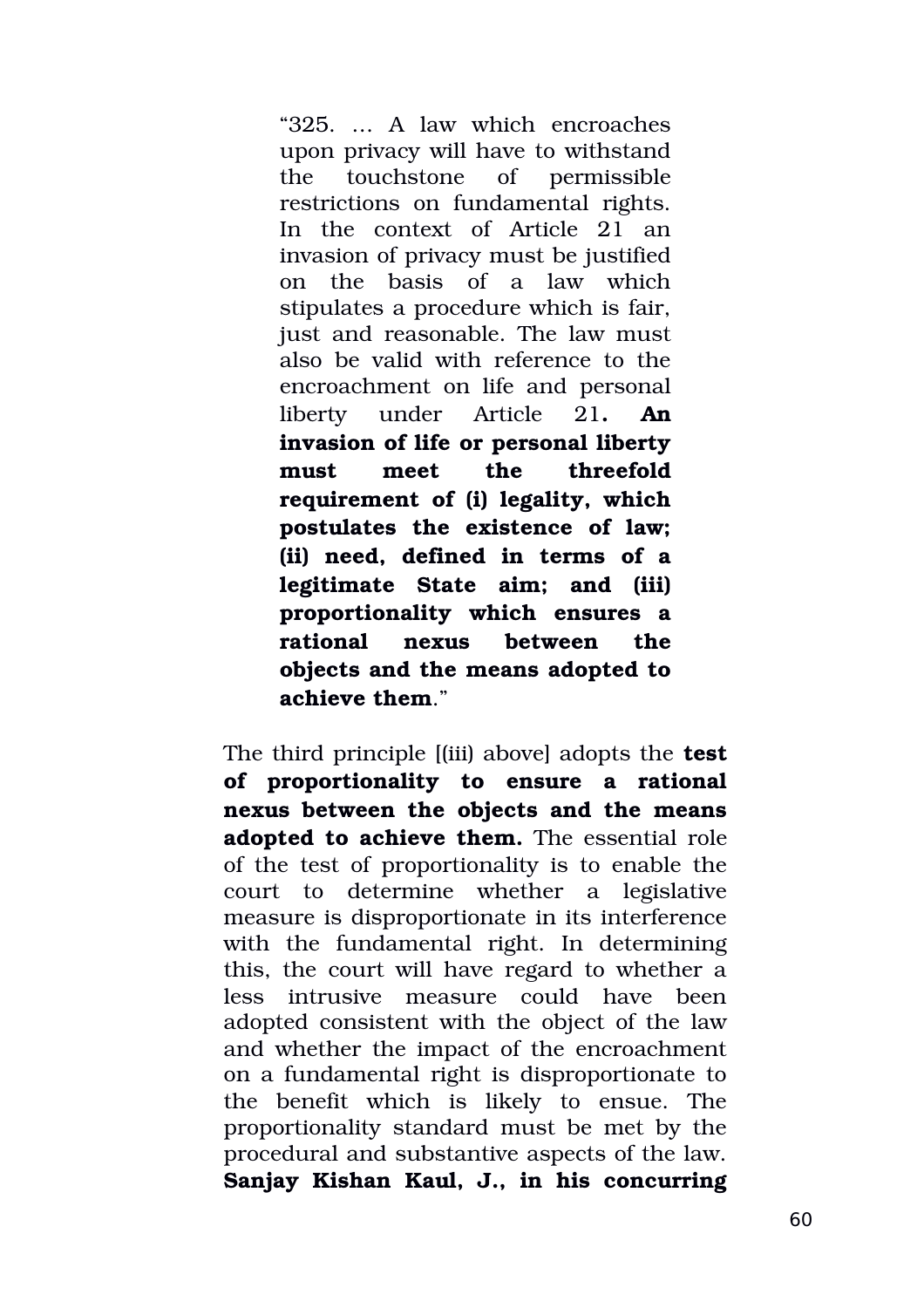**opinion, suggested a four-pronged test as follows: (SCC p. 632, para 638)**

- **"(i) The action must be sanctioned by law;**
- **(ii) The proposed action must be necessary in a democratic society for a legitimate aim;**
- **(iii) The extent of such interference must be proportionate to the need for such interference;**
- **(iv) There must be procedural guarantees against abuse of such interference.**"

*(emphasis supplied)*

**68.** After applying the aforesaid doctrine in deciding the constitutional validity of the Aadhaar scheme, Dr. Chandrachud,

J., in the *K.S. Puttaswamy (Aadhaar-5J.)* case (*supra*),

reiterated the fundamental precepts of doctrine of proportionality

in relation to protection of privacy interests while dealing with

personal data:

- "1324. The fundamental precepts of proportionality, as they emerge from decided cases can be formulated thus:
- 1324.1. A law interfering with fundamental rights must be in pursuance of a **legitimate State aim**;
- 1324.2. The justification for rights-infringing measures that interfere with or limit the exercise of fundamental rights and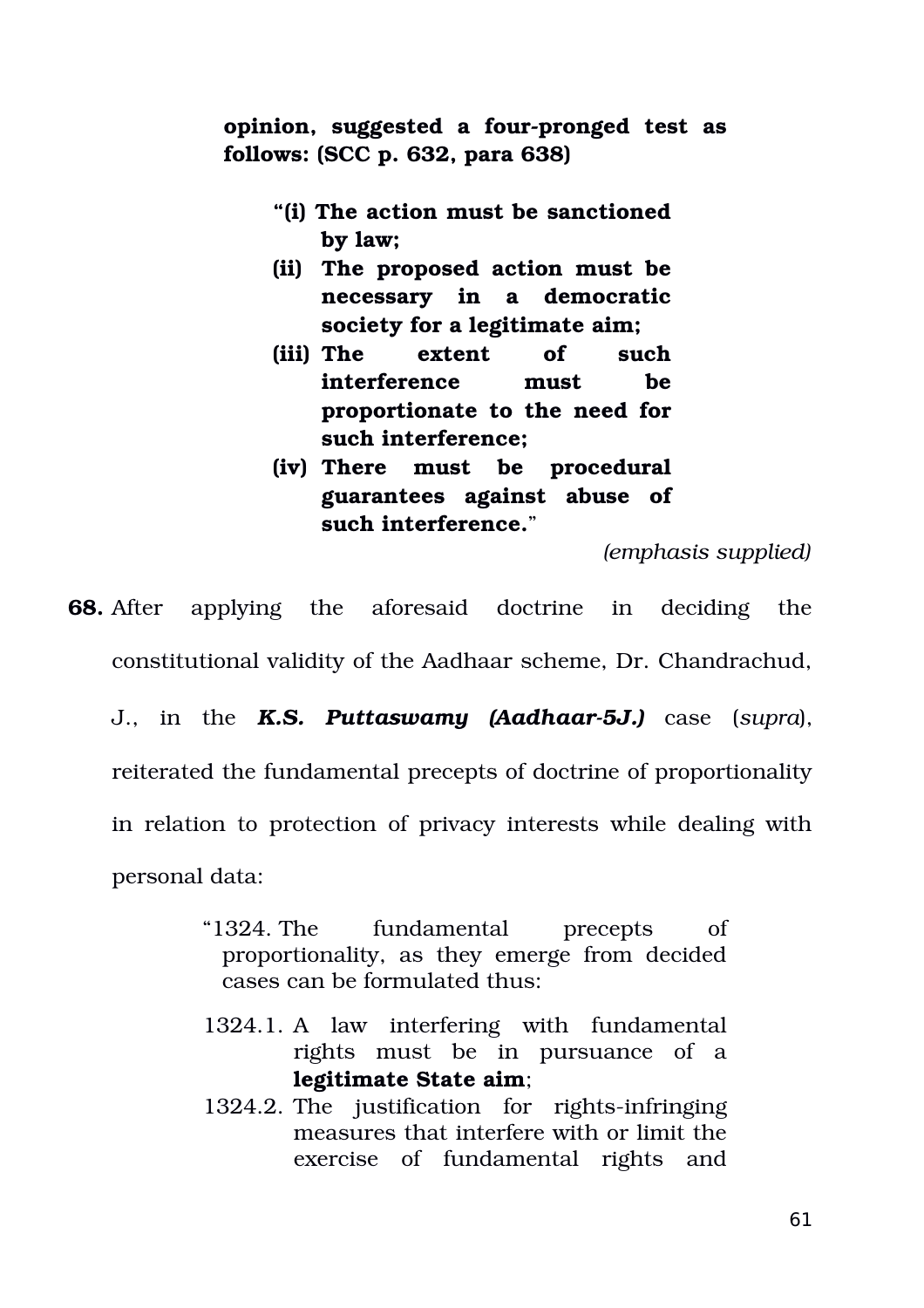liberties must be based on the **existence of a rational connection** between those measures, the situation in fact and the object sought to be achieved;

- 1324.3. The measures must be **necessary to achieve the object and must not infringe rights to an extent greater than is necessary to fulfil the aim**;
- 1324.4. Restrictions must not only serve legitimate purposes; they must also be **necessary to protect them**; and
- 1324.5. The State must **provide sufficient safeguards relating to the storing and protection of centrally stored data**. In order to prevent arbitrary or abusive interference with privacy, the State must guarantee that the collection and use of personal information is based on the consent of the individual; that it is authorised by law and that sufficient safeguards exist to ensure that the data is only used for the purpose specified at the time of collection. Ownership of the data must at all times vest in the individual whose data is collected. The individual must have a right of access to the data collected and the discretion to opt out."

*(emphasis supplied)*

**69.** This is the current state of the doctrine of proportionality as it exists in India, wherein proportionality is the key tool to achieve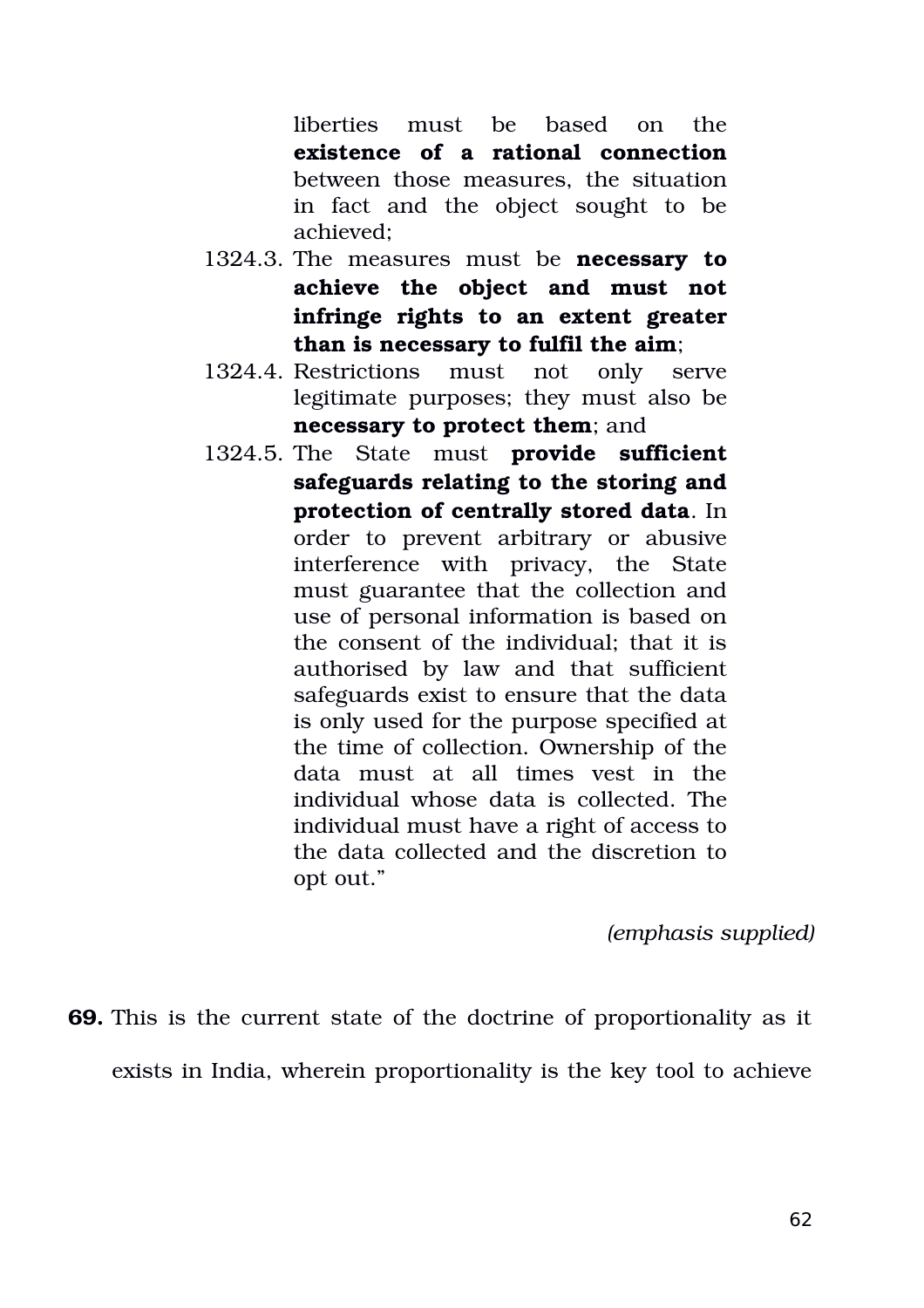judicial balance. But many scholars are not agreeable to recognize proportionality equivalent to that of balancing.<sup>[21](#page-62-0)</sup>

**70.** In view of the aforesaid discussion, we may summarize the requirements of the doctrine of proportionality which must be followed by the authorities before passing any order intending on restricting fundamental rights of individuals. In the first stage itself, the possible goal of such a measure intended at imposing restrictions must be determined. It ought to be noted that such goal must be legitimate. However, before settling on the aforesaid measure, the authorities must assess the existence of any alternative mechanism in furtherance of the aforesaid goal. The appropriateness of such a measure depends on its implication upon the fundamental rights and the necessity of such measure. It is undeniable from the aforesaid holding that only the least restrictive measure can be resorted to by the State, taking into consideration the facts and circumstances. Lastly, since the order has serious implications on the fundamental rights of the

<span id="page-62-0"></span><sup>21</sup>Julian Rivers, *Proportionality and Variable Intensity of Review*, (2006) 65 *C.L.J.* 174 (hereinafter Rivers, "Proportionality"); Martin Luteran, *Towards Proportionality as a Proportion Between Means and Ends* in Cian C. Murphy and Penny Green (eds.), *Law and Outsiders: Norms, Processes and "Othering" in the 21st Century (2011) (hereinafter Luteran,* "Towards Proportionality"); see also the contribution of Alison L. Young in Chapter 3 of this volume.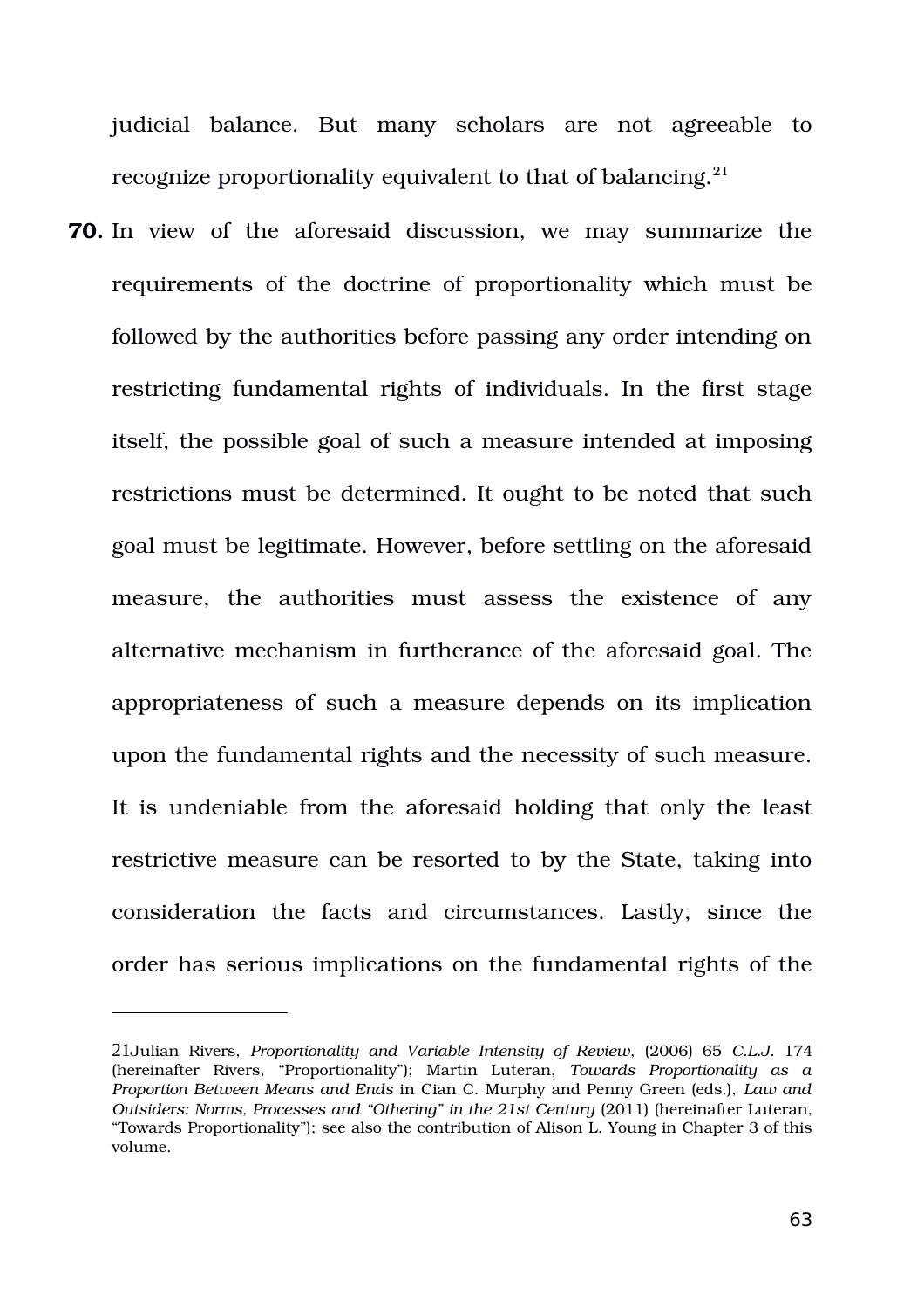affected parties, the same should be supported by sufficient material and should be amenable to judicial review.

- **71.** The degree of restriction and the scope of the same, both territorially and temporally, must stand in relation to what is actually necessary to combat an emergent situation.
- **72.** To consider the immediate impact of restrictions upon the realization of the fundamental rights, the decision maker must prioritize the various factors at stake. Such attribution of relative importance is what constitutes proportionality. It ought to be noted that a decision which curtails fundamental rights without appropriate justification will be classified as disproportionate. The concept of proportionality requires a restriction to be tailored in accordance with the territorial extent of the restriction, the stage of emergency, nature of urgency, duration of such restrictive measure and nature of such restriction. The triangulation of a restriction requires the consideration of appropriateness, necessity and the least restrictive measure before being imposed.
- **73.** In this context, we need to note that the Petitioners have relied on a recent judgment of the High Court of Hong Kong, in *Kwok*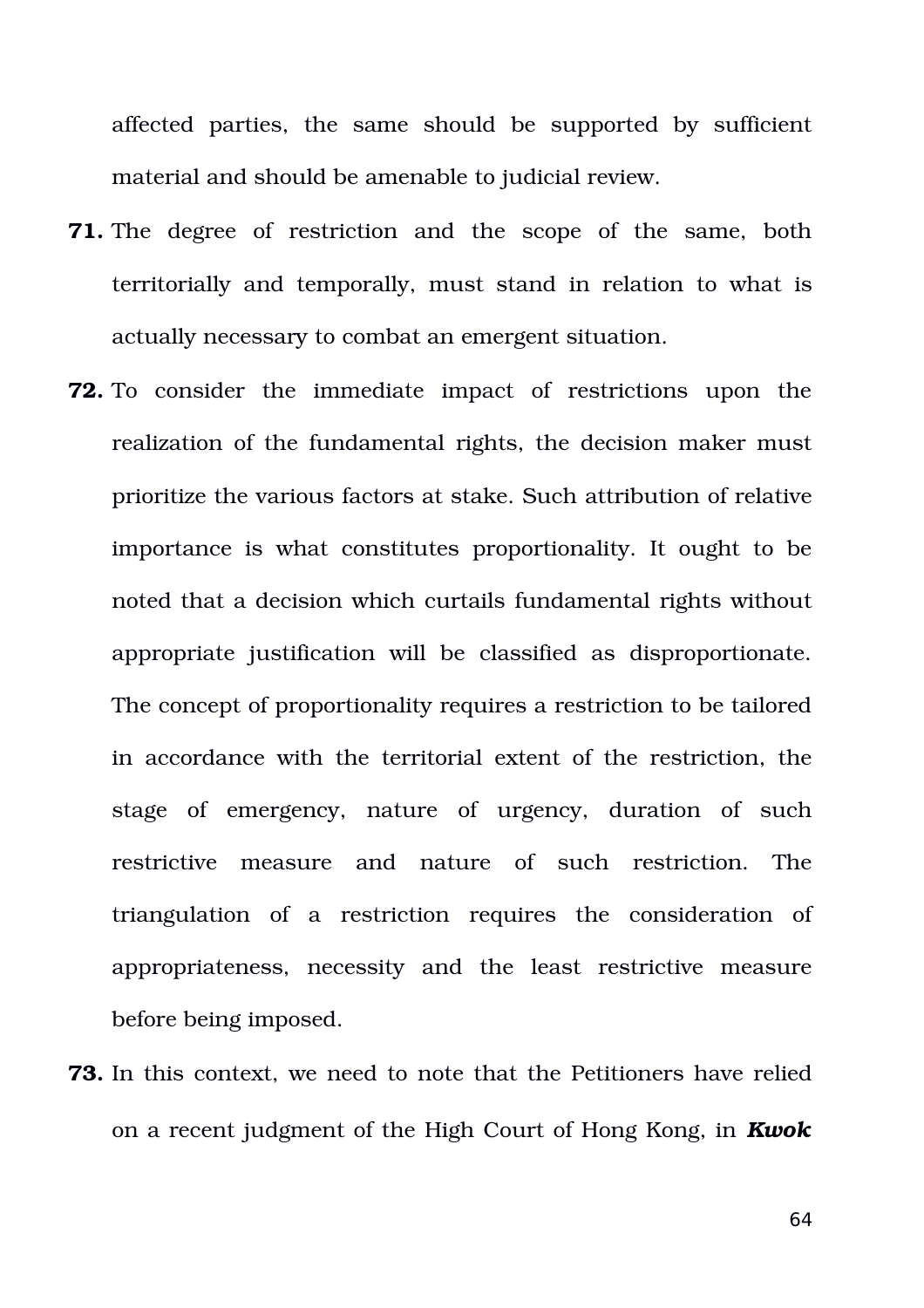*Wing Hang and Ors. v. Chief Executive in Council,* [2019] HKCFI 2820 to state that the Hong Kong High Court has utilised the principle to declare the "anti-mask" law as unconstitutional. In any case, we need not comment on the law laid down therein, as this Court has independently propounded the test of proportionality as applicable in the Indian context. However, we may just point out that the proportionality test needs to be applied in the context of facts and circumstances, which are very different in the case at hand.

- **74.** Having observed the law on proportionality and reasonable restrictions, we need to come back to the application of restrictions on the freedom of speech over the internet.
- **75.** The respondent-State has vehemently opposed selective access to internet services based on lack of technology to do the same. If such a contention is accepted, then the Government would have a free pass to put a complete internet blockage every time. Such complete blocking/prohibition perpetually cannot be accepted by this Court.
- **76.** However, there is ample merit in the contention of the Government that the internet could be used to propagate terrorism thereby challenging the sovereignty and integrity of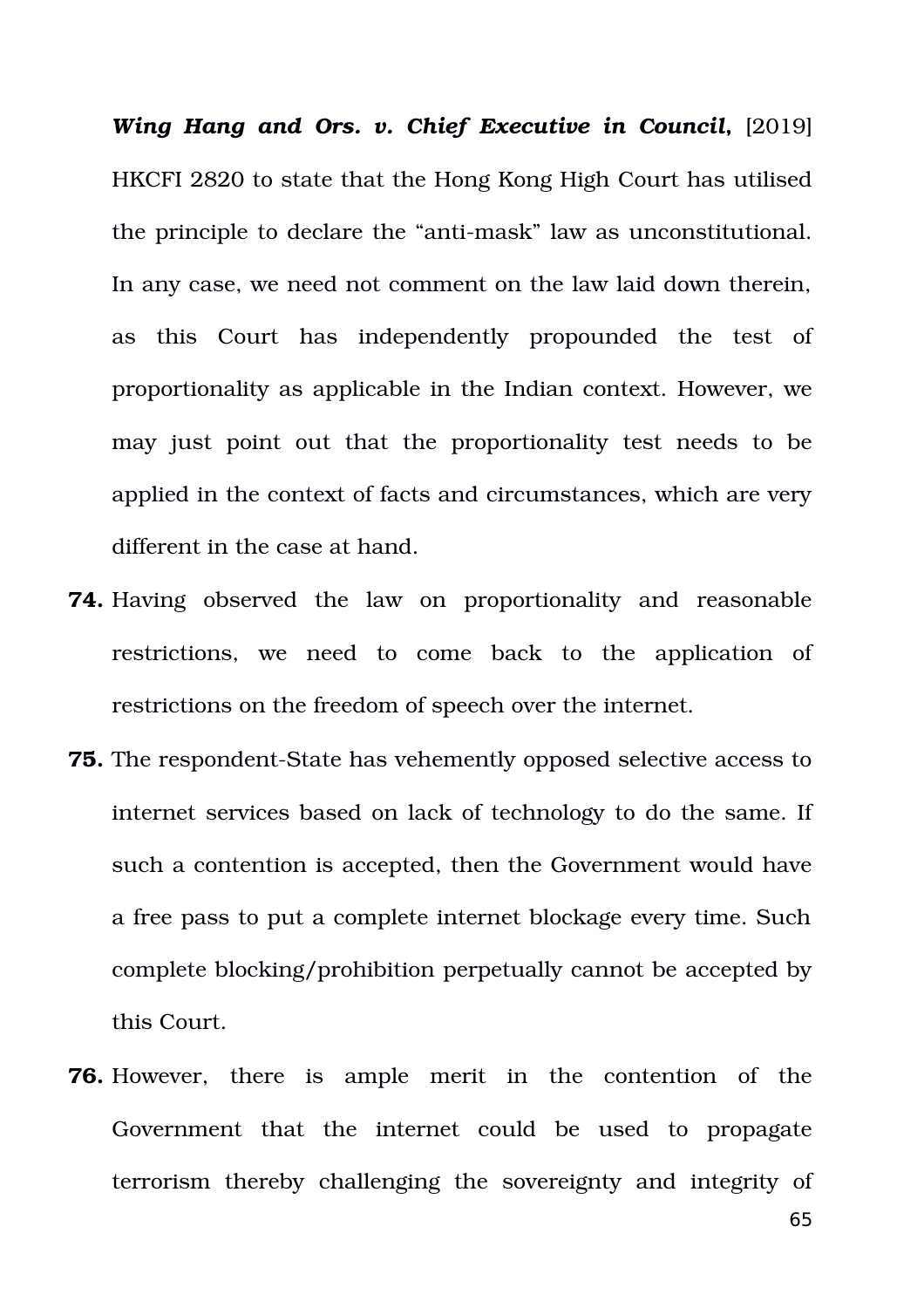India. This Court would only observe that achievement of peace and tranquillity within the erstwhile State of Jammu and Kashmir requires a multifaceted approach without excessively burdening the freedom of speech. In this regard the Government is required to consider various options under Article 19(2) of the Constitution, so that the brunt of exigencies is decimated in a manner which burdens freedom of speech in a minimalist manner.

**77.** Having discussed the general constitutional ambit of the fundamental rights, proportionality and reasonable restrictions, and a specific discussion on freedom of expression through the internet and its restriction under Article 19(2), we now need to analyse the application of the same in the present case.

#### **F. INTERNET SHUTDOWN**

- **78.** Having observed the substantive law concerning the right to internet and the restrictions that can be imposed on the same, we need to turn our attention to the procedural aspect.
- **79.** It must be noted that although substantive justice under the fundamental rights analysis is important, procedural justice cannot be sacrificed on the altar of substantive justice. There is a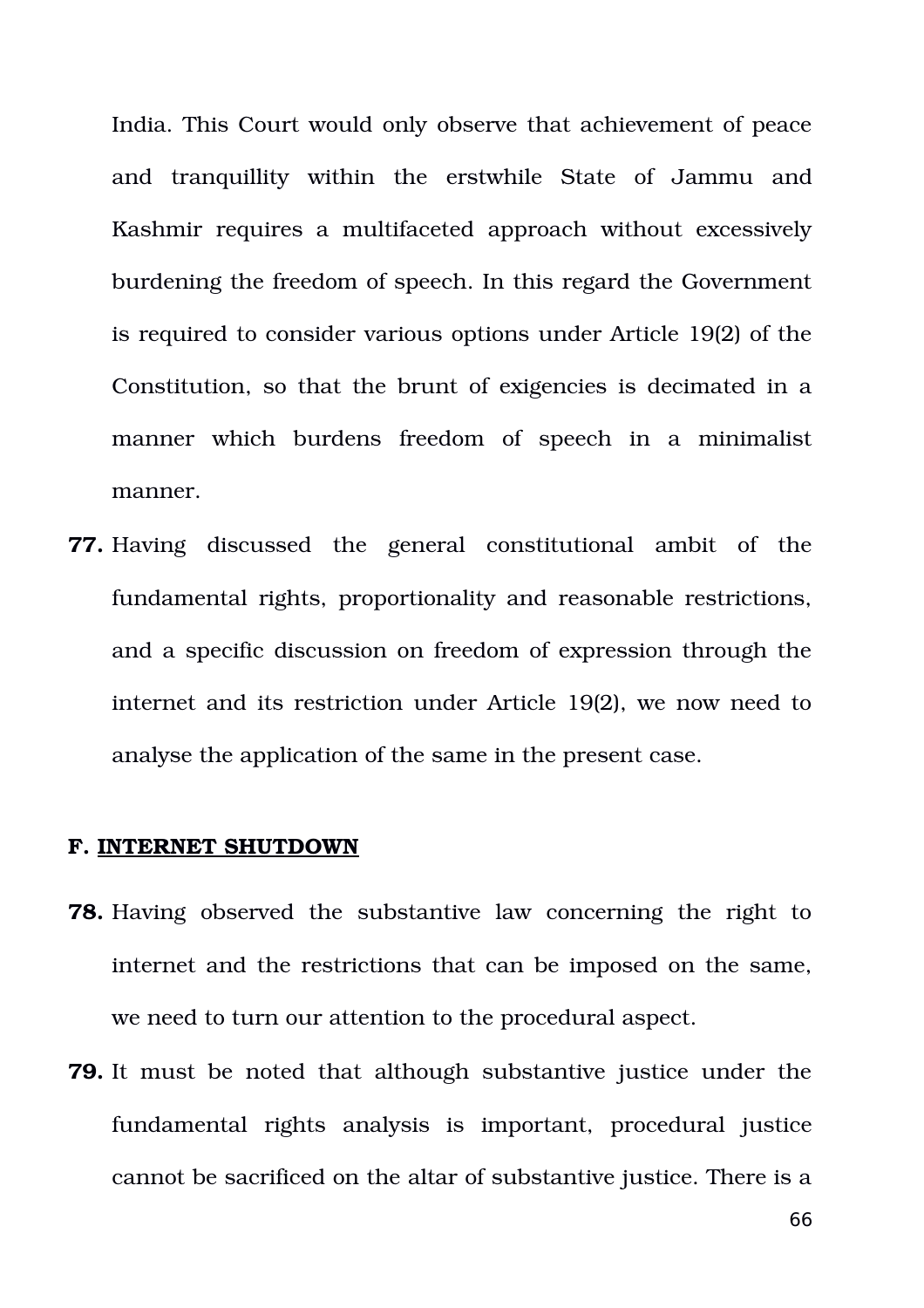need for procedural justice in cases relating to restrictions which impact individuals' fundamental rights as was recognized by this Court in the case of *Maneka Gandhi v. Union of India*, (1978) 1 SCC 248 and the *K. S. Puttaswamy (Privacy-9J.)* case (*supra*).

- **80.** The procedural mechanism contemplated for restrictions on the Internet, is twofold: first is contractual, relating to the contract signed between Internet Service Providers and the Government, and the second is statutory, under the Information Technology Act, 2000, the Criminal Procedure Code, 1973 and the Telegraph Act. In the present case, we are concerned only with the statutory scheme available, particularly under the Telegraph Act, and we will therefore confine our discussion mostly to the same. However, as it would be apposite to distinguish between the different statutory mechanisms, we would touch upon these cursorily.
- **81.** Section 69A of the Information Technology Act, 2000 read with the Information Technology (Procedures and Safeguards for Blocking for Access of Information by Public) Rules, 2009 allows blocking of access to information. This Court, in the *Shreya* **Singhal** case (*supra*), upheld the constitutional validity of this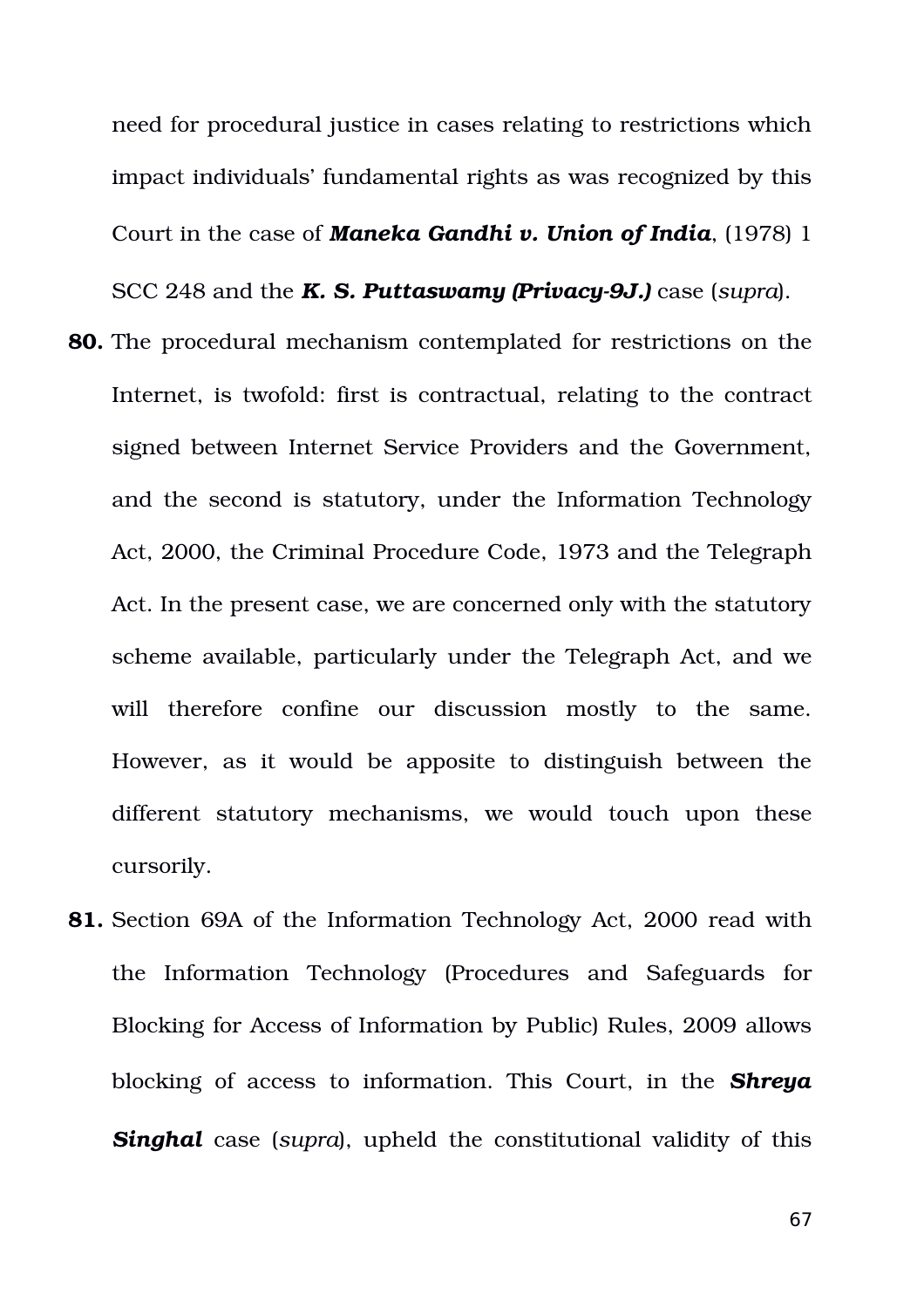Section and the Rules made thereunder. It is to be noted however, that the field of operation of this section is limited in scope. The aim of the section is not to restrict/block the internet as a whole, but only to block access to particular websites on the internet. Recourse cannot, therefore, be made by the Government to restrict the internet generally under this section.

**82.** Prior to 2017, any measure restricting the internet generally or even shutting down the internet was passed under Section 144, Cr.P.C., a general provision granting wide powers to the Magistrates specified therein to pass orders in cases of apprehended danger. In 2015, the High Court of Gujarat, in the case of *Gaurav Sureshbhai Vyas v. State of Gujarat,* in Writ Petition (PIL) No. 191 of 2015, considered a challenge to an order under Section 144, Cr.P.C. blocking access to mobile internet services in the State of Gujarat. The High Court of Gujarat, *vide* order dated 15.09.2015, upheld the restriction imposed by the Magistrate under Section 144, Cr.P.C. While the Court did not undertake a full-fledged discussion of the power of the Magistrate to issue such restrictions under Section 144, Cr.P.C., the Court observed as follows: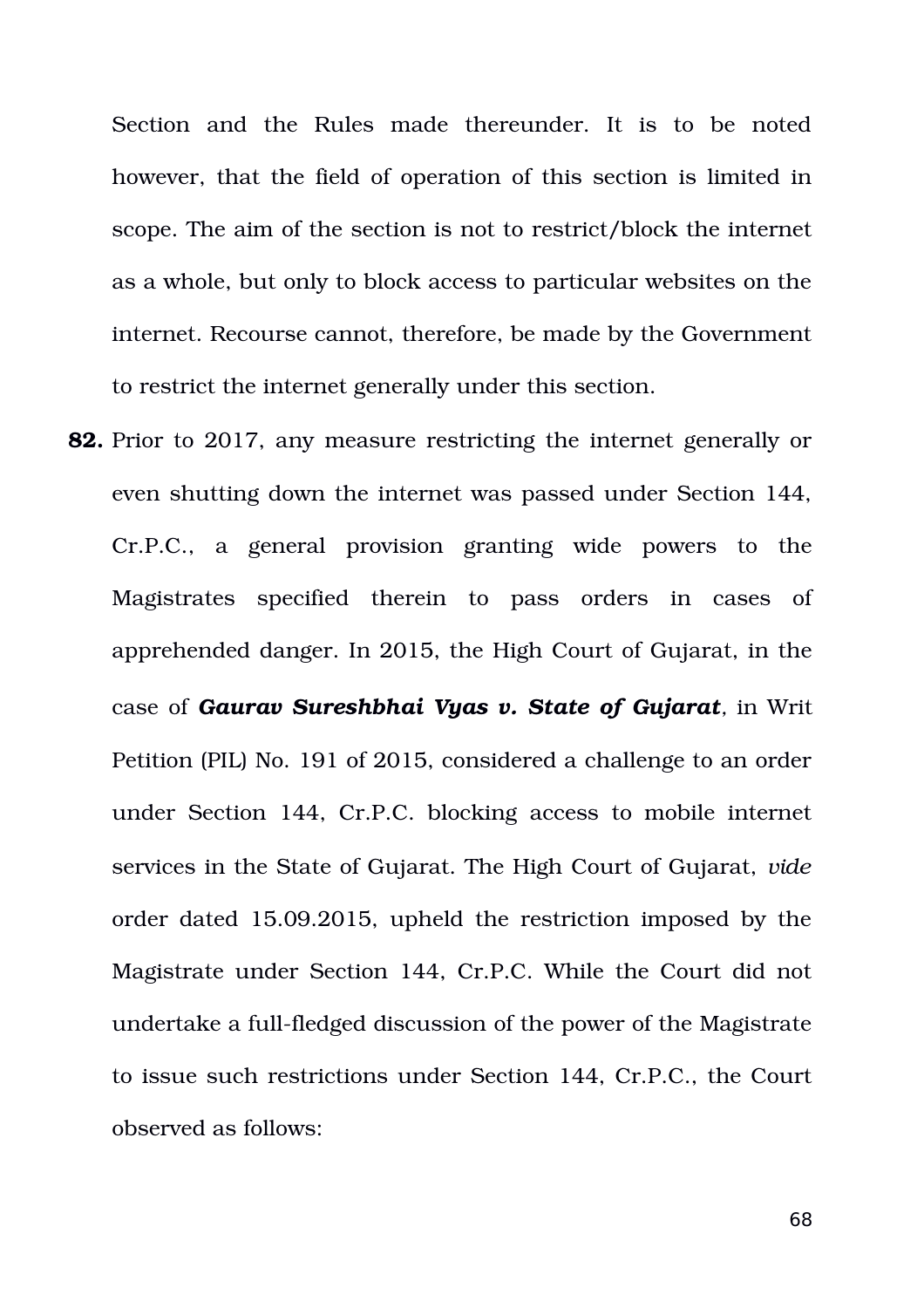"**9.**…[**U]nder Section 144 of the Code, directions may be issued to certain persons who may be the source for extending the facility of internet access**. Under the circumstances, we do not find that the contention raised on behalf of the petitioner that the resort to only Section 69A was available and exercise of power under Section 144 of the Code was unavailable, can be accepted."

### *(emphasis supplied)*

A Special Leave Petition was filed against the above judgment of the Gujarat High Court, being SLP (C) No. 601 of 2016, which was dismissed by this Court *in limine* on 11.02.2016.

- **83.** The position has changed since 2017, with the passage of the Suspension Rules under Section 7 of the Telegraph Act. With the promulgation of the Suspension Rules, the States are using the aforesaid Rules to restrict telecom services including access to the internet.
- **84.** The Suspension Rules lay down certain safeguards, keeping in mind the fact that an action under the same has a large effect on the fundamental rights of citizens. It may be mentioned here that we are not concerned with the constitutionality of the Suspension Rules, and arguments on the same were not canvassed by either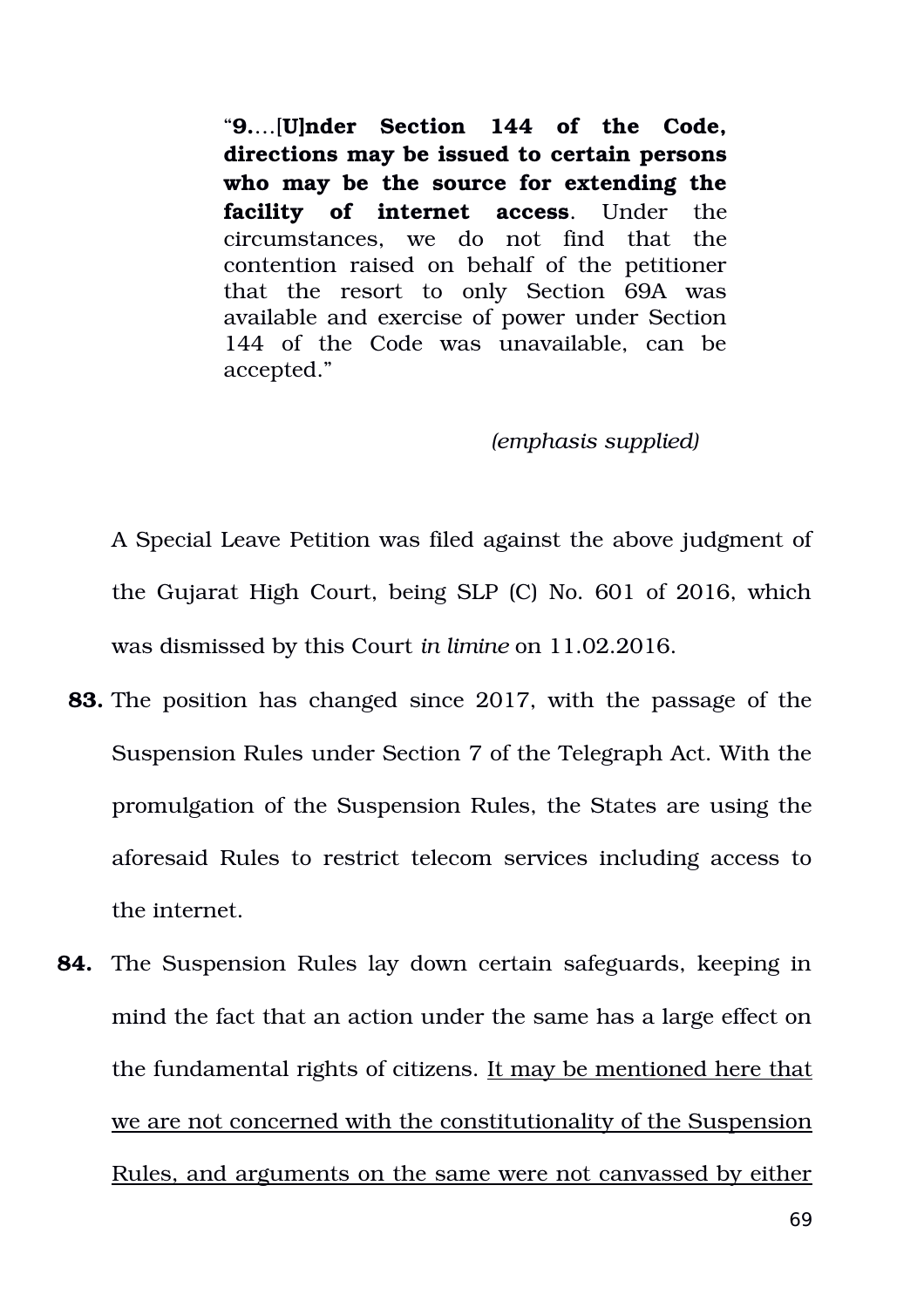side. As such, we are limiting our discussion to the procedure laid down therein. Rule 2 lays down the procedure to be followed for the suspension of telecom services, and merits reproduction in its entirety:

> "**2.**(1) Directions to suspend the telecom services shall not be issued except by an order made by the Secretary to the Government of India in the Ministry of Home Affairs in the case of Government of India or by the Secretary to the State Government in-charge of the Home Department in the case of a State Government (hereinafter referred to as the competent authority), and in unavoidable circumstances, where obtaining of prior direction is not feasible, such order may be issued by an officer, not below the rank of a Joint Secretary to the Government of India, who has been duly authorised by the Union Home Secretary or the State Home Secretary, as the case may be:

> Provided that the order for suspension of telecom services, issued by the officer authorised by the Union Home Secretary or the State Home Secretary, shall be subject to the confirmation from the competent authority within 24 hours of issuing such order:

> Provided further that the order of suspension of telecom services shall cease to exist in case of failure of receipt of confirmation from the competent authority within the said period of 24 hours.

> (2) Any order issued by the competent authority under sub-rule (1) shall contain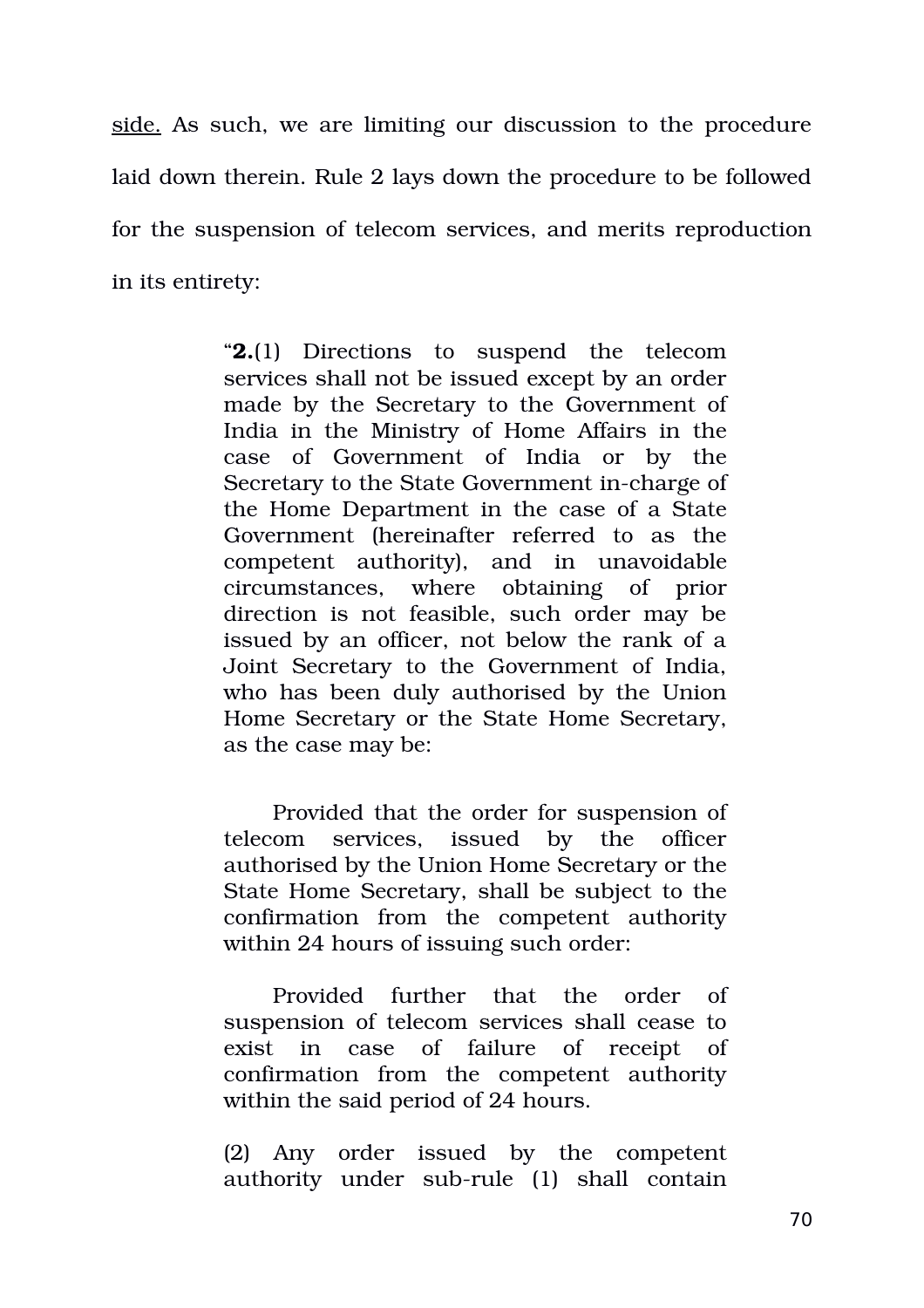reasons for such direction and a copy of such order shall be forwarded to the concerned Review Committee latest by next working day.

(3) The directions for suspension issued under sub-rule (1) shall be conveyed to designated officers of the telegraph authority or to the designated officers of the service providers, who have been granted licenses under section 4 of the said Act, in writing or by secure electronic communication by an officer not below the rank of Superintendent of Police or of the equivalent rank and mode of secure electronic communication and its implementation shall be determined by the telegraph authority.

(4) The telegraph authority and service providers shall designate officers in every licensed service area or State or Union territory, as the case may be, as the nodal officers to receive and handle such requisitions for suspension of telecom services.

(5) The Central Government or the State Government, as the case may be, shall constitute a Review Committee.

(i) The Review Committee to be constituted by the Central Government shall consist of the following, namely:

- (a) Cabinet Secretary-Chairman;
- (b) Secretary to the Government of India In-charge, Legal Affairs-Member;
- (c) Secretary to the Government, Department of Telecommunications Member.

(ii) The Review Committee to be constituted by the State Government shall consist of the following, namely: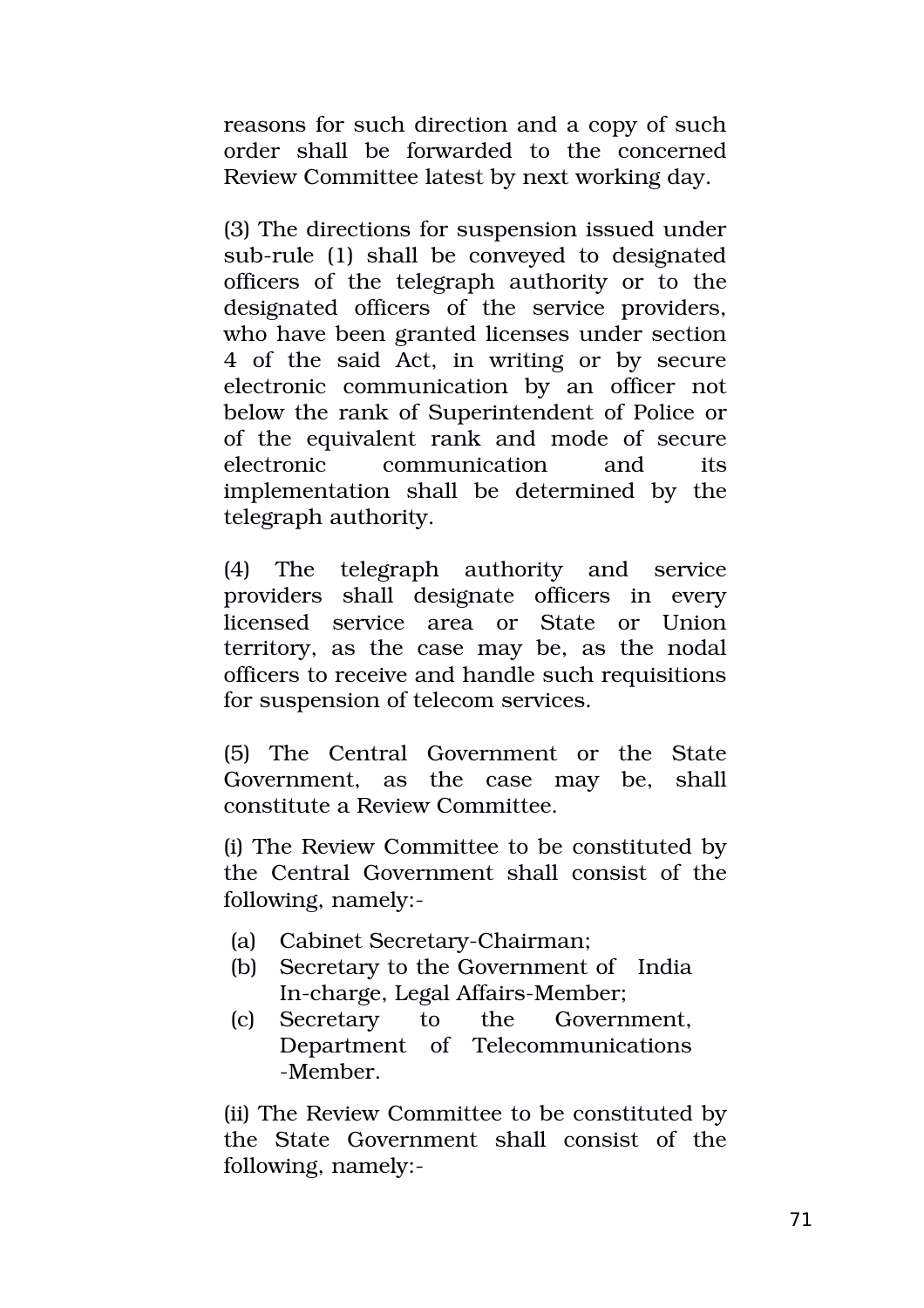(a) Chief Secretary-Chairman;

(b)Secretary Law or Legal Remembrancer In-Charge, Legal Affairs-Member:

(c)Secretary to the State Government (other than the Home Secretary) -Member.

(6) The Review Committee shall meet within five working days of issue of directions for suspension of services due to public emergency or public safety and record its findings whether the directions issued under sub-rule (1) are in accordance with the provisions of sub-section (2) of section 5 of the said Act."

**85.** Rule 2(1) specifies the competent authority to issue an order under the Suspension Rules, who in ordinary circumstances would be the Secretary to the Ministry of Home Affairs, Government of India, or in the case of the State Government, the Secretary to the Home Department of the State Government. The sub-rule also provides that in certain "unavoidable" circumstances an officer, who is duly authorised, not below the rank of a Joint Secretary, may pass an order suspending services. The two provisos to Rule 2(1) are extremely relevant herein, creating an internal check as to orders which are passed by an authorised officer in "unavoidable" circumstances, as opposed to the ordinary mechanism envisaged, which is the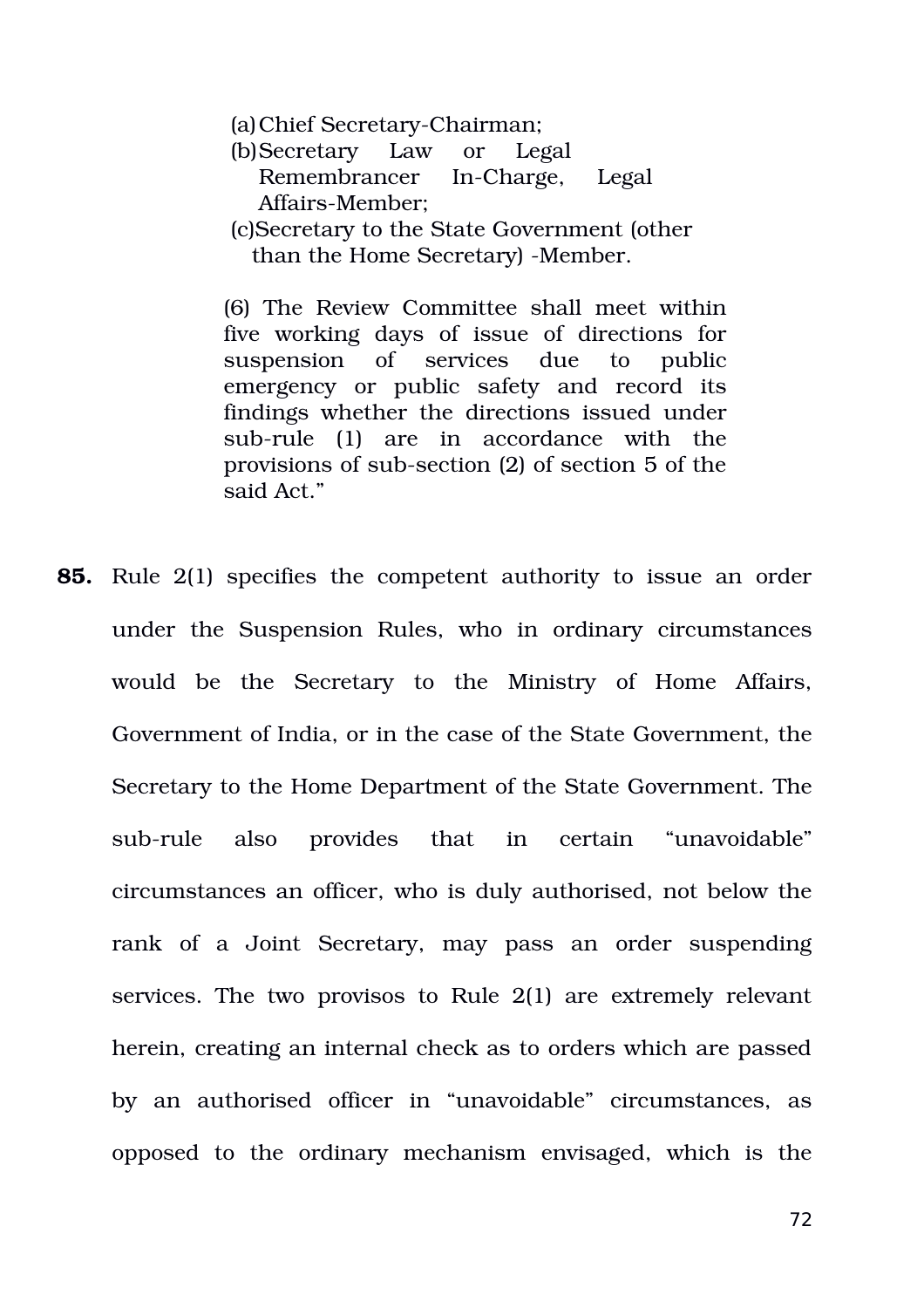issuing of the order by the competent authority. The provisos together provide that the orders passed by duly authorised officers in "unavoidable" circumstances need to be confirmed by the competent authority within twenty-four hours, failing which, as *per* the second proviso, the order of suspension will cease to exist. The confirmation of the order by the competent authority is therefore essential, failing which the order passed by a duly authorised officer will automatically lapse by operation of law.

**86.** Rule 2(2) is also extremely important, as it lays down twin requirements for orders passed under Rule 2(1). *First*, it requires that every order passed by a competent authority under Rule 2(1) must be a reasoned order. This requirement must be read to extend not only to orders passed by a competent authority, but also to those orders passed by an authorised officer which is to be sent for subsequent confirmation to the competent authority. The reasoning of the authorised officer should not only indicate the necessity of the measure but also what the "unavoidable" circumstance was which necessitated his passing the order. The purpose of the aforesaid rule is to integrate the proportionality analysis within the framework of the Rules.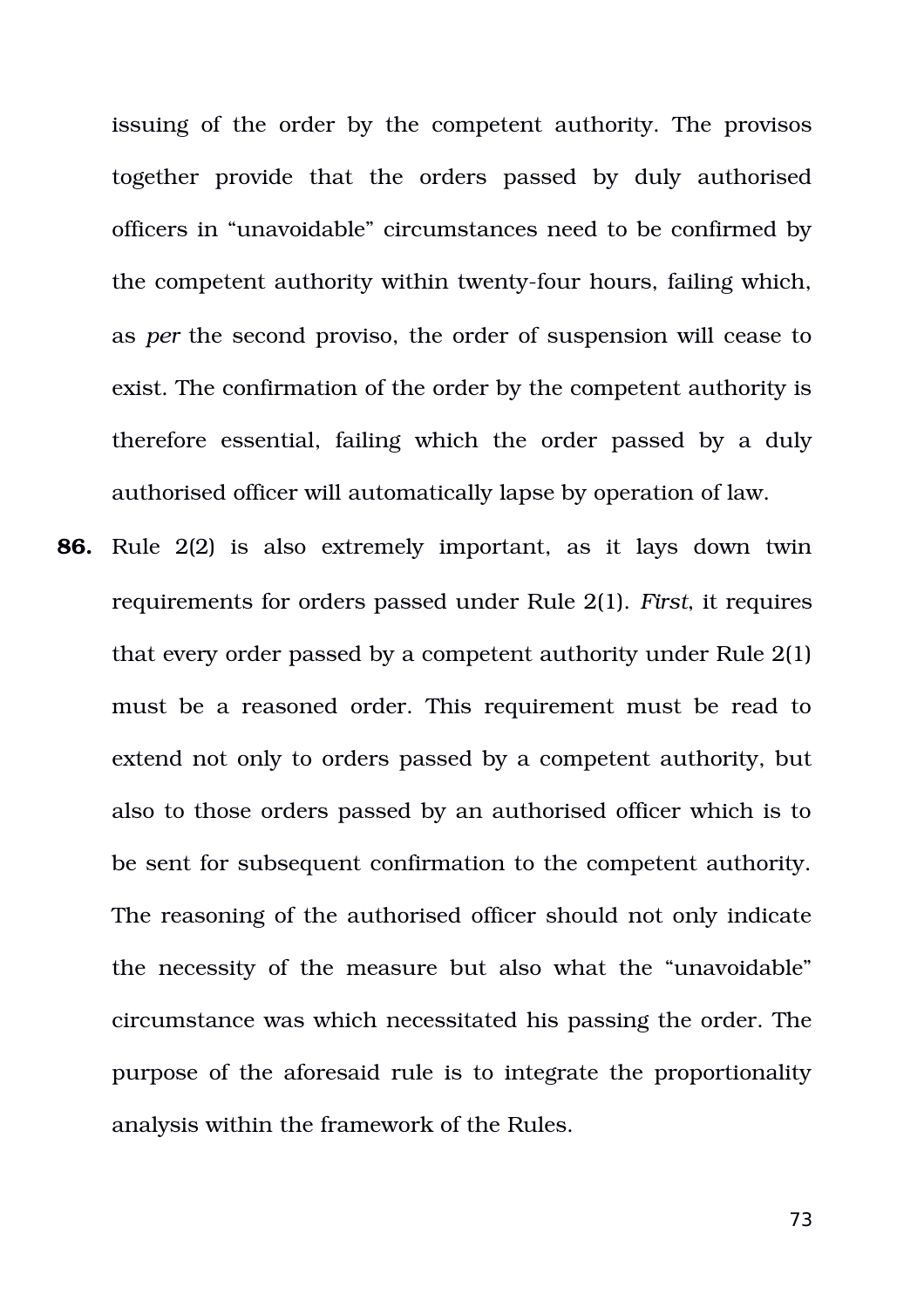- **87.** Only in such an event would the requirement of confirmation by the competent authority have any meaning, as it would allow the competent authority to properly consider the action taken by the authorised officer. Further, the confirmation must not be a mere formality, but must indicate independent application of mind by the competent authority to the order passed by the authorised officer, who must also take into account changed circumstances if any, etc. After all, it is the competent authority who has been given the power under the Suspension Rules to suspend telecom services, with the authorised officer acting under the Suspension Rules only due to some exigent circumstances.
- **88.** The second requirement under Rule 2(2) is the forwarding of the reasoned order of the competent authority to a Review Committee which has been set up under the Suspension Rules, within one working day. The composition of the Review Committee is provided under Rule 2(5), with two distinct review committees contemplated for the Union and the State, depending on the competent authority which issued the order under Rule 2(1). Rule 2(6) is the final internal check under the Suspension Rules with respect to the orders issued thereunder. Rule 2(6) requires the concerned Review Committee to meet within five working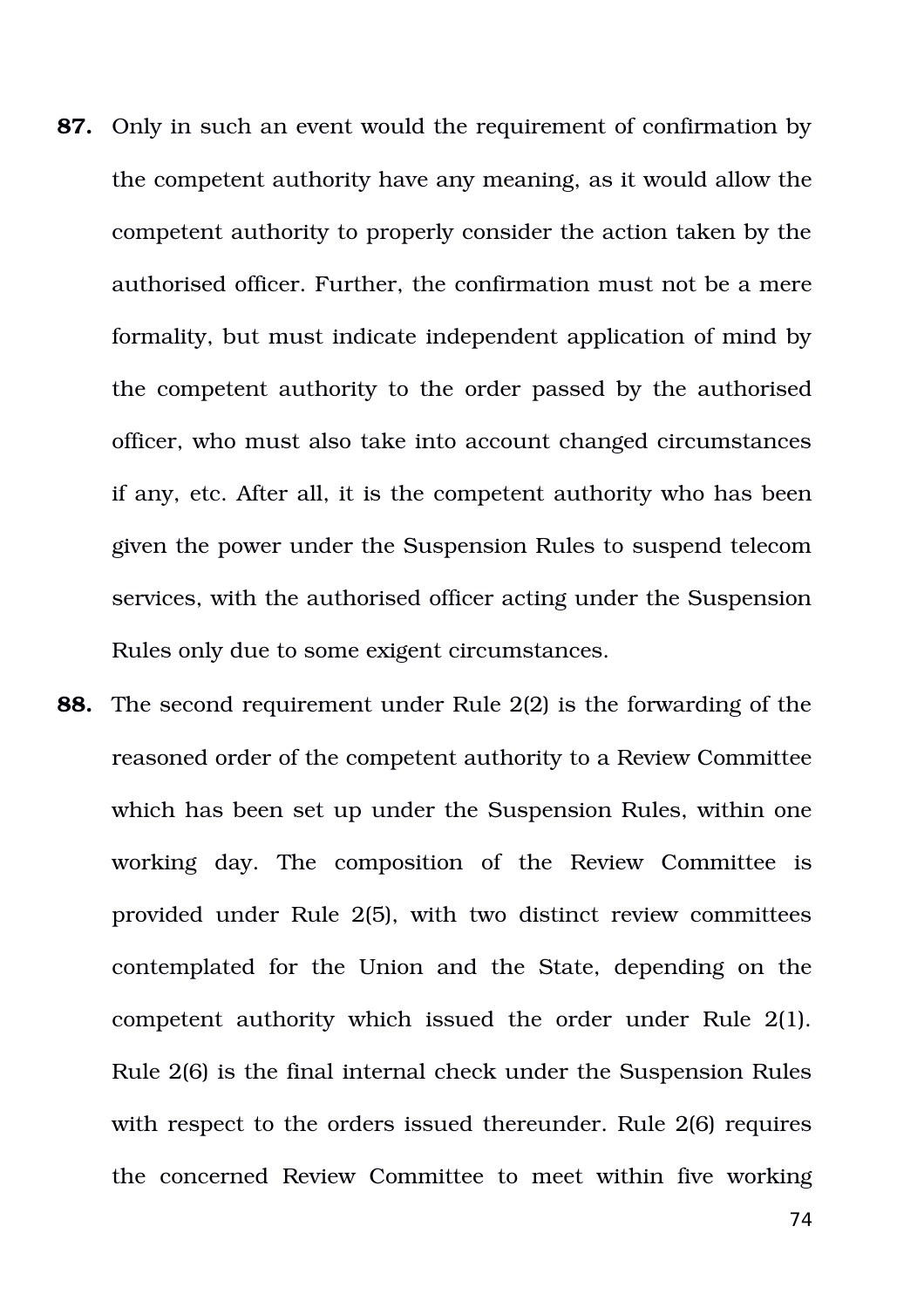days of issuance of the order suspending telecom services, and record its findings about whether the order issued under the Suspension Rules is in accordance with the provisions of the main statute, *viz.*, Section 5(2) of the Telegraph Act.

**89.** This last requirement, of the orders issued under the Rules being in accordance with Section 5(2), Telegraph Act, is very relevant to understand the circumstances in which the suspension orders may be passed. Section 5(2), Telegraph Act is as follows:

# **"5. Power for Government to take possession of licensed telegraphs and to order interception of messages xxx**

(2) On the occurrence of any public emergency, or in the interest of the public safety, the Central Government or a State Government or any officer specially authorised in this behalf by the Central Government or a State Government may, if satisfied that it is necessary or expedient so to do in the interests of the sovereignty and integrity of India, the security of the State, friendly relations with foreign states or public order or for preventing incitement to the commission of an offence, for reasons to be recorded in writing, by order, direct that any message or class of messages to or from any person or class of persons, or relating to any particular subject, brought for transmission by or transmitted or received by any telegraph, shall not be transmitted, or shall be intercepted or detained, or shall be disclosed to the Government making the order or an officer thereof mentioned in the order: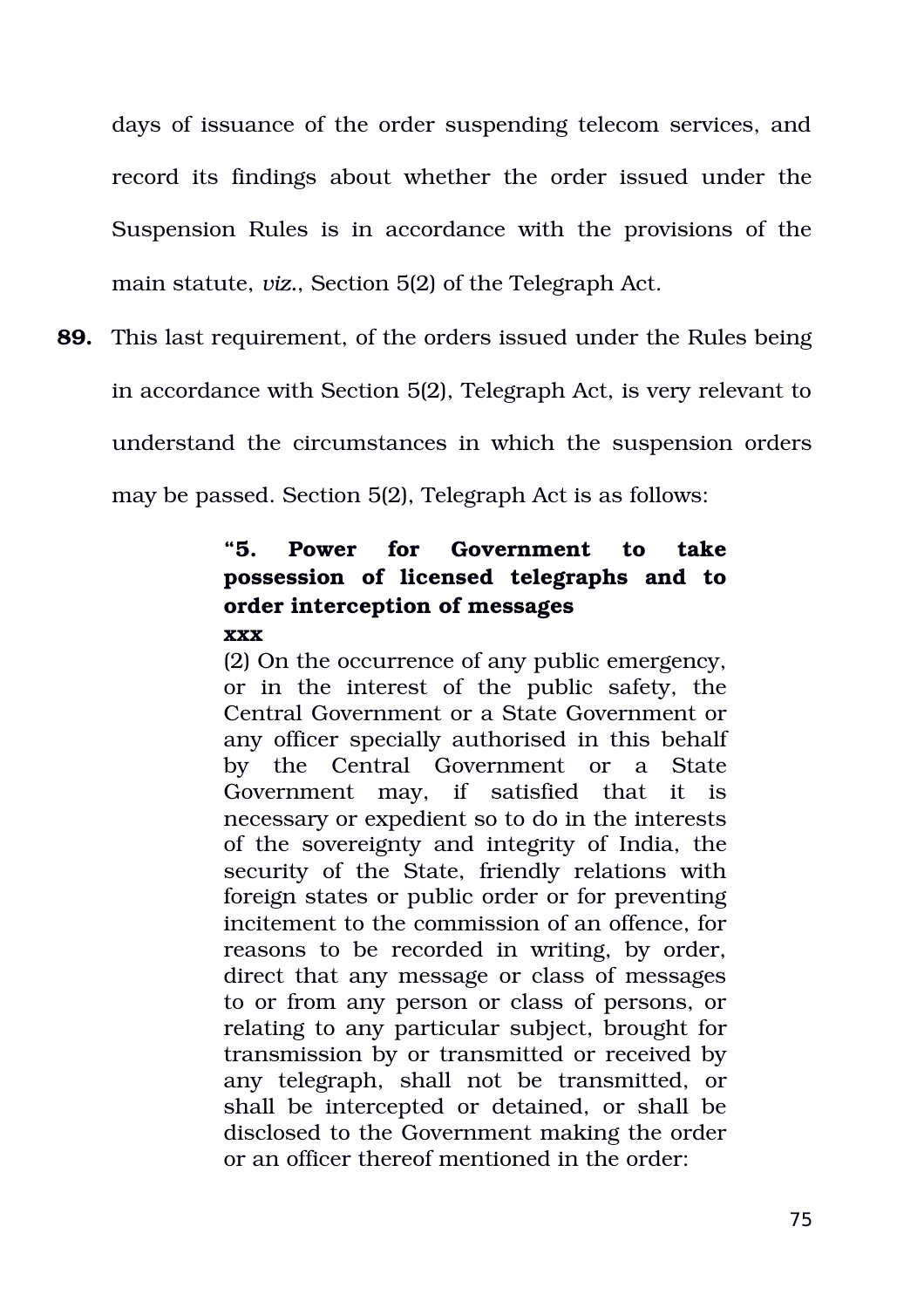Provided that the press messages intended to be published in India of correspondents accredited to the Central Government or a State Government shall not be intercepted or detained, unless their transmission has been prohibited under this sub-section."

**90.** This Court has had prior occasion to interpret Section 5 of the

Telegraph Act. In the case of *Hukam Chand Shyam Lal v.*

*Union of India, (1976) 2 SCC 128, a Four-Judge Bench of this* 

Court interpreted Section 5 of the Telegraph Act and observed as

follows:

"**13.** Section 5(1) if properly construed, does not confer unguided and unbridled power on the Central Government/State Government/ specially authorised officer to take possession of any telegraphs. **Firstly, the occurrence of a "public emergency" is the** *sine qua non for* **the exercise of power under this section**. As a preliminary step to the exercise of further jurisdiction under this section the Government or the authority concerned must record its satisfaction as to the existence of such an emergency. Further, the existence of the emergency which is a pre-requisite for the exercise of power under this section, must be a "public emergency" and not any other kind of emergency. The expression public emergency has not been defined in the statute, but contours broadly delineating its scope and features are discernible from the section which has to be read as a whole. **In sub-section (1) the phrase 'occurrence of any public**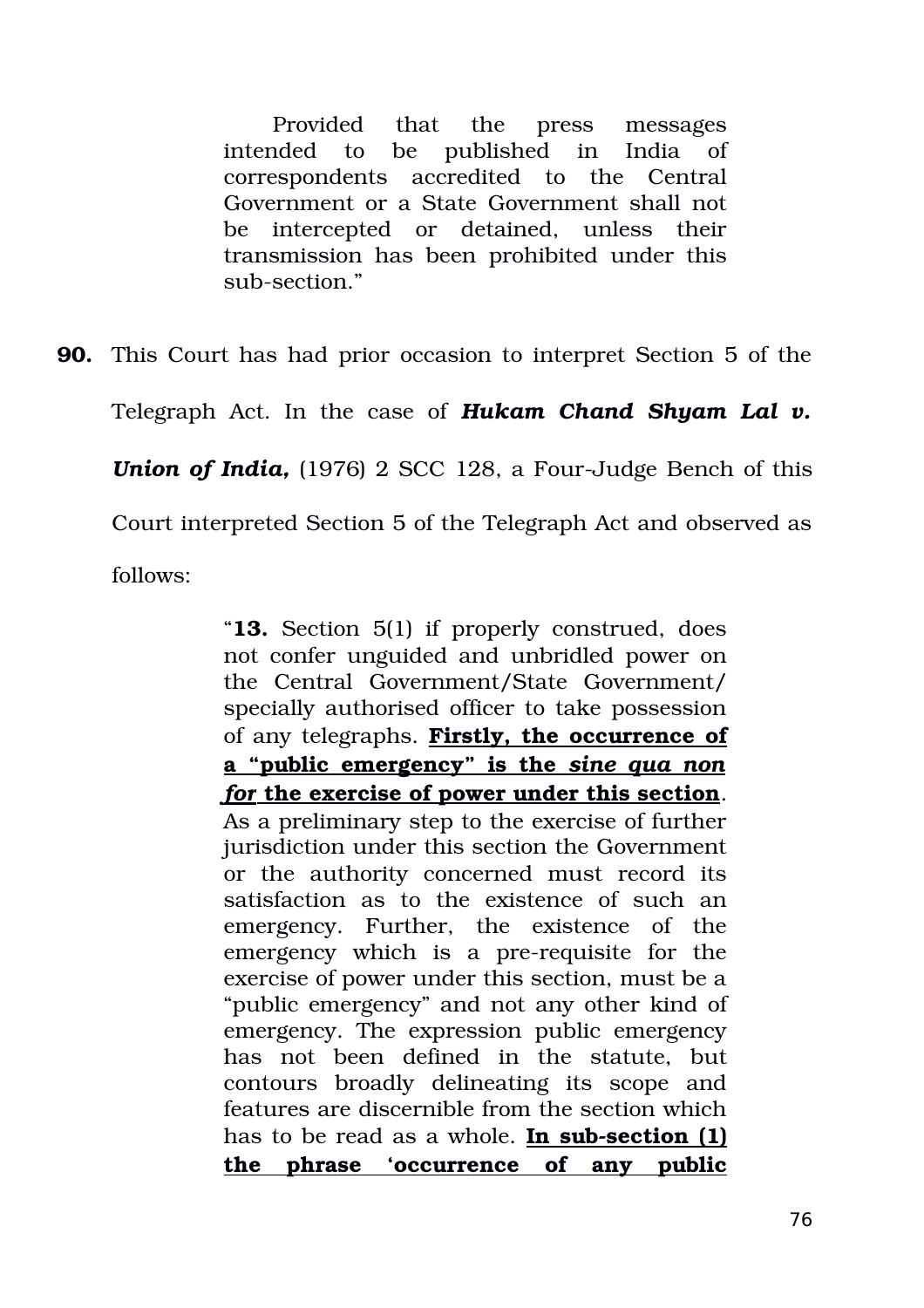**emergency' is connected with and is immediately followed by the phrase "or in the interests of the public safety". These two phrases appear to take colour from** each other. In the first part of sub-section **(2) those two phrases again occur in association with each other, and the context further clarifies with amplification that a "public emergency" within the contemplation of this section is one which raises problems concerning the interest of the public safety, the sovereignty and integrity of India, the security of the State, friendly relations with foreign States or public order or the prevention of incitement to the commission of an offence.** It is in the context of these matters that the appropriate authority has to form an opinion with regard to the occurrence of a public emergency with a view to taking further action under this section..."

*(emphasis supplied)*

**91.** The aforementioned case was followed in *People's Union for*

### *Civil Liberties (PUCL) v. Union of India, (1997) 1 SCC 301, in*

the context of phone-tapping orders passed under Section 5(2) of

the Telegraph Act, wherein this Court observed as follows:

"**29.** The first step under Section 5(2) of the Act, therefore, is the occurrence of any public emergency or the existence of a public safety interest. Thereafter the competent authority under Section 5(2) of the Act is empowered to pass an order of interception after recording its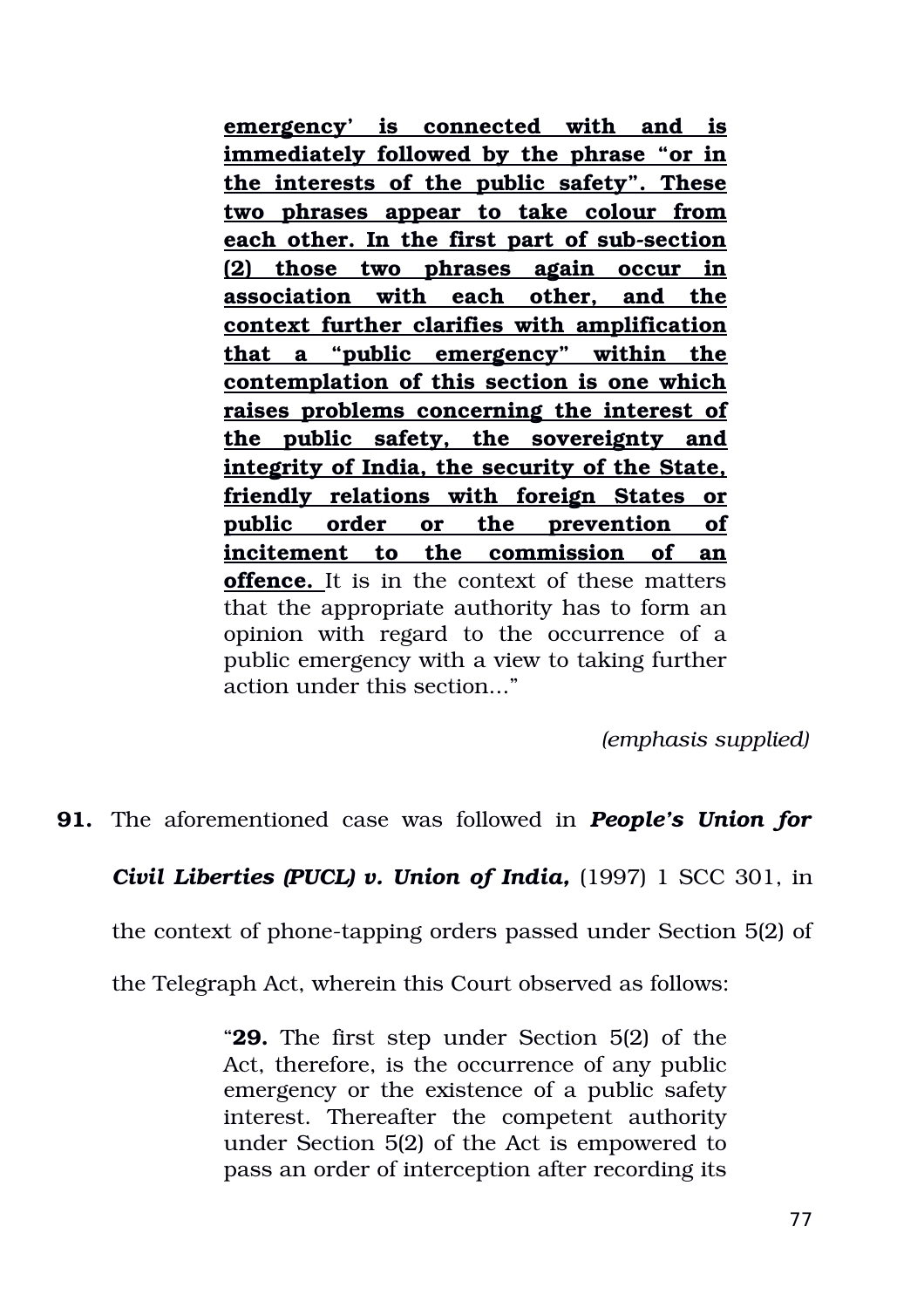satisfaction that it is necessary or expedient so to do in the interest of (*i*) sovereignty and integrity of India, (*ii*) the security of the State, (*iii*) friendly relations with foreign States, (*iv*) public order or (*v*) for preventing incitement to the commission of an offence. When any of the five situations mentioned above to the satisfaction of the competent authority require then the said authority may pass the order for interception of messages by recording reasons in writing for doing so."

**92.** Keeping in mind the wordings of the section, and the above two pronouncements of this Court, what emerges is that the prerequisite for an order to be passed under this sub-section, and therefore the Suspension Rules, is the occurrence of a "public emergency" or for it to be "in the interest of public safety". Although the phrase "public emergency" has not been defined under the Telegraph Act, it has been clarified that the meaning of the phrase can be inferred from its usage in conjunction with the phrase "in the interest of public safety" following it. The *Hukam*

*Chand Shyam Lal* case (*supra*) further clarifies that the scope of "public emergency" relates to the situations contemplated under the sub-section pertaining to "*sovereignty and integrity of India*, *the security of the State, friendly relations with foreign states or*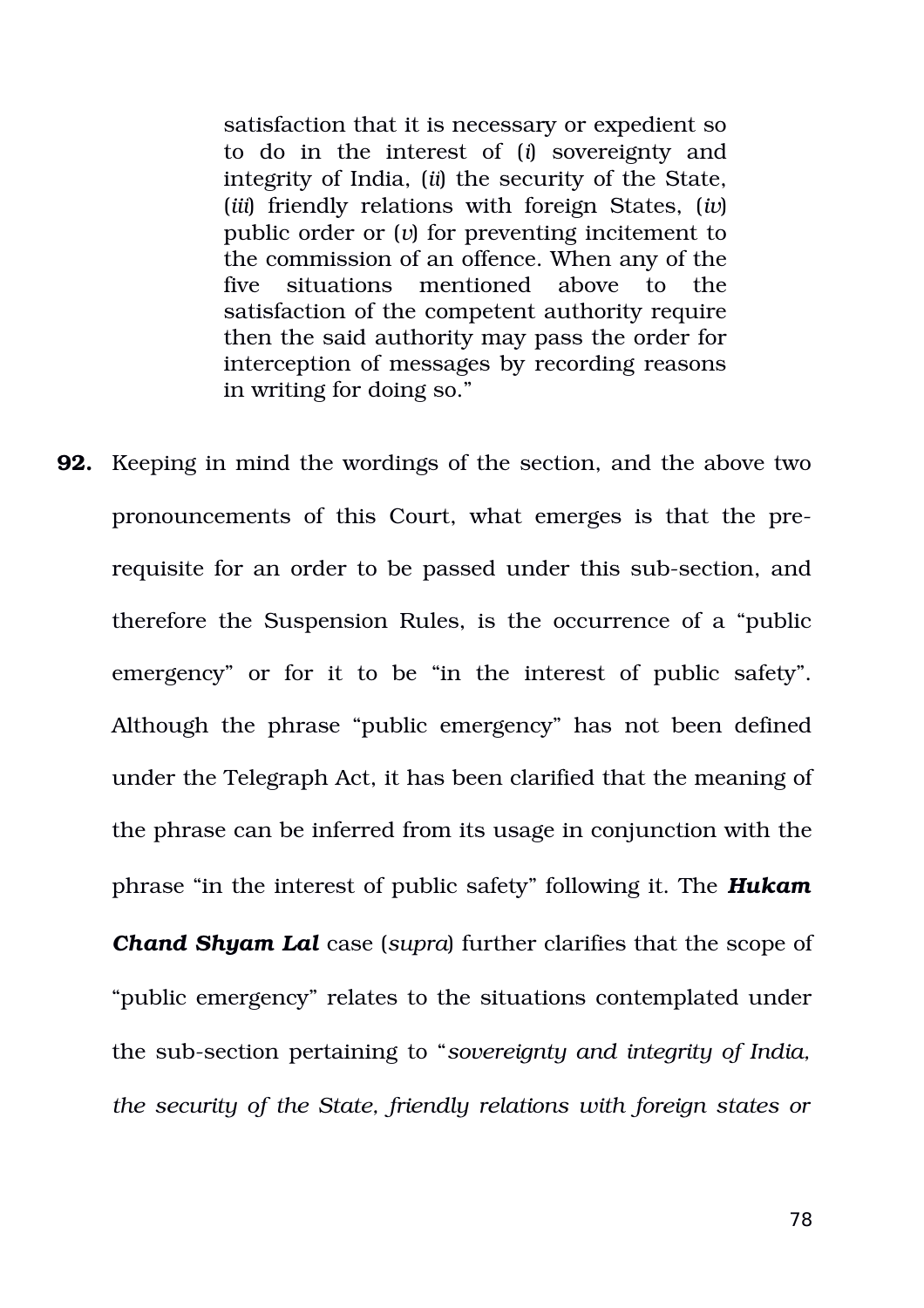*public order or for preventing incitement to the commission of an offence*".

- **93.** The word 'emergency' has various connotations. Everyday emergency, needs to be distinguished from the type of emergency wherein events which involve, or might involve, serious and sometimes widespread risk of injury or harm to members of the public or the destruction of, or serious damage to, property. Article 4 of the International Covenant on Civil and Political Rights, notes that '[I]*n time of public emergency which threatens the life of the nation and the existence of which is officially proclaimed...*'. Comparable language has also been used in Article 15 of the European Convention on Human Rights which says "*In time of war or other public emergency threatening the life of the nation*". We may only point out that the 'public emergency' is required to be of serious nature, and needs to be determined on a case to case basis.
- **94.** The second requirement of Section 5(2) of the Telegraph Act is for the authority to be satisfied that it is necessary or expedient to pass the orders in the interest of the sovereignty and integrity of India, the security of the State, friendly relations with foreign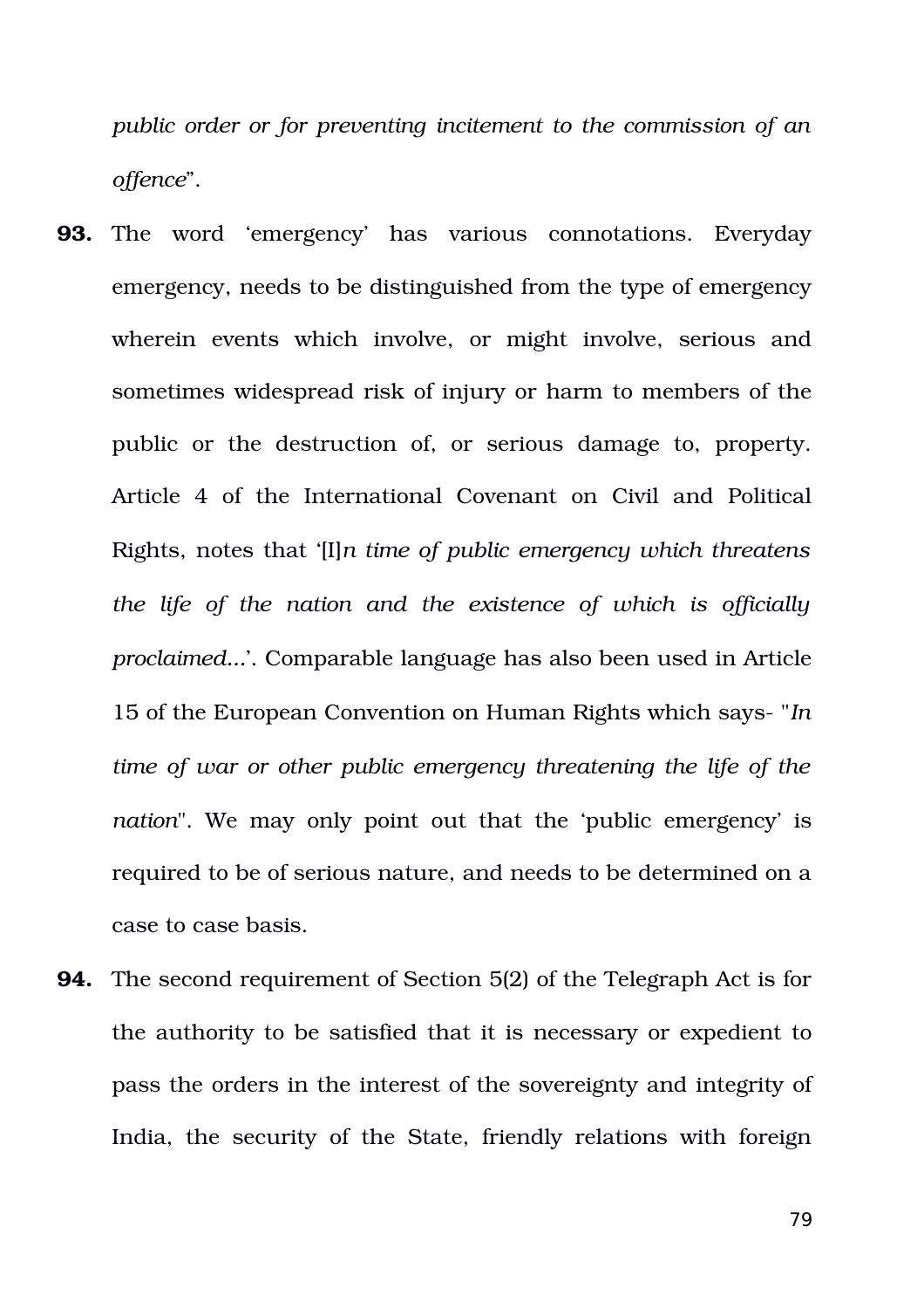states or public order or for preventing incitement to the commission of an offence, and must record reasons thereupon. The term 'necessity' and 'expediency' brings along the stages an emergency is going to pass through usually. A public emergency usually would involve different stages and the authorities are required to have regards to the stage, before the power can be utilized under the aforesaid rules. The appropriate balancing of the factors differs, when considering the stages of emergency and accordingly, the authorities are required to triangulate the necessity of imposition of such restriction after satisfying the proportionality requirement.

**95.** A point canvassed by the learned counsel for the Petitioner, Ms. Vrinda Grover, with regard to the interpretation of the proviso to Section 5(2) of the Telegraph Act. The *proviso* to the section specifies that a class of messages, *i.e.*, press messages intended to be published in India of correspondents accredited to the Central Government or a State Government, will be treated differently from other classes of messages. The learned counsel contended that this separate classification necessitates that an order interfering with the press would be in compliance with Section 5(2) of the Telegraph Act only if it specifically states that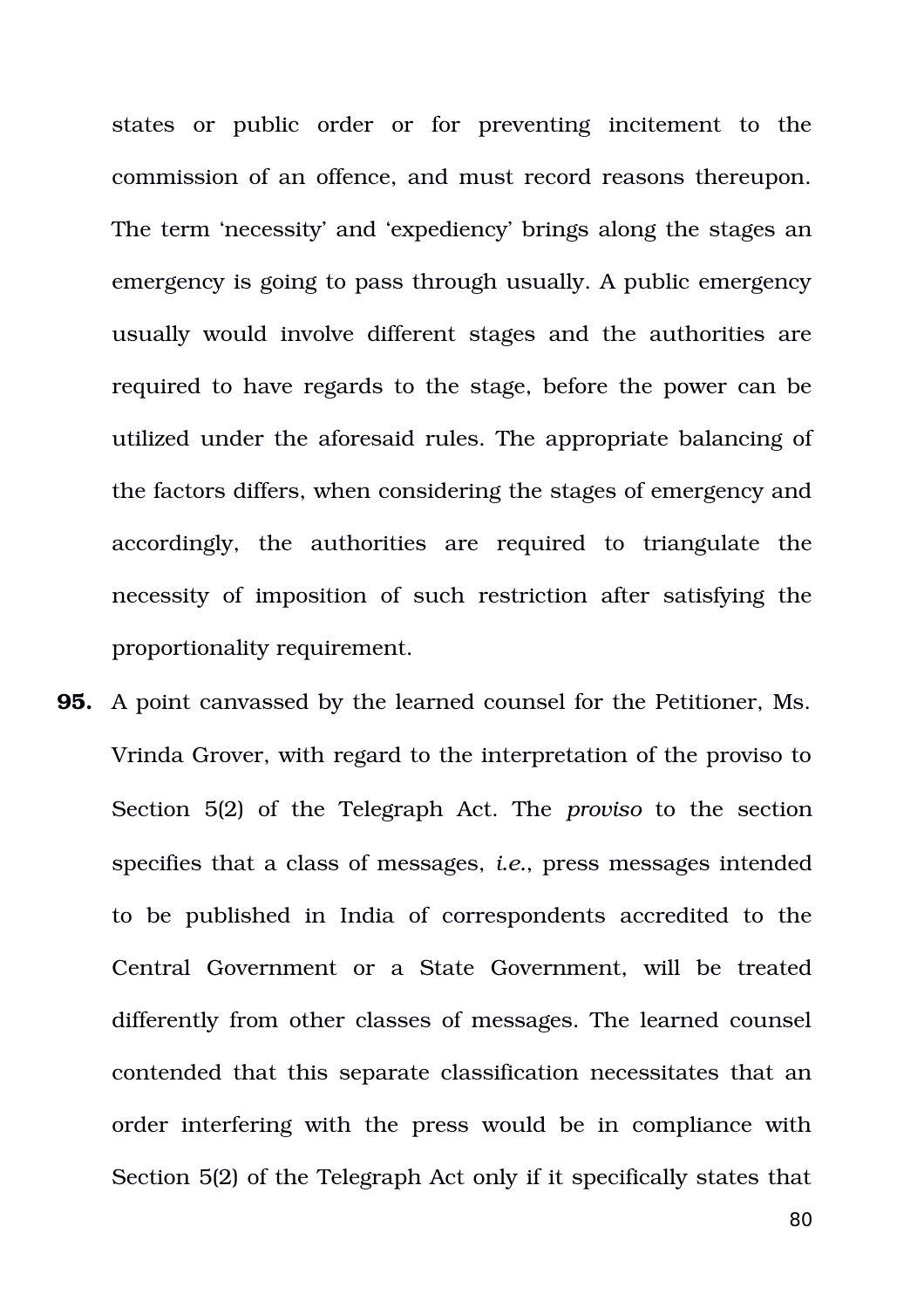the press is also to be restricted. However, the aforesaid interpretation could not be supported by the petitioner with any judgments of this Court.

- **96.** It must be noted that although the Suspension Rules does not provide for publication or notification of the orders, a settled principle of law, and of natural justice, is that an order, particularly one that affects lives, liberty and property of people, must be made available. Any law which demands compliance of the people requires to be notified directly and reliably. This is the case regardless of whether the parent statute or rule prescribes the same or not. We are therefore required to read in the requirement of ensuring that all the orders passed under the Suspension Rules are made freely available, through some suitable mechanism. [*See B.K. Srinivasan v. State of Karnataka***,** (1987) 1 SCC 658]
- **97.** The above requirement would further the rights of an affected party to challenge the orders, if aggrieved. Judicial review of the orders issued under the Suspension Rules is always available, although no appellate mechanism has been provided, and the same cannot be taken away or made ineffective. An aggrieved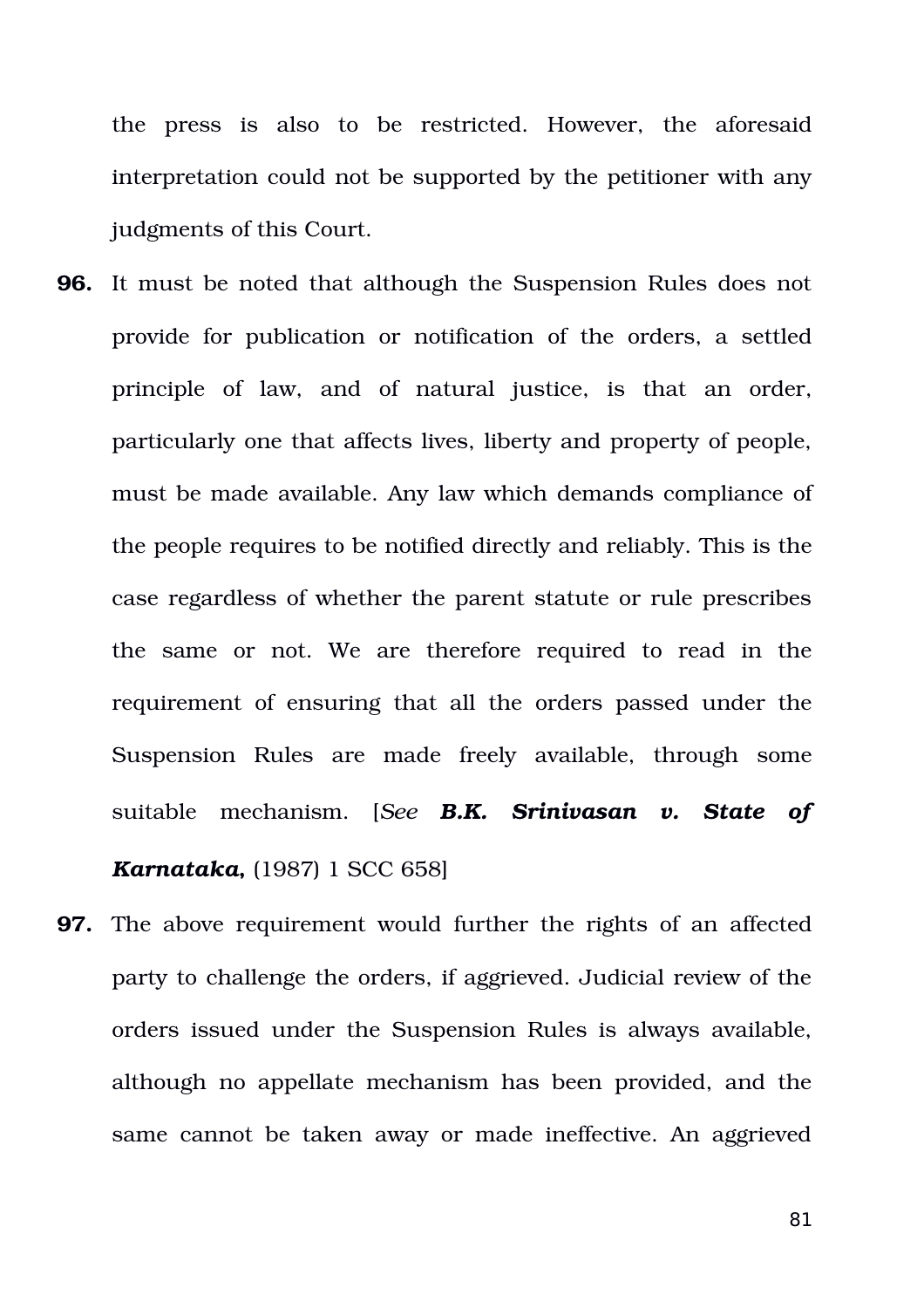person has the constitutional right to challenge the orders made under the Suspension Rules, before the High Court under Article 226 of the Constitution or other appropriate forum.

**98.** We also direct that all the above procedural safeguards, as elucidated by us, need to be mandatorily followed. In this context, this Court in the *Hukam Chand Shyam Lal* case (*supra*), observed as follows:

> "18. It is well-settled that where a power is **required to be exercised by a certain authority in a certain way, it should be exercised in that manner or not at all, and all other amodes (** *sic***) of performance are necessarily forbidden**. It is all the more necessary to observe this rule where power is of a drastic nature..."

*(emphasis supplied)*

This applies with even more force considering the large public impact on the right to freedom of speech and expression that such a broad-based restriction would have.

**99.** Lastly, we think it necessary to reiterate that complete broad suspension of telecom services, be it the Internet or otherwise, being a drastic measure, must be considered by the State only if 'necessary' and 'unavoidable'. In furtherance of the same, the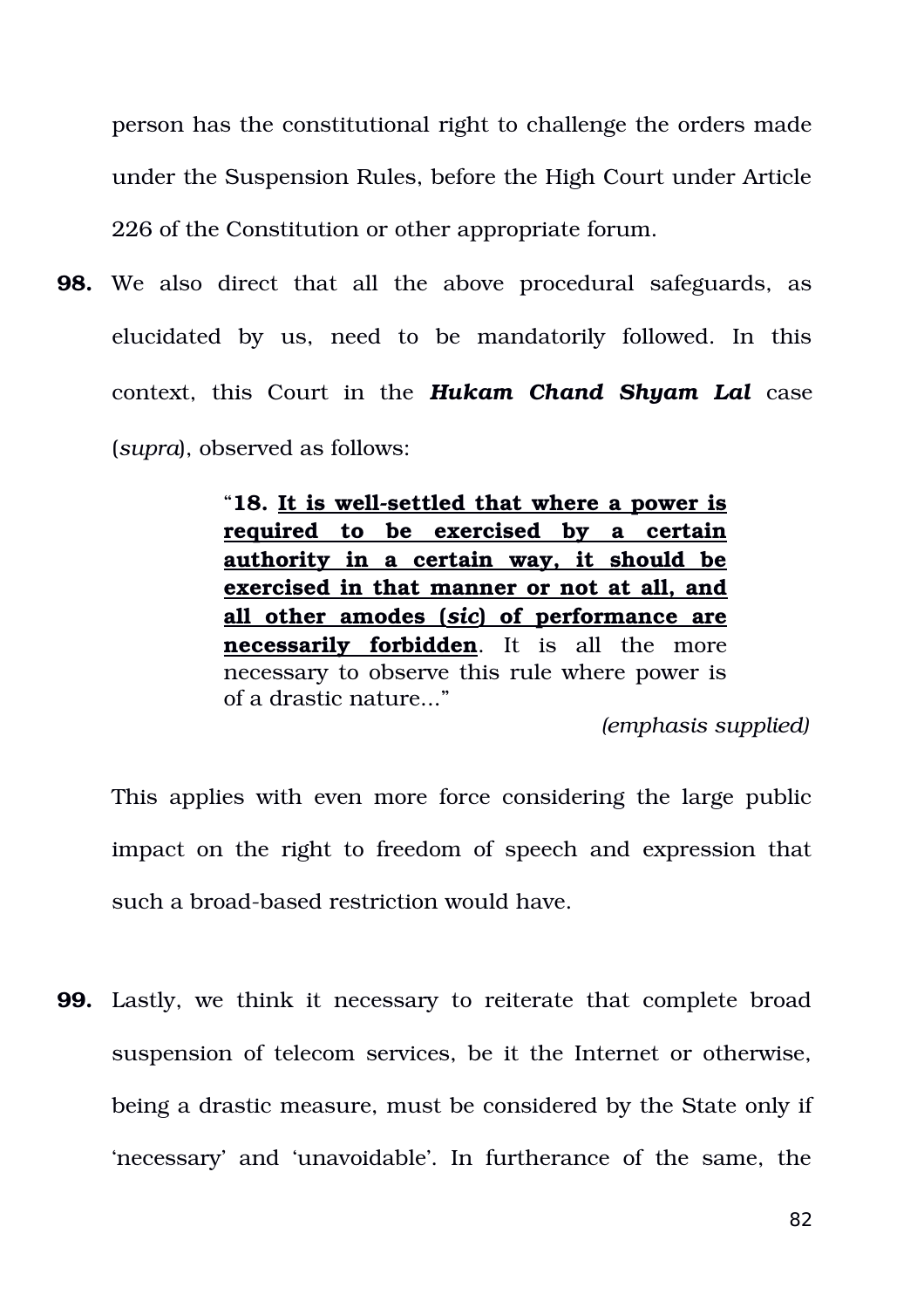State must assess the existence of an alternate less intrusive remedy. Having said so, we may note that the aforesaid Suspension Rules have certain gaps, which are required to be considered by the legislature.

**100.** One of the gaps which must be highlighted relates to the usage of the word "temporary" in the title of the Suspension Rules. Despite the above, there is no indication of the maximum duration for which a suspension order can be in operation. Keeping in mind the requirements of proportionality expounded in the earlier section of the judgment, we are of the opinion that an order suspending the aforesaid services indefinitely is impermissible. In this context, it is necessary to lay down some procedural safeguard till the aforesaid deficiency is cured by the legislature to ensure that the exercise of power under the Suspension Rules is not disproportionate. We therefore direct that the Review Committee constituted under Rule 2(5) of the Suspension Rules must conduct a periodic review within seven working days of the previous review, in terms of the requirements under Rule 2(6). The Review Committee must therefore not only look into the question of whether the restrictions are still in compliance with the requirements of Section 5(2) of the Telegraph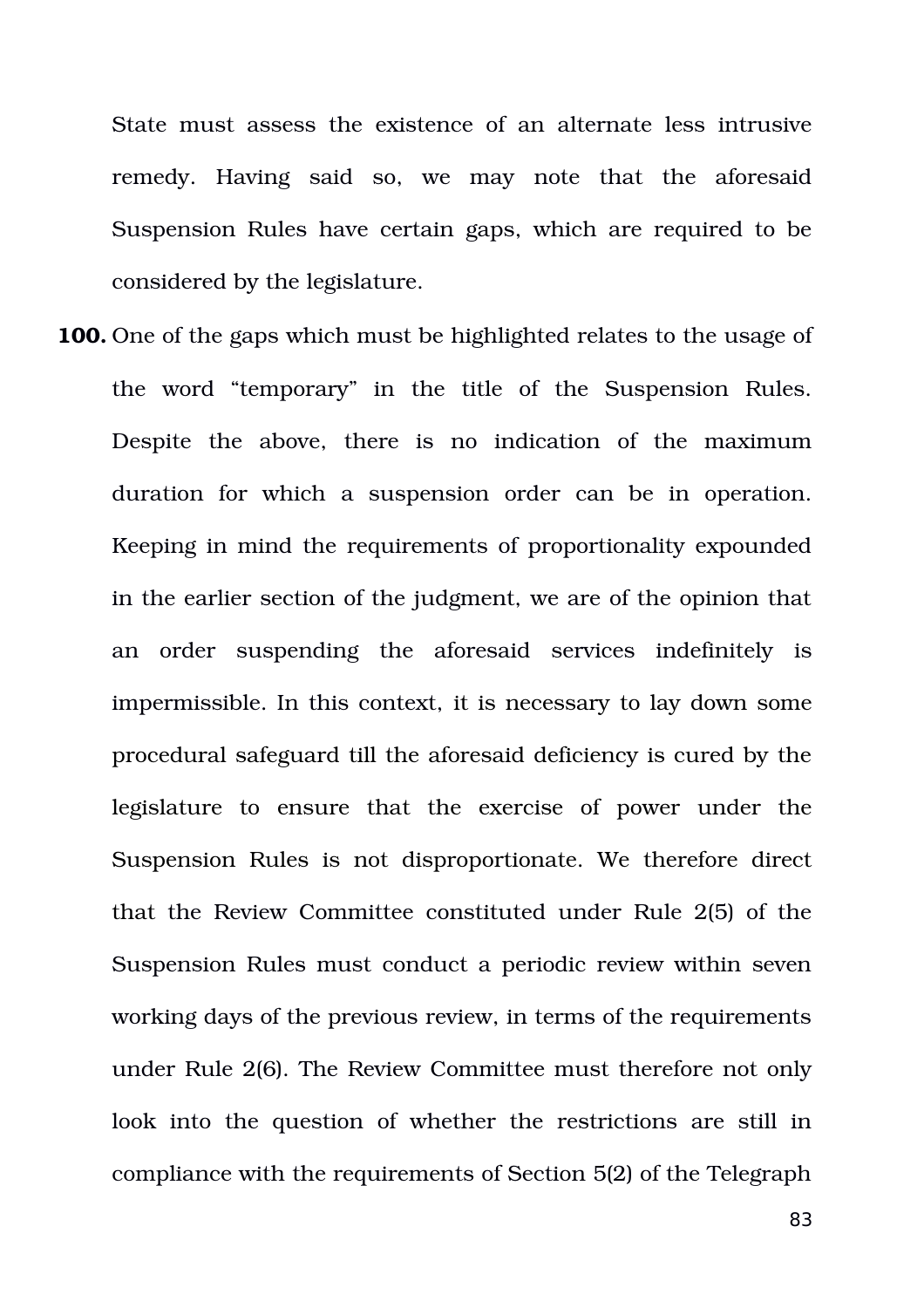Act, but must also look into the question of whether the orders are still proportionate, keeping in mind the constitutional consequences of the same. We clarify that looking to the fact that the restrictions contemplated under the Suspension Rules are temporary in nature, the same must not be allowed to extend beyond that time period which is necessary.

- **101.** Coming to the orders placed before us regarding restrictions on communication and Internet, there are eight orders that are placed before us. Four orders have been passed by the Inspector General of Police, of the respective zone, while the other four orders are confirmation orders passed by the Principal Secretary to the Government of Jammu and Kashmir, Home Department, confirming the four orders passed by the Inspector General of Police.
- **102.** The learned Solicitor General has apprised the Bench that the authorities are considering relaxation of the restrictions and in some places the restrictions have already been removed. He also pointed that the authorities are constantly reviewing the same. In this case, the submission of the Solicitor General that there is still possibility of danger to public safety cannot be ignored, as this Court has not been completely apprised about the ground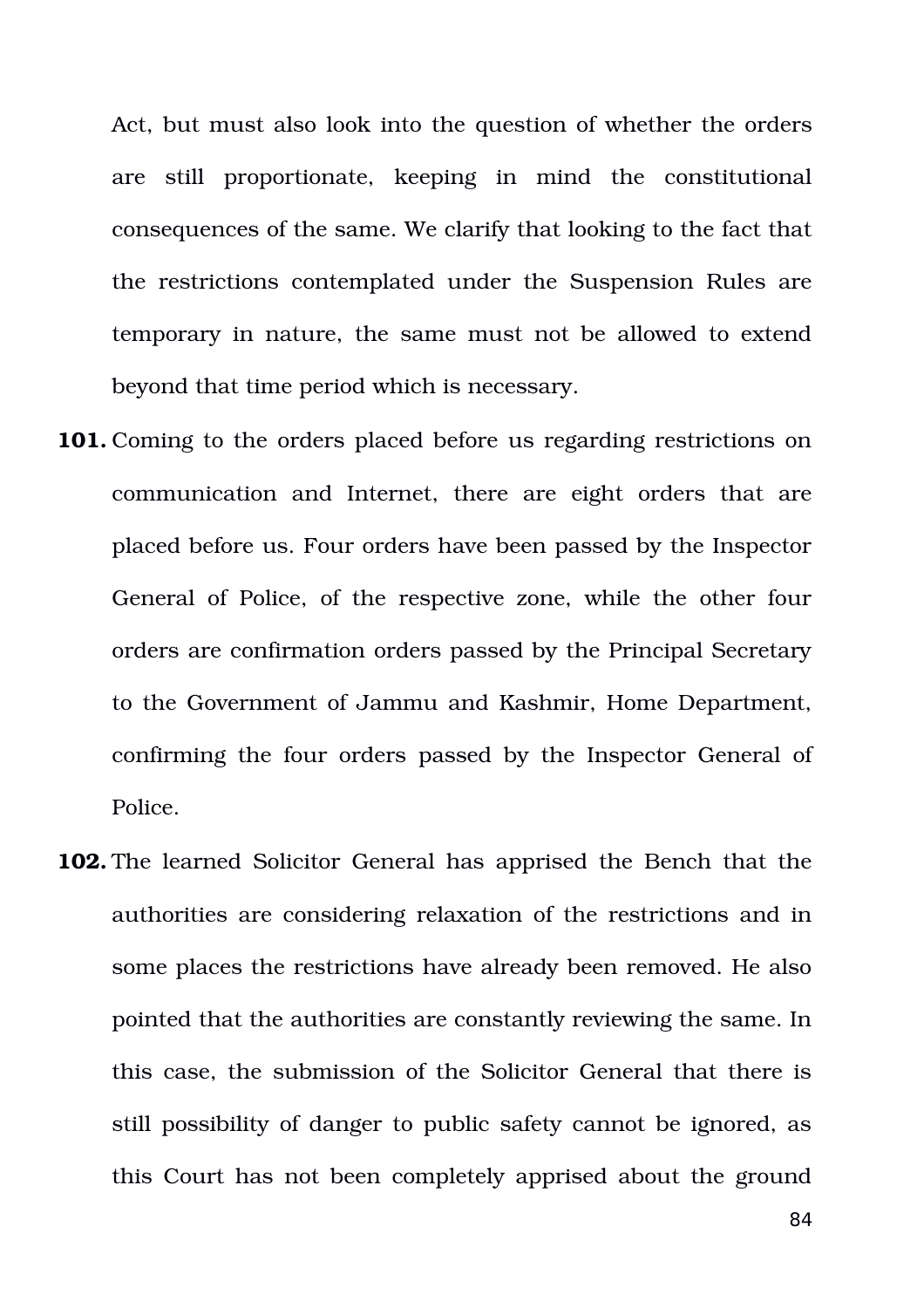situation by the State. We believe that the authorities have to pass their orders based on the guidelines provided in this case afresh. The learned Solicitor General had submitted, on a query being put to him regarding the feasibility of a measure blocking only social media services, that the same could not be done. However, the State should have attempted to determine the feasibility of such a measure. As all the orders have not been placed before this Court and there is no clarity as to which orders are in operation and which have already been withdrawn, as well as the apprehension raised in relation to the possibility of public order situations, we have accordingly moulded the relief in the operative portion.

#### **G. RESTRICTIONS UNDER SECTION 144 OF CRPC.**

"**As** *emergency does not shield the actions of Government completely; disagreement does not justify destabilisation;*

## *the beacon of rule of law shines always*."

**103.** The Petitioners have asserted that there were no disturbing facts which warranted the imposition of restrictions under Section 144, Cr.P.C. on 04.08.2019. They strenuously argued that there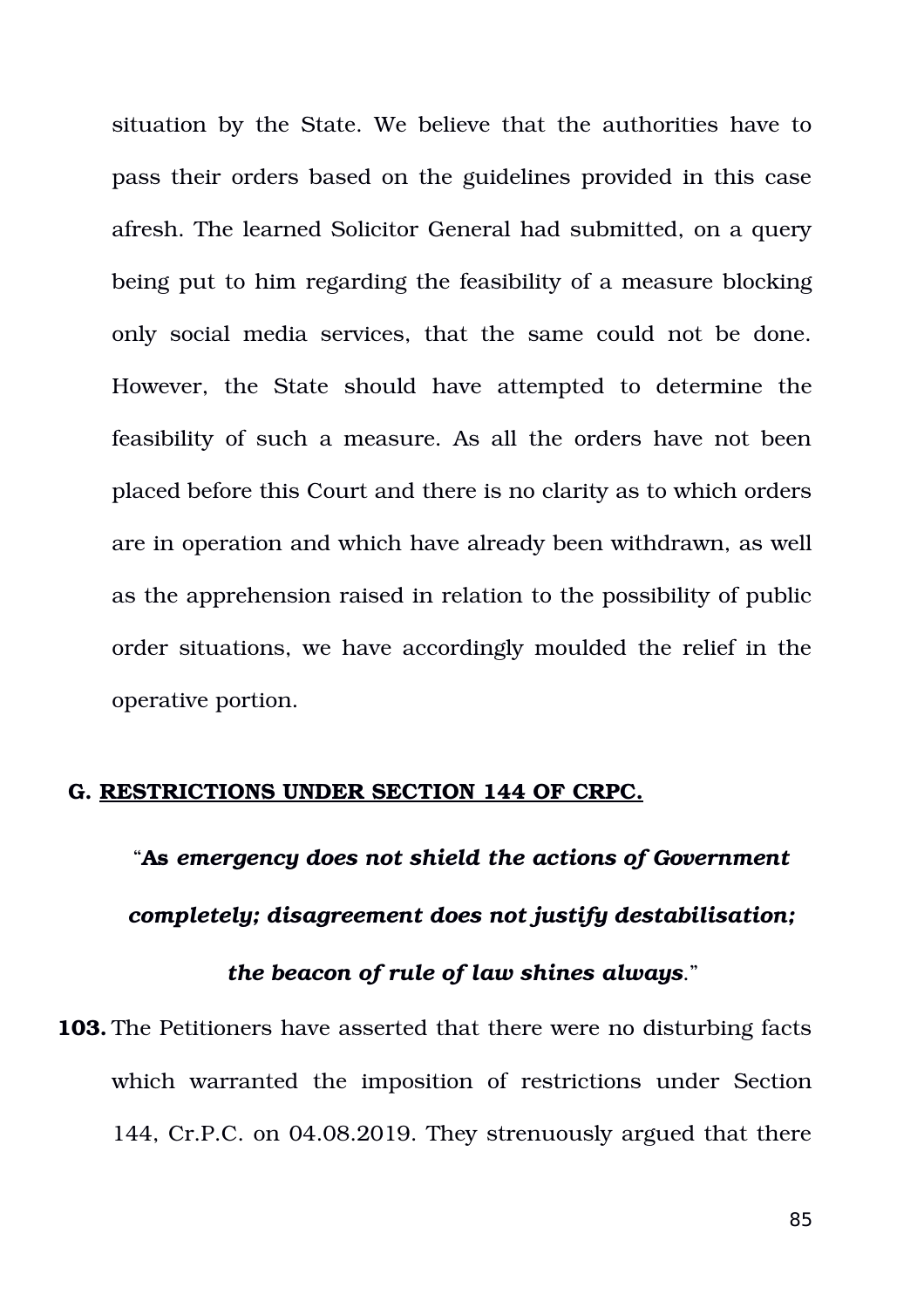had to be a circumstance on 04.08.2019 showing that there would be an action which will likely create obstruction, annoyance or injury to any person or will likely cause disturbance of the public tranquillity, and the Government could not have passed such orders in anticipation or on the basis of a mere apprehension.

- **104.** In response, the learned Solicitor General, on behalf of the Respondent, argued that the volatile history, overwhelming material available even in the public domain about external aggressions, nefarious secessionist activities and the provocative statements given by political leaders, created a compelling situation which mandated passing of orders under Section 144, Cr.P.C.
- **105.** These contentions require us to examine the scope of Section 144, Cr.P.C, which reads as follows:

**"144. Power to issue order in urgent cases of nuisance or apprehended danger**.—(1) In cases where, *in the opinion* of a District Magistrate, a Sub-divisional Magistrate or any other Executive Magistrate specially empowered by the State Government in this behalf, there *is sufficient ground for proceeding*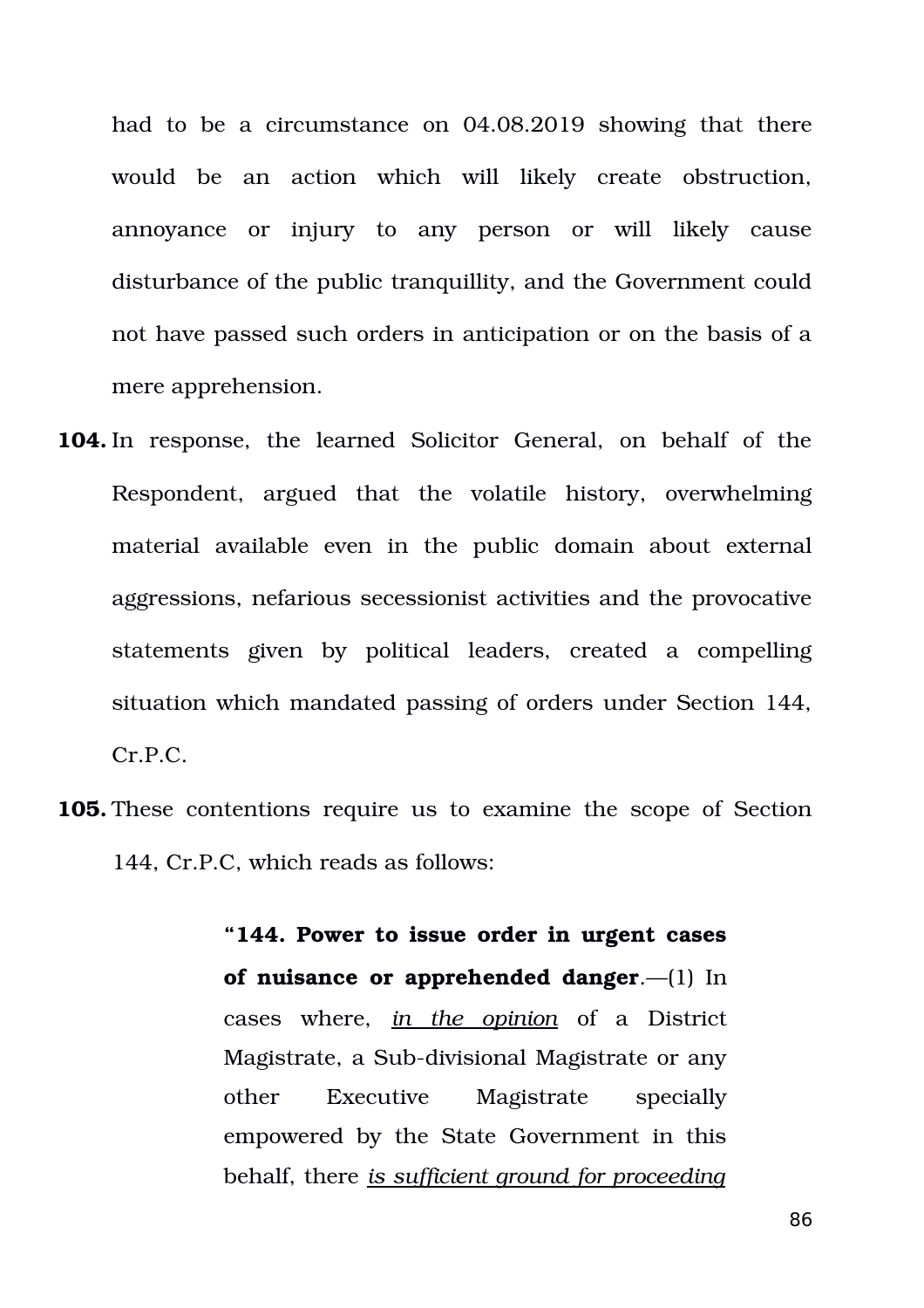*under this section and immediate prevention or speedy remedy is desirable*, such Magistrate may, by a *written order stating the material facts of the case* and served in the manner provided by Section 134, direct any person to abstain from a certain act or to take certain order with respect to certain property in his possession or under his management, if such Magistrate considers that such direction is likely to prevent, or tends to prevent, obstruction, annoyance or injury to any person lawfully employed, or danger to human life, health or safety, or a disturbance of the public tranquillity, or a riot, or an affray.

(2) An order under this section may, in cases of emergency or in cases where the circumstances do not admit of the serving in due time of a notice upon the person against whom the order is directed, be passed *ex parte*. (3) An order under this section may be directed to a particular individual, or to persons residing in a particular place or area, or to the public generally when frequenting or visiting a particular place or area.

(4) No order under this section shall remain in force for more than two months from the making thereof: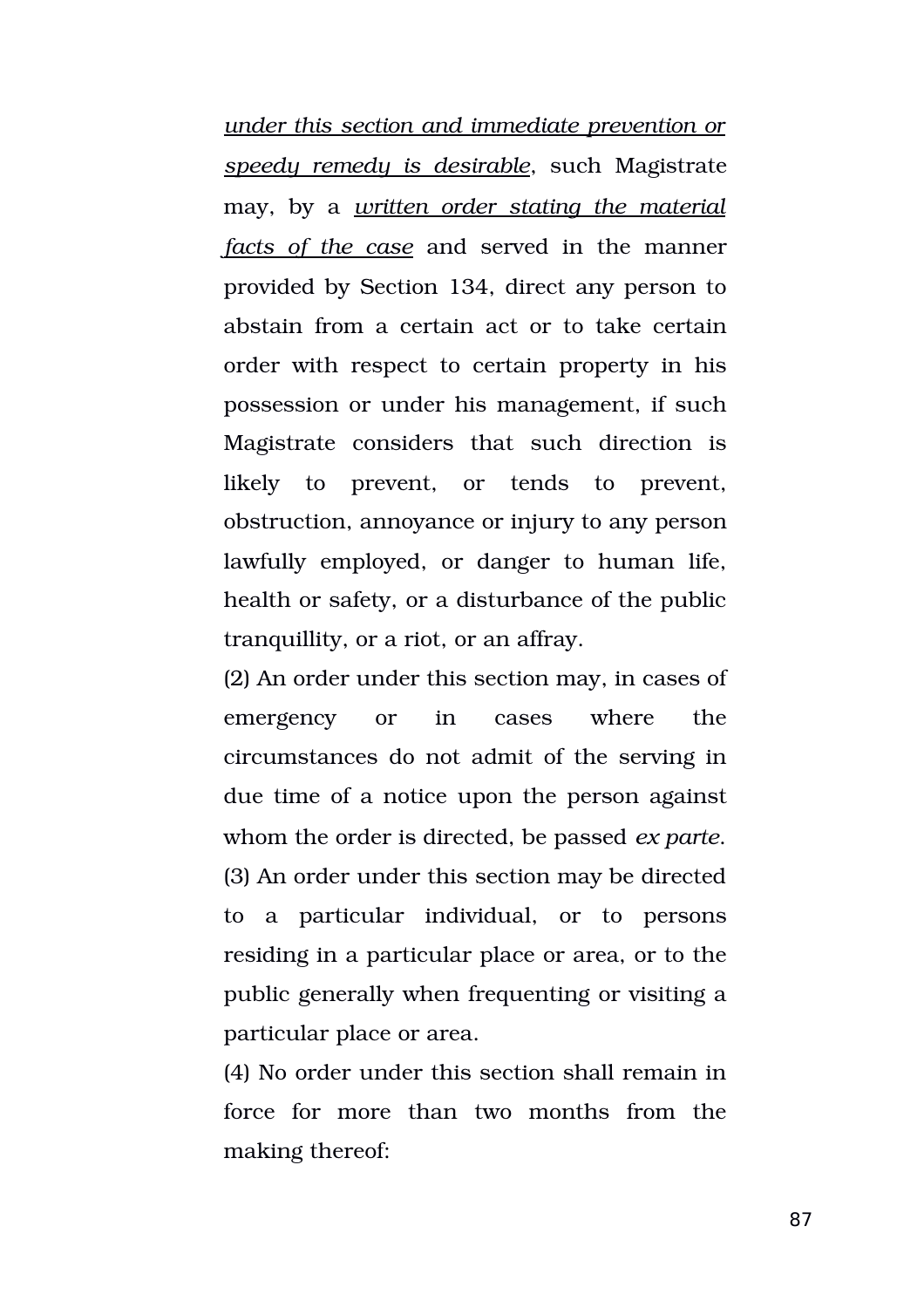Provided that, if the State Government considers it necessary so to do for preventing danger to human life, health or safety or for preventing a riot or any affray, it may, by notification, direct that an order made by a Magistrate under this section shall remain in force for such further period not exceeding six months from the date on which the order made by the Magistrate would have, but for such order, expired, as it may specify in the said notification.

(5) Any Magistrate may, either on his own motion or on the application of any person aggrieved, rescind or alter any order made under this section, by himself or any Magistrate subordinate to him or by his predecessor-in-office.

(6) The State Government may, either on its own motion or on the application of any person aggrieved, rescind or alter any order made by it under the proviso to sub-section (4).

(7) Where an application under sub-section (5) or sub-section (6) is received, the Magistrate, or the State Government, as the case may be, shall afford to the applicant an *early opportunity of appearing before him or it*, either in person or by pleader and showing cause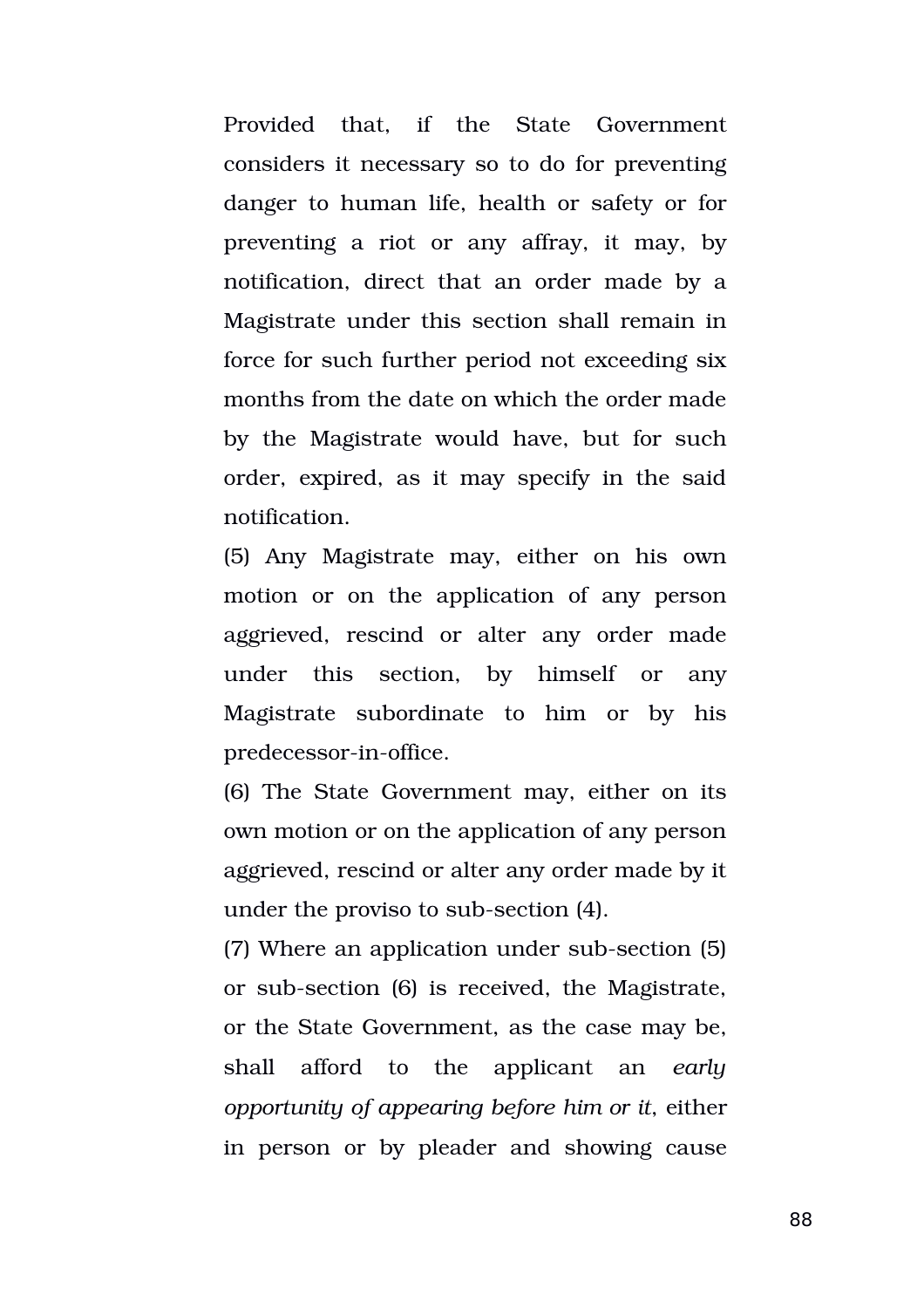against the order; and if the Magistrate or the State Government, as the case may be, rejects the application wholly or in part, he or it *shall record in writing the reasons* for so doing.

- **106.** Section 144, Cr.P.C. is one of the mechanisms that enable the State to maintain public peace. It forms part of the Chapter in the Criminal Procedure Code dealing with "*Maintenance of Public Order and Tranquillity*" and is contained in the sub-chapter on "*urgent cases of nuisance or apprehended danger*". The structure of the provision shows that this power can only be invoked in "*urgent cases of nuisance or apprehended danger*".
- **107.** Section 144, Cr.P.C. enables the State to take preventive measures to deal with imminent threats to public peace. It enables the Magistrate to issue a mandatory order requiring certain actions to be undertaken, or a prohibitory order restraining citizens from doing certain things. But it also provides for several safeguards to ensure that the power is not abused, *viz.*- prior inquiry before exercising this power, setting out material facts for exercising this power and modifying/rescinding the order when the situation so warrants.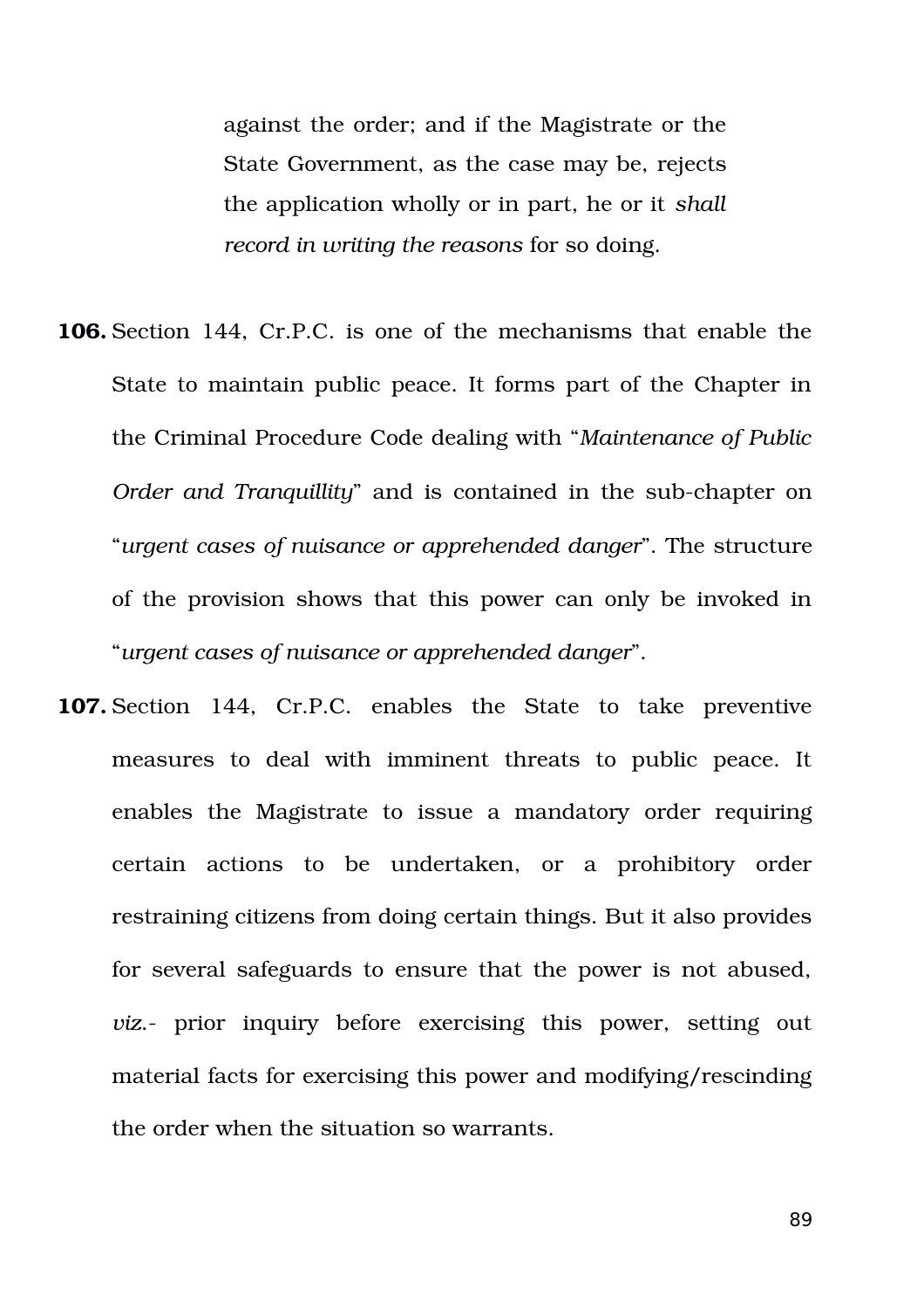**108.** The aforesaid safeguards in Section 144, Cr.P.C. are discussed

below and deserve close scrutiny. (a) *Prior Inquiry before issuing Order*: Before issuing an order under Section 144, Cr.P.C., the District Magistrate (or any authorised Magistrate) must be of the *opinion* that: i. There is a sufficient ground for proceeding under this provision i.e. the order is *likely to prevent* obstruction, annoyance or injury to any person lawfully employed or danger to human life, health or safety or disturbance to the public tranquillity; and

ii. Immediate prevention or speedy remedy is desirable.

The phrase "opinion" suggests that it must be arrived at after a careful inquiry by the Magistrate about the need to exercise the extraordinary power conferred under this provision.

(b) **Content of the Order**: Once a Magistrate arrives at an opinion, he may issue a written order either prohibiting a person from doing something or a mandatory order requiring a person to take action with respect to property in his possession or under his management. But the order cannot be a blanket order. It must set out the "material facts" of the case. The "material facts" must indicate the reasons which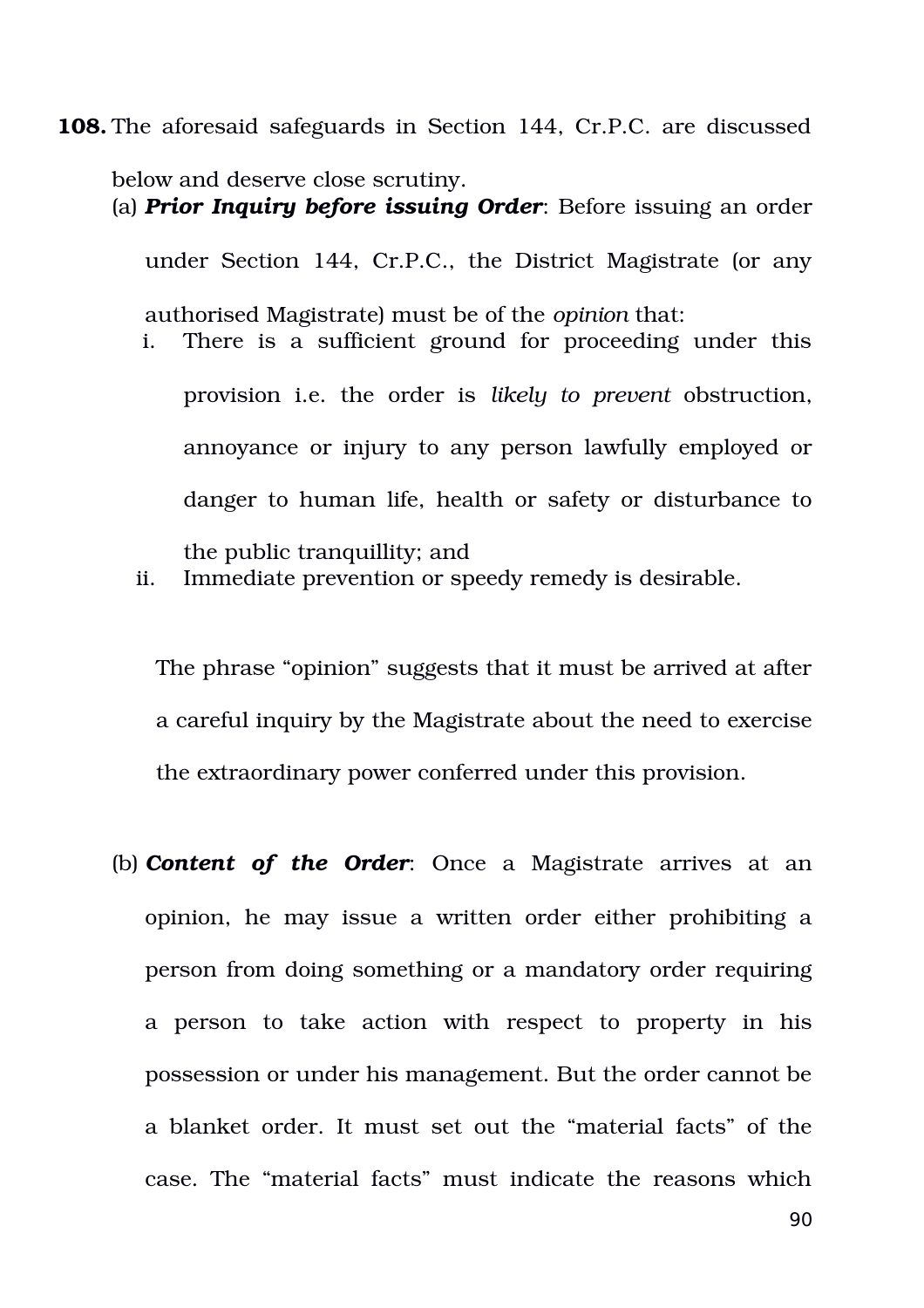weighed with the Magistrate to issue an order under Section 144, Cr.P.C.

- (c) *Communication of the Order:* The Order must be served in the manner provided under Section 134, Cr.P.C., i.e., served on the person against whom it is made. If such a course of action is not practicable, it must be notified by proclamation and publication so as to convey the information to persons affected by the order. Only in case of an emergency or where the circumstances are such that notice cannot be served on such a person, can the order be passed *ex parte*.
- (d) **Duration of the Order:** As this power can only be exercised in urgent cases, the statute has incorporated temporal restrictions—the order cannot be in force for more than two months. However, the State Government can extend an order issued under Section 144, Cr.P.C. by a Magistrate for a further period up to six months if the State Government considers it necessary for preventing danger to human life, health or safety or preventing a riot.

Although, a two-month period outer limit for the Magistrate, and a six-month limit for the State Government, has been provided under Section 144, Cr.P.C. but the concerned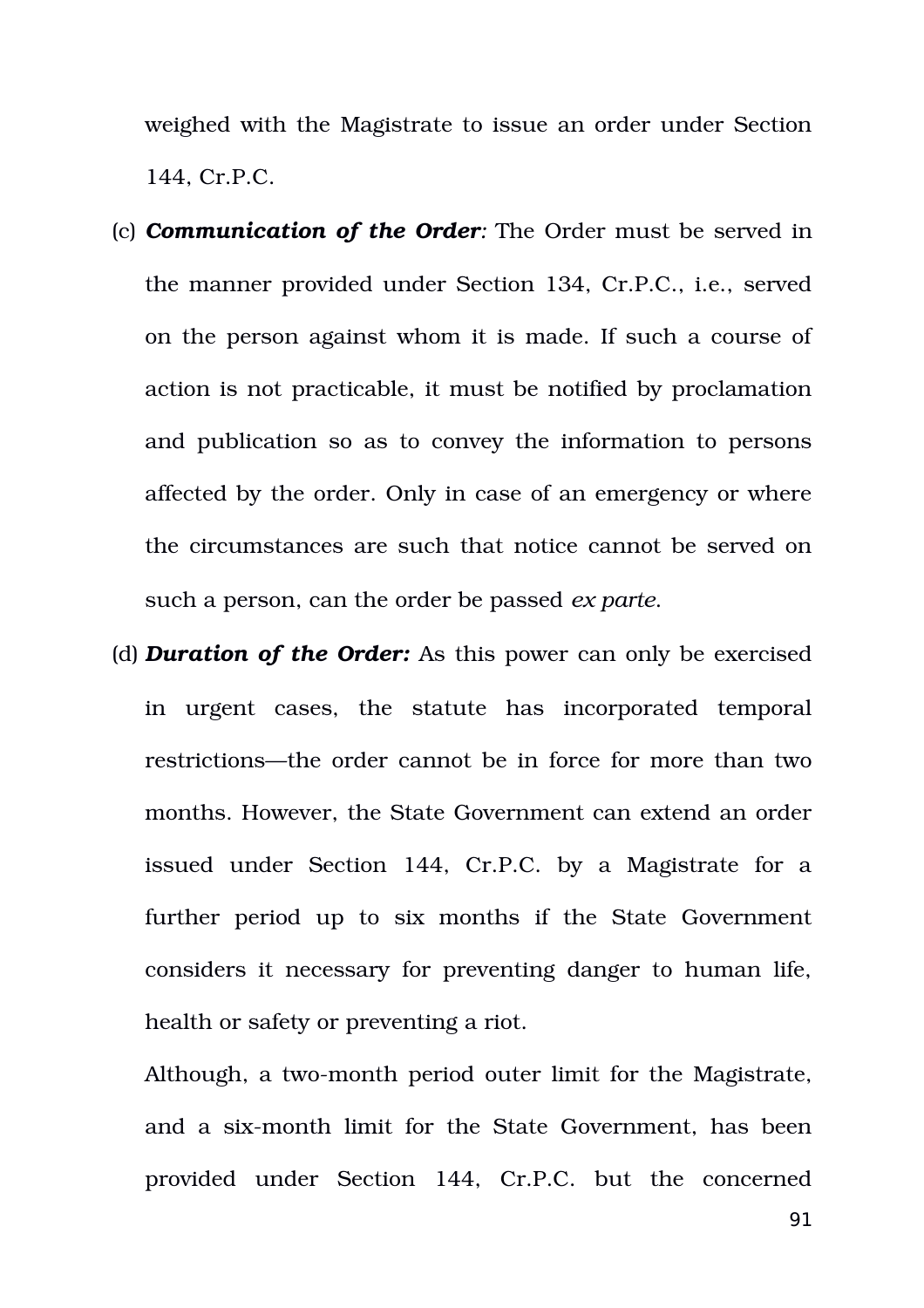Magistrate and the State Government must take all steps to ensure that the restrictions are imposed for a limited duration.

#### (e) *Act Judicially while Rescinding or Modification of the*

*Order:* The Magistrate can rescind or alter any order made by him on his own or on an application by any aggrieved person. Similarly, the State Government may also on its own motion rescind or alter any order passed by it, extending an order passed under Section 144, Cr.P.C. While considering any application for modification or alteration, the Magistrate or the State Government is required to act judicially, i.e., give a personal hearing and give reasons if it rejects the application. Care should be taken to dispose of such applications expeditiously.

**109.** Section 144, Cr.P.C. has been the subject matter of several Constitution Bench rulings and we will briefly examine them. The constitutional validity of Section 144, Cr.P.C. under the predecessor of the 1898 Act came up for the first time before the Constitution Bench of this Court in *Babulal Parate* case (*supra*).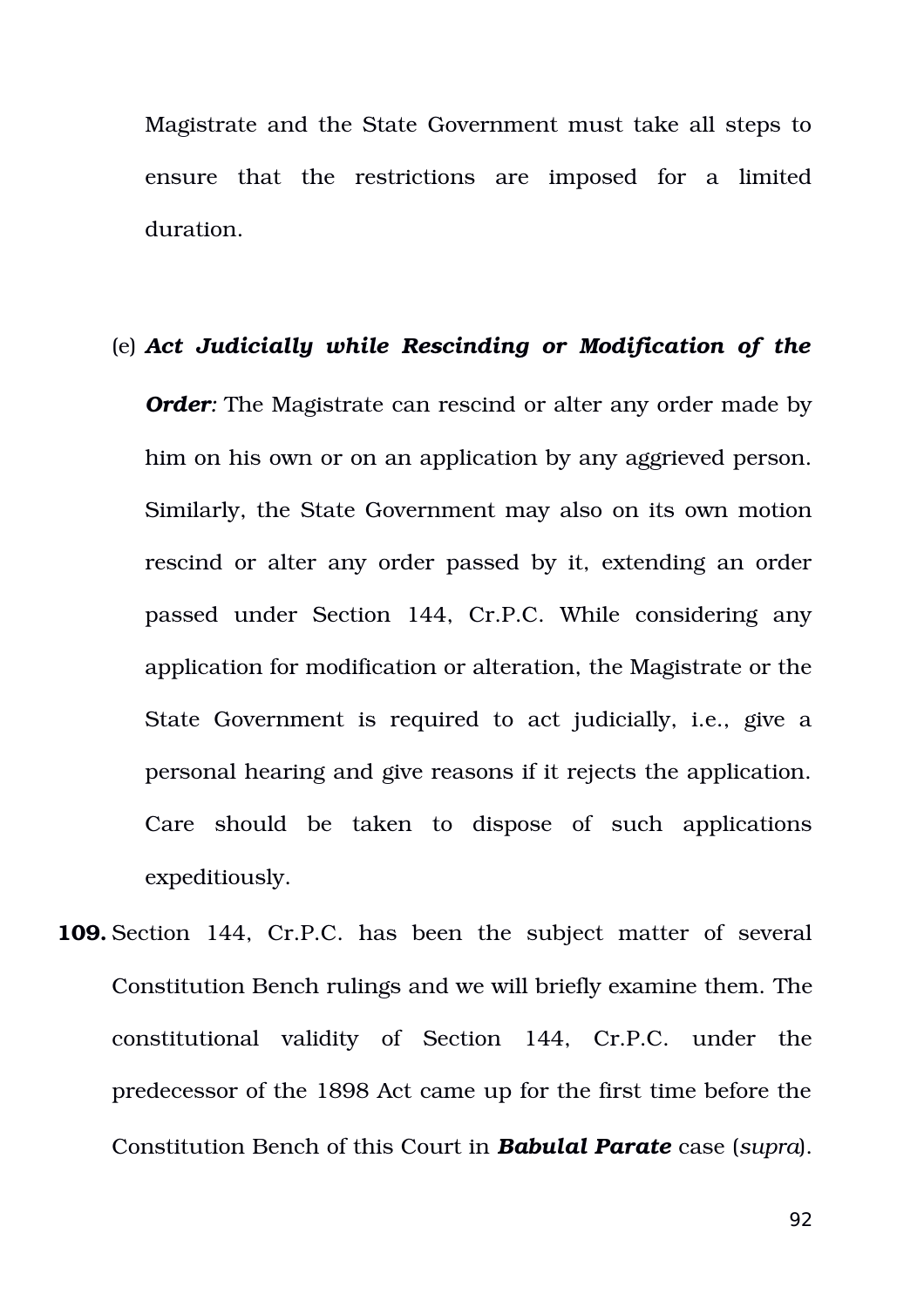Repelling the contention that it is an infringement of the fundamental right of assembly, this Court upheld the provision due to the various safeguards inbuilt under Section 144, Cr.P.C. This Court opined that:

- a. Section 144, Cr.P.C does not confer arbitrary power on the Magistrate, since it must be preceded by an inquiry.
- b. Although Section 144, Cr.P.C confers wide powers, it can only be exercised in an emergency, and for the purpose of preventing obstruction and annoyance or injury to any person lawfully employed. Section 144, Cr.P.C is not an unlimited power.
- c. The Magistrate, while issuing an order, has to state the material facts upon which it is based. Since the order states the relevant facts, the High Court will have relevant material to consider whether such material is adequate to issue Section 144, Cr.P.C order. While considering such reasons, due weight must be given to the opinion of the District Magistrate who is responsible for the maintenance of public peace in the district.
- *d.* This power can be exercised even when the Magistrate apprehends danger. It is not just mere "likelihood" or a "tendency", but immediate prevention of particular acts to counteract danger.
- e. Even if certain sections of people residing in the particular area are disturbing public order, the Magistrate can pass an order for the entire area as it is difficult for the Magistrate to distinguish between members of the public and the people engaging in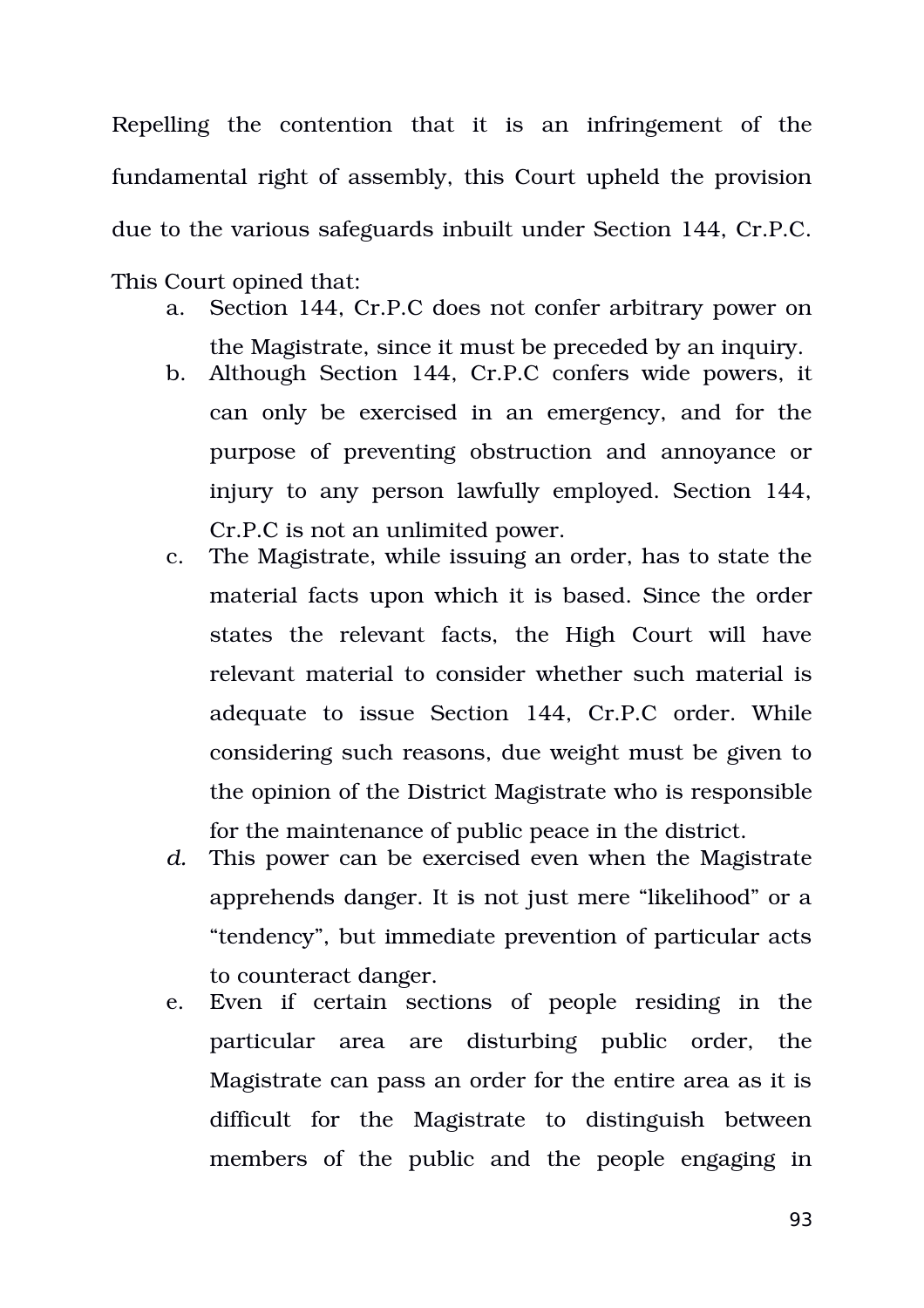unlawful activity. However, any affected person can always apply to the Magistrate under Section 144(4), Cr.P.C. seeking exemption or modification of the order to permit them to carry out any lawful activity.

- f. If any person makes an application for modification or alteration of the order, the Magistrate has to conduct a judicial proceeding by giving a hearing, and give the reasons for the decision arrived at.
- g. The order of the Magistrate under Section 144, Cr.P.C is subject to challenge before the High Court. The High Court's revisionary powers are wide enough to quash an order which cannot be supported by the materials upon which the order is supposed to be based.
- h. If any prosecution is launched for non-compliance of an order issued under Section 144, Cr.P.C., the validity of such an order under Section 144, Cr.P.C. can be challenged even at that stage.

**110.** The validity of the Section 144(6) under the 1898 Act again came

up for consideration before a Bench of five Judges in *State of*

**Bihar v. Kamla Kant Misra,** (1969) 3 SCC 337. The majority judgment declared the latter part of Section 144(6), Cr.P.C as it then existed, which enabled the State Government to extend an order passed under Section 144, Cr.P.C. indefinitely, as unconstitutional, since it did not provide limitations on the duration of the order and no mechanism was provided therein to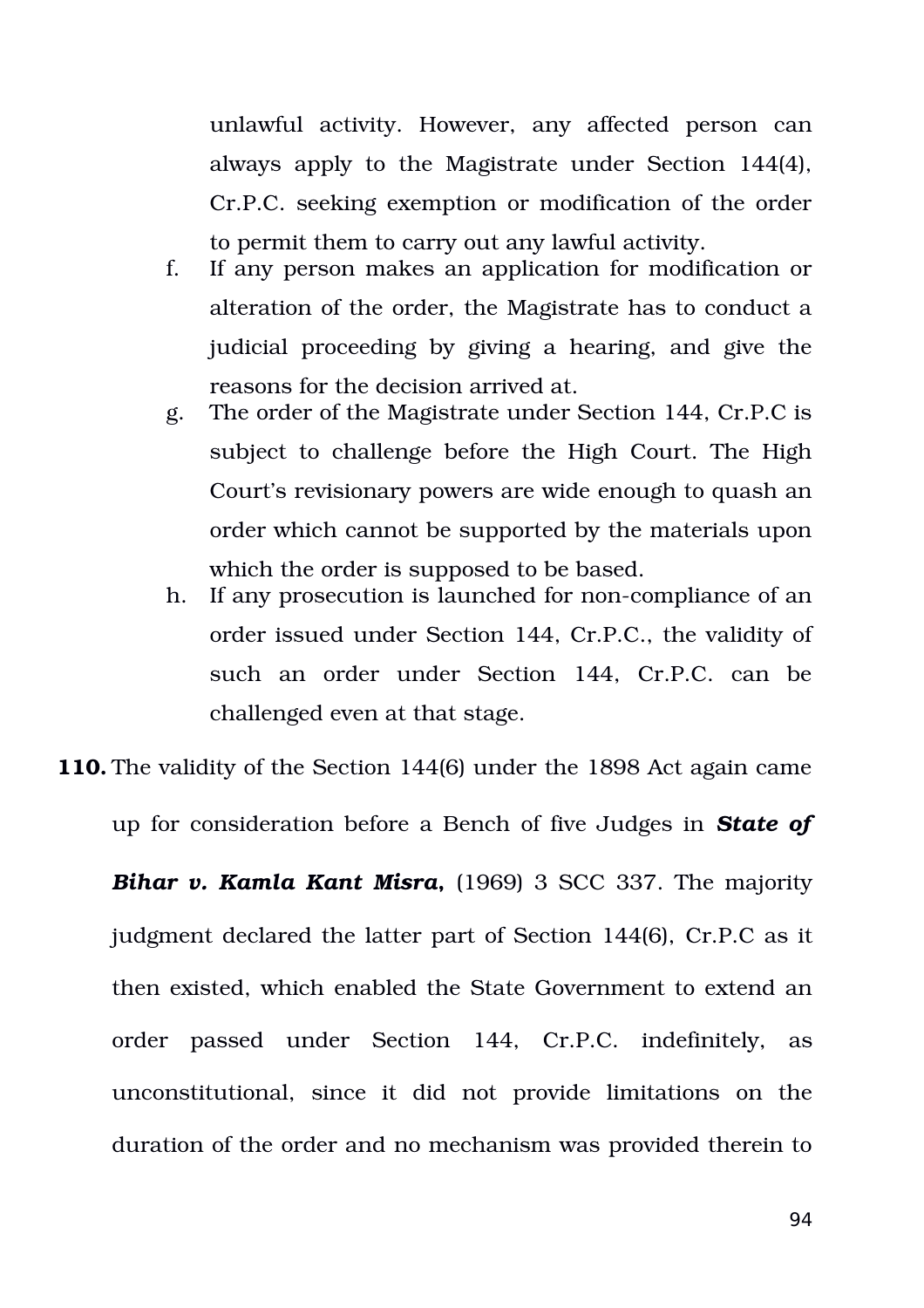make a representation against the duration of the order. Under the 1973 Act, a time limit has been prescribed on the maximum duration of the order.

- **111.** A Bench of seven Judges in the *Madhu Limaye* case (*supra*) was constituted to reconsider the law laid down in *Babulal Parate* (*supra*) and the constitutional validity of Section 144, Cr.P.C. This Court, while affirming the constitutional validity of Section 144, Cr.P.C. reiterated the safeguards while exercising the power under Section 144, Cr.P.C. The Court highlighted that the power under Section 144, Cr.P.C. must be:
	- (a)exercised in urgent situations to prevent harmful occurrences. Since this power can be exercised absolutely and even *ex parte*, "the emergency must be sudden and the consequences sufficiently grave"
	- (b)exercised in a judicial manner which can withstand judicial scrutiny.

This Court observed that:

"**24**. The gist of action under Section 144 is the urgency of the situation, its efficacy in the likelihood of being able to prevent some harmful occurrences. As it is possible to act absolutely and even ex parte. **it is obvious that the emergency must be sudden and the consequences sufficiently grave.** Without it the exercise of power would have no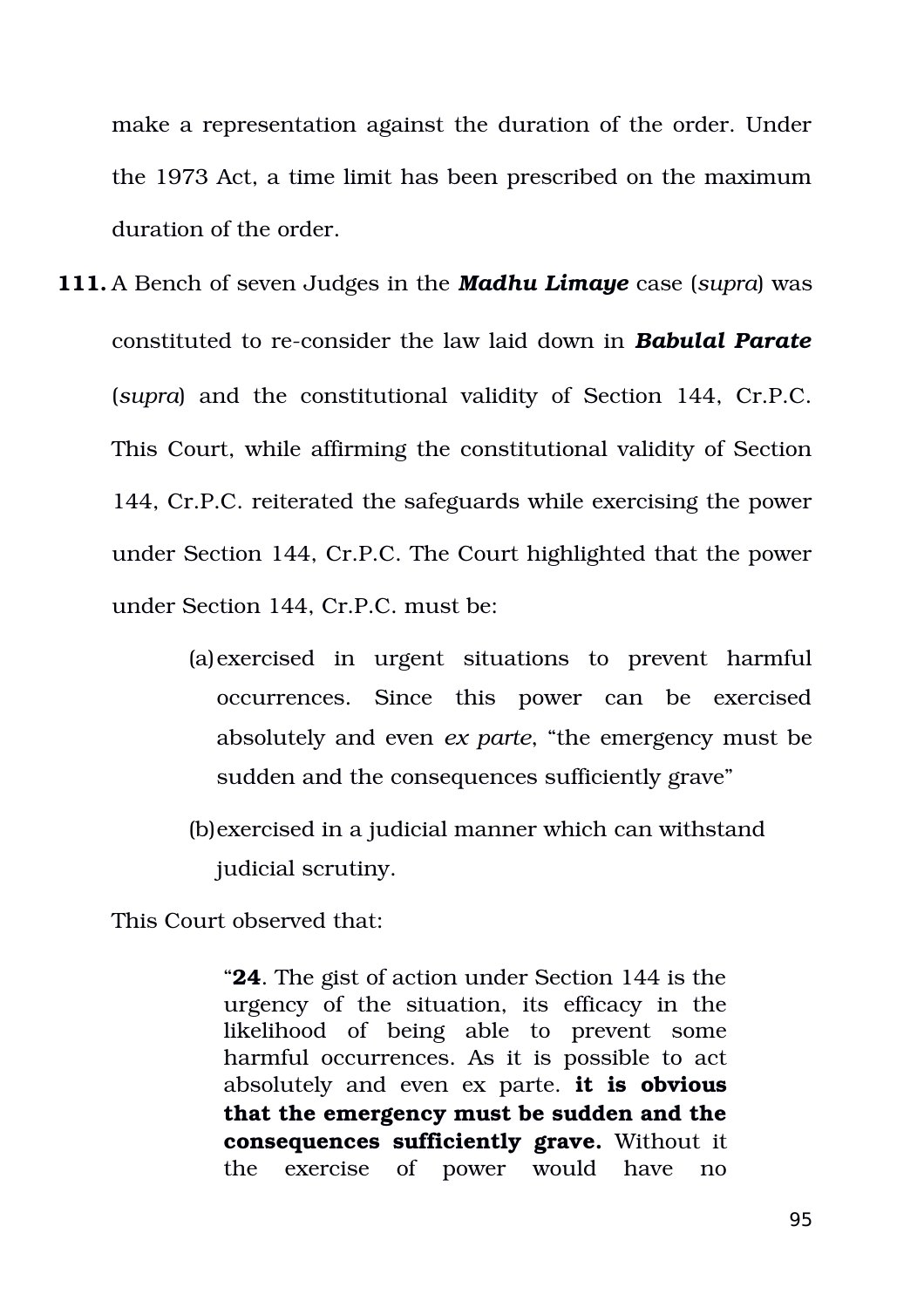justification. **It is not an ordinary power flowing from administration but a power used in a judicial manner and which can stand further judicial scrutiny in the need for the exercise of the power, in its efficacy and in the extent of its application.** There is no general proposition that an order under Section 144, Criminal Procedure Code cannot be passed without taking evidence: …

These fundamental facts emerge from the way the occasions for the exercise of the power are mentioned. Disturbances of public tranquillity, riots and affray lead to subversion of public order unless they are prevented in time. Nuisances dangerous to human life, health or safety have no doubt to be abated and prevented. …..In so far as the other parts of the section are concerned the key-note of the power is to free society from menace of serious disturbances of a grave character. The section is directed against those who attempt to prevent the exercise of legal rights by others or imperil the public safety and health. If that be so the matter must fall within the restrictions which the Constitution itself visualizes as permissible in the interest of public order, or in the interest of the general public. **We may say, however, that annoyance must assume** sufficiently grave proportions to bring the **matter within interests of public order.**"

*(emphasis supplied)*

**112.** Again, in *Mohd. Gulam Abbas v. Mohd. Ibrahim,* (1978) 1 SCC

226**,** this Court, in deciding a review petition, elaborated on the circumstances in which the power under Section 144, Cr.P.C. can be exercised. This Court held as under: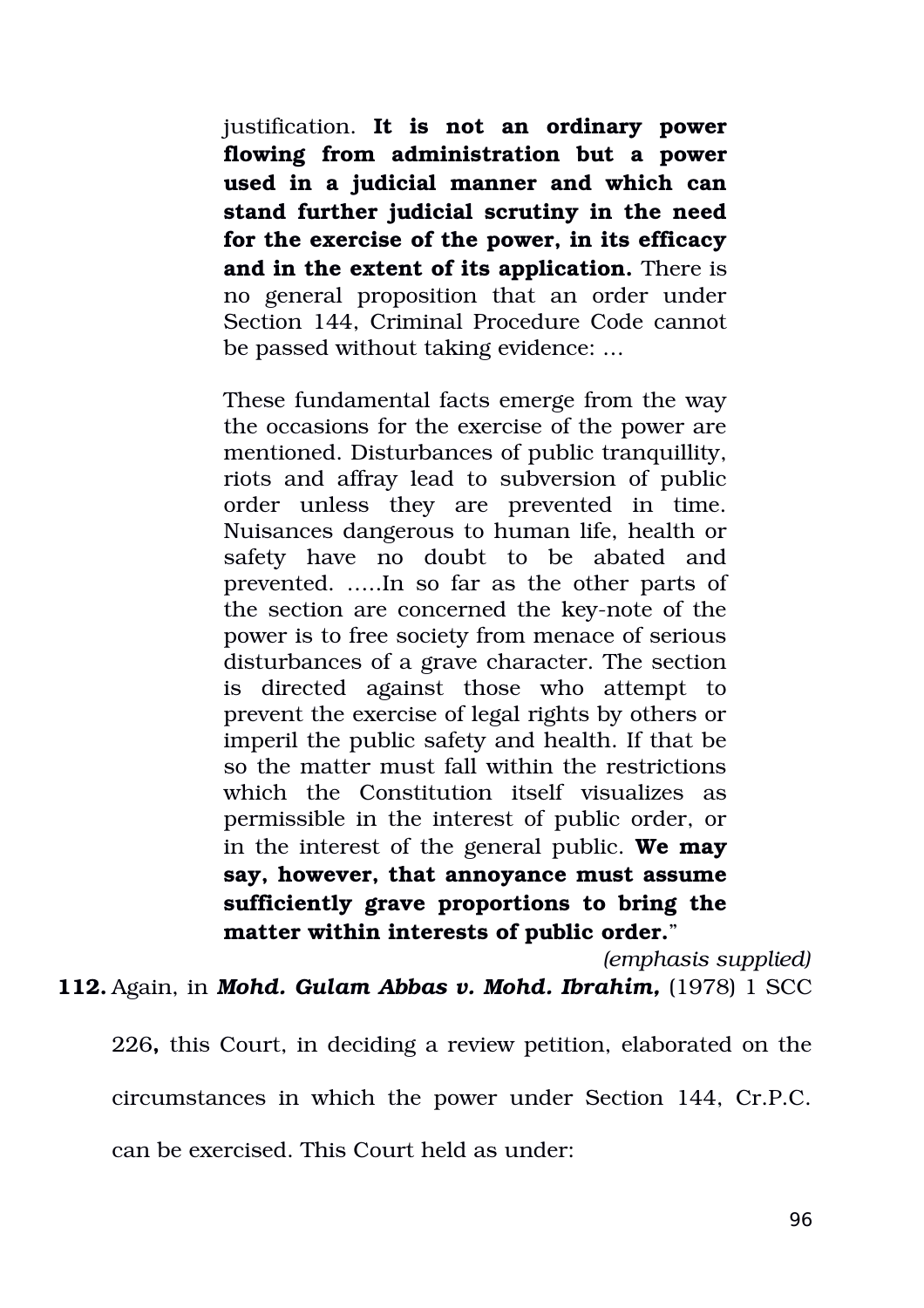"**3.** ...**It is only where it is not practicable to allow them to do something which is quite legal, having regard to the state of excited feelings of persons living in an area or frequenting a locality, that any action may be taken under Section 144 of the Criminal Procedure Code which may interfere with what are, otherwise, completely legal and permissible conduct and speech**.

**4.**….It may however be noted that the Magistrate is not concerned with individual rights in performing his duty under Section 144 but he has to determine what may be reasonably necessary or expedient in a situation of which he is the best judge.

**5.**... If public peace and tranquillity or other objects mentioned there are not in danger the Magistrate concerned cannot act under Section 144. He could only direct parties to go to the proper forum. On the other hand, if the public safety, peace, or tranquillity are in danger, it is left to the Magistrate concerned to take proper action under Section 144, Cr.P.C."

*(emphasis supplied)*

# **113.** In *Gulam Abbas v. State of Uttar Pradesh,* (1982) 1 SCC 71,

this Court held that an order passed under Section 144, Cr.P.C. is an executive order which can be questioned in exercise of writ jurisdiction under Article 226 of the Constitution. The Court reiterated the circumstances in which the power can be exercised. The Court observed as under:

> "**27.** The entire basis of action under Section 144 is **provided by the urgency of the**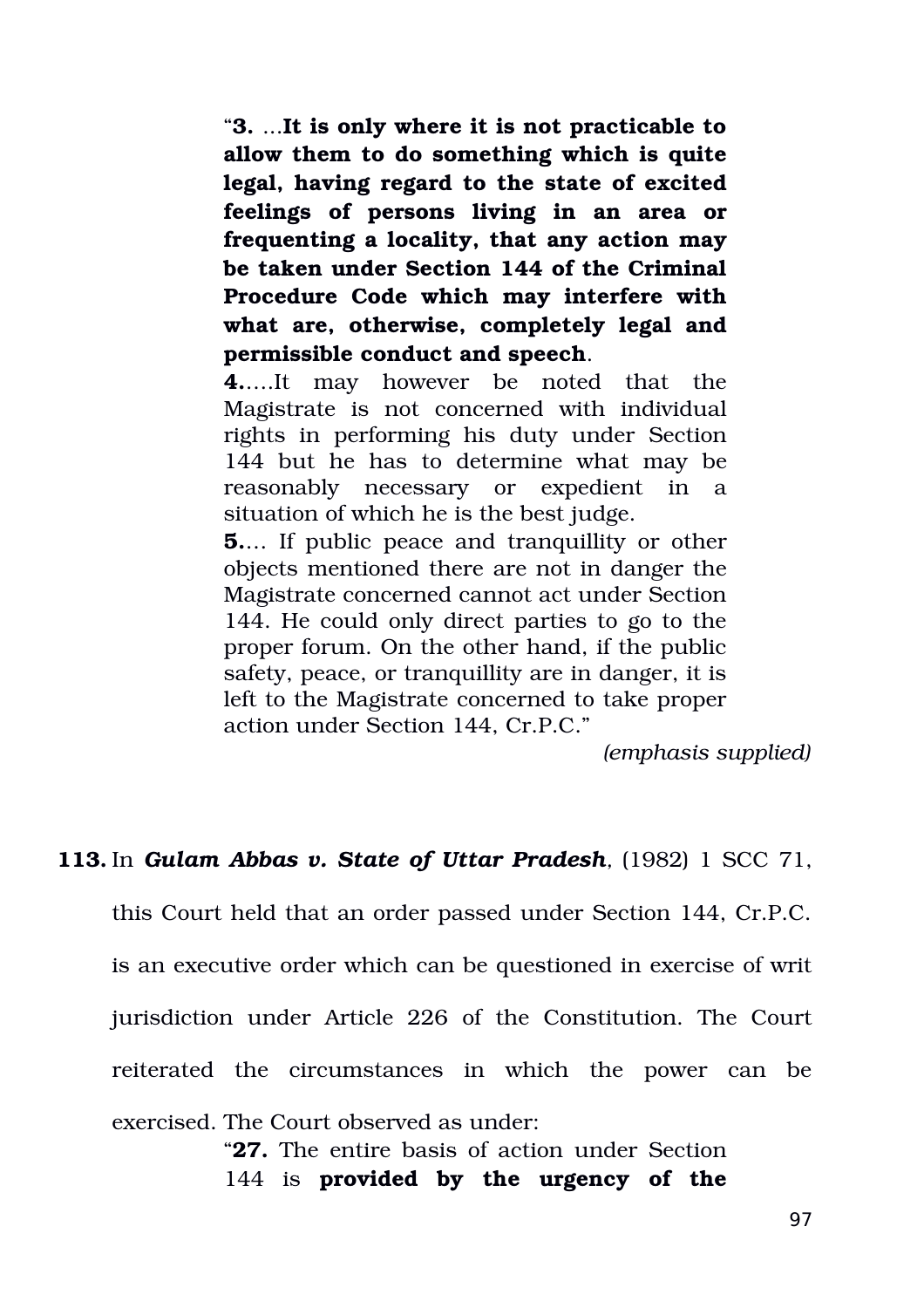**situation and the power thereunder is intended to be availed of for preventing disorders, obstructions and annoyances** with a view to secure the public weal by **maintaining public peace and tranquillity**. Preservation of the public peace and **tranquillity is the primary function of the Government and the aforesaid power is conferred on the executive magistracy enabling it to perform that function effectively during emergent situations and as such it may become necessary for the Executive Magistrate to override temporarily private rights and in a given situation the power must extend to restraining individuals from doing acts perfectly lawful in themselves**, for, it is obvious that when there is a conflict between the public interest and private rights the former must prevail. **…. In other words, the Magistrate's action should be directed** against the wrong-doer rather than the **wronged. Furthermore, it would not be a proper exercise of discretion on the part of the Executive Magistrate to interfere with the lawful exercise of the right by a party on a consideration that those who threaten to interfere constitute a large majority and it would be more convenient for the administration to impose restrictions which would affect only a minor section of the community rather than prevent a larger section more vociferous and militant.**

**33.** ...**It is only in an extremely extraordinary situation, when other measures are bound to fail, that a total prohibition or suspension of their rights may be resorted to as a last measure.**"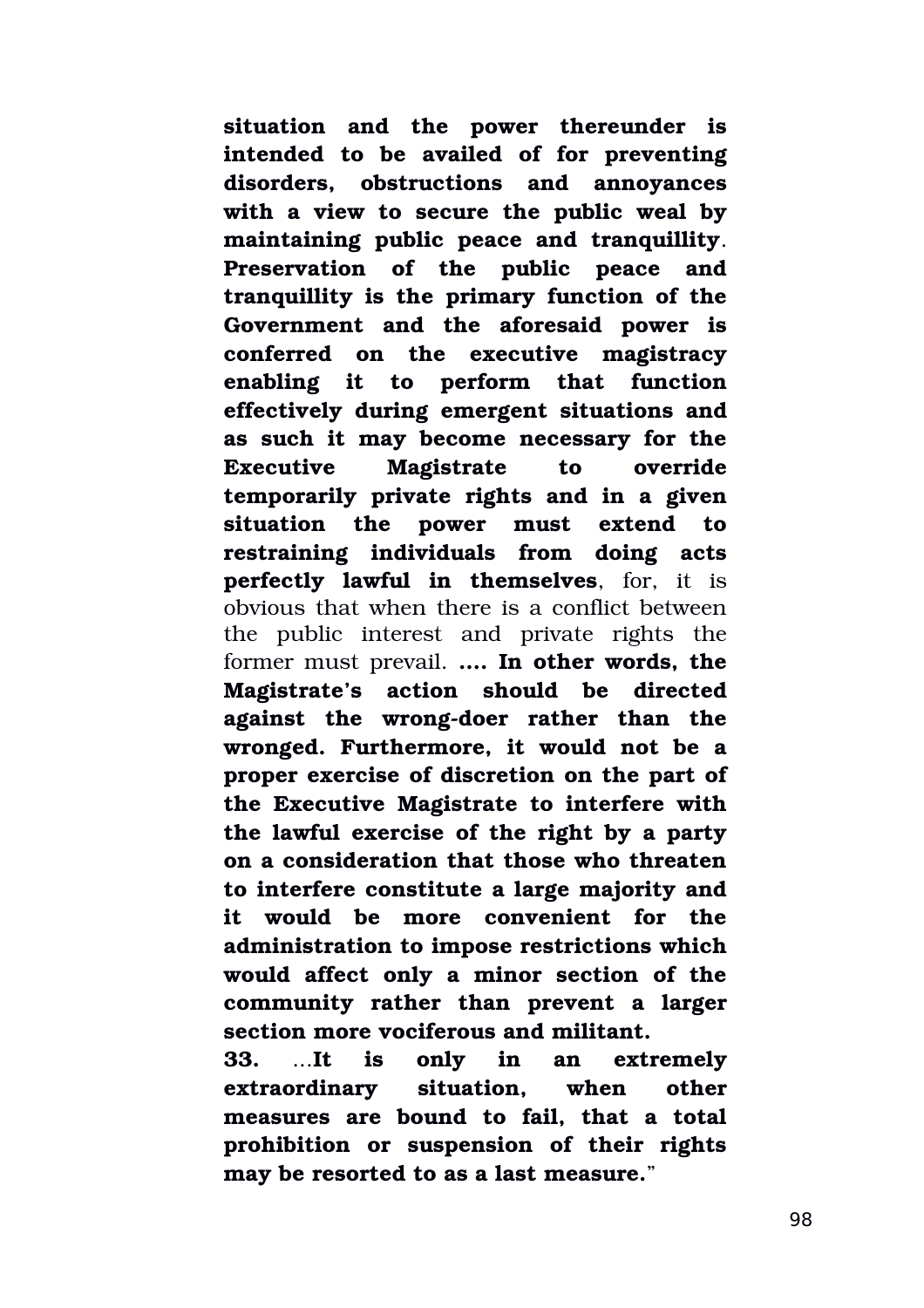*(emphasis supplied)*

### **114.** Again, in *Acharya Jagdishwaranand Avadhuta v. Commr. of*

**Police**, **Calcutta**, (1983) 4 SCC 522, a Bench of three Judges expressed doubts about the dicta in the *Gulam Abbas* case (*supra*) on the nature of the order under Section 144, Cr.P.C. but reiterated that repetitive orders under Section 144, Cr.P.C. would

be an abuse of power. This Court observed as follows:

"**16**…. **The scheme of that section does not contemplate repetitive orders and in case** the situation so warrants steps have to be taken under other provisions of the law such as Section 107 or Section 145 of the Code when individual disputes are raised and to meet a situation such as here, there are provisions to be found in the Police Act. **If repetitive orders are made it would clearly amount to abuse of the power conferred by Section 144 of the Code.**"

*(emphasis supplied)*

**115.** In *Ramlila Maidan Incident, In re*, (2012) 5 SCC 1, this Court

emphasised the safeguards under Section 144, Cr.P.C. and the

circumstances under which such an order can be issued.

116. The learned counsel on behalf of the Petitioners vehemently contested the power of the Magistrate to pass the aforesaid orders under Section 144, Cr.P.C. as there existed no incumbent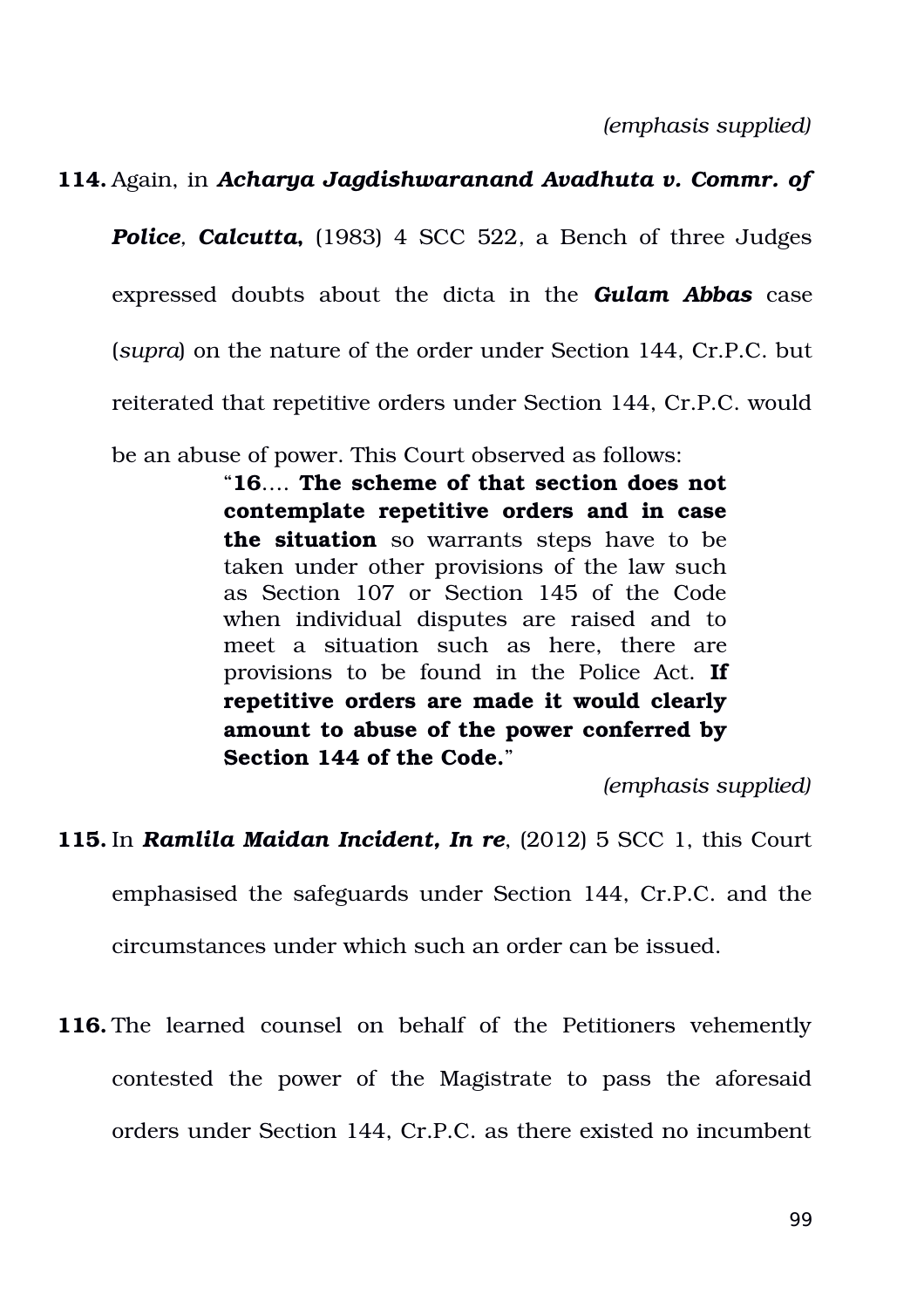situation of emergency. It was argued that such orders passed in mere anticipation or apprehension cannot be sustained in the eyes of law. As explained above, the power under Section 144, Cr.P.C. is a preventive power to preserve public order. In *Babulal Parate* case (*supra*), this Court expressly clarified that this power can be exercised even where there exists an apprehension of danger. This Court observed as under:

> **"25.** The language of Section 144 is somewhat different. The test laid down in the section is not merely "likelihood" or "tendency". The section says that the Magistrate must be satisfied that immediate prevention of particular acts is necessary to counteract danger to public safety etc. **The power conferred by the section is exercisable not only where present danger exists but is exercisable also when there is an apprehension of danger."**

> > *(emphasis supplied)*

- **117.** In view of the language of the provision and settled law, we are unable to accept the aforesaid contention.
- **118.** Further, learned senior counsel Mr. Kapil Sibal expressed his concern that in the future any State could pass such type of blanket restrictions, for example, to prevent opposition parties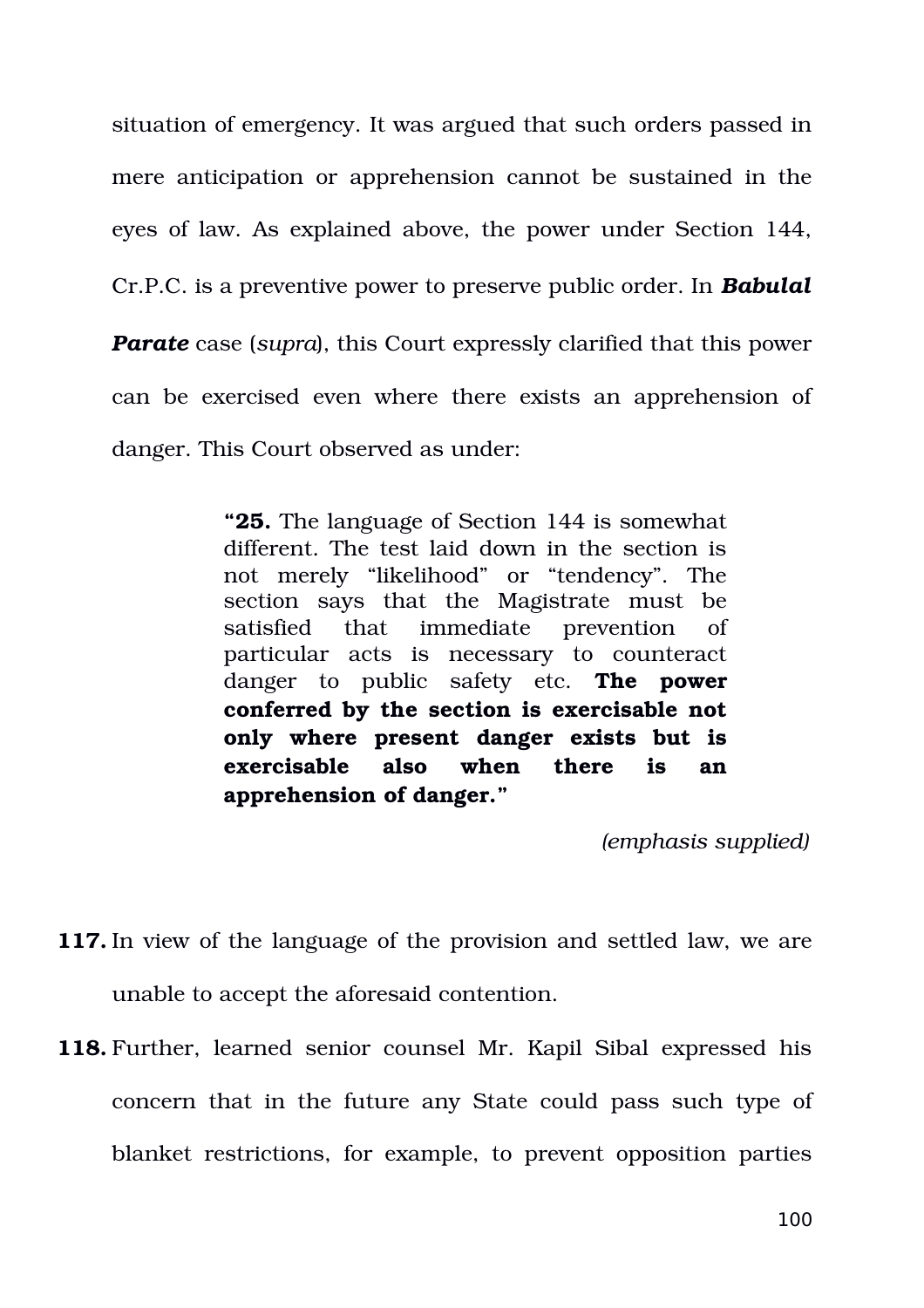from contesting or participating in elections. In this context, it is sufficient to note that the power under Section 144, Cr.P.C. cannot be used as a tool to prevent the legitimate expression of opinion or grievance or exercise of any democratic rights. Our Constitution protects the expression of divergent views, legitimate expressions and disapproval, and this cannot be the basis for invocation of Section 144, Cr.P.C. unless there is sufficient material to show that there is likely to be an incitement to violence or threat to public safety or danger. It ought to be noted that provisions of Section 144, Cr.P.C. will only be applicable in a situation of emergency and for the purpose of preventing obstruction and annoyance or injury to any person lawfully employed [*refer to Babulal Parate* case (*supra*)]. It is enough to note that sufficient safeguards exist in Section 144, Cr.P.C., including the presence of judicial review challenging any abuse of power under the Section, to allay the apprehensions of the petitioner.

**119.** The Petitioners have also contended that 'law and order' is of a narrower ambit than 'public order' and the invocation of 'law and order' would justify a narrower set of restrictions under Section 144, Cr.P.C.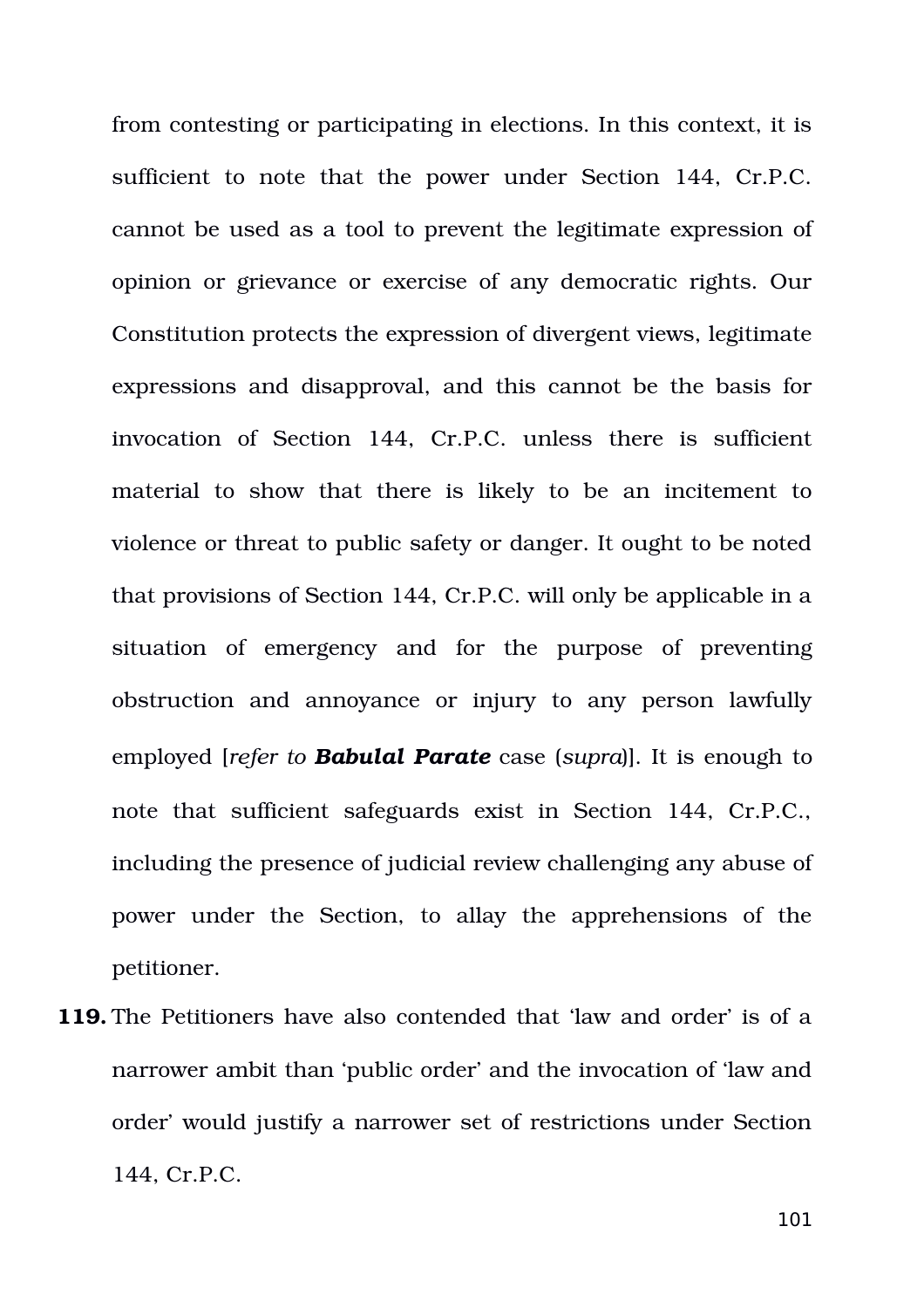**120.** In this context, it is pertinent for us to emphasize the holding

rendered by a five-Judge Bench of this court in **Ram Manohar** 

*Lohia v. State of Bihar*, AIR 1966 SC 740, wherein this Court emphasised the difference between "public order" and "law and order" situation. This Court observed as under:

> "**55.** It will thus appear that just as "public order" in the rulings of this Court (earlier cited) was said to comprehend disorders of less gravity than those affecting "security of State", "law and order" also comprehends disorders of less gravity than those affecting "public order". **One has to imagine three concentric circles. Law and order represents the largest circle within which is the next circle representing public order and the smallest circle represents security of State.** It is then easy to see that an act may affect law and order but not public order just as an act may affect public order but not security of the State. By using the expression "maintenance of law and order" the District Magistrate was widening his own field of action and was adding a clause to the Defence of India Rules."

> > *(emphasis supplied)*

**121.** This Court therein held that a mere disturbance of law and order

leading to disorder may not necessarily lead to a breach of public

order. Similarly, the seven-Judge Bench in **Madhu Limaye** case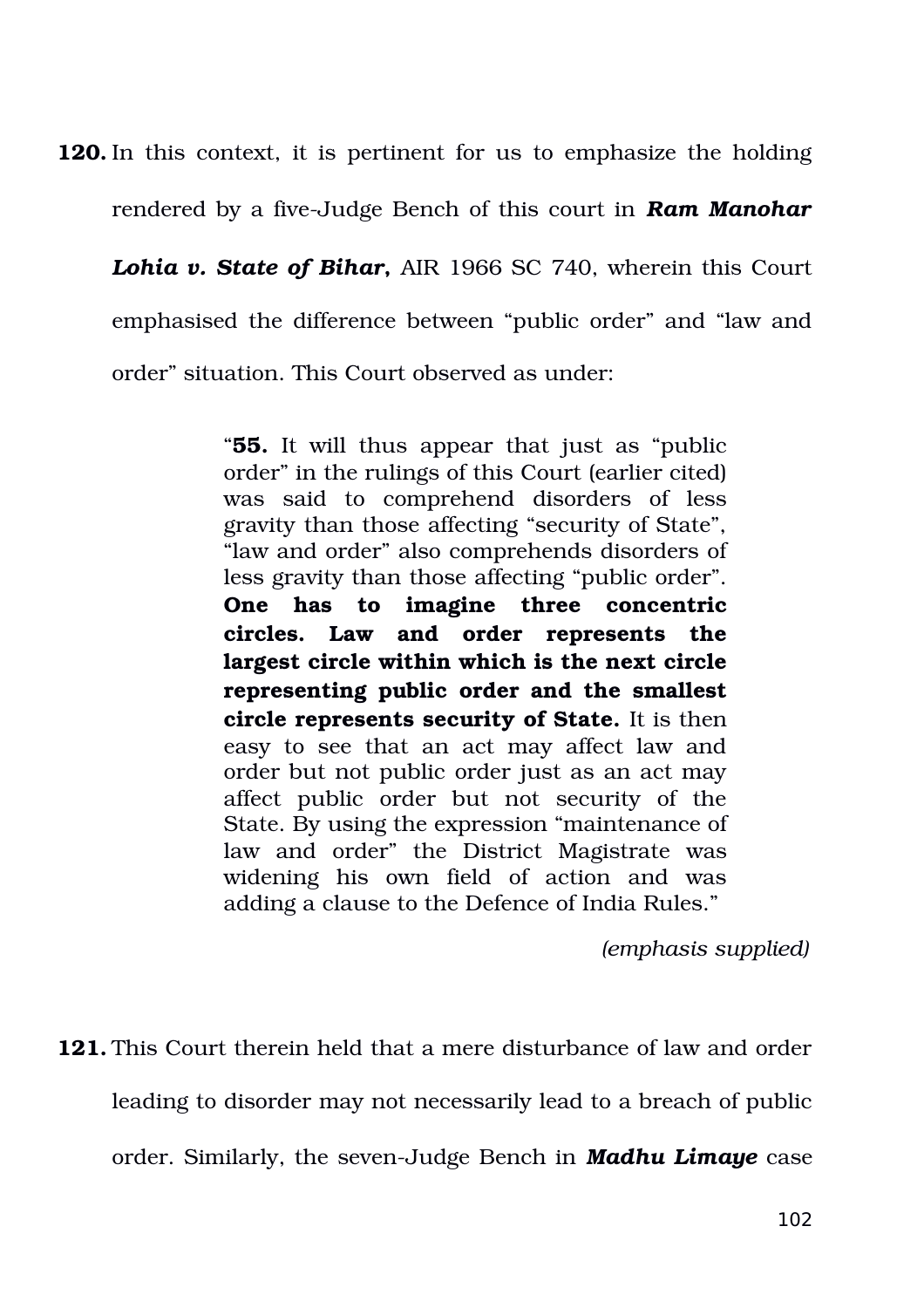(*supra*) further elucidated as to when and against whom the power under Section 144, Cr.P.C. can be exercised by the Magistrate. This Court held therein, as under:

> "**24. The gist of action under Section 144 is the urgency of the situation, its efficacy in the likelihood of being able to prevent some harmful occurrences.** As it is possible to act absolutely and even ex parte it is obvious that the emergency must be sudden and the consequences sufficiently grave. Without it the exercise of power would have no justification. **It is not an ordinary power flowing from administration but a power used in a judicial manner and which can stand further judicial scrutiny in the need for the exercise of the power, in its efficacy and in the extent of its application**…. **Disturbances of public tranquillity, riots and affray lead to subversion of public order unless they are prevented in time. Nuisances dangerous to human life, health or safety have no doubt to be abated and prevented**. We are, however, not concerned with this part of the section and the validity of this part need not be decided here. In so far as the other parts of the section are concerned the key-note of the power is to free society from menace of serious disturbances of a grave character. **The section is directed against those who attempt to prevent the exercise of legal rights by others or imperil the public safety and** health. If that be so the matter must fall **within the restrictions which the Constitution itself visualizes as permissible** in the interest of public order, or in the **interest of the general public. We may say,**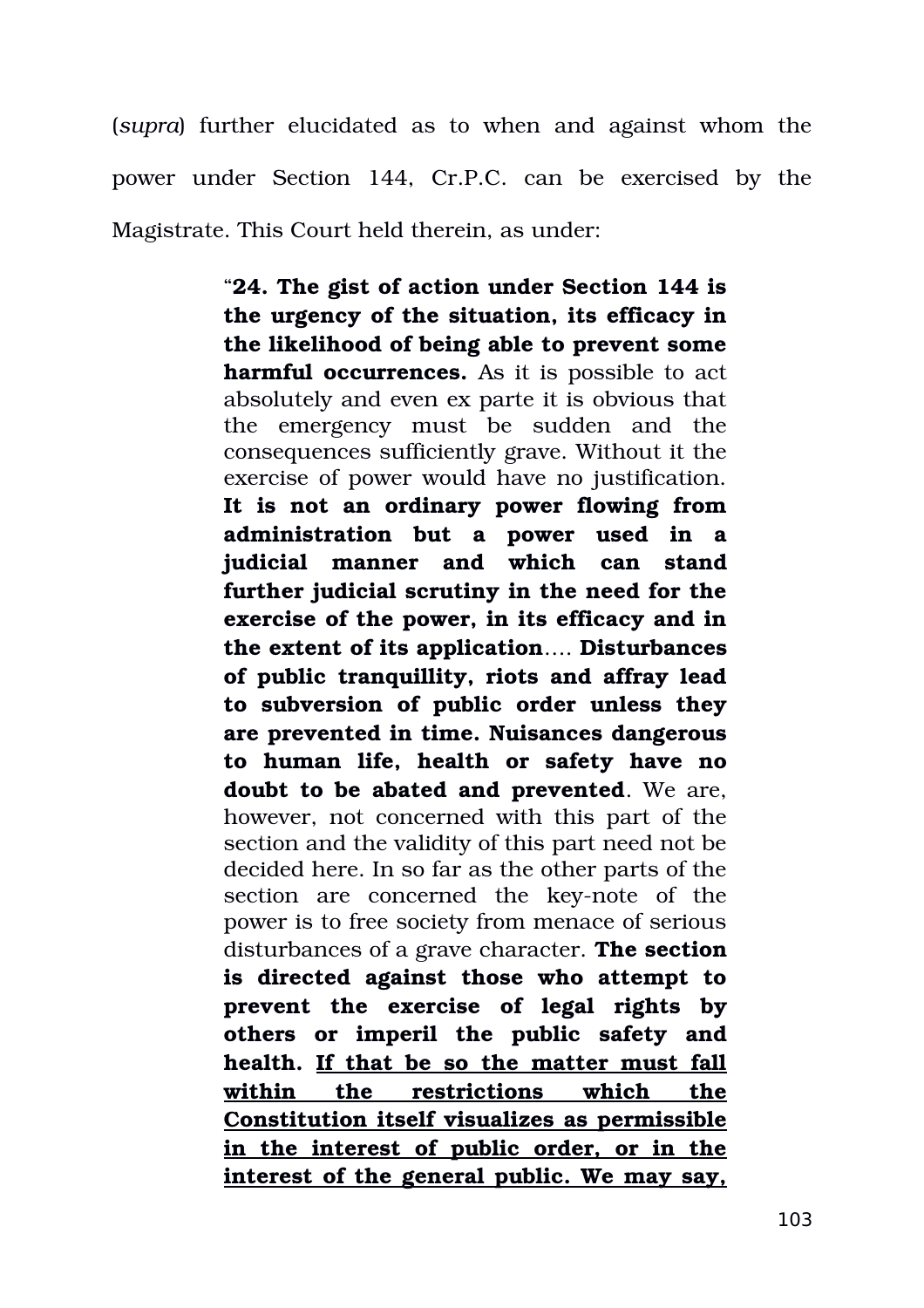# **however, that annoyance must assume sufficiently grave proportions to bring the matter within interests of public order.**"

*(emphasis supplied)*

### **122.** This Court in *Ramlila Maidan Incident, In re* case (*supra*)

further enunciated upon the aforesaid distinction between a

"public order" and "law and order" situation:

**…**

"**44. The distinction between "public order" and "law and order" is a fine one, but nevertheless clear. A restriction imposed with "law and order" in mind would be least intruding into the guaranteed freedom while "public order" may qualify for a greater degree of restriction since public order is a matter of even greater social concern.**

**45.** It is keeping this distinction in mind, the legislature, under Section 144 CrPC, has empowered the District Magistrate, Sub-Divisional Magistrate or any other Executive Magistrate, specially empowered in this behalf, to direct any person to abstain from doing a certain act or to take action as directed, where sufficient ground for proceeding under this section exists and immediate prevention and/or speedy remedy is desirable. **By virtue of Section 144A CrPC, which itself was introduced by Act 25 of 2005 [Ed.: The Code of Criminal Procedure (Amendment) Act, 2005.] , the District Magistrate has**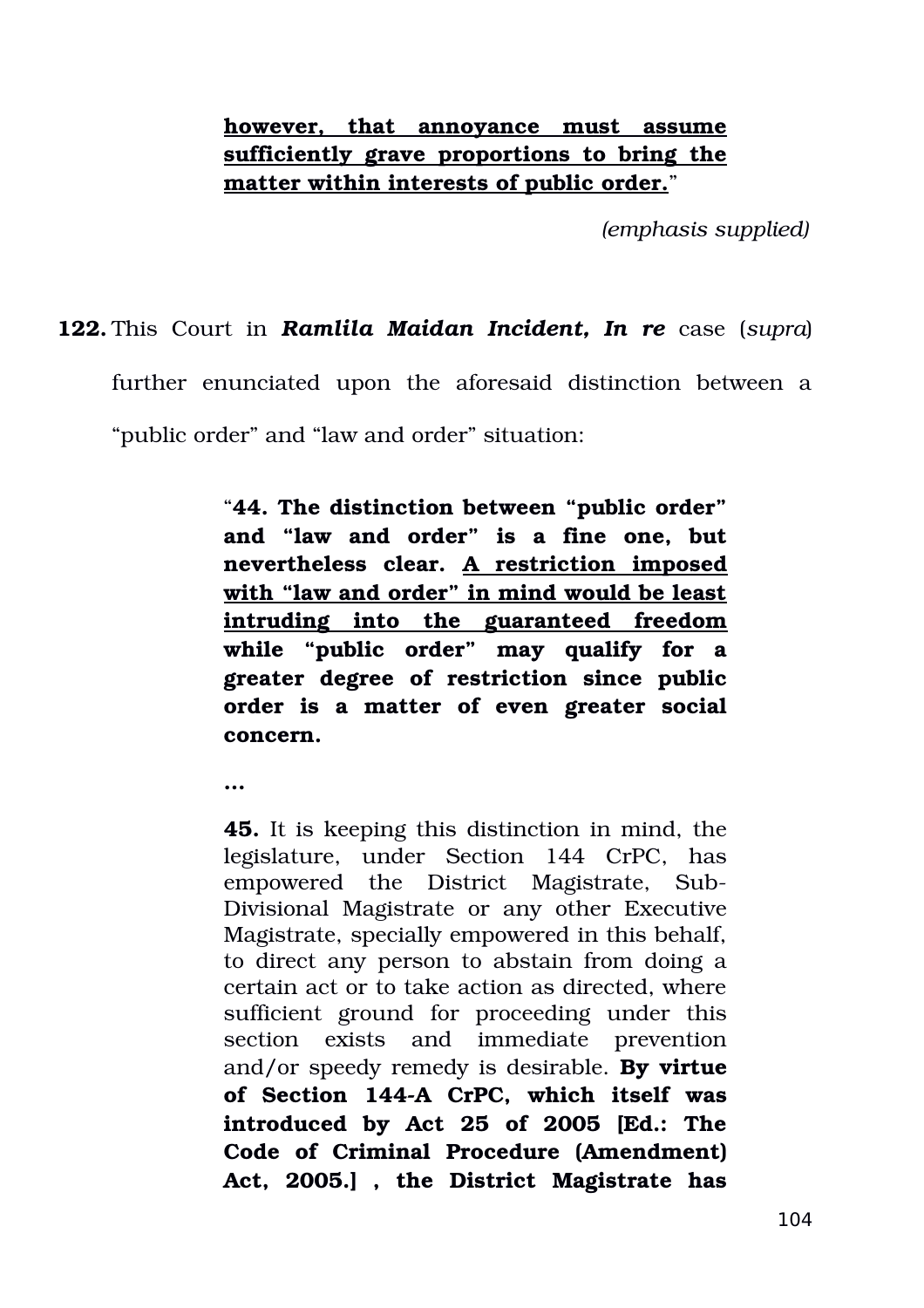**been empowered to pass an order prohibiting, in any area within the local limits of his jurisdiction, the carrying of arms in any procession or the organising or holding of any mass drill or mass training** with arms in any public place, where it is **necessary for him to do so for the preservation of public peace, public safety or maintenance of public order.** …"

*(emphasis supplied)*

- **123.** In view of the above, 'law and order', 'public order' and 'security of State' are distinct legal standards and the Magistrate must tailor the restrictions depending on the nature of the situation. If two families quarrel over irrigation water, it might breach law and order, but in a situation where two communities fight over the same, the situation might transcend into a public order situation. However, it has to be noted that a similar approach cannot be taken to remedy the aforesaid two distinct situations. The Magistrate cannot apply a straitjacket formula without assessing the gravity of the prevailing circumstances; the restrictions must be proportionate to the situation concerned.
- **124.** Learned senior counsel, Mr. Kapil Sibal also contended that an order under Section 144, Cr.P.C. cannot be issued against the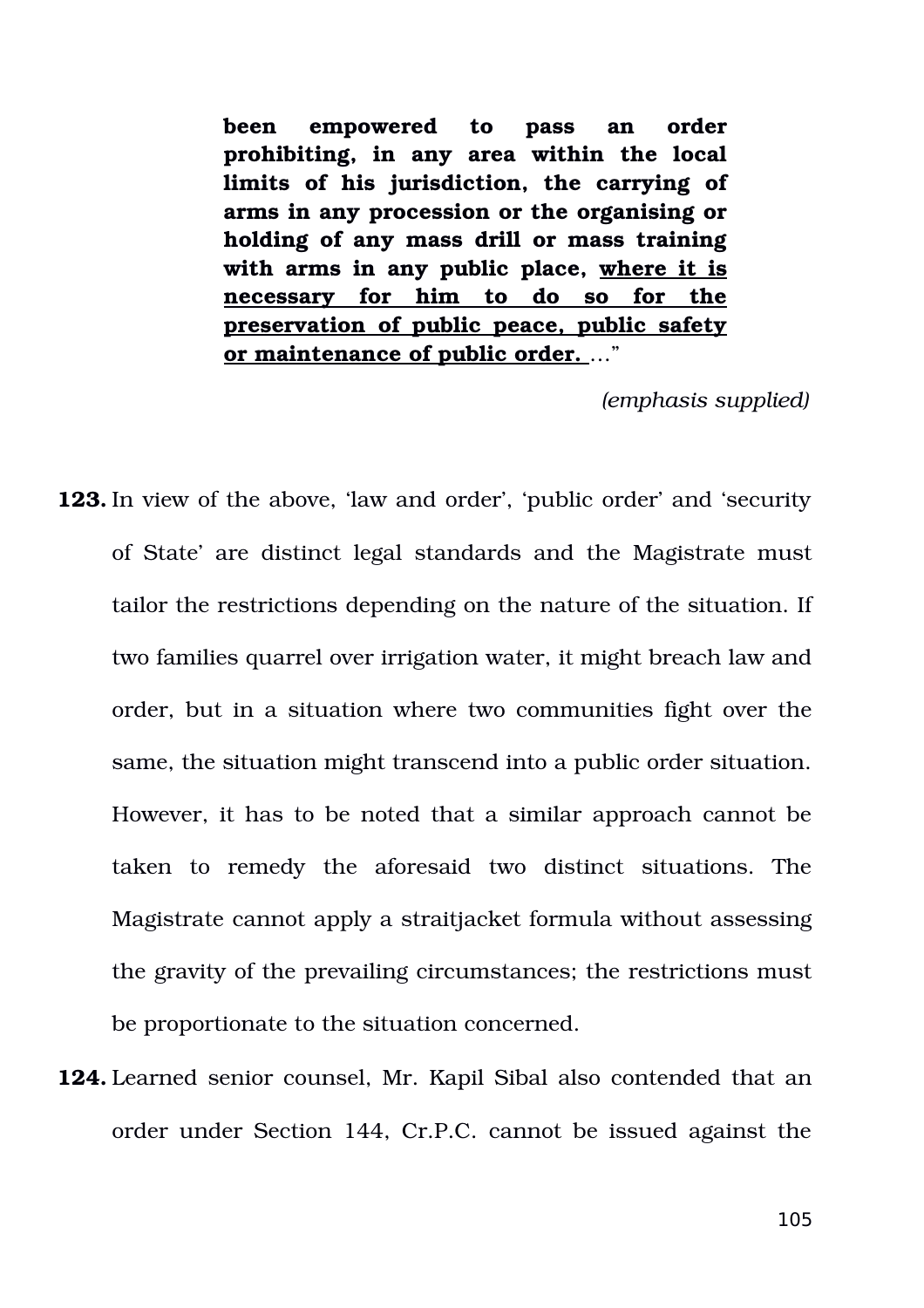public generally and must be specifically intended against the people or the group which is apprehended to disturb the peace and tranquillity. This Court in the *Madhu Limaye* case (*supra*)*,* has clarified that such an order can be passed against either a particular individual or the public in general. This Court was aware that, at times, it may not be possible to distinguish between the subject of protection under these orders and the individuals against whom these prohibitory orders are required to be passed:

> "**27.**… Ordinarily the order would be directed against a person found acting or likely to act in a particular way. **A general order may be necessary when the number of persons is so large that distinction between them and the general public cannot be made without the risks mentioned in the section. A general order is thus justified but if the action is too general, the order may be questioned by appropriate remedies for which there is ample provision in the law."**

> > *(emphasis supplied)*

**125.** The counsel on behalf of the Petitioners have argued that the validity of the aforesaid restrictions has to be tested on its reasonableness. The restrictions imposed must be proportionate to the proposed/perceived threat. In the context of restrictions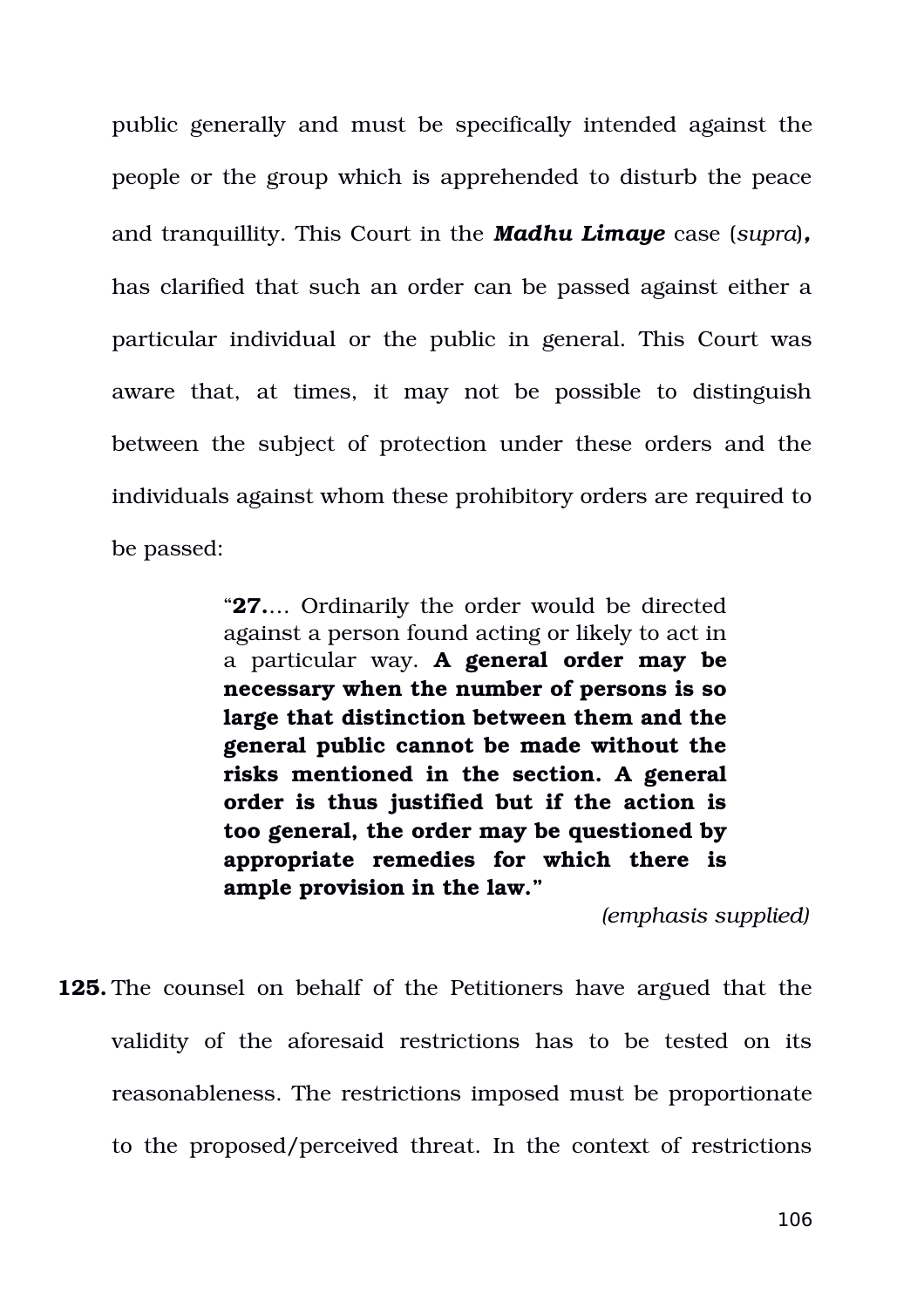imposed by way of orders passed under Section 144, Cr.P.C., this Court, in *Ramlila Maidan Incident* case (*supra*), held that an onerous duty is cast upon the concerned Magistrate to first assess the perceived threat and impose the least invasive restriction possible. The concerned Magistrate is duty bound to ensure that the restrictions should never be allowed to be excessive either in nature or in time. The relevant portion is extracted below:

> "39. **There has to be a balance and proportionality between the right and restriction on the one hand, and the right** and duty, on the other. It will create an imbalance, if undue or disproportionate emphasis is placed upon the right of a citizen without considering the significance of the duty. The true source of right is duty...

…

58. Out of the aforestated requirements, the requirements of existence of sufficient ground and need for immediate prevention or speedy remedy is of prime significance. In this **context, the perception of the officer recording the desired/contemplated satisfaction has to be reasonable, least invasive and bona fide. The restraint has to be reasonable and further must be minimal. Such restraint should not be allowed to exceed the constraints of the particular situation either in nature or in duration.** The most onerous duty that is cast upon the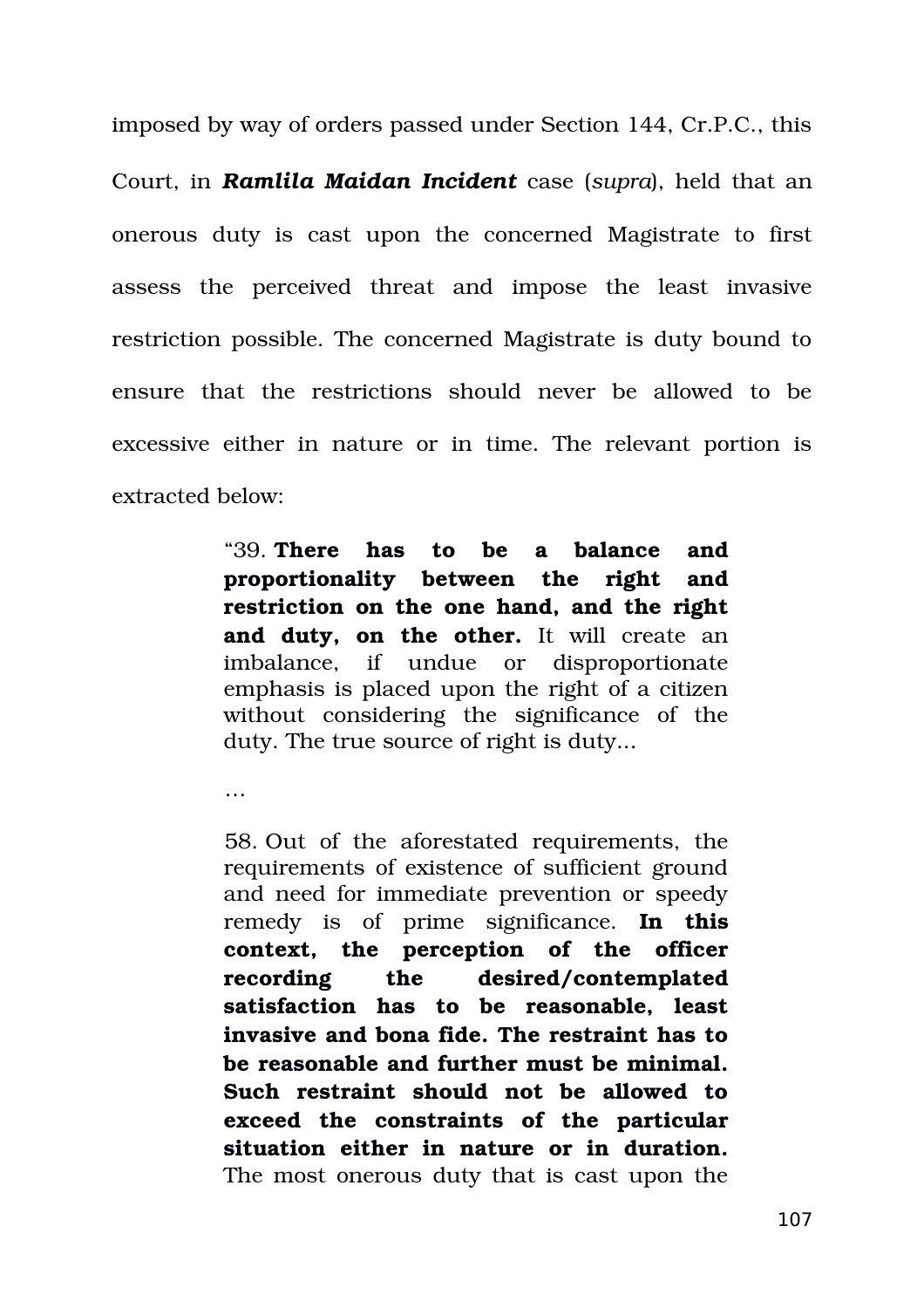empowered officer by the legislature is that the perception of threat to public peace and tranquillity should be real and not quandary, imaginary or a mere likely possibility." *(emphasis supplied)*

**126.** As discussed above, the decisions of this Court in the *Modern Dental College* case (*supra*) and *K.S. Puttaswamy (Aadhaar-***5J.)** case (*supra*), which brought the concept of proportionality into the fold, equally apply to an order passed under Section 144, Cr.P.C.

**127.** The Petitioners also contended that orders passed under Section 144, Cr.P.C., imposing restrictions, cannot be a subject matter of privilege. Moreover, material facts must be recorded in the order itself. On the other hand, the learned Solicitor General argued that the empowered officers were in the best position to know the situation on the ground and accordingly the aforesaid orders were passed. There existed sufficient speculation on the ground to suggest abrogation of Article 370, and the respective Magistrates, being aware of the circumstances, imposed the aforesaid restrictions in a periodic manner, indicating due application of mind. The learned Solicitor General further argued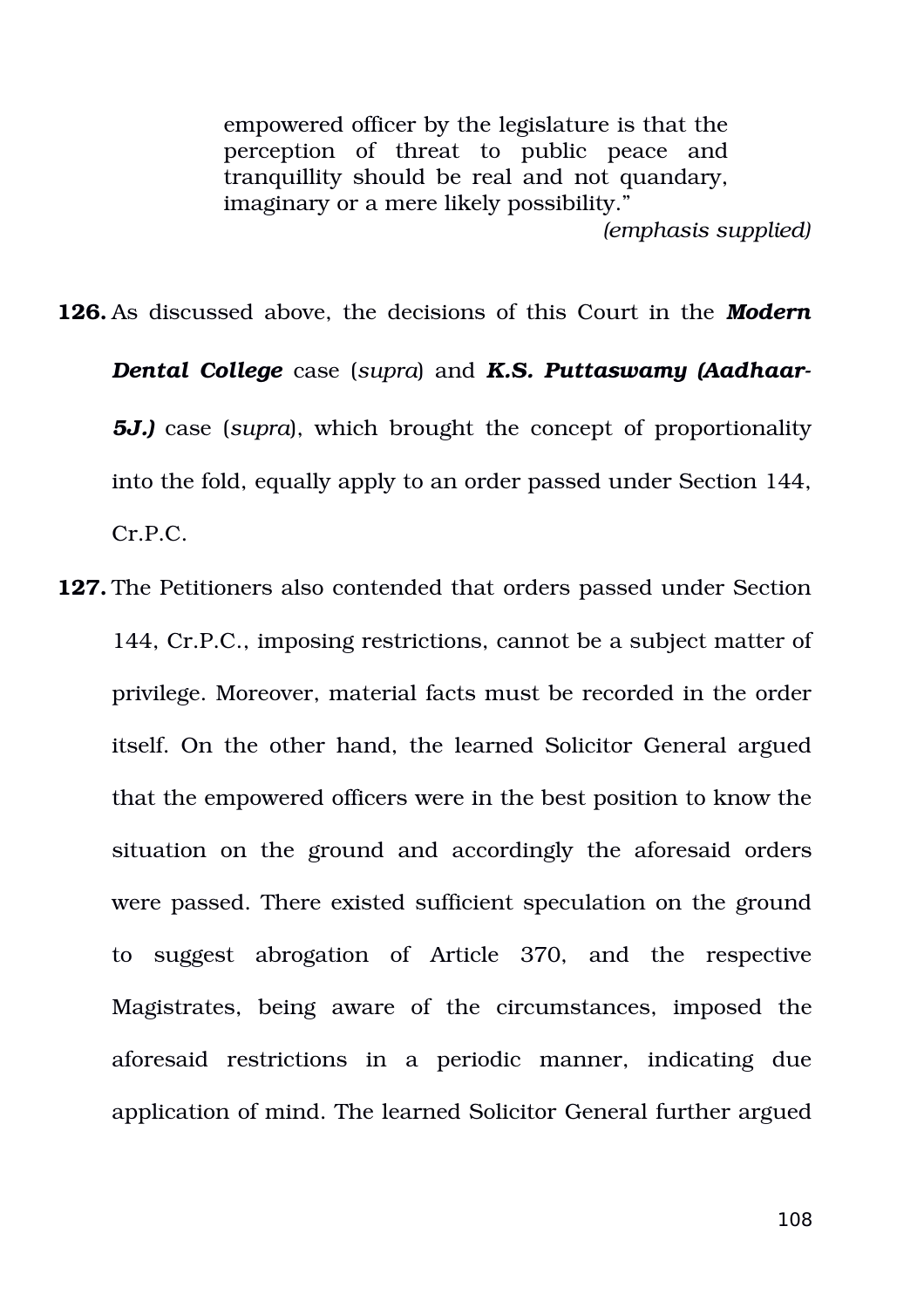that this Court cannot sit in appeal over the order passed by the magistrate, particularly when there is no imputation of *mala fide.*

**128.** To put a quietus to the aforesaid issue it is pertinent to reproduce and rely on a relevant extract from the **Ramlila** 

*Maidan Incident, In re* case (*supra*):

"**56.** Moreover, **an order under Section 144 CrPC being an order which has a direct consequence of placing a restriction on the right to freedom of speech and expression and right to assemble peaceably, should be an order in writing and based upon material facts** of the case. This would be the requirement of law for more than one reason. **Firstly, it is an order placing a restriction upon the fundamental rights of a citizen and, thus, may adversely affect the interests of the parties, and secondly, under the provisions of CrPC, such an order is revisable and is subject to judicial review**. **Therefore, it will be appropriate that it must be an order in writing, referring to the facts and stating the reasons for imposition of such restriction**. In *Praveen Bhai Thogadia* [(2004) 4 SCC 684: 2004 SCC (Cri) 1387], this Court took the view that the Court, while dealing with such orders, does not act like an appellate authority over the decision of the official concerned. **It would interfere only where the order is patently illegal and without jurisdiction or with ulterior motive and on extraneous consideration of political victimisation by those in power**. **Normally,**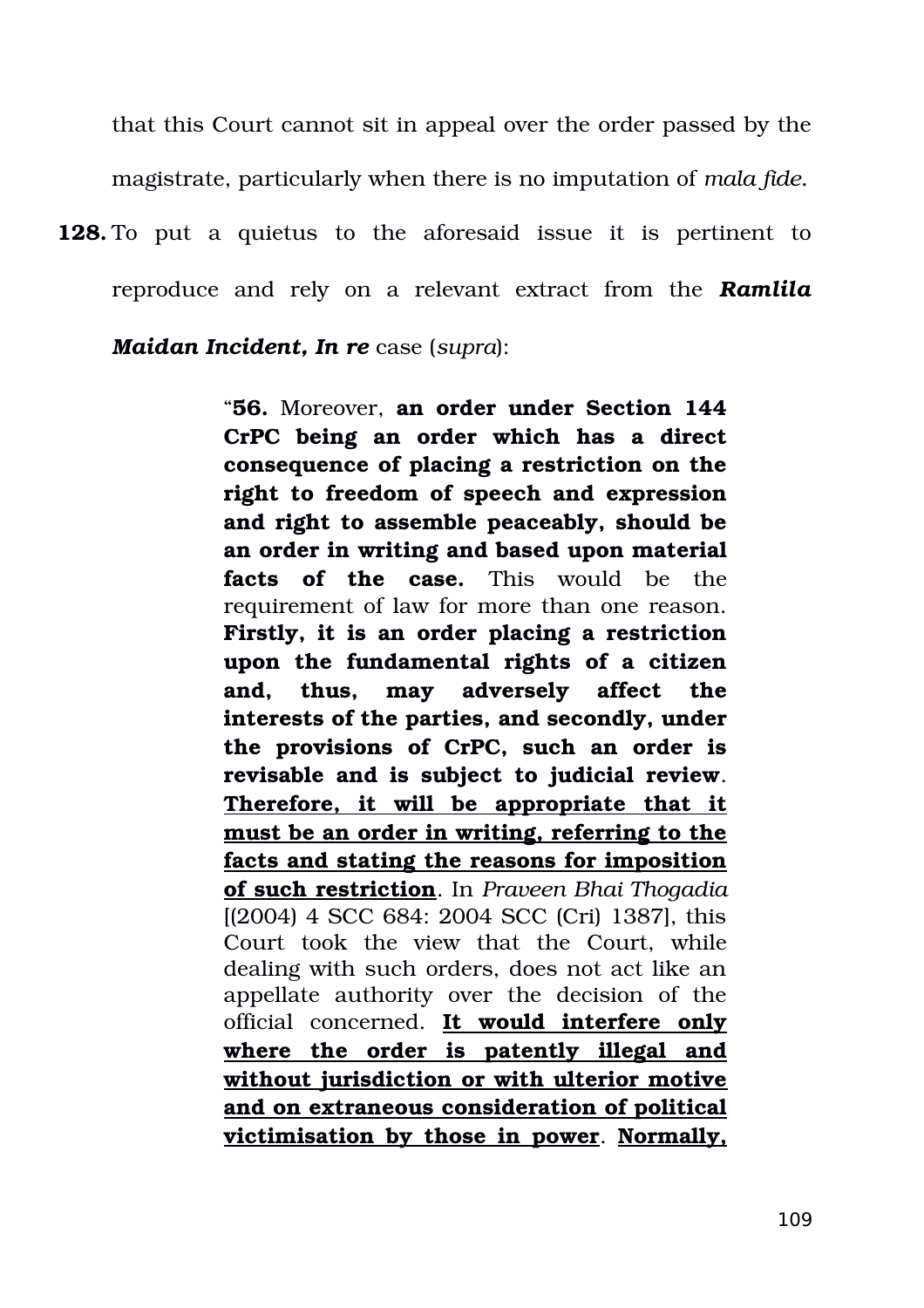## **interference should be the exception and not the rule**."

*(emphasis supplied)*

**129.** We may note that orders passed under Section 144, Cr.P.C. have direct consequences upon the fundamental rights of the public in general. Such a power, if used in a casual and cavalier manner, would result in severe illegality. This power should be used responsibly, only as a measure to preserve law and order. The order is open to judicial review, so that any person aggrieved by such an action can always approach the appropriate forum and challenge the same. But, the aforesaid means of judicial review will stand crippled if the order itself is unreasoned or un-notified. This Court, in the case of *Babulal Parate* (*supra*), also stressed upon the requirement of having the order in writing, wherein it is clearly indicated that opinion formed by the Magistrate was based upon the material facts of the case. This Court held as under:

> "9. Sub-section (1) confers powers not on the executive but on certain Magistrates…**Under** sub-section (1) the Magistrate himself has **to form an opinion that there is sufficient ground for proceeding under this section**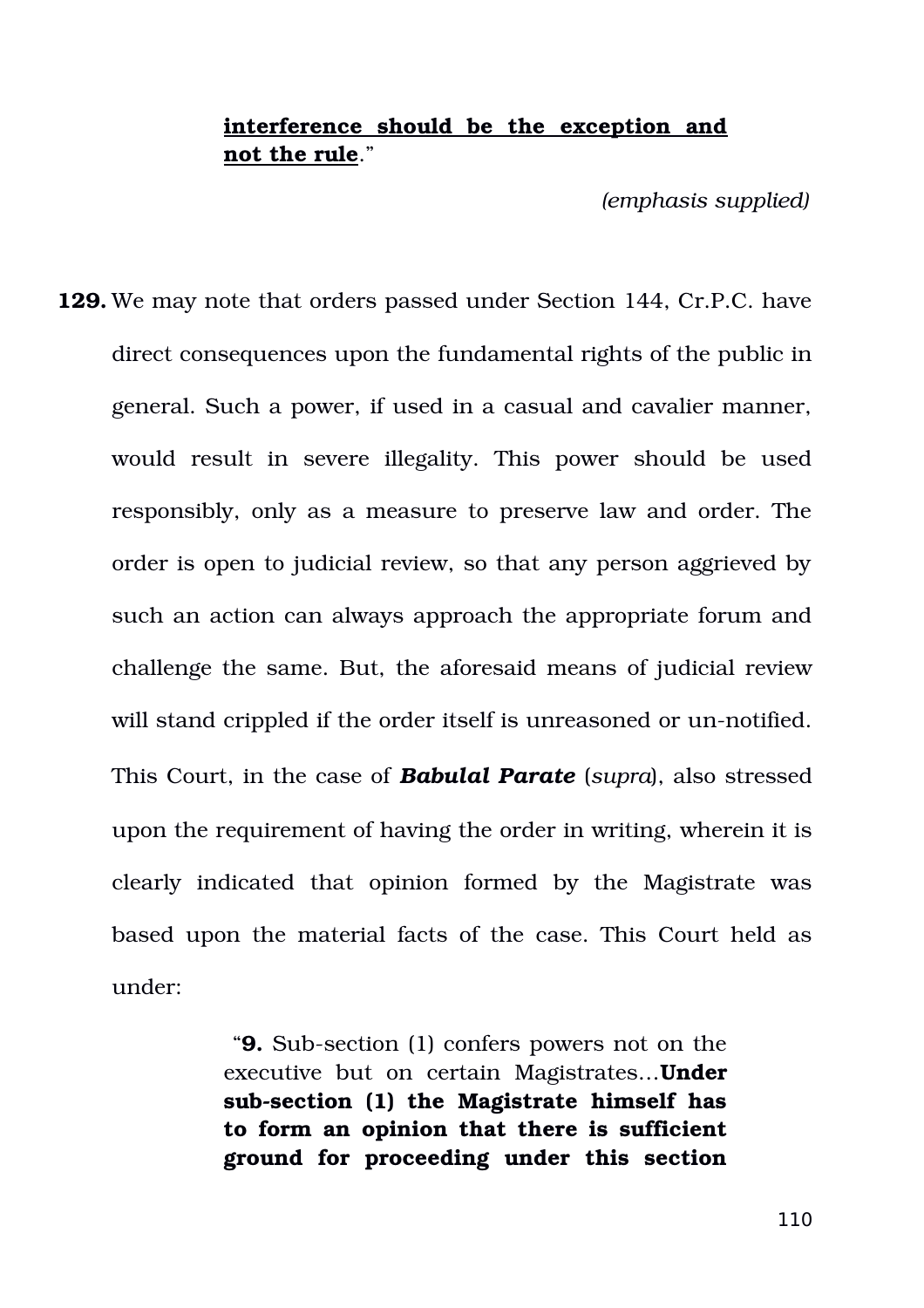**and immediate prevention or speedy** remedy is desirable. Again the sub-section **requires the Magistrate to make an order in writing and state therein the material facts by reason of which he is making the order thereunde**r. The sub-section further enumerates the particular activities with regard to which the Magistrate is entitled to place restraints."

*(emphasis supplied)*

**130.** While passing orders under Section 144, Cr.P.C., it is imperative to indicate the material facts necessitating passing of such orders. Normally, it should be invoked and confined to a particular area or some particular issues. However, in the present case, it is contended by the Petitioners that the majority of the geographical area of the erstwhile State of Jammu and Kashmir was placed under orders passed under Section 144, Cr.P.C. and the passing of these orders need to be looked at in this perspective. In response, it is the case of the Respondent, although it has not been stated in clear terms, that it is an issue of national security and cross border terrorism. Before we part, we need to caution against the excessive utility of the proportionality doctrine in the matters of national security, sovereignty and integrity.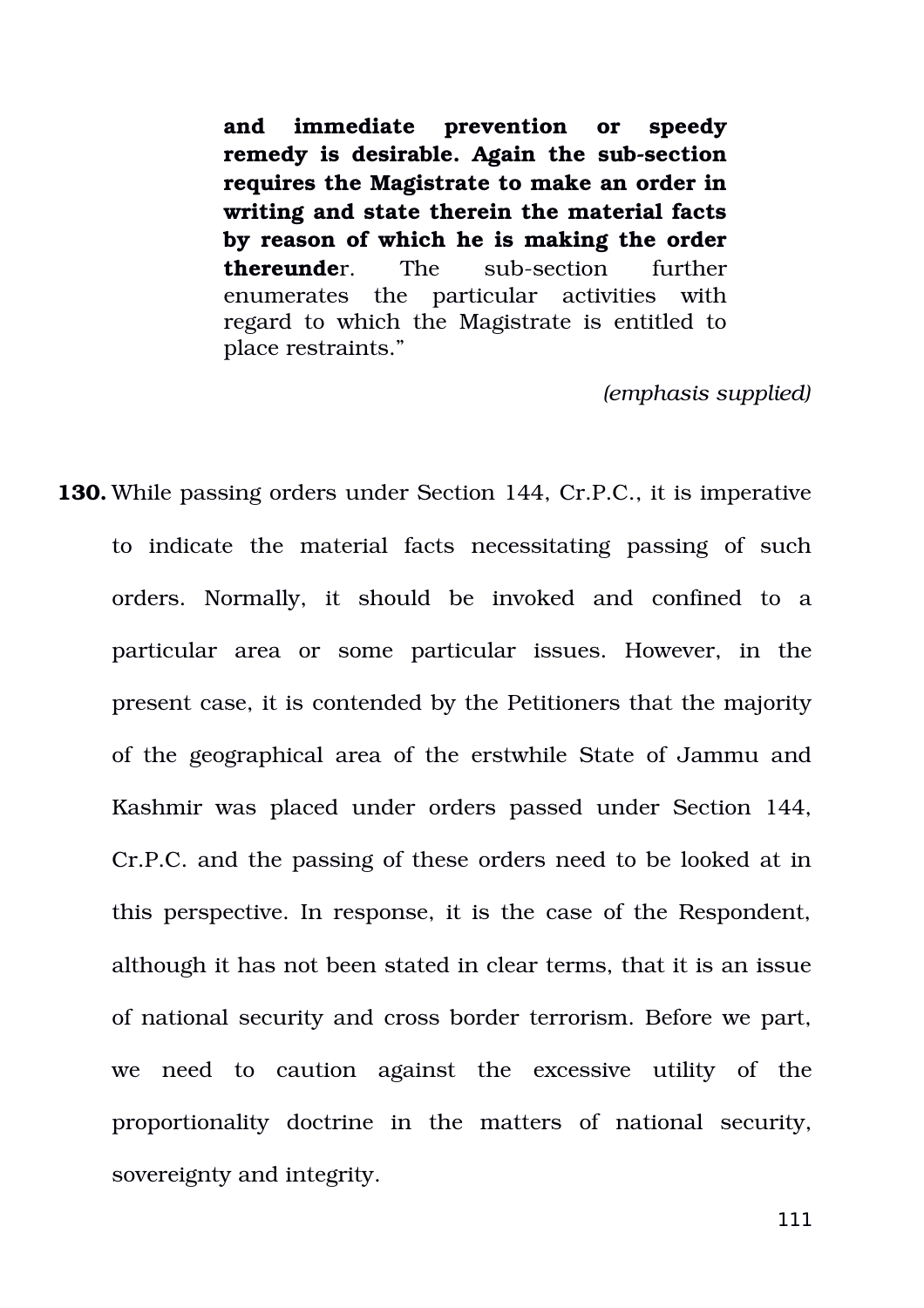**131.** Although, the Respondents submitted that this Court cannot sit in appeal or review the orders passed by the executive, particularly those pertaining to law and order situation, the scope of judicial review with respect to law and order issues has been settled by this Court. In *State of Karnataka v. Dr. Praveen*

**Bhai Thogadia,** (2004) 4 SCC 684, this Court observed,

specifically in the context of Section 144, Cr.P.C., as follows:

"**6.** Courts should not normally interfere with matters relating to law and order which is primarily the domain of the administrative authorities concerned. They are by and large the best to assess and to handle the situation depending upon the peculiar needs and necessities within their special knowledge. …… **Therefore, whenever the authorities concerned in charge of law and order find that a person's speeches or actions are likely to trigger communal antagonism and hatred resulting in fissiparous tendencies gaining foothold, undermining and affecting communal harmony, prohibitory orders need necessarily to be passed, to effectively avert such untoward happenings**.

**7.**.. If they feel that the presence or participation of any person in the meeting or congregation would be objectionable, for some patent or latent reasons as well as the past track record of such happenings in other places involving such participants, necessary prohibitory orders can be passed. Quick decisions and swift as well as effective action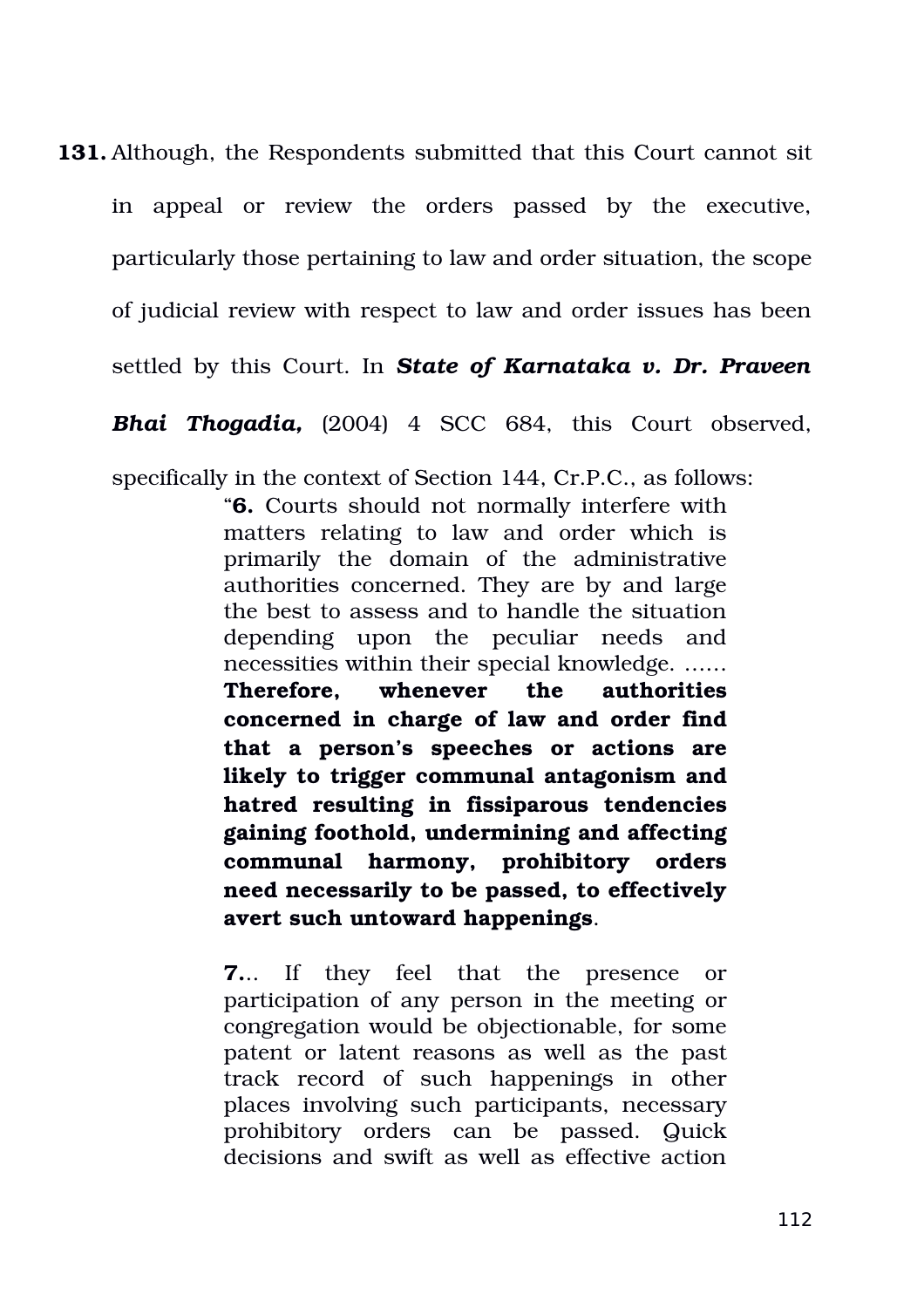necessitated in such cases may not justify or permit the authorities to give prior opportunity or consideration at length of the pros and cons. The imminent need to intervene instantly, having regard to the sensitivity and perniciously perilous consequences it may result in if not prevented forthwith, cannot be lost sight of. The valuable and cherished **right of freedom of expression and speech may at times have to be subjected to reasonable subordination to social interests, needs and necessities to preserve the very core of democratic life preservation of public order and rule of law.** At some such grave situation at least the decision as to the need and necessity to take prohibitory actions must be left to the discretion of those entrusted with the duty of maintaining law and order, and interposition of courts unless a concrete case of abuse or exercise of such sweeping powers for extraneous considerations by the authority concerned or that such authority was shown to act at the behest of those in power, and interference as a matter of course and as though adjudicating an appeal, will defeat the very purpose of legislation and legislative intent…"

*(emphasis supplied)*

**132.** It is true that we do not sit in appeal, however, the existence of the power of judicial review is undeniable. We are of the opinion that it is for the Magistrate and the State to make an informed judgement about the likely threat to public peace and law and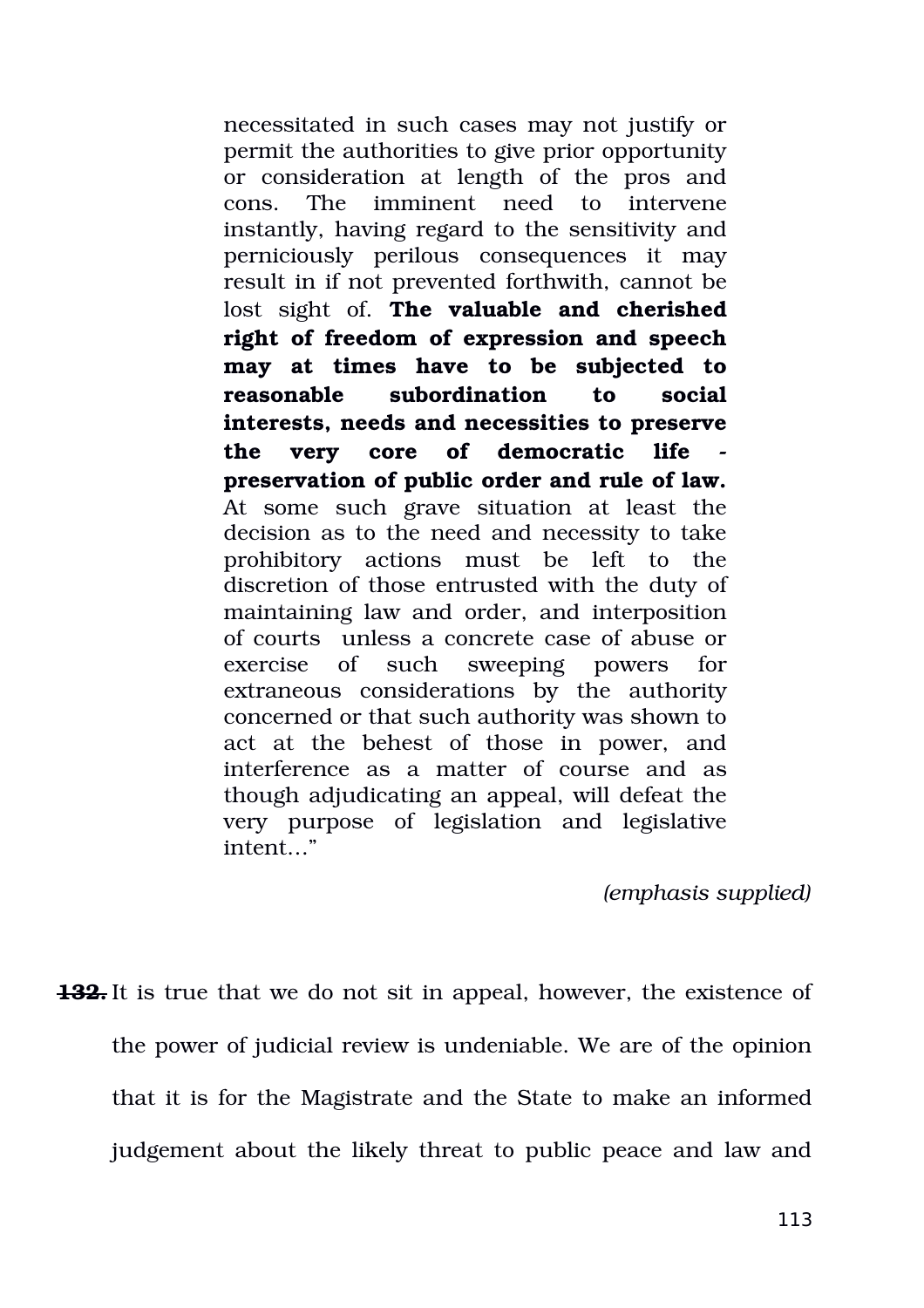order. The State is best placed to make an assessment of threat to public peace and tranquillity or law and order. However, the law requires them to state the material facts for invoking this power. This will enable judicial scrutiny and a verification of whether there are sufficient facts to justify the invocation of this power.

- **133.** In a situation where fundamental rights of the citizens are being curtailed, the same cannot be done through an arbitrary exercise of power; rather it should be based on objective facts. The preventive/remedial measures under Section 144, Cr.P.C. should be based on the type of exigency, extent of territoriality, nature of restriction and the duration of the same. In a situation of urgency, the authority is required to satisfy itself of such material to base its opinion on for the immediate imposition of restrictions or measures which are preventive/remedial. However, if the authority is to consider imposition of restrictions over a larger territorial area or for a longer duration, the threshold requirement is relatively higher.
- **134.** An order passed under Section 144, Cr.P.C. should be indicative of proper application of mind, which should be based on the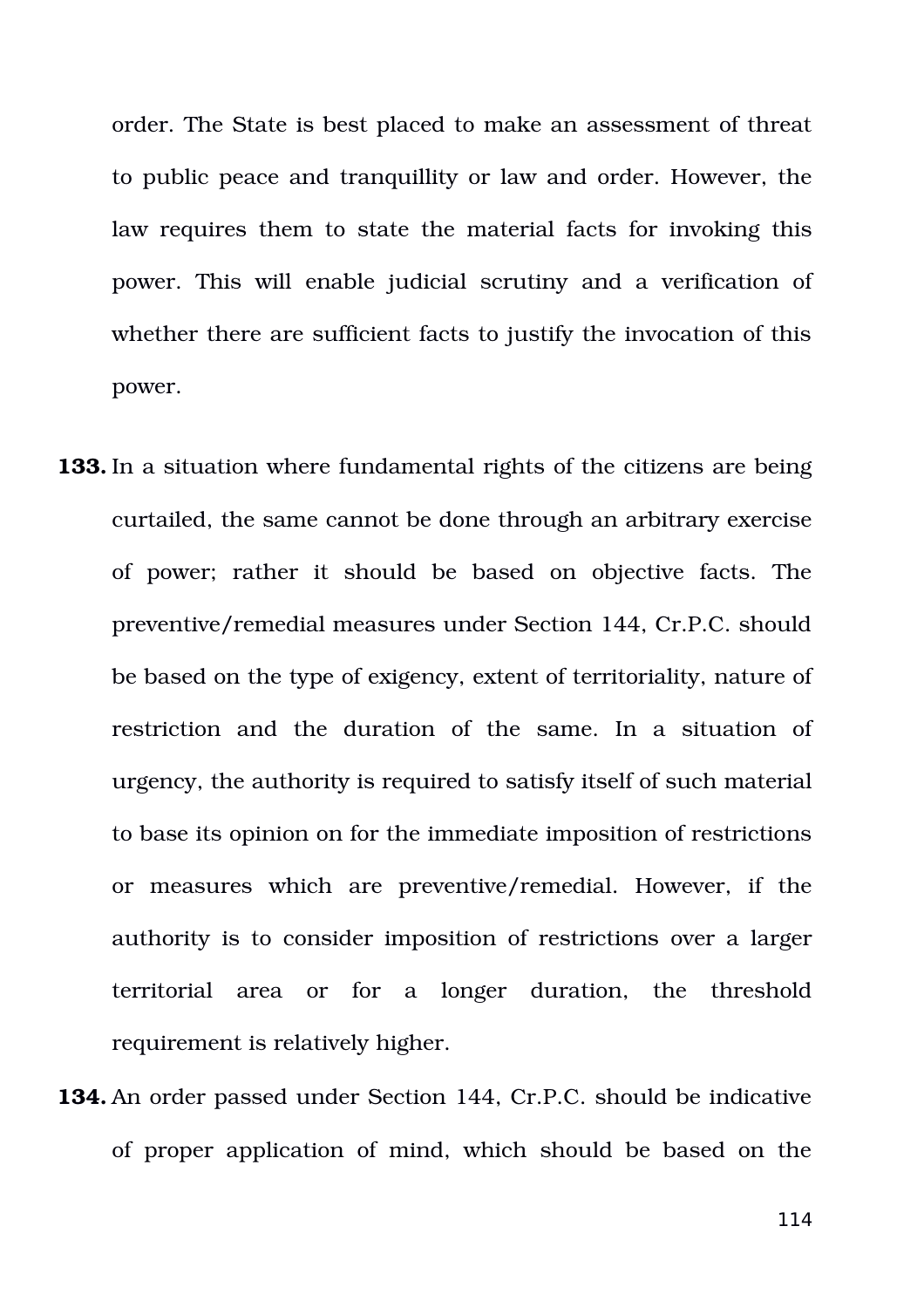material facts and the remedy directed. Proper reasoning links the application of mind of the officer concerned, to the controversy involved and the conclusion reached. Orders passed mechanically or in a cryptic manner cannot be said to be orders passed in accordance with law.

- **135.** During the course of hearing, on 26.11.2019, the learned Solicitor General sought the permission of this Court to produce certain confidential documents to be perused by this Court. However, he objected to revealing certain documents to the Petitioners, claiming sensitivity and confidentiality. Learned senior counsel Mr. Kapil Sibal stated that the Court could assume the existence of such intelligence inputs and materials. In view of such stand, we have not gone into the adequacy of the material placed before this Court; rather, we have presumed existence of the same.
- **136.** One of the important criteria to test the reasonableness of such a measure is to see if the aggrieved person has the right to make a representation against such a restriction. It is a fundamental principle of law that no party can be deprived of his liberty without being afforded a fair, adequate and reasonable opportunity of hearing. Therefore, in a situation where the order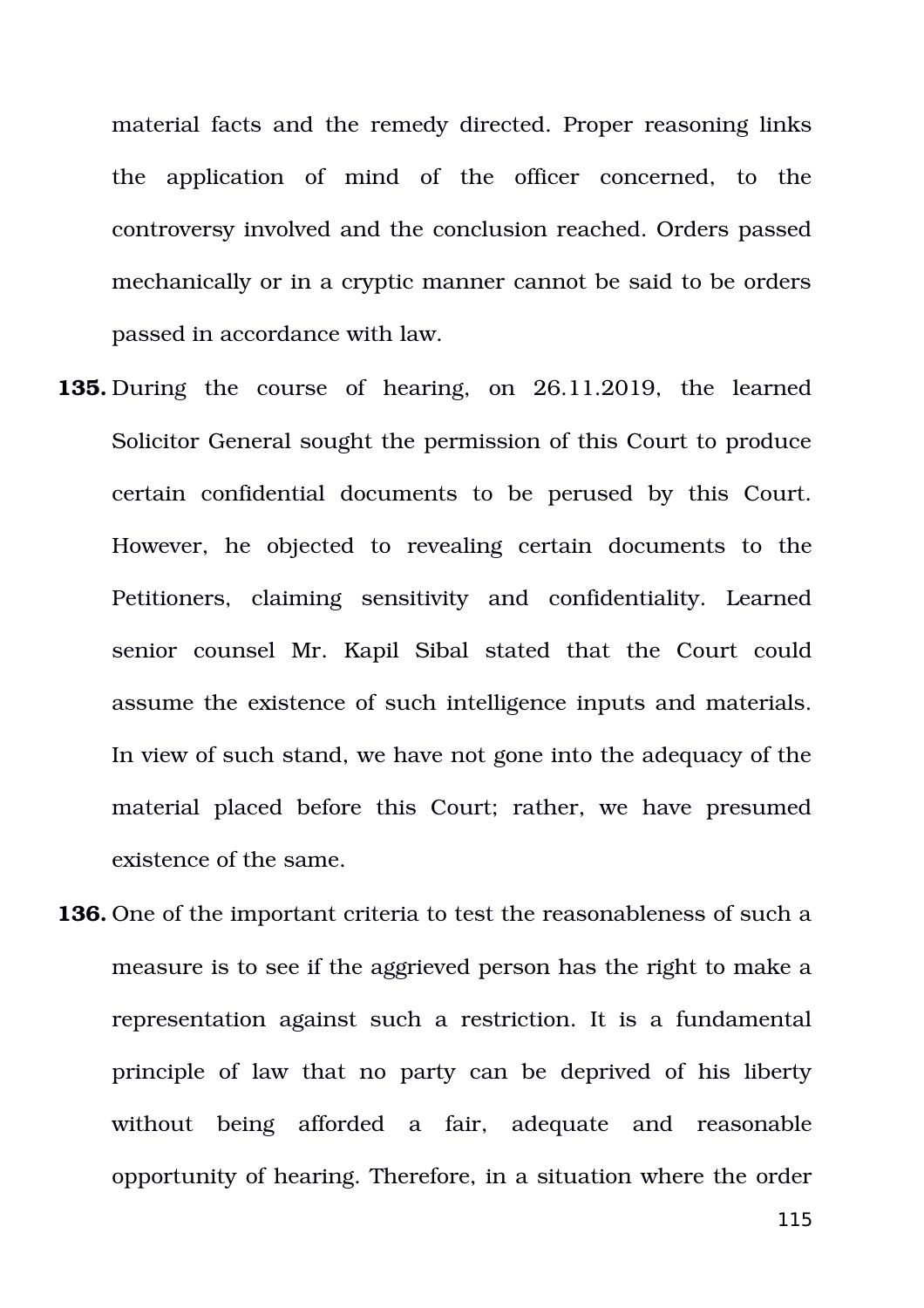is silent on the material facts, the person aggrieved cannot effectively challenge the same. Resultantly, there exists no effective mechanism to judicially review the same. [*See State of Bihar v. Kamla Kant Misra,* (1969) 3 SCC 337]. In light of the same, it is imperative for the State to make such orders public so as to make the right available under Section 144(5), Cr.P.C. a practical reality.

- **137.** One thing to remember is that no *mala fide* has been alleged by the Petitioners. It was not denied by the Petitioners that the State has the power to pass such restrictive order. Additionally, the Respondents contended that the historical background of the State- cross border terrorism, infiltration of militants, security issues, etc., cannot be forgotten and must be kept in mind while testing the legality of the orders. Further, the Respondent submitted that the orders were passed in the aforementioned context and in the anticipated threat to law and order, to prevent any loss of life, limb and property. However, these orders do not explain the aforesaid aspects.
- **138.** Although the restrictions have been allegedly removed on 27.09.2019, thereby rendering the present exercise into a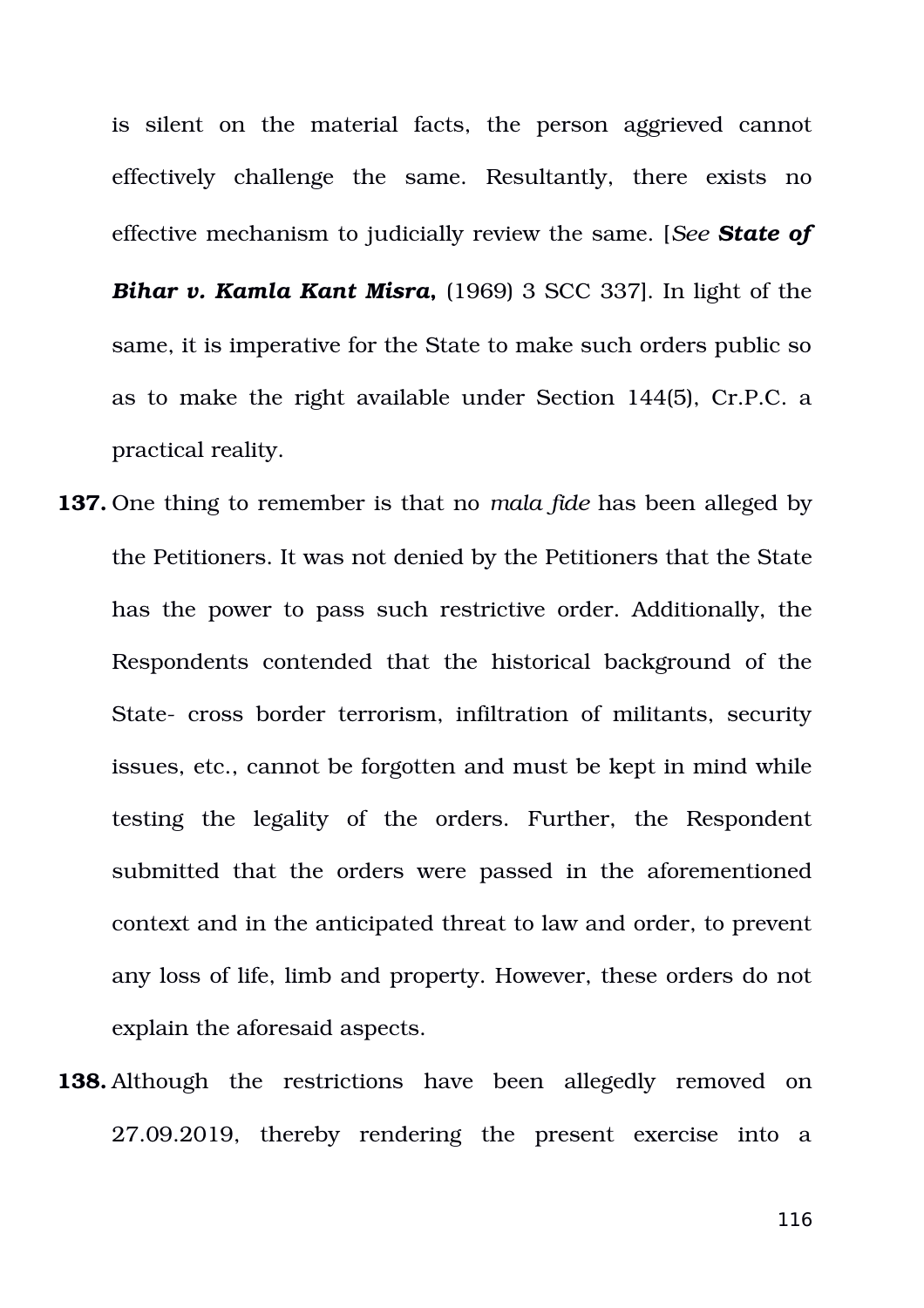virtually academic one, we cannot ignore non-compliance of law by the State. As learned senior counsel Mr. Kapil Sibal submitted, this case is not just about the past or what has happened in the erstwhile State of Jammu and Kashmir, but also about the future, where this Court has to caution the Government. Hence, we direct that the authorities must follow the principles laid down by this Court and uphold the rule of law.

- **139.** It is contended by the Petitioners that while the Respondents stated that there are no prohibitory orders during the day and there are certain restrictions in certain areas during the night, on the ground, the situation is different as the police is still restricting the movement of the people even during the day. If that is so, it is not proper and correct for the State to resort to such type of acts. A Government, if it thinks that there is a threat to the law and order situation or any other such requirement, must follow the procedure laid down by law, taking into consideration the rights of the citizens, and pass appropriate need-based orders. In view of the same, appropriate directions are provided in the operative part of this judgment.
- **140.** Before parting we summarise the legal position on Section 144, Cr.P.C as follows: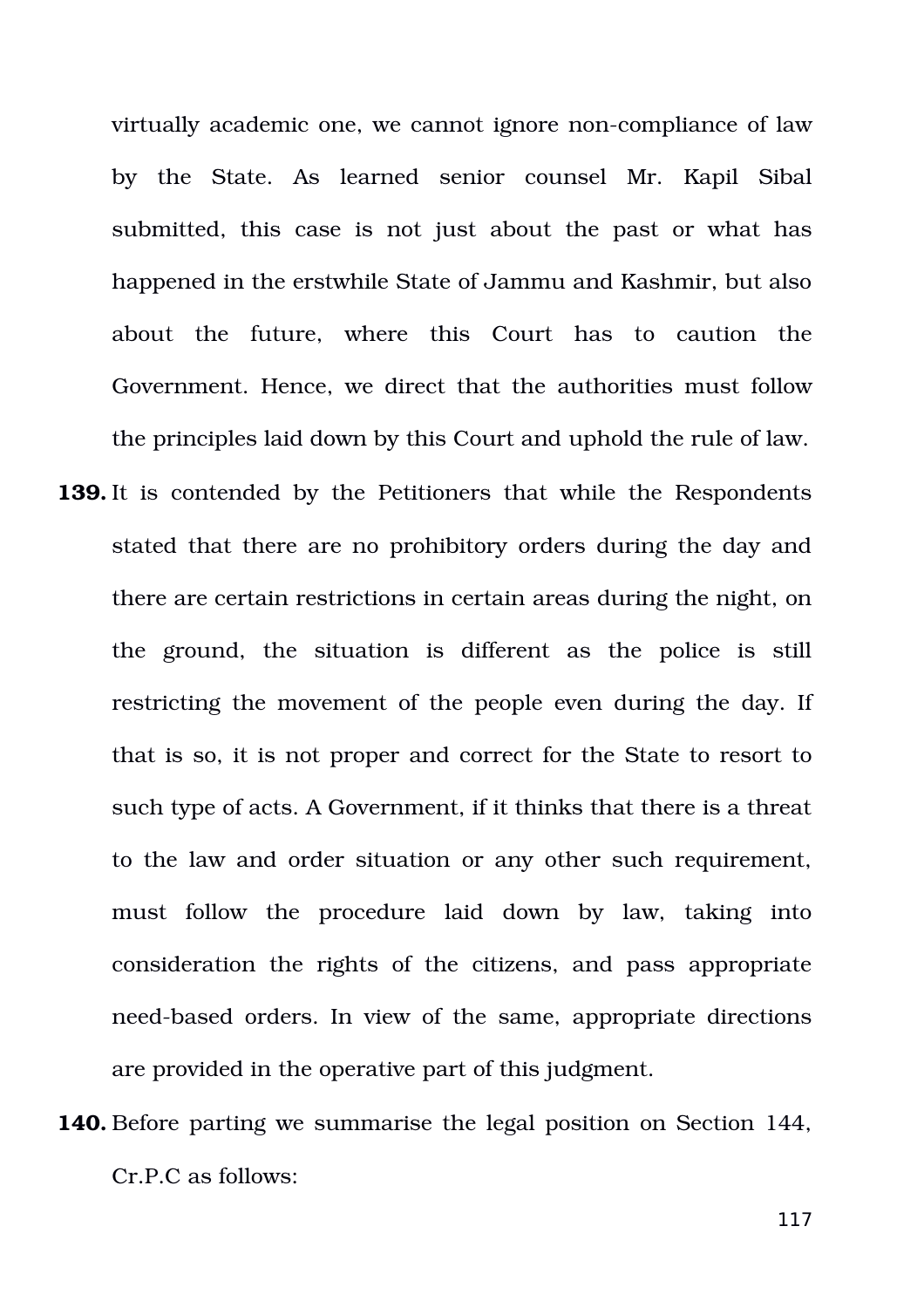- **i.** The power under Section 144, Cr.P.C., being remedial as well as preventive, is exercisable not only where there exists present danger, but also when there is an apprehension of danger. However, the danger contemplated should be in the nature of an "emergency" and for the purpose of preventing obstruction and annoyance or injury to any person lawfully employed.
- **ii.** The power under Section 144, Cr.P.C cannot be used to suppress legitimate expression of opinion or grievance or exercise of any democratic rights.
- **iii.** An order passed under Section 144, Cr.P.C. should state the material facts to enable judicial review of the same. The power should be exercised in a *bona fide* and reasonable manner, and the same should be passed by relying on the material facts, indicative of application of mind. This will enable judicial scrutiny of the aforesaid order.
- **iv.** While exercising the power under Section 144, Cr.P.C. the Magistrate is duty bound to balance the rights and restrictions based on the principles of proportionality and thereafter apply the least intrusive measure.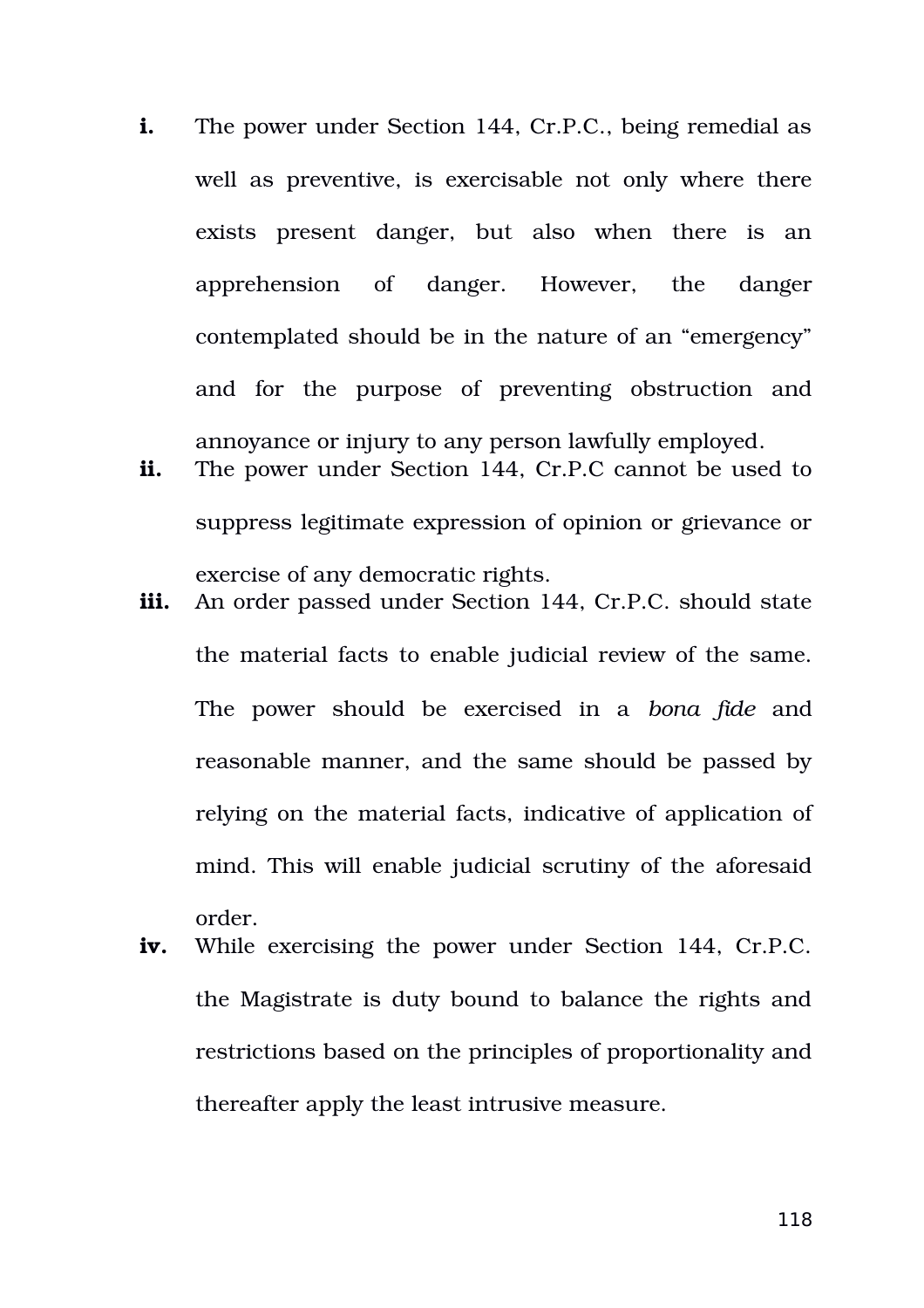**v.** Repetitive orders under Section 144, Cr.P.C. would be an abuse of power.

## **H. FREEDOM OF THE PRESS**

**141.** The Petitioner in W.P. (C) No. 1031 of 2019 has filed the petition basing her contention on the following factual premise, as averred:

> **13.** Writ Petition (Civil) No. 1031 of 2019 was filed on  $10-08-2019$  under Article 32 of the Constitution of India by the Executive Editor of the newspaper "Kashmir Times", which publishes two editions daily, one from Jammu and another from Srinagar. The English newspaper, Kashmir Times, was founded in 1954 as a news weekly. It was later converted to a daily newspaper in 1962 and has regularly been in print and circulation ever since. Kashmir Times is a widely read English newspaper in Jammu and Kashmir, and also has significant readership in the neighbouring States of Punjab, Delhi and Himachal Pradesh.

> **14.** On 04-08-2019, sometime during the day, mobile phone networks, internet services, and landline phones were all discontinued in the Kashmir valley and in some districts of Jammu and Ladakh. No formal orders under which such action was taken by the Respondents were communicated to the affected population, including the residents of the Kashmir Valley. This meant that the people of Kashmir were plunged into a communication blackhole and an information blackout. The actions of the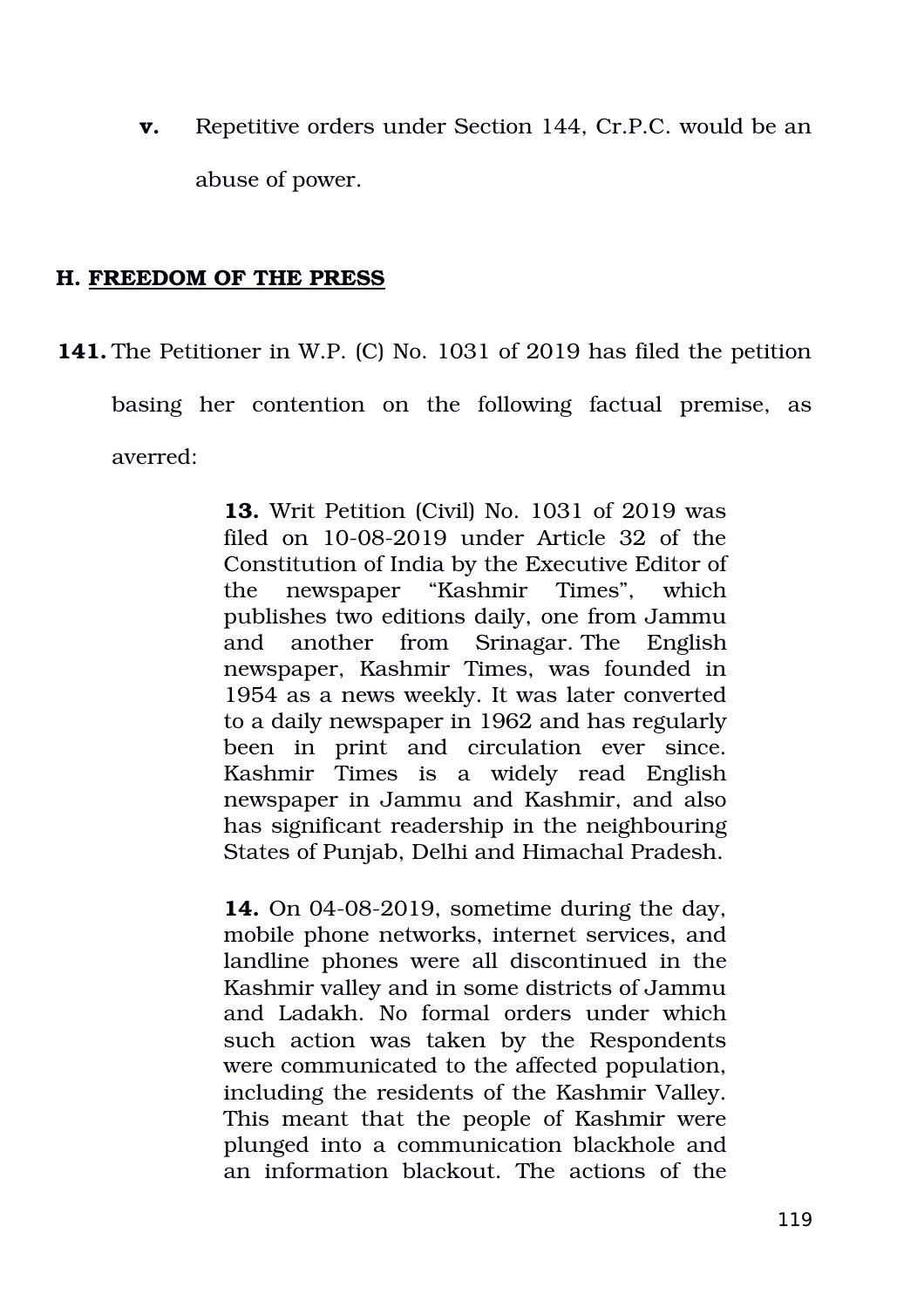respondents have had a debilitating and crippling effect on newsgathering, reporting, publication, circulation and information dissemination, and have also resulted in freezing of web portals and news websites.

**15.** From the morning of 05-08-2019, with a heavy military presence, barricades and severance of all communication links, the state of Jammu and Kashmir was placed under *de facto curfew.* At the same time, on 05-08-2019, the Constitution (Application to Jammu and Kashmir) order, 2019, C.O. 272 was published in The Gazette of India, vide which under the powers vested by Article 370(1) of the Constitution of India, Article 367(4) was added to the Constitution. Also on 05-08-2019, the Jammu and Kashmir Reorganisation Bill, 2019, was introduced in the Rajya Sabha, and passed. On 06-08-2019, the said Bill was passed by the Lok Sabha. The President's assent was given to the Bill on  $09-08-2019$ . The Gazette Notification, dt. 09-08-2019 states that the Jammu and Kashmir Reorganisation Act,  $2019$ , will come into effect from  $31<sup>st</sup>$ October, 2019, and that there shall be a new Union Territory of Jammu and Kashmir. All of this was carried out while the State of Jammu and Kashmir was in a lockdown and silenced through a communication shutdown.

**16.** In such Circumstances the Kashmir Times' Srinagar edition could not be distributed on 05-08-2019 and it could not be published thereafter from  $06-08-2019$  to  $11-10-2019$ , as newspaper publication necessarily requires news gathering by reporters traveling across the Valley and unhindered interaction with public and officials. Due to the indiscriminate lockdown-including communication and internet blackout- and severe curbs on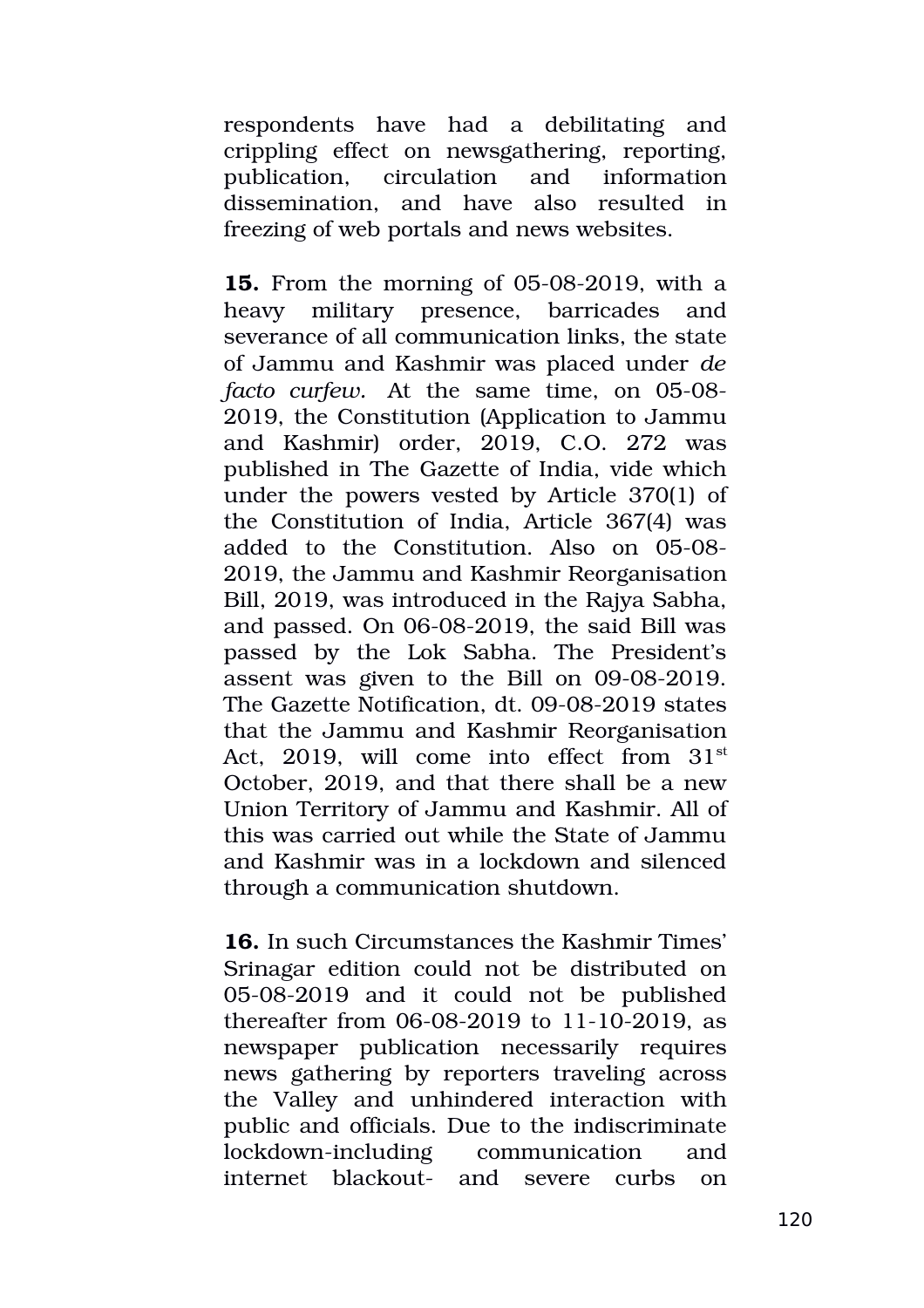movement enforced by the respondents, the Petitioner was prevented and hindered from carrying out her profession and work. Even after  $11-10-2019$  only a truncated copy of the newspaper is being published because of the severe restrictions in place even today (internet services and SMS services are completely shut down even after 115 days). The new portal/website is frozen till date.

**142.** There is no doubt that the importance of the press is well established under Indian Law. The freedom of the press is a requirement in any democratic society for its effective functioning. The first case which dealt with the freedom of the press can be traced back to *Channing Arnold v. The Emperor*, (1914) 16 Bom LR 544, wherein the Privy Council stated that:

> "**36.** The freedom of the journalist is an ordinary part of the freedom of the subject and to whatever length, the subject in general may go, so also may the journalist, but apart from the statute law his privilege is no other and no higher. The range of his assertions, his criticisms or his comments is as wide as, and no wider than that of any other subject."

**143.** During the drafting of our Constitution, B. N. Rau, while commenting on the amendments by Jaya Prakash Narayan, who had proposed a separate freedom of press, had commented in the following manner: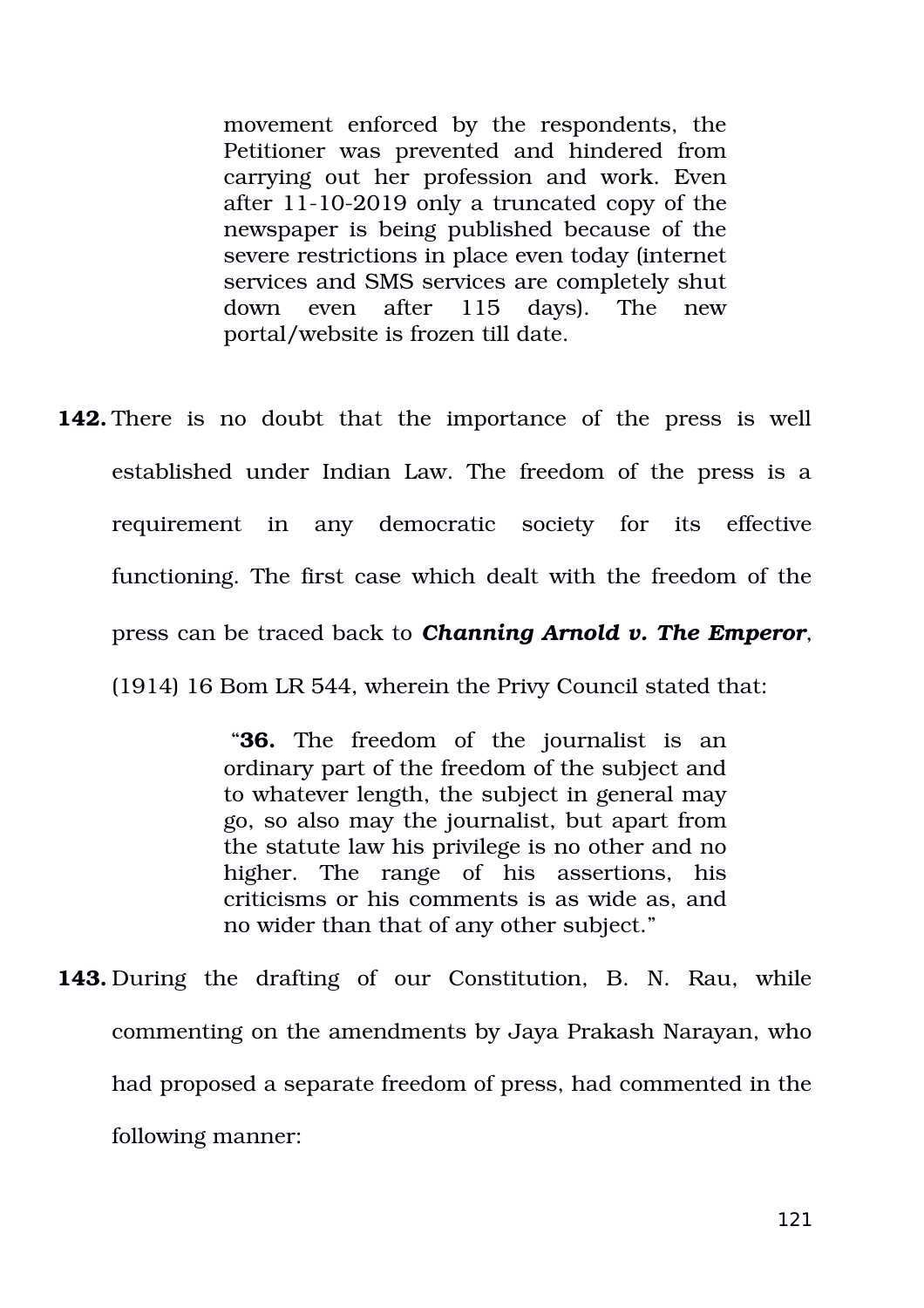"It is hardly necessary to provide specifically for the freedom of the press as freedom of expression provided in sub-clause (a) of clause (1) of article 13 will include freedom of the press..."

*Coleman* **v. Union of India,** (1972) 2 SCC 788, *Indian Express* (*supra*)*, Sakal Papers (P) Ltd. v. Union of India,* [1962] 3 SCR 842 have expounded on the right of freedom of press and have clearly enunciated the importance of the aforesaid rights in modern society. In view of the same, there is no doubt that freedom of the press needs to be considered herein while dealing with the issue of the case at hand.

**144.** Thereafter, many judgments of this Court including *Bennett* 

**145.** From the aforesaid factual averment, we may note that the Petitioner in W.P. (C) No. 1031 of 2019, with respect to the present issue, does not *impugn* any specific order of the government restricting the freedom of the press or restricting the content of the press. The allegation of the aforementioned Petitioner is that the cumulative effect of various other restrictions, such as the imposition of Section 144, Cr.P.C. and restriction on internet and communication, has indirectly affected the freedom of the press in the valley.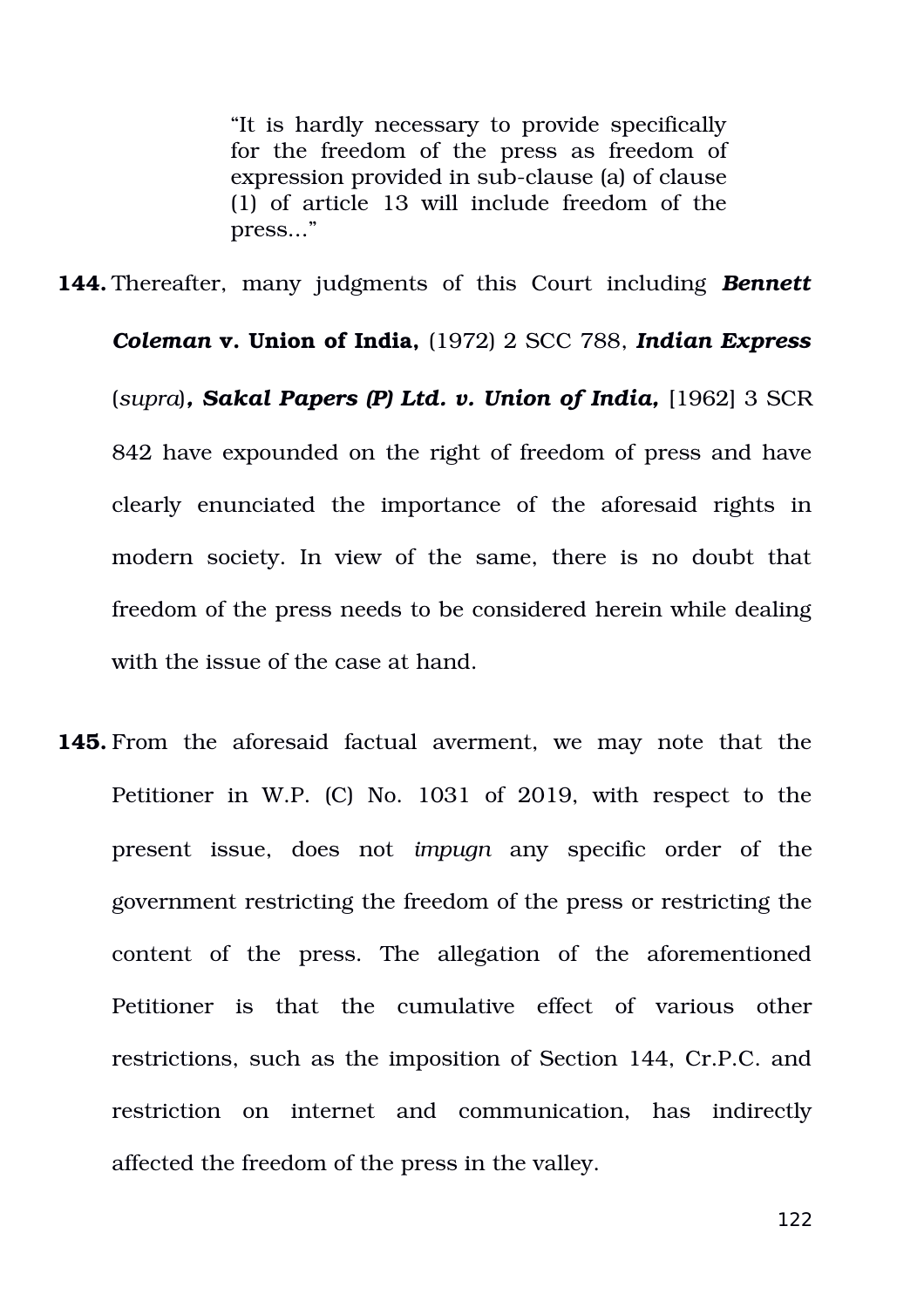- **146.** There is no doubt that the freedom of the press is a valuable and sacred right enshrined under Article 19(1)(a) of the Constitution. This right is required in any modern democracy without which there cannot be transfer of information or requisite discussion for a democratic society. Squarely however, the contention of the Petitioner rests on the chilling effects alleged to be produced by the imposition of restrictions as discussed above.
- **147.** Chilling effect has been utilized in Indian Jurisprudence as a fairly recent concept. Its presence in the United States of America can be traced to the decision in *Weiman v. Updgraff*, 344 U.S. 183. We may note that the argument of chilling effect has been utilized in various contexts, from being purely an emotive argument to a substantive component under the free speech adjudication. The usage of the aforesaid principle is chiefly adopted for impugning an action of the State, which may be constitutional, but which imposes a great burden on the free speech. We may note that the argument of chilling effect, if not tempered judicially, would result in a "self-proclaiming" instrument".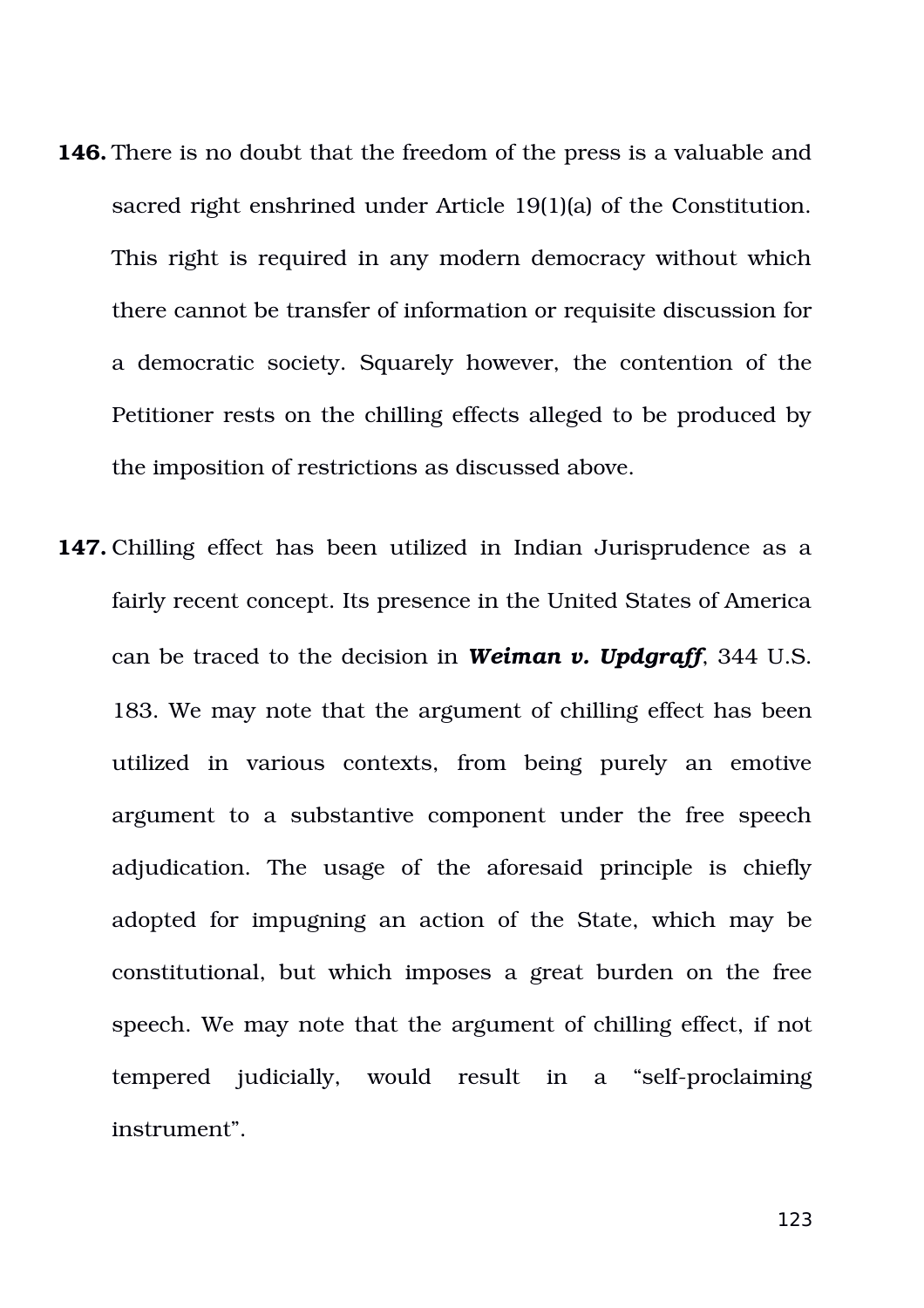- **148.** The principle of chilling effect was utilized initially in a limited context, that a person could be restricted from exercising his protected right due to the ambiguous nature of an overbroad statute. In this regard, the chilling effect was restricted to the analysis of the First Amendment right. The work of Frederick Schauer provides a detailed analysis in his seminal work on the First Amendment.<sup>[22](#page-123-0)</sup> This analysis was replicated in the context of privacy and internet usage in a regulatory set up by Daniel J. Solove. These panopticon concerns have been accepted in the case of **K.S. Puttaswamy (Privacy-9J.)** (*supra*).
- **149.** We need to concern ourselves herein as to theoretical question of drawing lines as to when a regulation stops short of impinging upon free speech. A regulatory legislation will have a direct or indirect impact on various rights of different degrees. Individual rights cannot be viewed as silos, rather they should be viewed in a cumulative manner which may be affected in different ways. The technical rule of causal link cannot be made applicable in the case of human rights. Human rights are an inherent feature of every human and there is no question of the State not

<span id="page-123-0"></span><sup>22</sup> Frederick Schauer, *Fear, Risk and the First Amendment: Unraveling the Chilling Effect* (1978).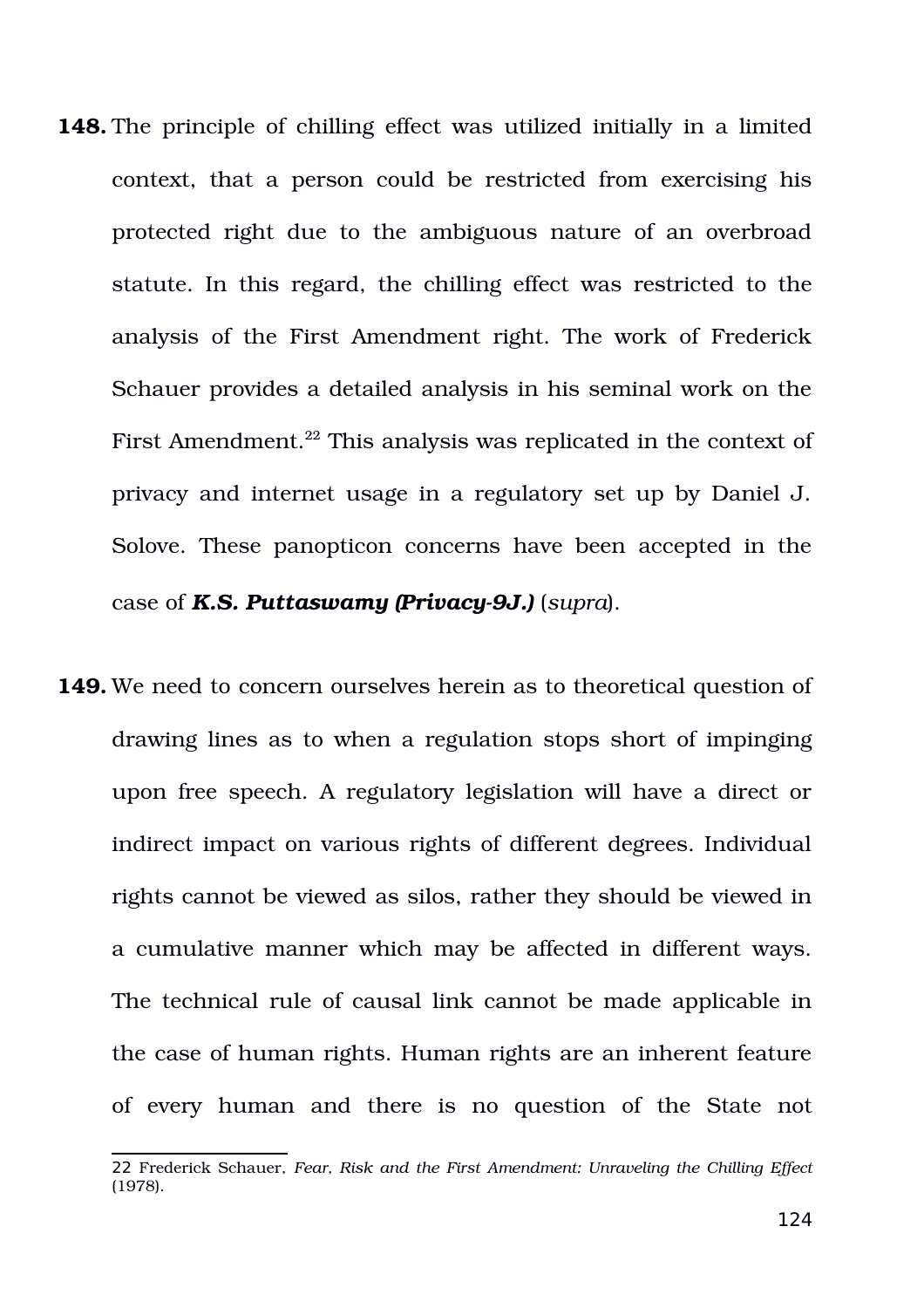providing for these rights. In one sense, the restrictions provided under Article 19(2) of the Constitution follow a utilitarian approach wherein individualism gives way for commonality of benefit, if such restrictions are required and demanded by law. In this context, the test of 'direct impact' as laid down in **A.K** Gopalan v. State of Madras, AIR 1950 SC 27, has been subsequently widened in *Rustom Cavasjee Cooper v. Union of* India, 1970 (1) SCC 248, wherein the test of 'direct and inevitable consequence' was propounded. As this is not a case wherein a detailed analysis of chilling effect is required for the reasons given below, we leave the question of law open as to the appropriate standard for establishing causal link in a challenge based on chilling effect.

**150.** The widening of the 'chilling effect doctrine' has always been viewed with judicial scepticism. At this juncture, we may note the decision in *Laird v. Tantum*, 408 U.S. 1 (1972), wherein the respondent brought an action against the authorities to injunct them from conducting surveillance of lawful and peaceful civilian political activity, based on the chilling effect doctrine. The United States Supreme Court, in its majority decision, dismissed the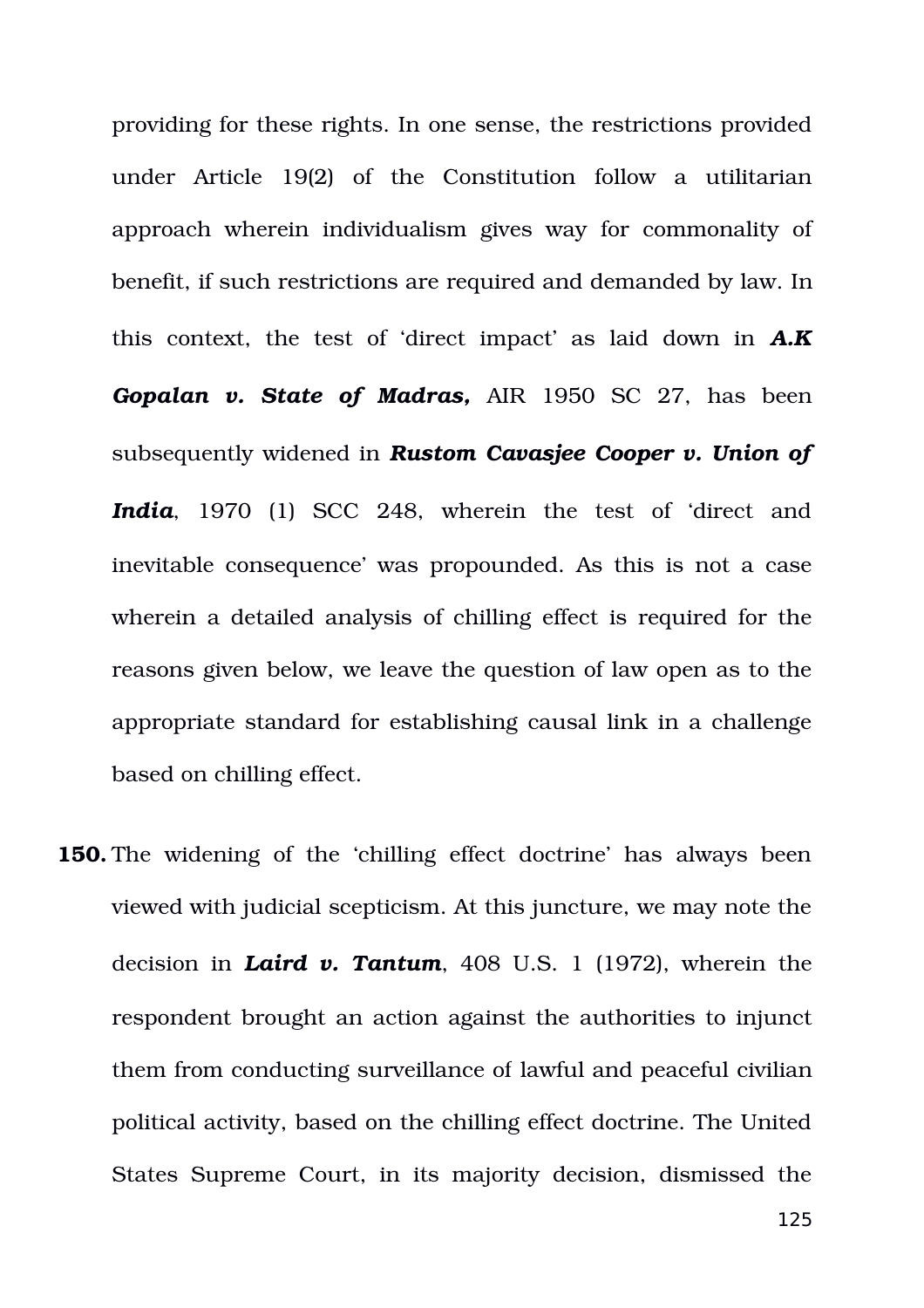plea of the respondent on the ground of lack of evidence to establish such a claim. The Court observed that:

> "Allegations of a subjective "chill" are not an adequate substitute for a claim of specific present objective harm or a threat of specific future harm."

Therefore, to say that the aforesaid restrictions were unconstitutional because it has a chilling effect on the freedom of press generally is to say virtually nothing at all or is saying something that is purely speculative, unless evidence is brought before the Court to enable it to give a clear finding, which has not been placed on record in the present case. [*refer to Clapper v Amnesty Int'l,* **USA**, 568 U.S. 113 (2013)]

**151.** In this context, one possible test of chilling effect is comparative harm. In this frame-work, the Court is required to see whether the impugned restrictions, due to their broad-based nature, have had a restrictive effect on similarly placed individuals during the period. It is the contention of the Petitioner that she was not able to publish her newspaper from  $06-08-2019$  to  $11-10-2019$ . However, no evidence was put forth to establish that such other individuals were also restricted in publishing newspapers in the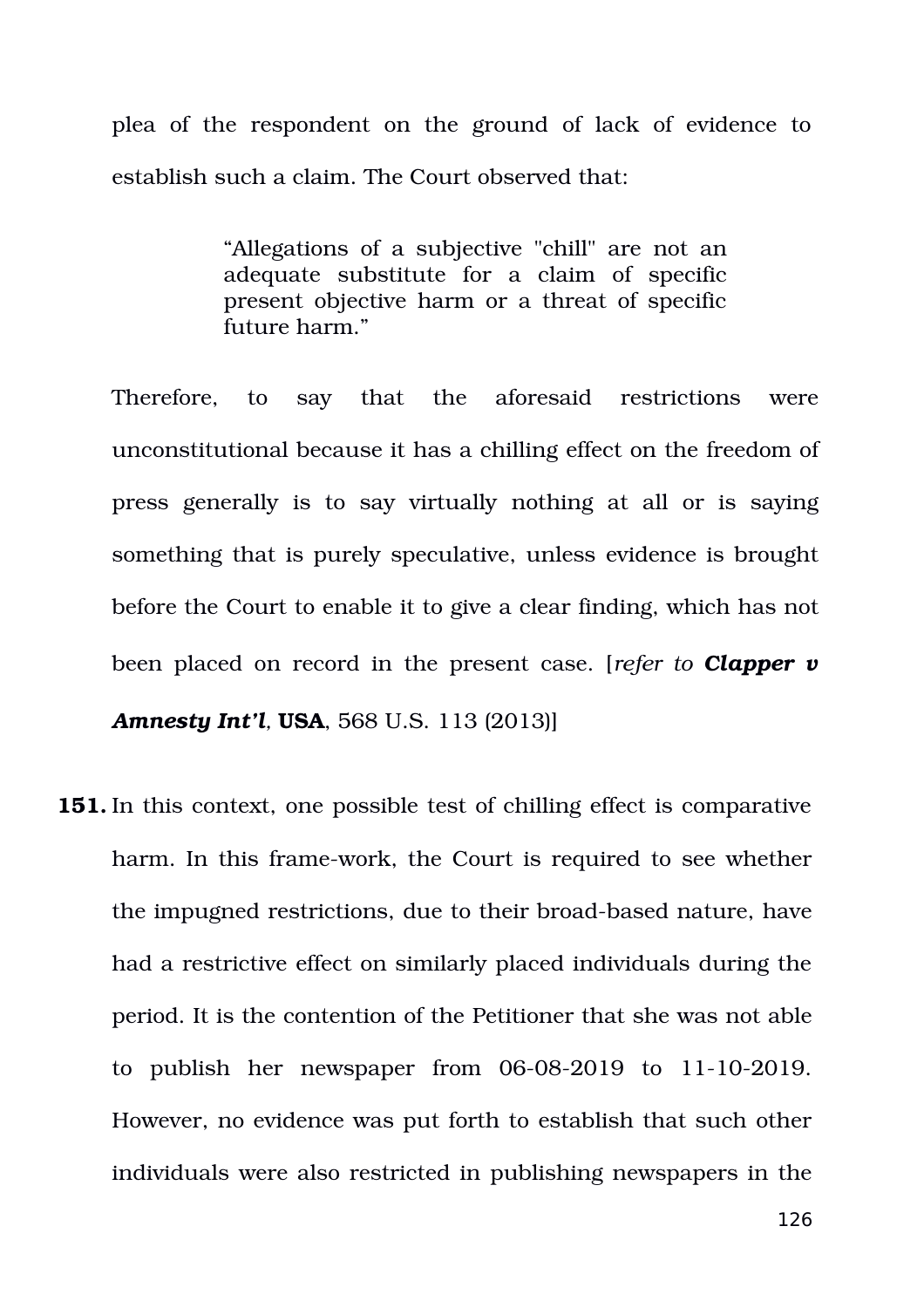area. Without such evidence having been placed on record, it would be impossible to distinguish a legitimate claim of chilling effect from a mere emotive argument for a self-serving purpose. On the other hand, the learned Solicitor General has submitted that there were other newspapers which were running during the aforesaid time period. In view of these facts, and considering that the aforesaid Petitioner has now resumed publication, we do not deem it fit to indulge more in the issue than to state that responsible Governments are required to respect the freedom of the press at all times. Journalists are to be accommodated in reporting and there is no justification for allowing a sword of Damocles to hang over the press indefinitely.

## **I. CONCLUSION**

- **152.** In this view, we issue the following directions:
	- a. The Respondent State/competent authorities are directed to publish all orders in force and any future orders under Section 144, Cr.P.C and for suspension of telecom services, including internet, to enable the affected persons to challenge it before the High Court or appropriate forum.
	- b. We declare that the freedom of speech and expression and the freedom to practice any profession or carry on any trade, business or occupation over the medium of internet enjoys constitutional protection under Article 19(1)(a) and Article  $19(1)(g)$ . The restriction upon such fundamental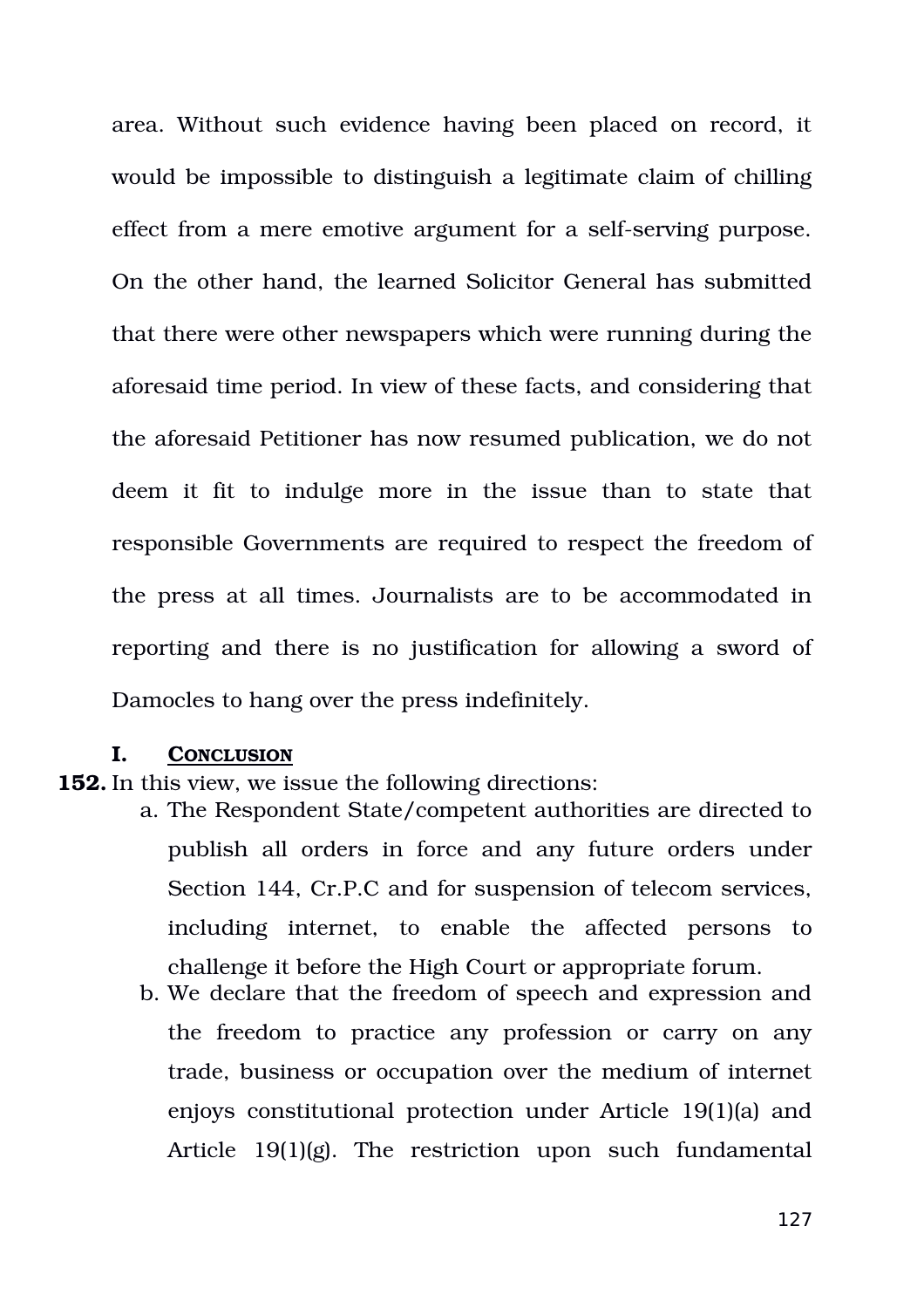rights should be in consonance with the mandate under Article 19 (2) and (6) of the Constitution, inclusive of the test of proportionality.

- c. An order suspending internet services indefinitely is impermissible under the Temporary Suspension of Telecom Services (Public Emergency or Public Service) Rules, 2017. Suspension can be utilized for temporary duration only.
- d. Any order suspending internet issued under the Suspension Rules, must adhere to the principle of proportionality and must not extend beyond necessary duration.
- e. Any order suspending internet under the Suspension Rules is subject to judicial review based on the parameters set out herein.
- f. The existing Suspension Rules neither provide for a periodic review nor a time limitation for an order issued under the Suspension Rules. Till this gap is filled, we direct that the Review Committee constituted under Rule 2(5) of the Suspension Rules must conduct a periodic review within seven working days of the previous review, in terms of the requirements under Rule 2(6).
- g. We direct the respondent State/competent authorities to review all orders suspending internet services forthwith.
- h. Orders not in accordance with the law laid down above, must be revoked. Further, in future, if there is a necessity to pass fresh orders, the law laid down herein must be followed.
- i. In any case, the State/concerned authorities are directed to consider forthwith allowing government websites, localized/limited e-banking facilities, hospitals services and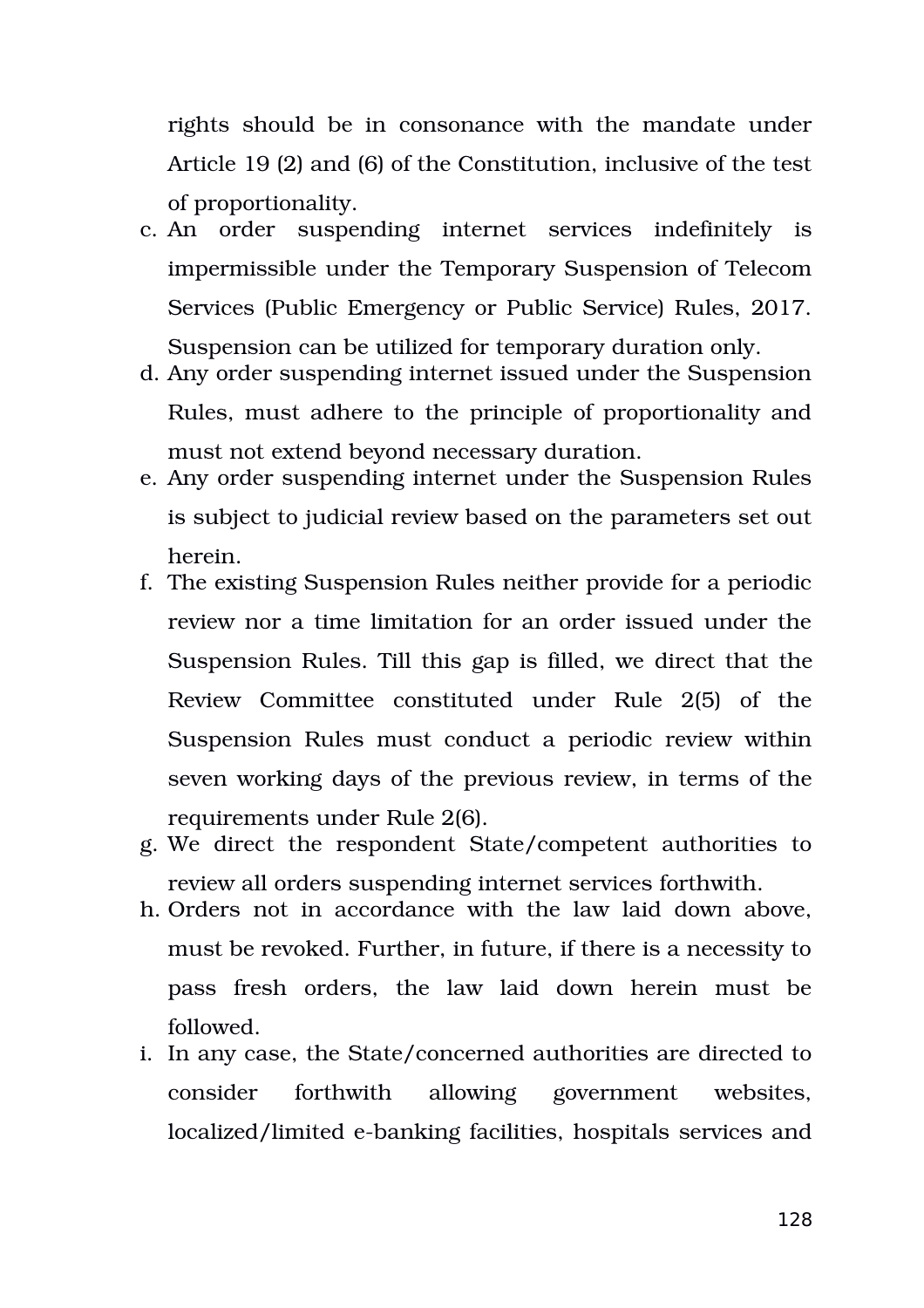other essential services, in those regions, wherein the internet services are not likely to be restored immediately.

- j. The power under Section 144, Cr.P.C., being remedial as well as preventive, is exercisable not only where there exists present danger, but also when there is an apprehension of danger. However, the danger contemplated should be in the nature of an "emergency" and for the purpose of preventing obstruction and annoyance or injury to any person lawfully employed.
- k. The power under Section 144, Cr.P.C cannot be used to suppress legitimate expression of opinion or grievance or exercise of any democratic rights.
- l. An order passed under Section 144, Cr.P.C. should state the material facts to enable judicial review of the same. The power should be exercised in a *bona fide* and reasonable manner, and the same should be passed by relying on the material facts, indicative of application of mind. This will enable judicial scrutiny of the aforesaid order.
- m.While exercising the power under Section 144, Cr.P.C., the Magistrate is duty bound to balance the rights and restrictions based on the principles of proportionality and thereafter, apply the least intrusive measure.
- n. Repetitive orders under Section 144, Cr.P.C. would be an abuse of power.
- o. The Respondent State/competent authorities are directed to review forthwith the need for continuance of any existing orders passed under Section 144, Cr.P.C in accordance with law laid down above.